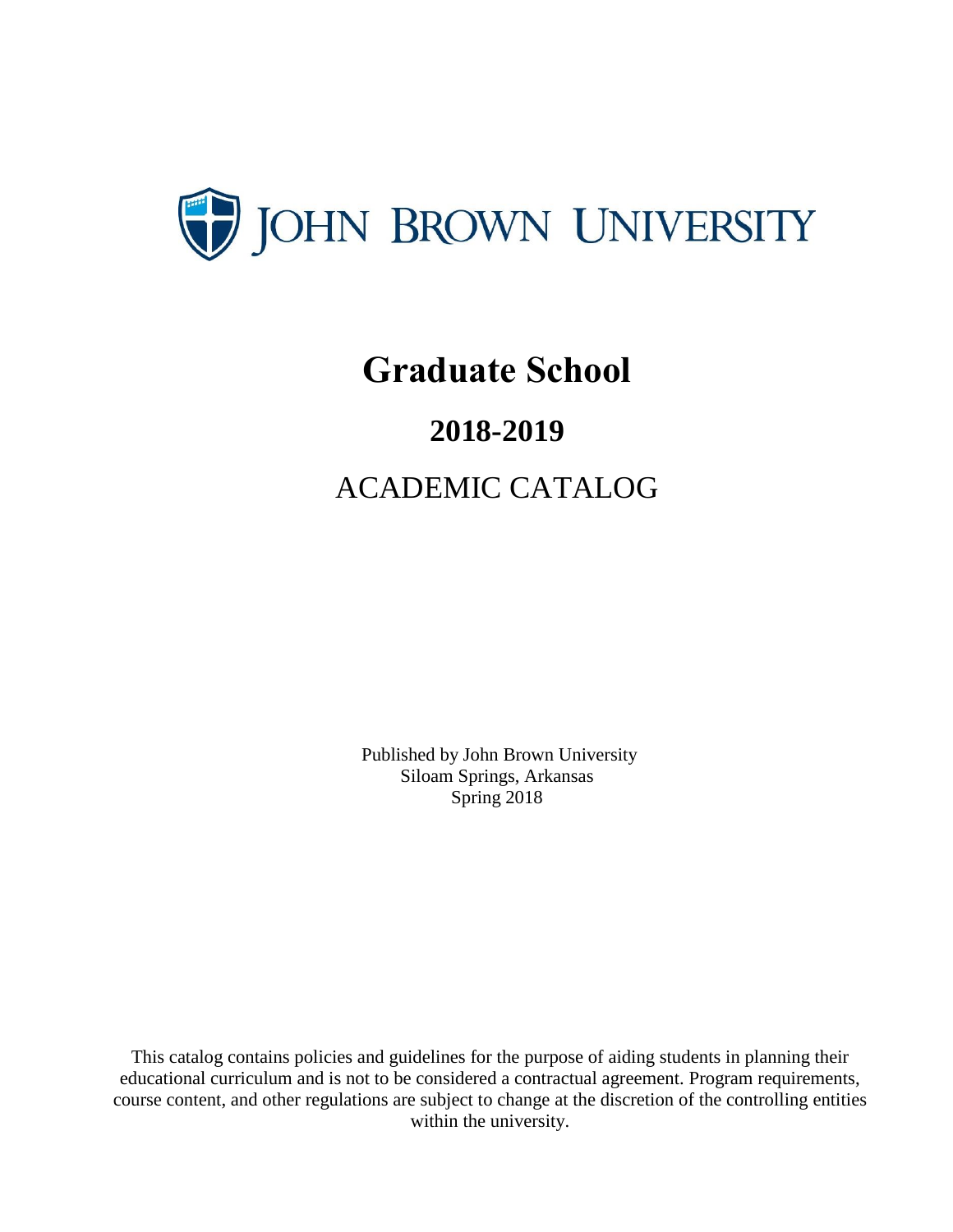# **Table of Contents**

|           | <b>University Profile</b>      |  |
|-----------|--------------------------------|--|
|           | $\circ$                        |  |
|           | $\circ$                        |  |
|           | $\circ$                        |  |
|           | $\circ$                        |  |
|           |                                |  |
|           | $\circ$                        |  |
|           | $\circ$                        |  |
|           | $\circ$                        |  |
|           | $\circ$                        |  |
|           | $\circ$                        |  |
|           | <b>Graduate School Profile</b> |  |
|           | $\circ$                        |  |
|           | $\circ$                        |  |
|           |                                |  |
|           |                                |  |
|           |                                |  |
|           | $\circ$                        |  |
|           | $\circ$                        |  |
|           | $\circ$                        |  |
| $\bullet$ | <b>Admission</b>               |  |
|           | $\circ$                        |  |
|           | $\circ$                        |  |
|           | $\circ$                        |  |
|           | $\circ$                        |  |
| $\bullet$ | <b>Financial Planning</b>      |  |
|           | $\circ$                        |  |
|           | $\circ$                        |  |
|           | $\circ$                        |  |
|           | $\circ$                        |  |
|           | $\circ$                        |  |
|           | <b>Academic Policies</b>       |  |
|           | $\circ$                        |  |
|           | $\circ$                        |  |
|           | $\circ$                        |  |
|           | $\circ$                        |  |
|           | $\circ$                        |  |
|           | $\circ$                        |  |
|           | 2                              |  |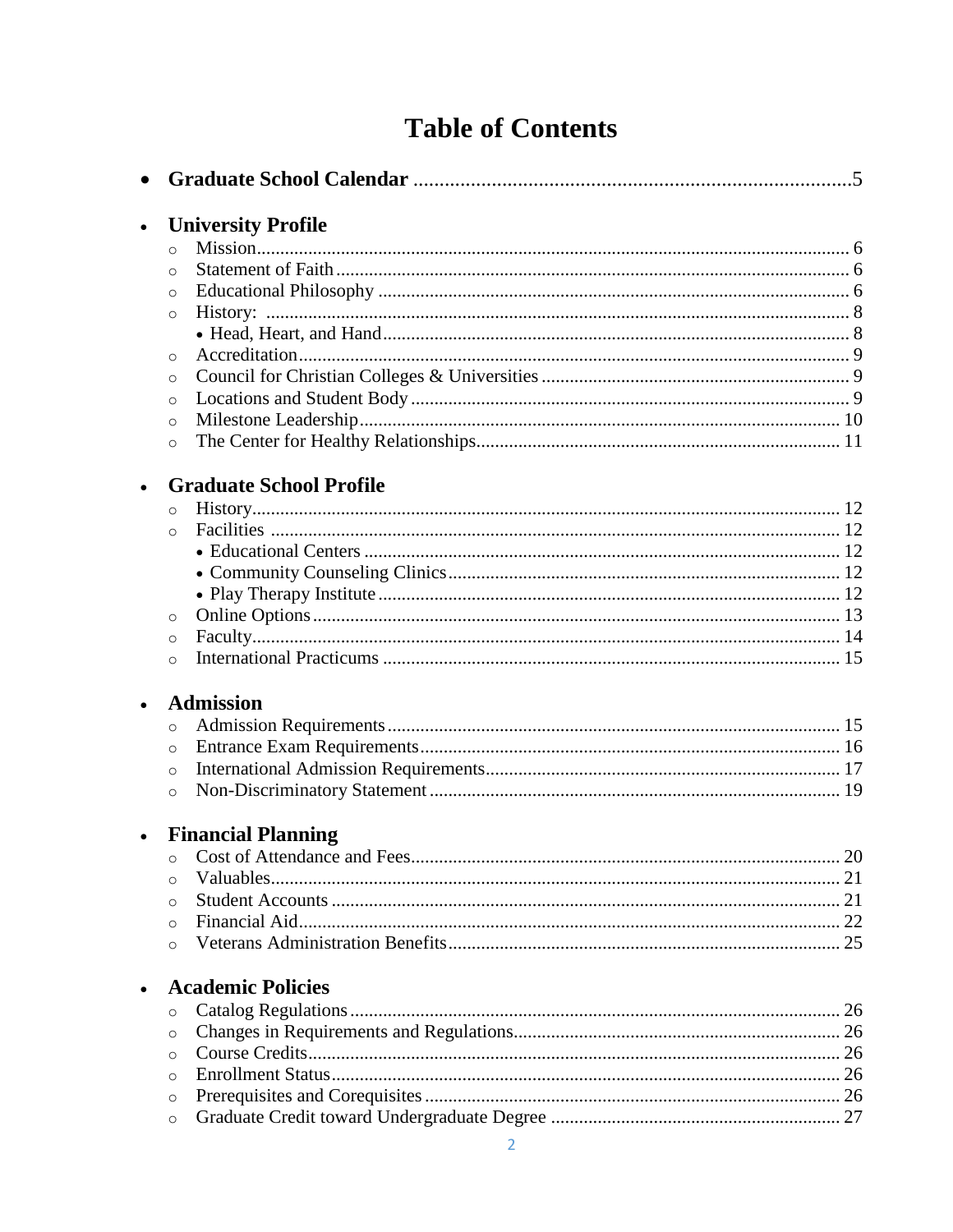| $\circ$  |                                       |  |
|----------|---------------------------------------|--|
| $\Omega$ |                                       |  |
| $\circ$  |                                       |  |
| $\circ$  |                                       |  |
| $\circ$  |                                       |  |
| $\circ$  |                                       |  |
| $\circ$  |                                       |  |
| $\circ$  |                                       |  |
| $\Omega$ |                                       |  |
| $\circ$  |                                       |  |
| $\Omega$ | Late Enrollment                       |  |
| $\circ$  |                                       |  |
| $\circ$  |                                       |  |
| $\circ$  |                                       |  |
| $\circ$  |                                       |  |
| $\Omega$ |                                       |  |
| $\circ$  |                                       |  |
|          | Access to Educational Records (FERPA) |  |
|          | <b>Student Resources</b>              |  |

#### $\bullet$

| $\circ$ |  |
|---------|--|
|         |  |
|         |  |
|         |  |
|         |  |
| $\circ$ |  |
|         |  |
|         |  |
|         |  |
|         |  |
| $\circ$ |  |
| $\circ$ |  |
| $\circ$ |  |

# • Academic Program Requirements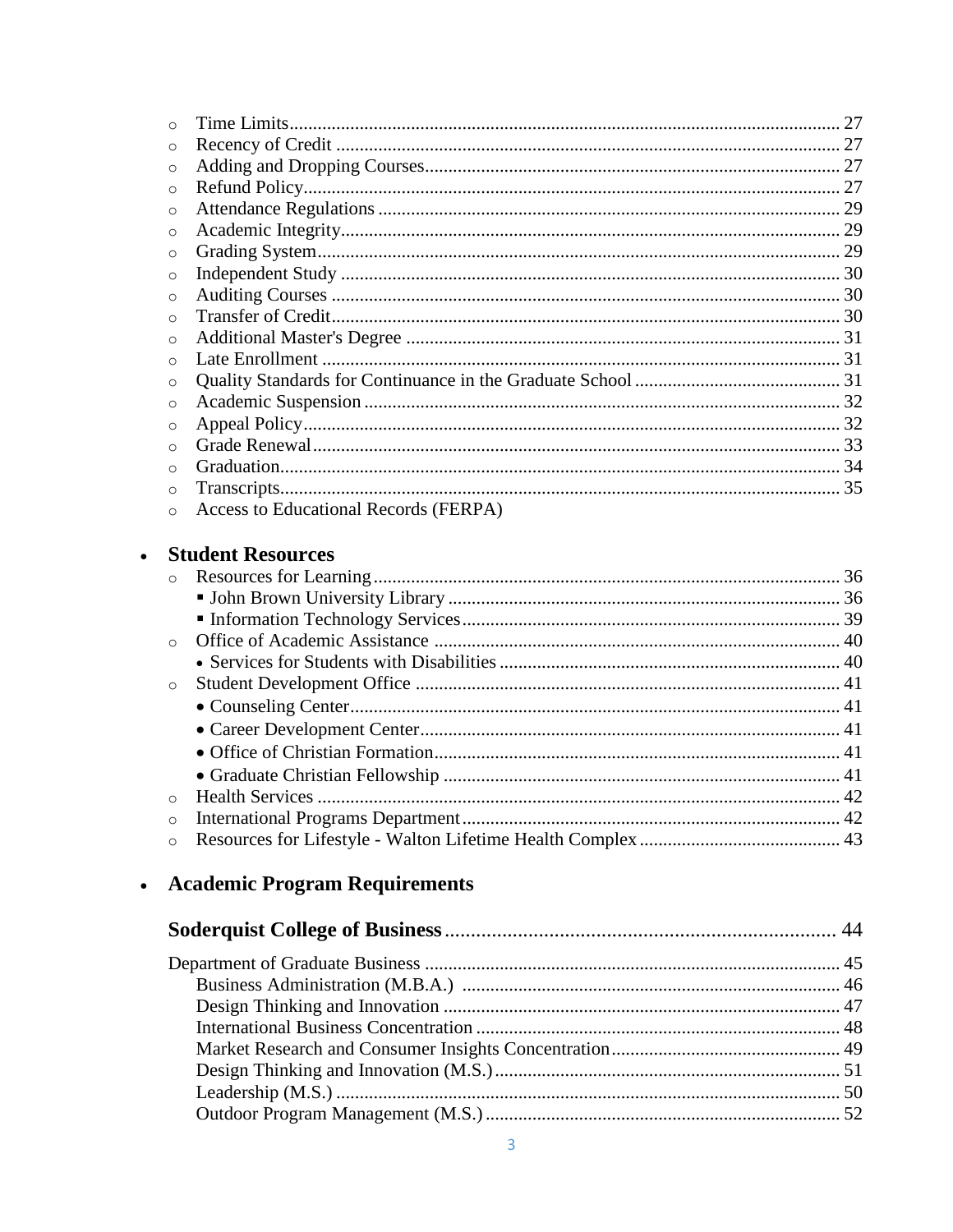| $\bullet$ |                            |  |
|-----------|----------------------------|--|
|           | <b>Course Descriptions</b> |  |
|           |                            |  |
|           |                            |  |
|           |                            |  |
|           |                            |  |
|           |                            |  |
| $\bullet$ | Personnel                  |  |
|           |                            |  |

For information concerning the Traditional Undergraduate Programs or the JBU Online<br>Undergraduate Program, please refer to the respective 2017-2018 Undergraduate or Online Undergraduate catalog.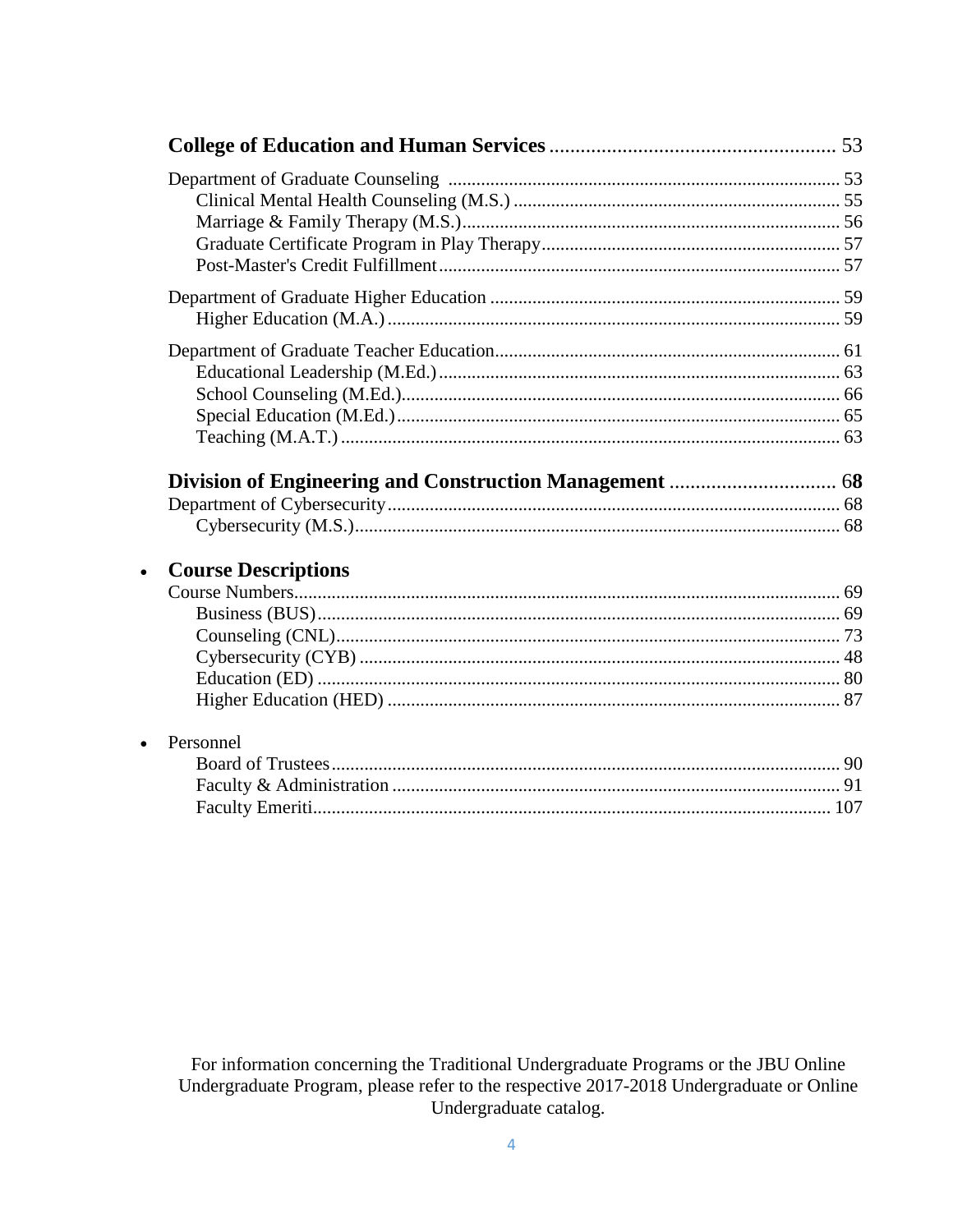# **ACADEMIC CALENDAR**

| <b>FALL 2018</b>   |                                     | <b>FALL 2019</b>   |
|--------------------|-------------------------------------|--------------------|
| M 8/20             | <b>Classes Begin</b>                | M 8/26             |
| M 9/3              | Labor Day Holiday                   | M 9/2              |
| $F\frac{9}{14}$    | *Last Day to Drop A-Section Classes | F 9/20             |
| F 10/12            | Last Day of A-Section Classes       | F 10/18            |
| M 10/15            | <b>B-Section Classes Begin</b>      | M 10/21            |
| F 10/12            | *Last Day to Drop 16 Week Classes   | F 10/18            |
| F11/9              | *Last Day to Drop B-Section Classes | F 11/15            |
| M 11/19 - F 11/23  | <b>Thanksgiving Holidays</b>        | M 11/25 - F 11/29  |
| F 12/14            | Last Day of Classes                 | F 12/20            |
| Sa 12/15           | <b>Commencement Exercises</b>       | Sa 12/21           |
| <b>SPRING 2019</b> |                                     | <b>SPRING 2020</b> |
| M 1/7              | Classes Begin                       | $M$ 1/13           |
| F2/1               | *Last Day to Drop A-Section Classes | F2/7               |
| F 3/1              | Last Day of A-Section Classes       | F3/6               |
| M 3/4              | <b>B-Section Classes Begin</b>      | M 3/9              |
| F3/1               | *Last Day to Drop 16-Week Classes   | F3/6               |
| M 3/18 - F 3/22    | <b>Spring Break</b>                 | M 3/23 - F 3/27    |
| F4/19              | Good Friday Holiday                 | F4/10              |
| F4/5               | *Last Day to Drop B-Section Classes | M 4/13             |
| F 5/3              | Last Day of Classes                 | F 5/8              |
| Sa 5/4             | <b>Commencement Exercises</b>       | Sa 5/9             |
| <b>SUMMER 2019</b> |                                     | <b>SUMMER 2020</b> |
| M 5/6              | <b>Classes Begin</b>                | M 5/11             |
| M 5/27             | <b>Memorial Day Holiday</b>         | M 5/25             |
| F 5/31             | *Last Day to Drop A-Section Classes | F 6/5              |
| F 6/21             | Last Day of A-Section Classes       | F 6/26             |
| M 6/24             | <b>B-Section Classes Begin</b>      | M 7/6              |
| F 6/28             | *Last Day to Drop 14-Week Classes   | F 7/10             |
| M 7/1 - F 7/5      | Summer Break (2019)                 |                    |
|                    | Summer Break (2020)                 | $M 6/29 - F 7/3$   |
| M 7/26             | *Last Day to Drop B-Section Classes | F <sub>7/31</sub>  |
| F 8/16             | Last Day of Classes                 | F 8/21             |

\*Academic Policies - [Adding and Dropping Courses](https://www.jbu.edu/catalog/grad/current/academic)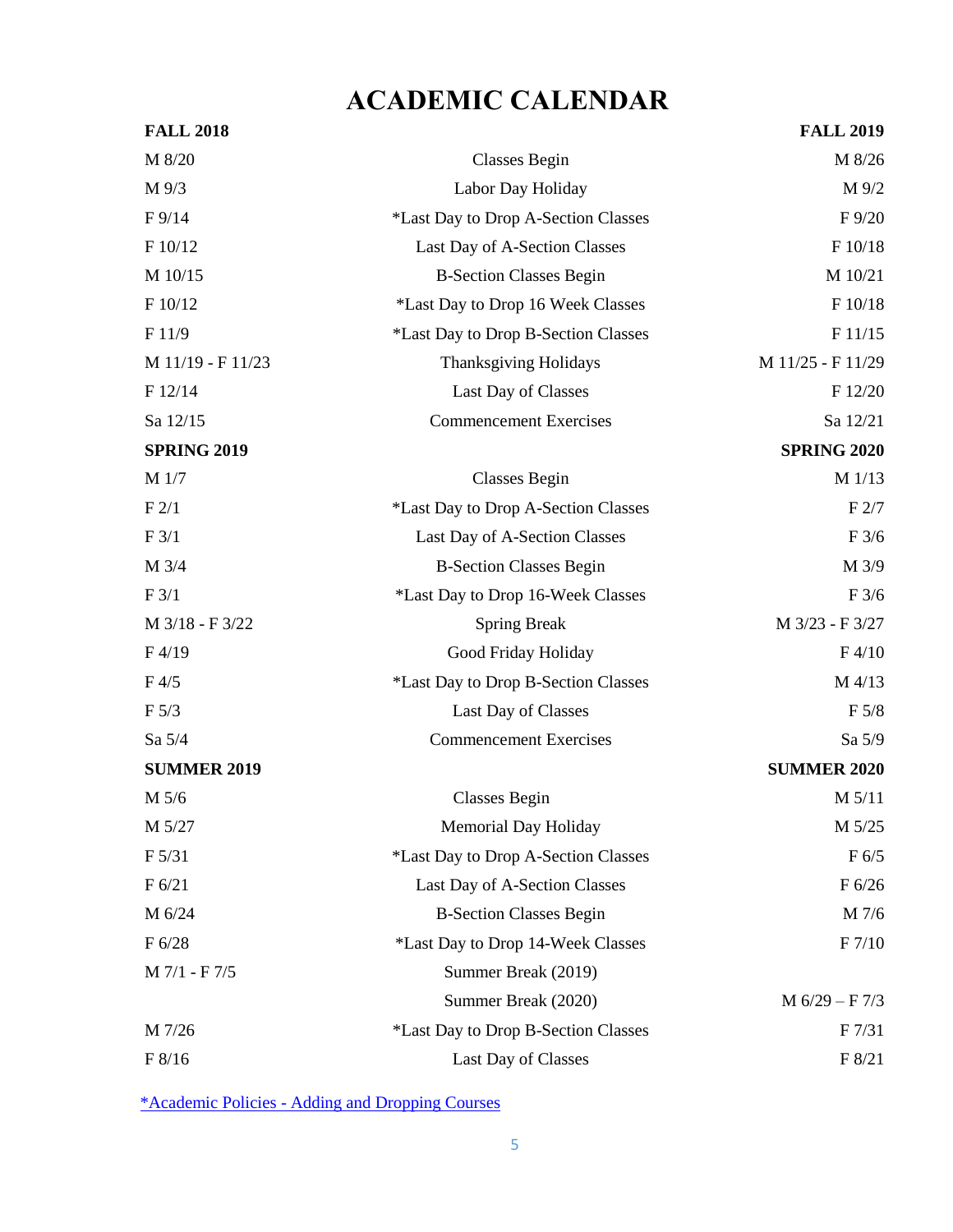# **The Mission of the University**

The faculty and board of trustees have accepted the following statement as being an accurate expression of the university basic mission:

John Brown University provides Christ-centered education that prepares people to honor God and serve others by developing their intellectual, spiritual, and professional lives.

## **Statement of Faith**

The doctrinal position of the institution is contained in the following Articles of Faith which have been adopted by the National Association of Evangelical's:

- 1. We believe the Bible to be the inspired, the only infallible, authoritative word of God.
- 2. We believe that there is one God, eternally existent in three persons: Father, Son and Holy Spirit.
- 3. We believe in the deity of our Lord Jesus Christ, in His virgin birth, in His sinless life, in His miracles, in His vicarious and atoning death through His shed blood, in His bodily resurrection, in His ascension to the right hand of the Father, and in His personal return in power and glory.
- 4. We believe that for the salvation of lost and sinful people regeneration by the Holy Spirit is absolutely essential.
- 5. We believe in the present ministry of the Holy Spirit by whose indwelling the Christian is enabled to live a godly life.
- 6. We believe in the resurrection of both the saved and the lost; they that are saved unto the resurrection of life and they that are lost unto the resurrection of damnation.
- 7. We believe in the spiritual unity of believers in our Lord Jesus Christ.

# **Educational Philosophy**

The faculty has expressed its purpose as sending forth graduates

#### **Whose lives reflect the love of Christ**

Through reverence toward God.

Through consecration to Christ and His Church.

Through knowledge of the Bible and appreciation of its principles.

Through participation in Christian activities with talents, means, and time.

Through tolerance, humility, and helpfulness to others.

#### **Who possess intellectual integrity and an enthusiasm for continuing self-development**

Through use of mental processes which lead to intelligent decisions.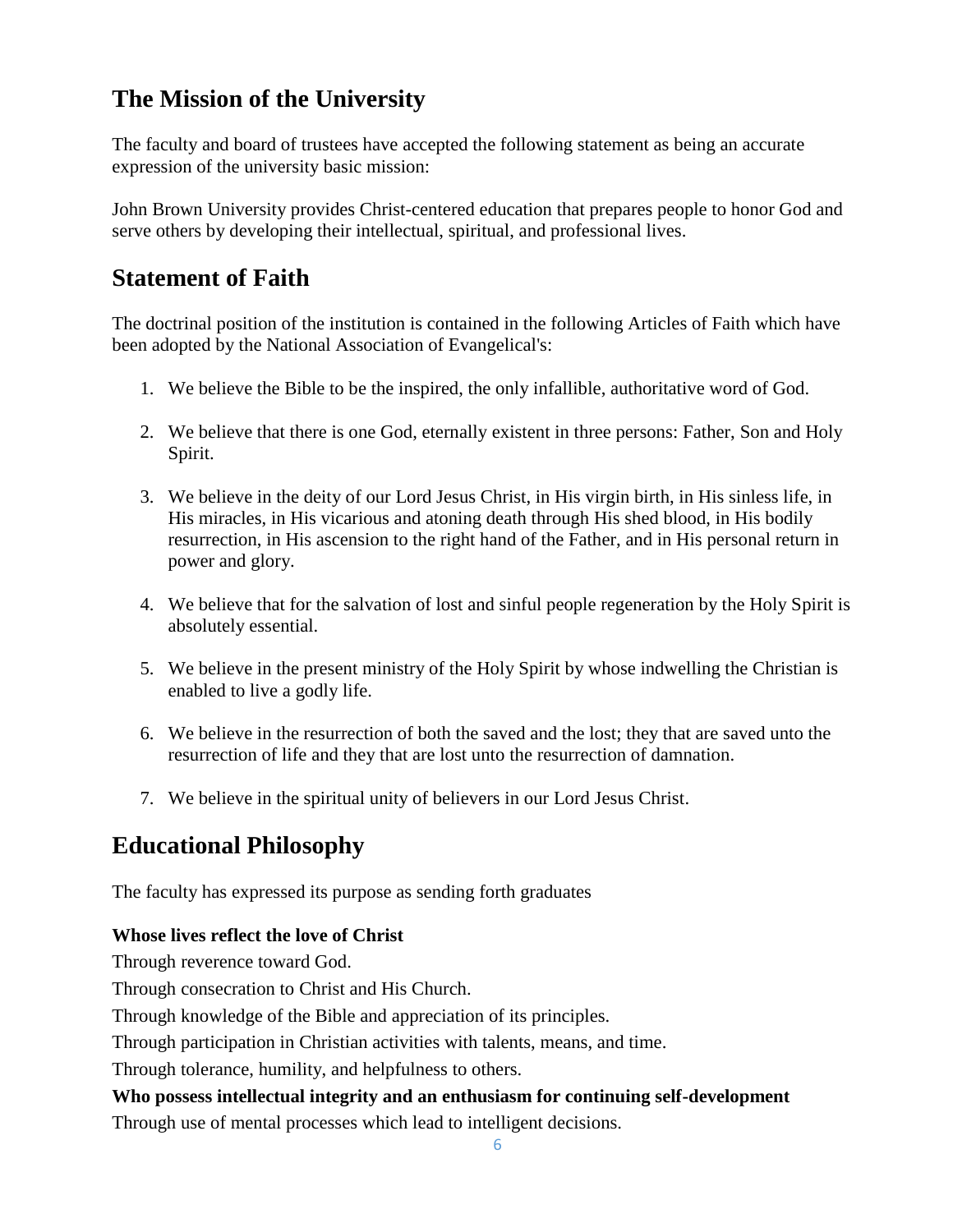Through familiarization with sources of information. Through utilization of knowledge. Through mastery of means of communication of ideas.

#### **Who are able to function effectively in a multicultural world**

Through a heightened awareness of diverse cultural contexts and values.

Through development of skills and attitudes necessary to interact, work, and minister with people of other cultures.

Through understanding the inclusiveness of God's Kingdom and the equality of all people before God. Through formation of a Christian perspective of the world.

#### **Who are eager and able to perform a share of the world's work**

Through their willing response to God's unique plan.

Through working in chosen vocations with skill, efficiency, and dedication.

Through a cooperative and understanding attitude toward fellow workers.

#### **Who make worthy contributions to their communities**

Through active cooperation with other people toward general community improvement.

Through promoting wholesome entertainment, adequate educational programs, and other phases of community welfare.

Through exercising their political privileges in the spirit of Christ.

Through practicing the high ideals of love and justice toward all people.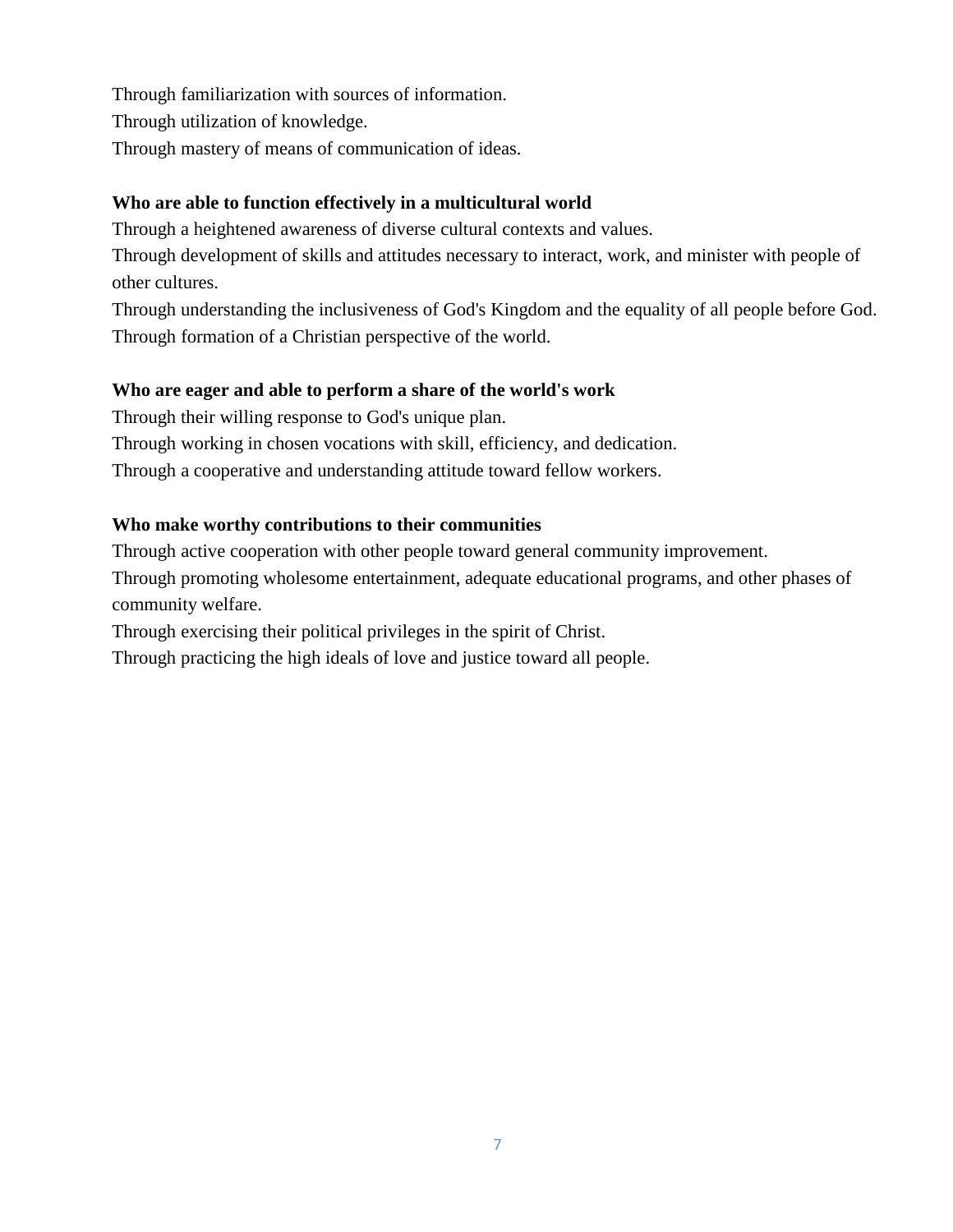## **History**

John Brown University's rich history began with enthusiastic author, educator, radio broadcaster, and evangelist, John E. Brown, who recognized the need for an academic institution that would prepare young people to serve Christ. In 1919, with a goal of educating the "Head, Heart, and Hand," John Brown laid the foundation for the institution that would later be called John Brown University. The vision of JBU has been carried through its ninety-nine year history by the leadership of the founder, his son, John Brown Jr., his grandson, John Brown III, and Presidents George Ford, Lee Balzer, and now Charles Pollard.

#### **Head**

The university offers an education based on a liberal arts core curriculum and 44 undergraduate majors. Also available at JBU are academic opportunities for professionals and graduates. A degree completion program (now known as JBU Online Undergraduate) was established in 1993 to meet the needs of working adults and allows them to complete their undergraduate degree. In 1995, JBU began offering graduate classes. The Graduate School offers master's degrees in Business, Counseling, Cybersecurity, Higher Education, and Teacher Education.

#### **Heart**

Since its founding, JBU has sought to nourish the spiritual life of its students. Professors and students work together to integrate a Christian worldview with their understanding and practice of academic disciplines. Professors and staff also make themselves available to guide and mentor students in the faith.

Within the JBU community there are a variety of opportunities for students to deepen and live out their faith. Chapel services are held three times a week and feature dynamic worship and gifted guest speakers. A wide variety of ministry opportunities are offered to students through the Office of Christian Formation.

#### **Hand**

Students also gain valuable professional and personal life-skills that equip them to serve in business, education, industry, the arts, and a variety of other fields. Students and graduates are encouraged to integrate faith in the workplace and in every area of their lives.

While the scope of JBU's mission has grown over the last 99 years, the central direction of that mission has remained the same: "Christ Over All."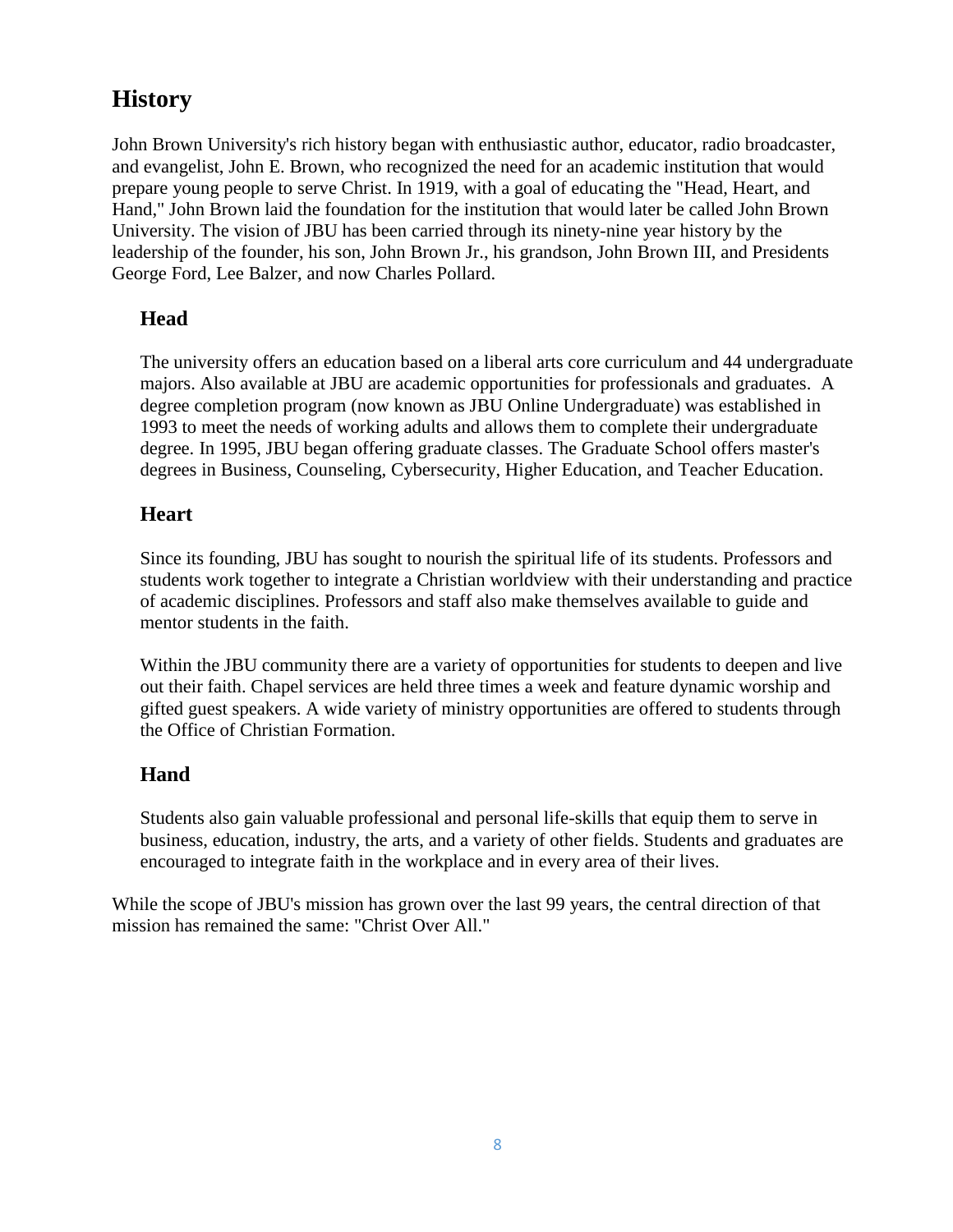# **Accreditation**

John Brown University is accredited by the Higher Learning Commission, http://hlccommission.org, (800) 621-7440 and is approved by the Arkansas State Department of Education (ADE), [http://www.arkansased.org.](http://www.arkansased.org/)

The education preparation programs are accredited by the National Council for Accreditation of Teacher Education (NCATE). On July 1, 2013 NCATE consolidated with the Teacher Education Accreditation Council (TEAC) and formed the Council for Accreditation of Educator Preparation (CAEP) as the new accrediting body for educator preparation http://caepnet.org, (202) 223-0077.

All business degree programs of the Soderquist College of Business are accredited by the Accreditation Council for Business Schools and Programs (ACBSP), http://www.acbsp.org, (913) 339-9356.

The United States Department of Justice has approved John Brown University for the education of foreign students.

## **Council for Christian Colleges & Universities**

John Brown University is a charter member of the Council for Christian Colleges & Universities (CCCU), a resource- and information-sharing association of 118 Christ-centered colleges and universities of the liberal arts and sciences. Member schools, which must be accredited four-year institutions, are committed to maintaining the highest academic standards within an environment which fosters moral and spiritual development in individuals and communities. Incorporated in 1982, the CCCU includes schools representing more than 30 denominations and offers numerous interchange programs in academics and assessment. Headquarters are at 329 Eighth Street NE, Washington, DC 20002, http://www.cccu.org, (202) 546-8913, fax (202) 546-8713.

## **Locations**

Located in one of the fastest growing areas in the nation, John Brown University is an interdenominational Christian university. JBU faculty and staff work to provide a tremendous number of experiential learning opportunities for students, in and out of the classroom, that develop the "Head, Heart, and Hand." John Brown University's main campus is located in Siloam Springs, Arkansas. Educational Centers are located in key metropolitan areas of Arkansas: Rogers, Fort Smith, and Little Rock.

## **Student Body**

John Brown University's student body consists of over 1,350 in traditional programs, about 250 students participating in the JBU Online Undergraduate Program for adult learners, and approximately 650 enrollees in the Graduate School programs.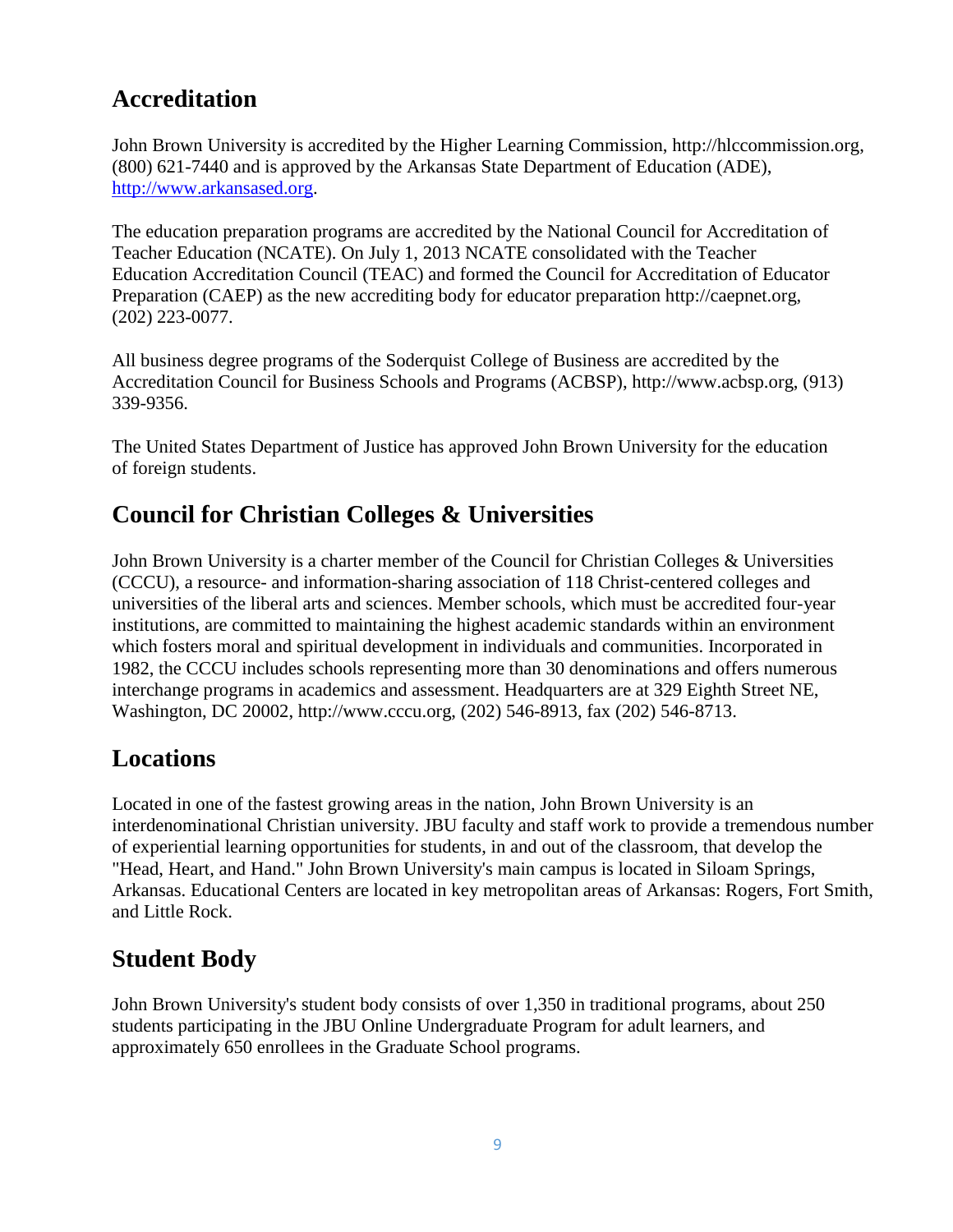# **MILESTONE LEADERSHIP**

Milestone Leadership has impacted people by delivering values-focused leadership training and development since 1998. Customizable leadership training programs are offered at the individual, team, and organizational level for corporate and nonprofit groups. Through programs such as the Leadership Circle for Suppliers, Senior Team Alignment, Strategic Planning, culture building and our flagship, Milestone Leadership Intensive, we successfully help leaders and their organizations accelerate performance to get further, faster.

Undergraduate and graduate students at John Brown University benefit as well from participating in targeted leadership development programs offered through Milestone Leadership.

Our two-year Soderquist Fellowship program is available to top applicants of John Brown University's Master of Business Administration, and Master of Science in Leadership, and Master of Science in Design Thinking and Innovation programs. These students work full-time for Milestone Leadership, receiving full tuition and a stipend for a two-year experience while completing their graduate degrees. In their roles they contribute directly to our mission, gaining valuable experience working alongside veteran business leaders.

Our goal as an organization is to continue building leaders worth following. We are striving to develop leaders who have clarity in values and purpose, who recognize the importance of results as well as the people who achieve them. It is these who leaders create great places to work and impact their communities.

Visit [https://milestoneleadership.com](https://milestoneleadership.com/) to learn more.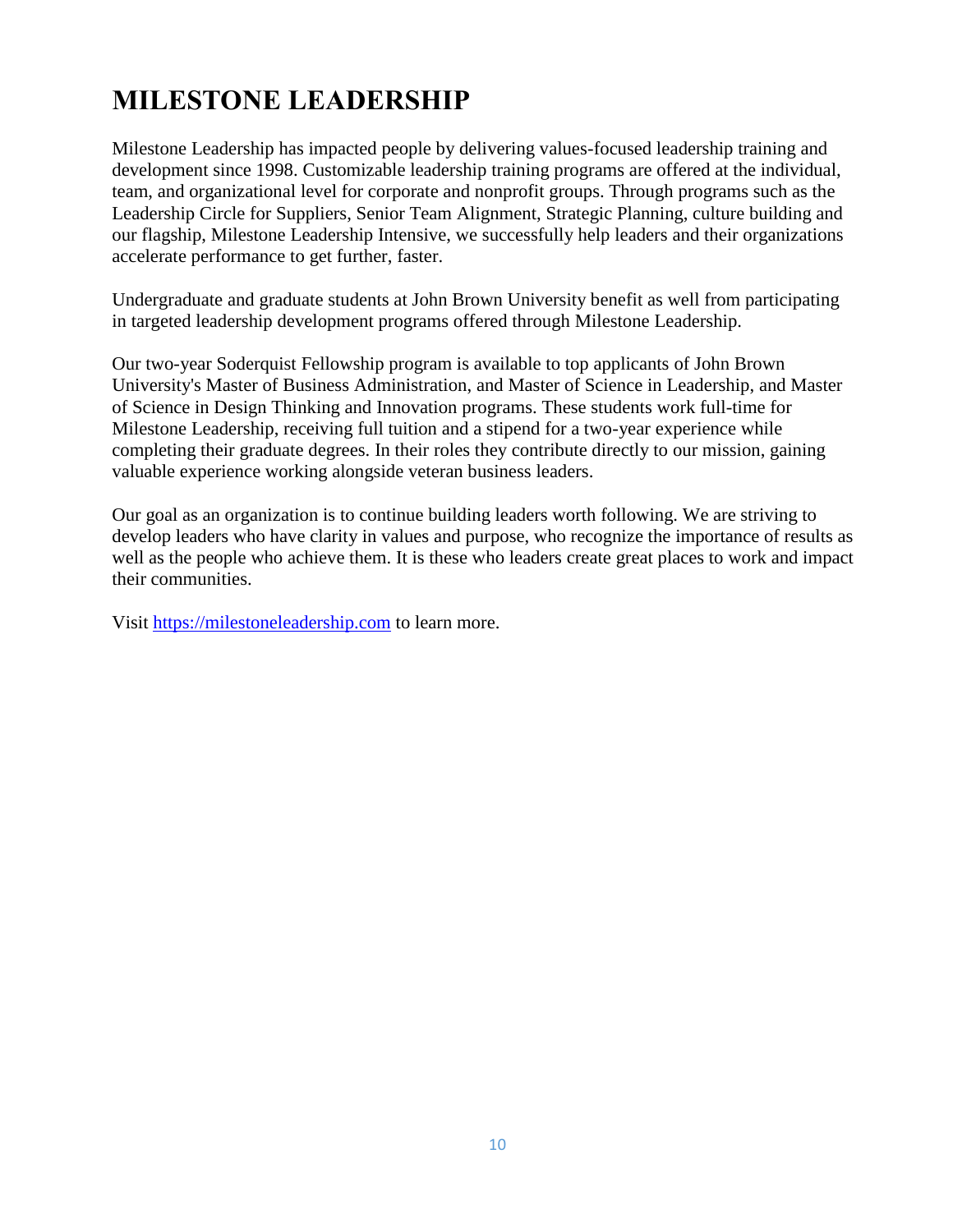# **THE CENTER FOR HEALTHY RELATIONSHIPS**

**The CHR vision** is a world where everyone is equipped for a lifetime of healthy relationships.

**The CHR mission** is to provide individuals, couples, families and organizations with practical and innovative resources that encourage and empower the growth of healthy relationships in personal and professional settings.

#### **The CHR goals** include:

- 1. Design, develop and deliver "whole person" resources that encourage emotional, relational and spiritual growth and maturity in a person's mind, will and emotions—whole men and women with a growth-focused perspective living in abundance and reflecting the reality of God's power and presence in their lives.
- 2. Provide informational and training events designed to instill Christ-centered principles of healthy relationships across the life-cycle and social economic spectrum in ways that strengthen marriages and families, churches, schools, and corporations.
- 3. Provide innovative resources that promote healthy personal and professional relationships by increasing Emotional and Relational Intelligence (ERQ™), teaching healthy communication and conflict management skills, locally, regionally, nationally, and internationally.
- 4. Partner with community agencies through the CHR RelationshipsMatter Project to provide relationship programs and resources for underserved populations (generational poverty, lower-income, prisoners and parolees) and other special-needs groups.
- 5. Through the CHR ChurchStrong program actively support pastors, church, and parachurch leaders in assessing, through the CHR Church Relationship Assessment, the emotional, relational and spiritual state of a congregation, identify growth opportunities, provide education and enrichment to increase the effectiveness of existing marriage and other relationship ministries, and to equip leaders to facilitate the implementation of new and existing ministries.
- 6. Partner with institutions of higher education to help colleges and universities identify, through the CHR Student Relationships Assessment, the degree to which their efforts are making a measurable difference in the emotional, relational and spiritual lives of their students, and help them design ways to more effectively meet those needs.
- 7. Expand our ongoing efforts to increase the awareness of the personal and corporate value of healthy relationships, and help Northwest Arkansas become a place that is known for healthy marriages and strong families.

Visit [Liferelationships.com](http://liferelationships.com/) to learn more.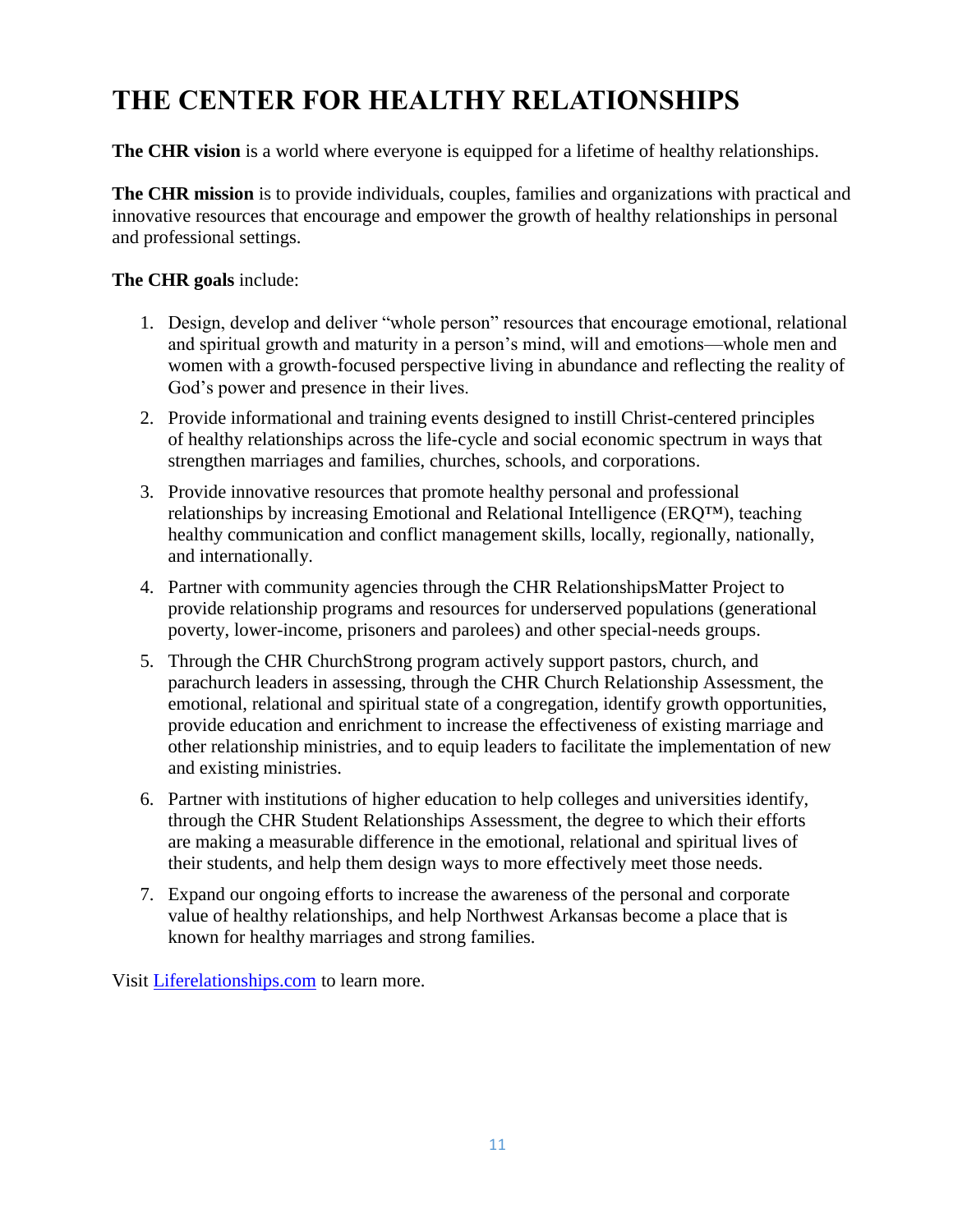# **THE GRADUATE SCHOOL**

#### Ellis (dean)

The Graduate School comprises the students, faculty, staff, programs, policies, and facilities affiliated with master's level education at John Brown University. The Graduate School works with JBU's academic colleges and divisions to support graduate degree and certificate programs in a variety of disciplines.

# **History**

In 1995, John Brown University began offering graduate courses leading to the Master of Science (M.S.) in Counseling. Graduate degrees in business were first offered in 1999 with the creation of the M.S. in Leadership and Ethics and later the Master of Business Administration (M.B.A.). Today the Graduate School offers M.A., M.A.T., M.B.A., M.Ed., and M.S. degrees in Business Leadership, Marriage and Family Therapy, Clinical Mental Health Counseling, School Counseling, Teacher Education, Higher Education, Cybersecurity, Design Thinking and Innovation and Outdoor Program Management as well as a Graduate Certificate in Play Therapy.

International study opportunities for graduate students began in 2005 with a ten-day Graduate Business experience in Belfast, Northern Ireland. In the years since, students in the Graduate School have participated in focused international study courses in Guatemala, China, Brazil, South Africa, the United Kingdom, and Ireland. International travel experiences have become a hallmark of many JBU graduate programs.

# **Facilities**

### **Educational Centers**

Graduate classes are offered in several locations throughout Arkansas, including the main campus in Siloam Springs and at educational centers in Rogers, Fort Smith, and Little Rock. The centers are designed for adult students and are outfitted with seminar style classrooms, computers with internet access, and the latest in technical equipment.

### **Community Counseling Clinics**

As a counseling center with offices in Siloam Springs, Fort Smith, and Little Rock, JBU's Community Counseling Clinics are an integral part of the Department of Graduate Counseling programs. The clinics provide a valuable service to the community by offering affordable counseling to anyone in the community. The counselors include both licensed counselors and graduate students working to fulfill their internship requirements in the final stage of their counseling degree program.

### **Play Therapy Institute**

The Play Therapy Institute is housed in the Tucker Hill Play Therapy Wing of the Community Counseling Clinic located on JBU's main campus. The 2,400 square-foot Tucker Hill Play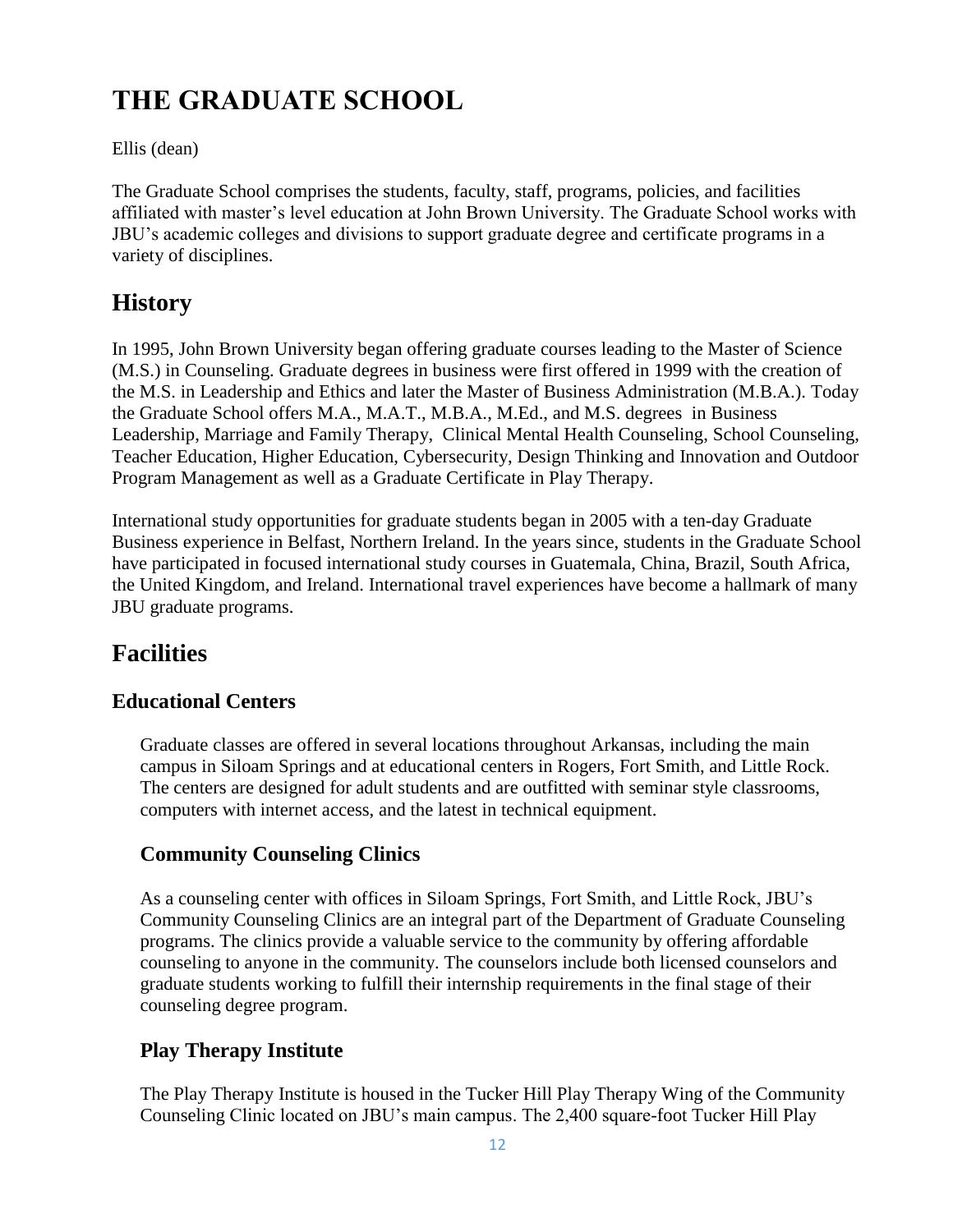Therapy Wing includes therapy suites specifically designed to deliver play therapy services. The suites include sandtray rooms, family-sized play therapy suites and a parental consultation suite. The Play Therapy Institute has been designated as an approved provider of play therapy education by the Association for Play Therapy (APT Approved Provider number 13-350).

### **Online Options**

Many graduate classes are offered online. All requirements for online courses may be accomplished using internet-based interactions, which allow students to learn in their preferred location and environment.

# **Faculty**

Graduate faculty includes both full-time faculty and adjunct professors, all of whom have relevant experience in the fields they teach.

### **International Practicums**

Graduate students may earn graduate credit through study abroad opportunities offered by JBU. Travel locations have included places such as Central and South America, China, and Ireland where students are immersed in the culture. The practicums consist of pre- and post-trip classes and course work, the travel experience and, in some cases, project development.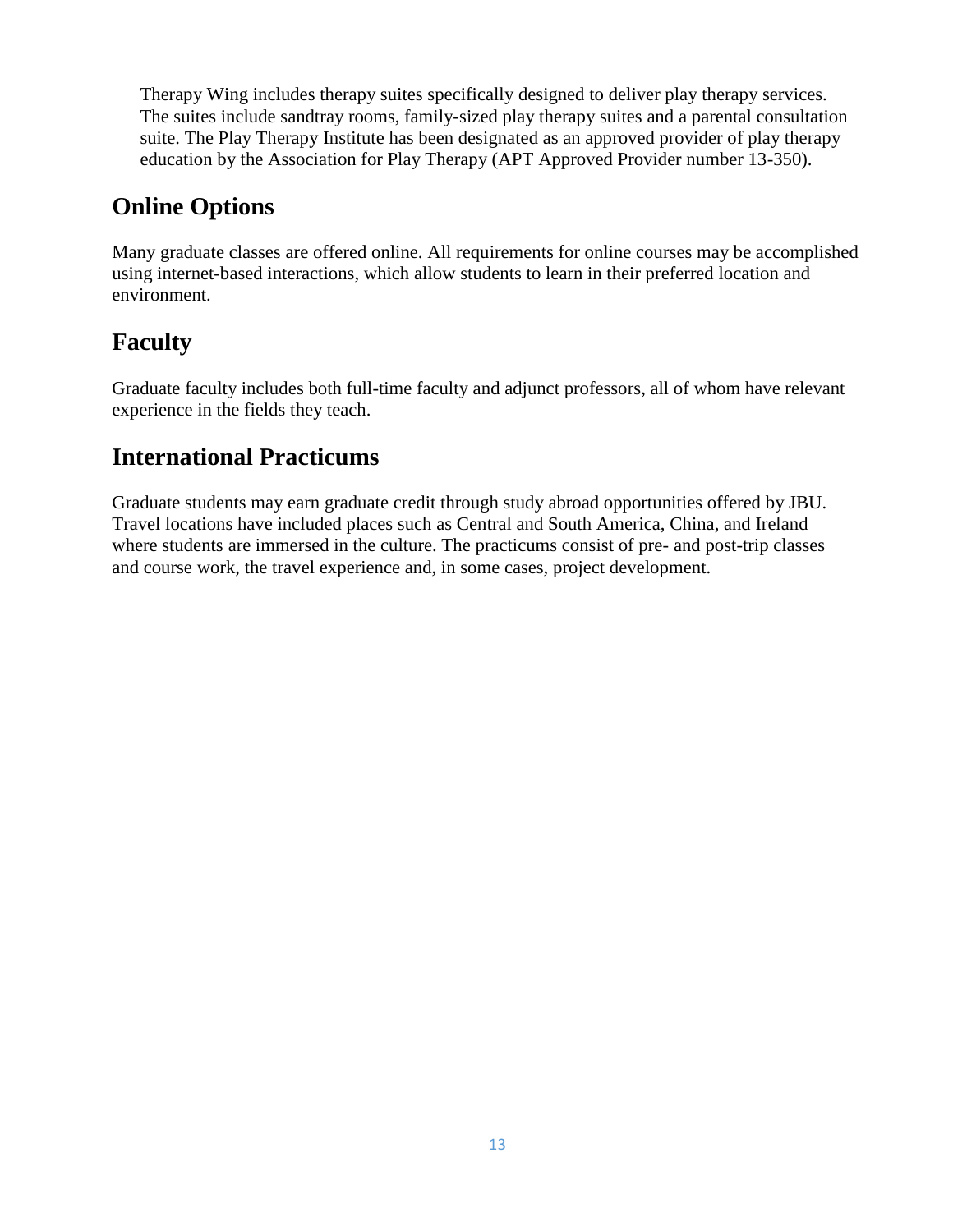# **ACADEMIC COLLEGES & DIVISIONS**

#### **Soderquist College of Business**

#### **Department of Graduate Business**

Business Administration (M.B.A.) Concentration in Design Thinking and Innovation Concentration in International Business Concentration in Market Research and Consumer Insights Design Thinking and Innovation (M.S.) Leadership (M.S.) Outdoor Program Management (M.S.)

#### **College of Education and Human Services**

#### **Department of Graduate Counseling**

Clinical Mental Health Counseling (M.S.) Marriage and Family Therapy (M.S.) Graduate Certificate in Play Therapy

#### **Department of Graduate Higher Education**

Higher Education (M.A.)

#### **Department of Graduate Teacher Education**

Educational Leadership (M.Ed.) School Counseling (M.Ed.) Special Education (M.Ed.) Teaching (M.A.T.)

#### **Division of Engineering and Construction Management**

#### **Department of Cybersecurity**

Cybersecurity (M.S.)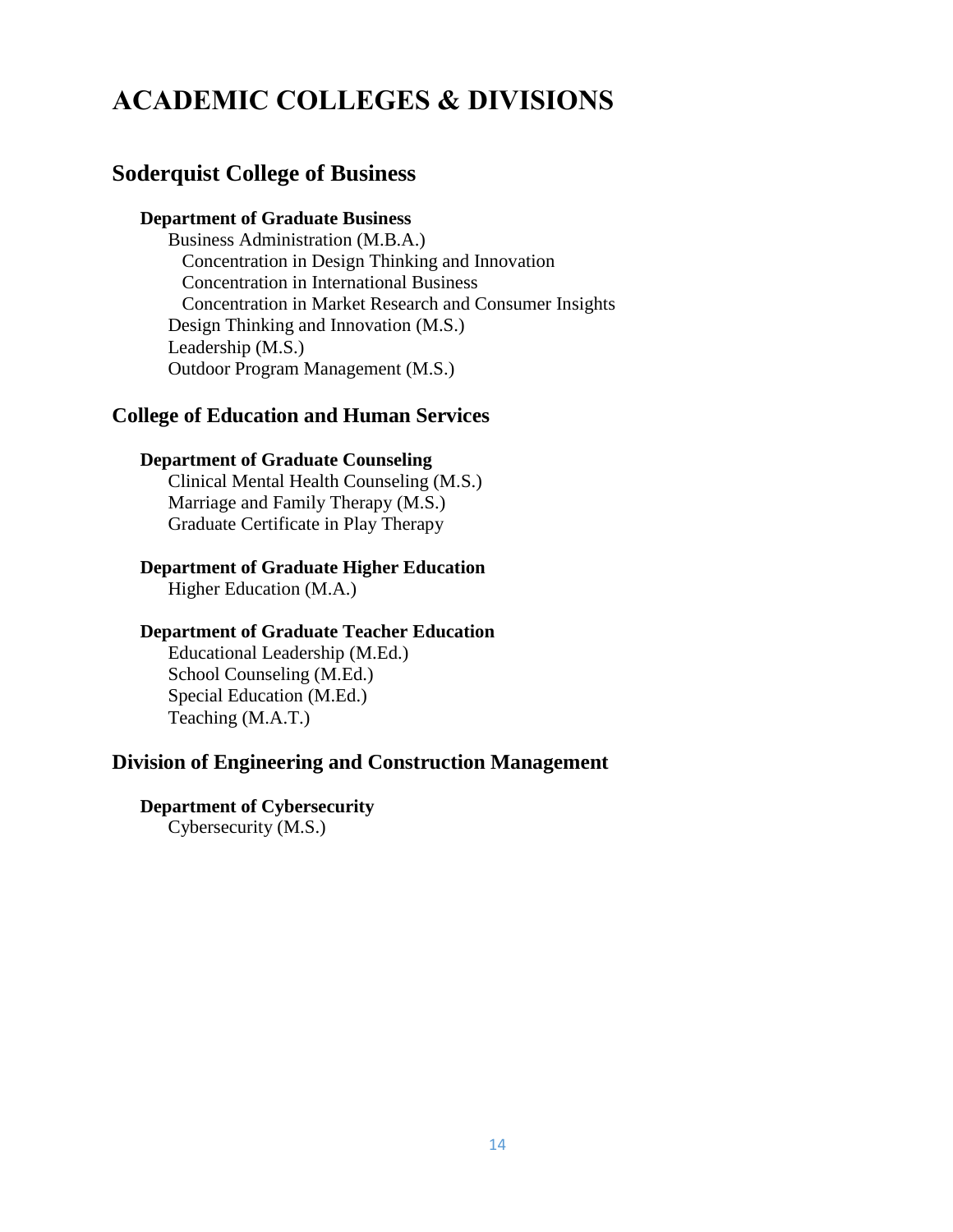# **ADMISSION**

Graduate study at John Brown University emphasizes scholarship, research, and professional experience. A candidate seeking admission to graduate study must hold a bachelor's degree from a regionally accredited college or university and meet the following requirements:

- 1. Submit a completed graduate student application form with a \$35 non-refundable application fee. The application includes a 200-word essay regarding the applicant's professional plans and reasons for seeking acceptance into the program. Applications are available online at www.jbu.edu/grad/admissions.
- 2. Provide an official transcript from the college awarding the undergraduate degree. Provide official transcripts of graduate course work completed and/or degrees earned at any other institution, if applicable. Transcripts must be mailed by the college or university directly to the Graduate Admissions Office at John Brown University.
- 3. Submit graduate recommendation forms from three persons who are not related to the applicant but are familiar with the applicant's character and scholarship.
- 4. Present acceptable graduate entry tests appropriate for the desired degree, as described below.
- 5. Students applying for M.Ed. Educational Leadership and Special Education programs must hold a valid teaching license and an undergraduate GPA of 3.0 or higher, or an earned graduate degree from an accredited institution. In addition, candidates for the Educational Leadership program must have three years of teaching experience.
- 6. Provide additional information or participate in an admission interview if requested by the department head or Dean.

### **Regular Admission Requirements by Program**

#### **Business Programs**

- o Bachelor's degree from a regionally accredited college or university with an undergraduate grade point average (GPA) of 3.0 or higher (4.0=A).
- o Recommendation forms from three people who are not related to the applicant but familiar with the applicant's character and scholarship.
- o No entrance exam is required.
- o Applicants with a Bachelor's degree from a regionally accredited college or university with an undergraduate GPA of at least 2.75 but less than 3.0 on a 4.0 scale will be considered for provisional acceptance. Students whose GPA is below 2.75 may petition for provisional acceptance in writing. Petitions for admission will be reviewed by the Graduate Business Department Head and the Graduate Dean.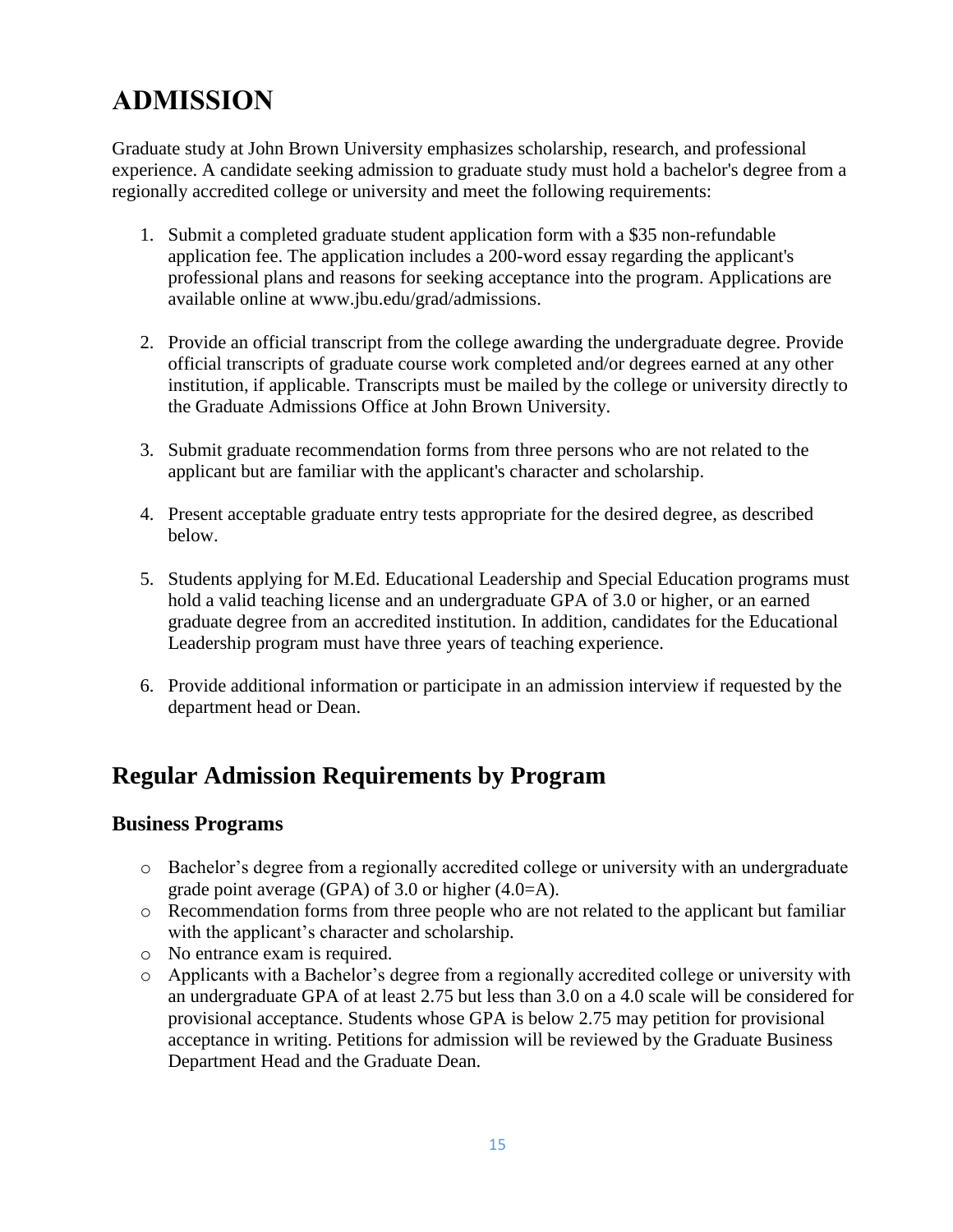#### **Counseling Programs**

- o Bachelor's degree from a regionally accredited college or university with an undergraduate grade point average (GPA) of 2.70 or higher (4.0=A).
- o GRE entrance exam score of 290 or higher with a minimum verbal score of 145. (Waived for applicants who hold an earned graduate degree from an accredited institution in a related field.)

#### **Cybersecurity Program**

- o Bachelor's degree from a regionally accredited college or university with an undergraduate grade point average (GPA) of 2.70 or higher (4.0=A).
- o No entrance exam is required.

#### **Higher Education Program**

- o Bachelor's degree from a regionally accredited college or university with an undergraduate grade point average (GPA) of 2.70 or higher (4.0=A).
- o GRE, MAT, or GMAT entrance exam (waived for applicants with an earned GPA of 3.0 or higher for their undergraduate degree or who hold an earned graduate degree from an accredited institution).

GRE: A score of 290 or higher with a minimum verbal score of 145 MAT: 338 or higher GMAT: 470 or higher

#### **Teacher Education Programs**

M.Ed. in Educational Leadership

- o Bachelor's degree from a regionally accredited college or university with an undergraduate grade point average of 3.0
- o Current teaching license
- o Three years of teaching experience
- o No entrance exam required

#### M.Ed. in Special Education

- o Bachelor's degree from a regionally accredited college or university with an undergraduate grade point average of 3.0 or an earned graduate degree from an accredited institution.
- o Current teaching license
- o No entrance exam required

M.A.T. in Teaching

- o Bachelor's degree from a regionally accredited college or university with an undergraduate grade point average of 3.0 or higher with at least 18 hours of course work related to a selected teaching content area
- o GRE, ACT, SAT, or Praxis exams (see below for required scores). Test scores must have been earned within six years of application to the Graduate School. These minimum scores are for regular student admission. Students might still be accepted on a provisional basis.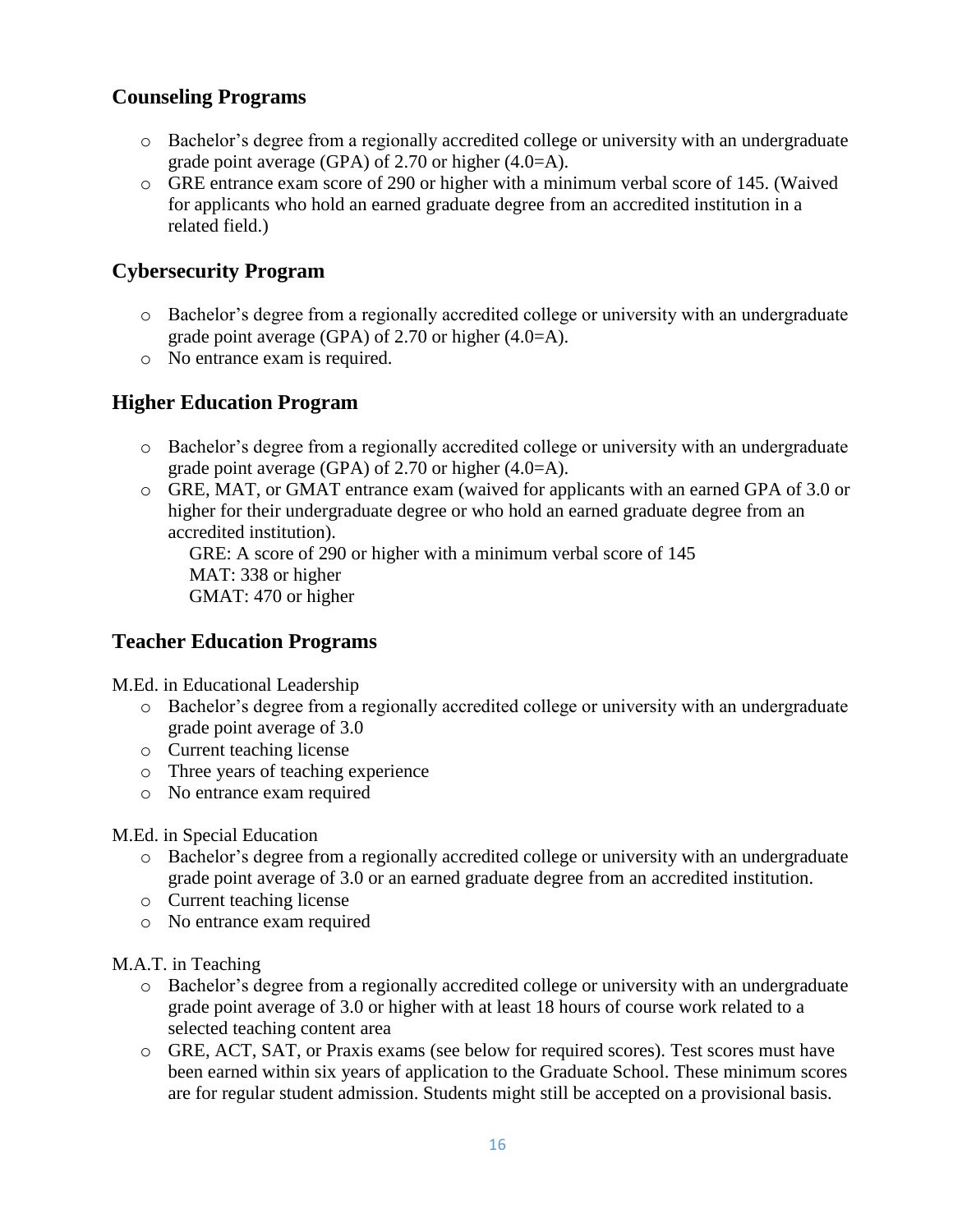M.Ed. in School Counseling

- o Bachelor's degree from a regionally accredited college or university with an undergraduate GPA of 3.0 or higher
- o Current teaching license or meet the score requirements of either the GRE, ACT, SAT, or Praxis Core listed below. Test scores must have been earned within six years of application to the Graduate School.

Students must demonstrate competency in math, reading, and writing skills. This can be demonstrated by providing any combination of scores that meet or exceed the following minimum cut scores in each of the three areas.

|         | GRE  | $\sqrt{2}$ | <b>SAT</b> | Praxis Core |
|---------|------|------------|------------|-------------|
| Math    | 150  | ∠∪         | 520<br>ے ت | 160         |
| Reading | 150  | ∠∪         | 543        | 160         |
| Writing | ن. ب |            | ن.ر        | 162         |

### **Provisional Admission Status**

An applicant who does not meet all the criteria for regular admission but who demonstrates potential for success in a graduate program may be admitted under provisional status. Appropriate graduate credit earned while in this status will apply toward fulfilling degree requirements. If the applicant satisfactorily completes the first 12 semester hours with at least a 3.0 cumulative grade point average and receives the recommendation of the department head, regular status will be granted; otherwise, the student may be dismissed.

### **Non-Degree Status**

Individuals wishing to enroll without pursuing a degree and who qualify for admission under regular status should complete a non-degree application. Non-degree students are required to pay for all instruction and other services at the regular rate. The student may not become a degree candidate under this status. Credits earned may count toward a degree only after the student reapplies and is accepted for admission under regular status. The reapplication process must include all relevant transcripts and applicable exam scores.

In most cases, a maximum of six hours may be completed under non-degree status. Permission to take more than six hours is subject to approval by the respective department head and the Dean. Students enrolled in degree programs have priority over non-degree students in class registrations and on waitlists.

### **International Admission Requirements**

John Brown University admits international students who meet the general admission criteria, hold the equivalent of a bachelor's degree from an accredited or recognized university, and have demonstrated proficiency in English.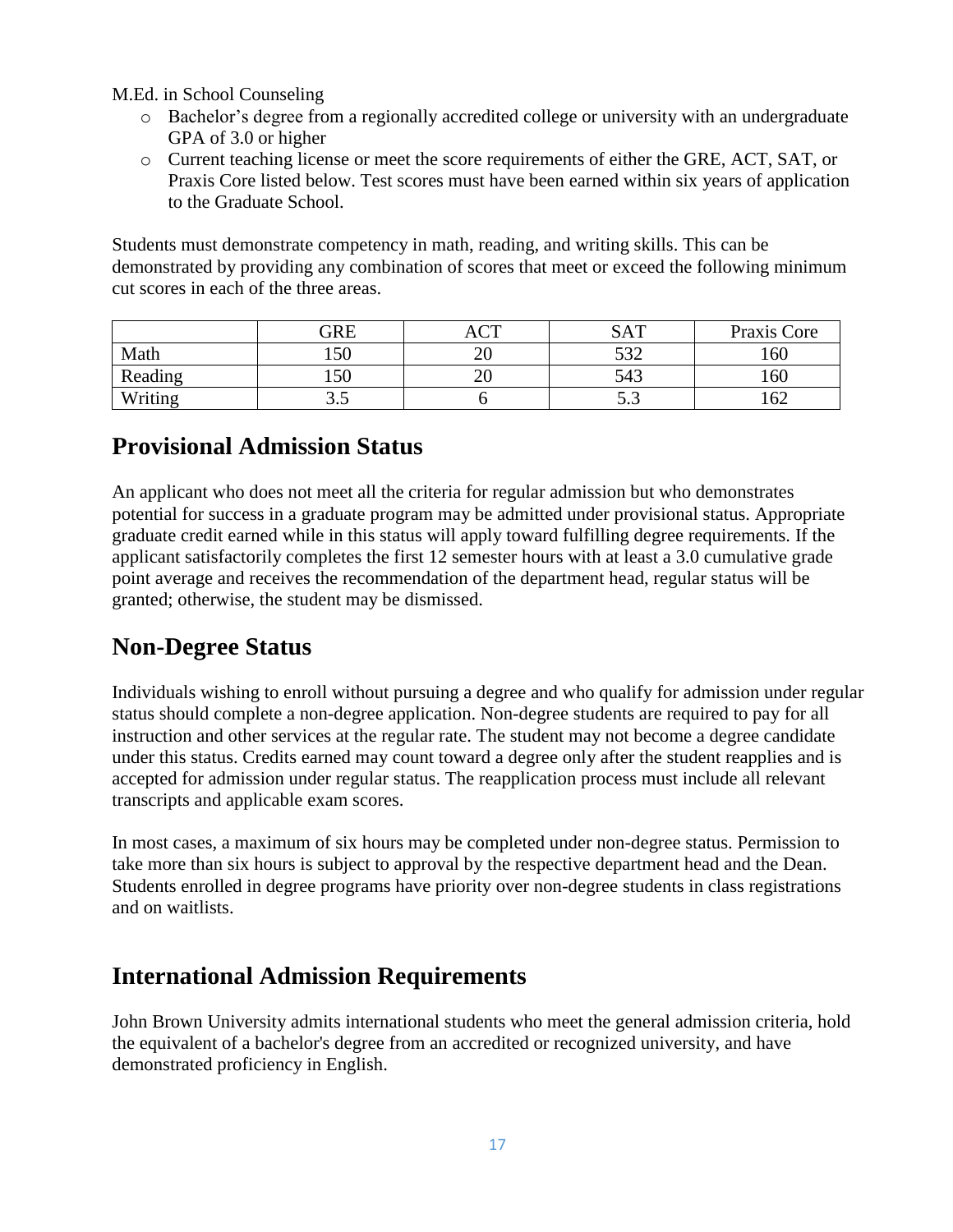Applicants from non-English speaking countries must take the Test of English as a Foreign Language [\(TOEFL\)](http://www.ets.org/toefl) administered by the Educational Testing Service at the nearest examination center or the International English Language Testing System (IELTS) test.. The minimum score for admission is 80 or higher on the web-based TOEFL exam or 6.5 or higher on the IELTS exam.

International applicants must do the following:

- 1. Submit a completed graduate student application along with a \$35 (US) non-refundable international application fee. The application includes a 200-word essay regarding the applicant's professional plans and reasons for seeking acceptance into the program.
- 2. Provide an official transcript from the college awarding the undergraduate degree. Provide official transcripts of graduate course work completed and/or degrees earned at any other institution, if applicable. Transcripts must be mailed by the college or university directly to the graduate Admissions Office at John Brown University. Non-English academic records must include certified translation into English.
- 3. Submit graduate recommendation forms from three persons who are not related to the applicant but are familiar with the applicant's character and scholarship.
- 4. International students whose undergraduate degree is not from a U.S. regionally accredited college or university must take a GRE entrance exam and achieve the required minimum scores for entrance into the Graduate School.
- 5. Provide immunization records including date of measles/rubella vaccination, if the student plans to be enrolled for 12 or more hours during a semester, and proof of U.S. health insurance.
- 6. Submit official TOEFL or IELTS score. Must receive an 80 or higher on the TOEFL internet-based test; 6.5 or higher on IELTS exam. TOEFL or IELTS may be waived with degrees from an accredited U.S. university or whose undergraduate education was in English.
- 7. Provide official documents showing ability to pay college costs, or an Affidavit of Support (United States Citizenship and Immigration Services Form I-134, available through the International Programs office) completed by a U.S. sponsor.
- 8. Submit deposit covering the cost of tuition for one year. Deposit is 100% refundable if student does not enroll.
- 9. Provide additional information or participate in an admission interview if requested by the department head or Dean.
- The International Programs Office will issue an Immigration Form I-20. This allows the student to apply for an F-1 student visa at an American Embassy.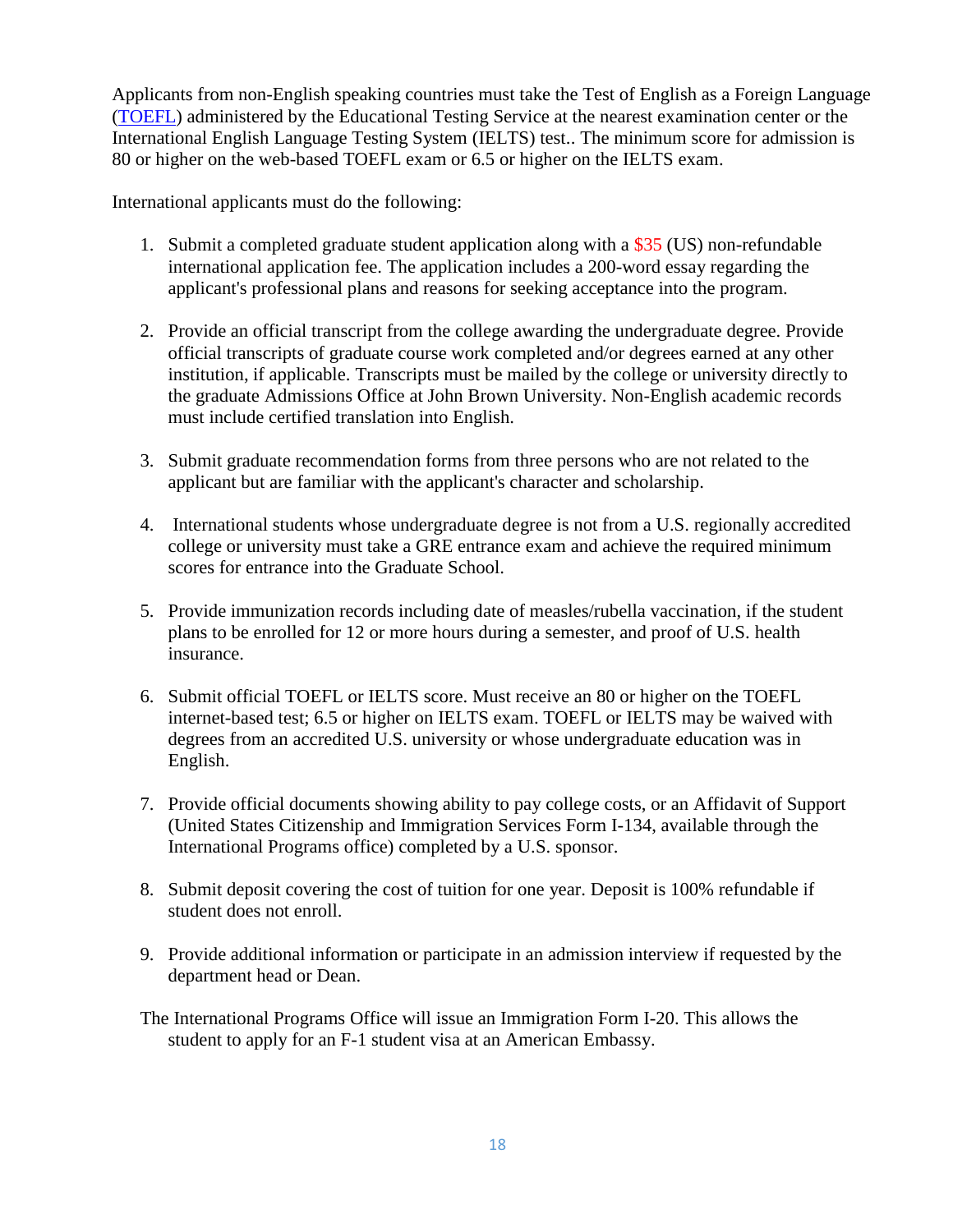### **Nondiscriminatory Statement**

John Brown University admits persons to its programs and activities without regard to race, color, national or ethnic origin, or gender. The university does not discriminate on the basis of race, color, national or ethnic origin, physical or mental disability, or gender in the administration of education policies, admission policies, scholarship and loan programs, athletics, and other schoolsponsored programs.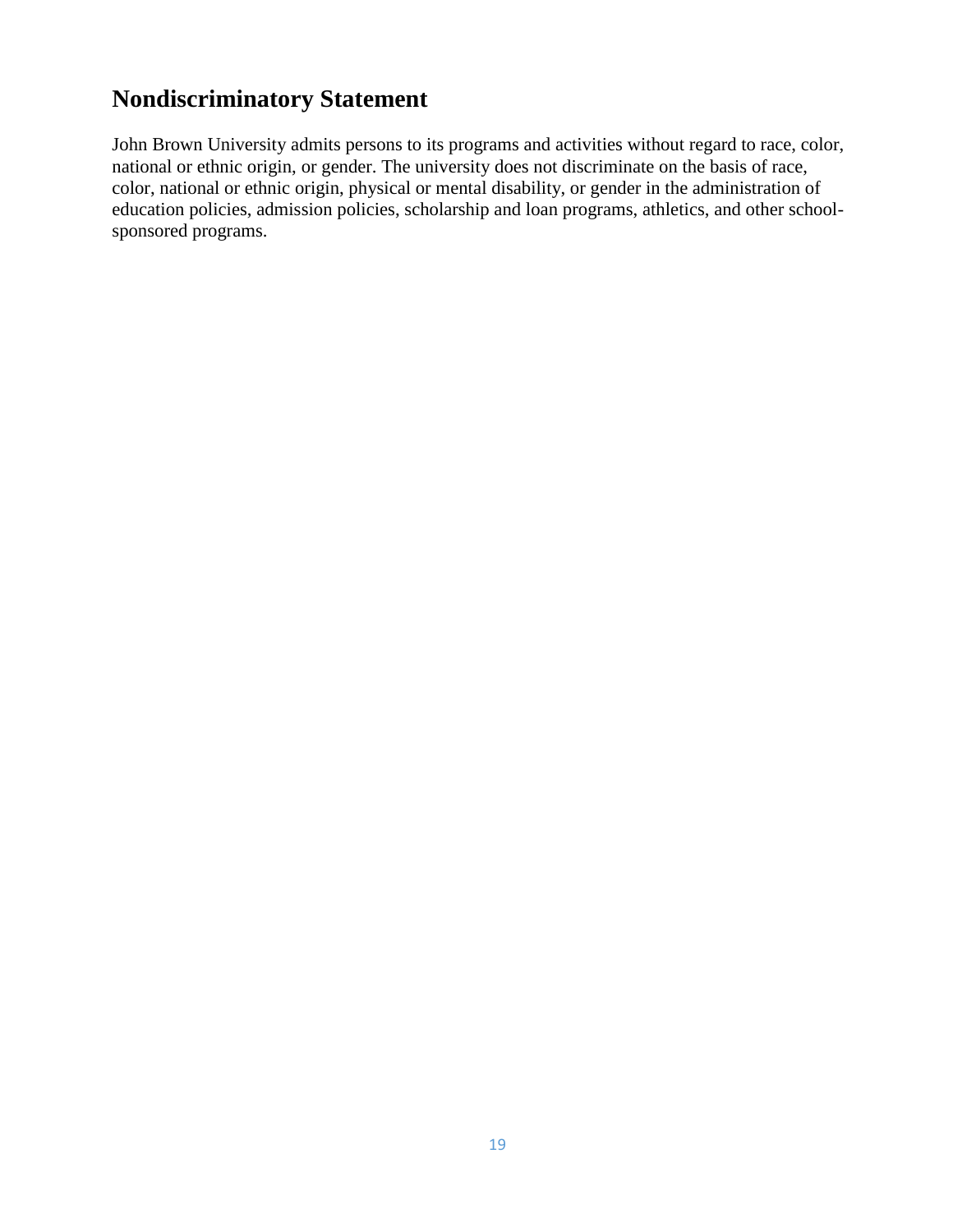# **COST OF ATTENDANCE**

### **Tuition for 2018-2019 Graduate School Programs**

| Business and Counseling (including School Counseling) | \$560/credit hour |
|-------------------------------------------------------|-------------------|
| Cybersecurity                                         | \$600/credit hour |
| <b>Teacher Education and Higher Education</b>         | \$460/credit hour |

#### **Fees**

#### **Application Fee \$35**

Applications for admission to the graduate programs of the university should be accompanied by a non-refundable application fee.

#### **Independent Study Fee \$129/credit hour**

#### **Official Transcript Fee \$5**

The first official transcript is issued without charge. A fee is charged for all subsequently issued official transcripts.

#### **Late Registration Fee \$50**

Students who register for classes after the designated registration period are subject to a late fee.

#### **Payment Plan Enrollment Fee \$5/unit**

#### **Graduation Application Fee \$35**

Each graduating student is required to pay this fee, without regard to commencement participation. The fee will appear on the student's account at the time the application for graduation has been submitted. In addition, students who participate in commencement will be required to purchase regalia through the bookstore.

#### **Auto Registration No Charge**

Any vehicle that will be parked on campus in Siloam Springs must have a JBU parking sticker. This sticker is valid for one academic year, fall semester through summer term III. Students may register [online](https://cms.jbu.edu/campus_safety/parking_traffic/registration_of_vehicles/) and the registration fee is waived for graduate students. Those graduate students attending classes on JBU's Siloam Springs' campus or visiting there regularly will need parking decals.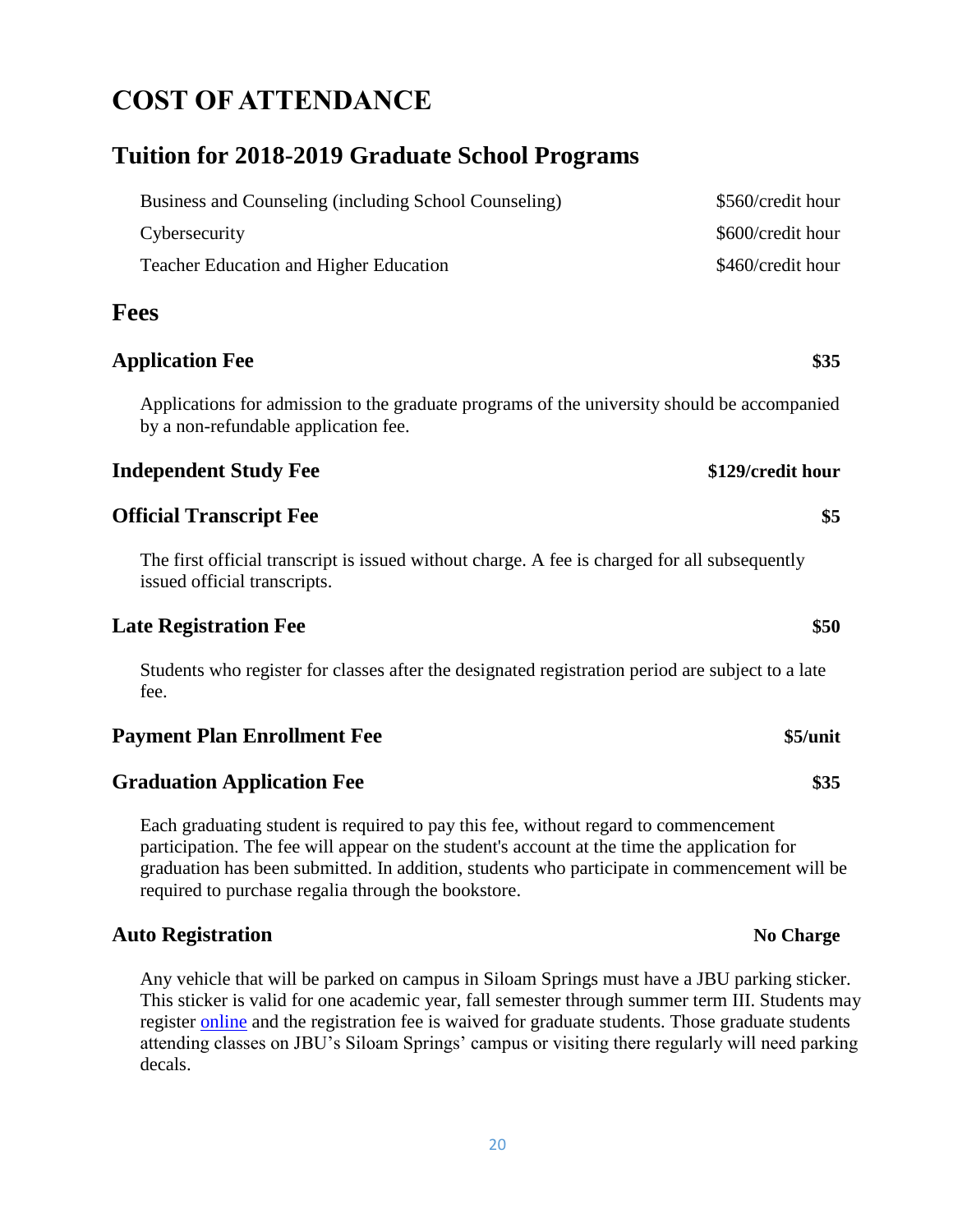If you do not go to the Siloam Springs' campus regularly, but need to visit for any reason between 8:00 am and 5:00 pm on a weekday, you will need to request a temporary parking permit from the administrative assistant for your program area. They will email you a temporary permit that you will print and display on your dash to avoid citation.

For more information, refer to [Campus Safety](https://cms.jbu.edu/campus_safety/) on the web, email [campussafety@jbu.edu,](mailto:campussafety@jbu.edu) or call (479) 524-7403.

### **Valuables**

The university does not assume any responsibility for lost or stolen property, nor does it carry fire, theft, or damage insurance on the personal property of students.

### **Student Accounts**

Students have two payment options. The first option is to pay in full (net of pending financial aid) five days prior to the start of the term. The second option is to self-enroll in a payment plan before the term begins. Plan payments are due on the 5th of each month to pay in full by the last month in your term. A \$5 enrollment fee applies. If a student sets up automatic payments, the enrollment fee is waived. Payment plan balances will accrue interest at 5% annual percentage rate. The university reserves the right to change the fee structure as needed to fund the payment plan program. Certain non-traditional terms are not eligible for payment plans.

Paper check, E-check, VISA, MasterCard, Discover, and American Express are accepted.

Students who fail to comply with their current payment schedule are subject to finance charges and termination of enrollment. Official transcripts of academic credits are not released while any balance is owed JBU. The university engages professional collection agencies when collecting delinquent accounts.

The Student Accounts Representative may be contacted at [StudentAccounts@jbu.edu.](https://www.jbu.edu/student-accounts/contact_us/)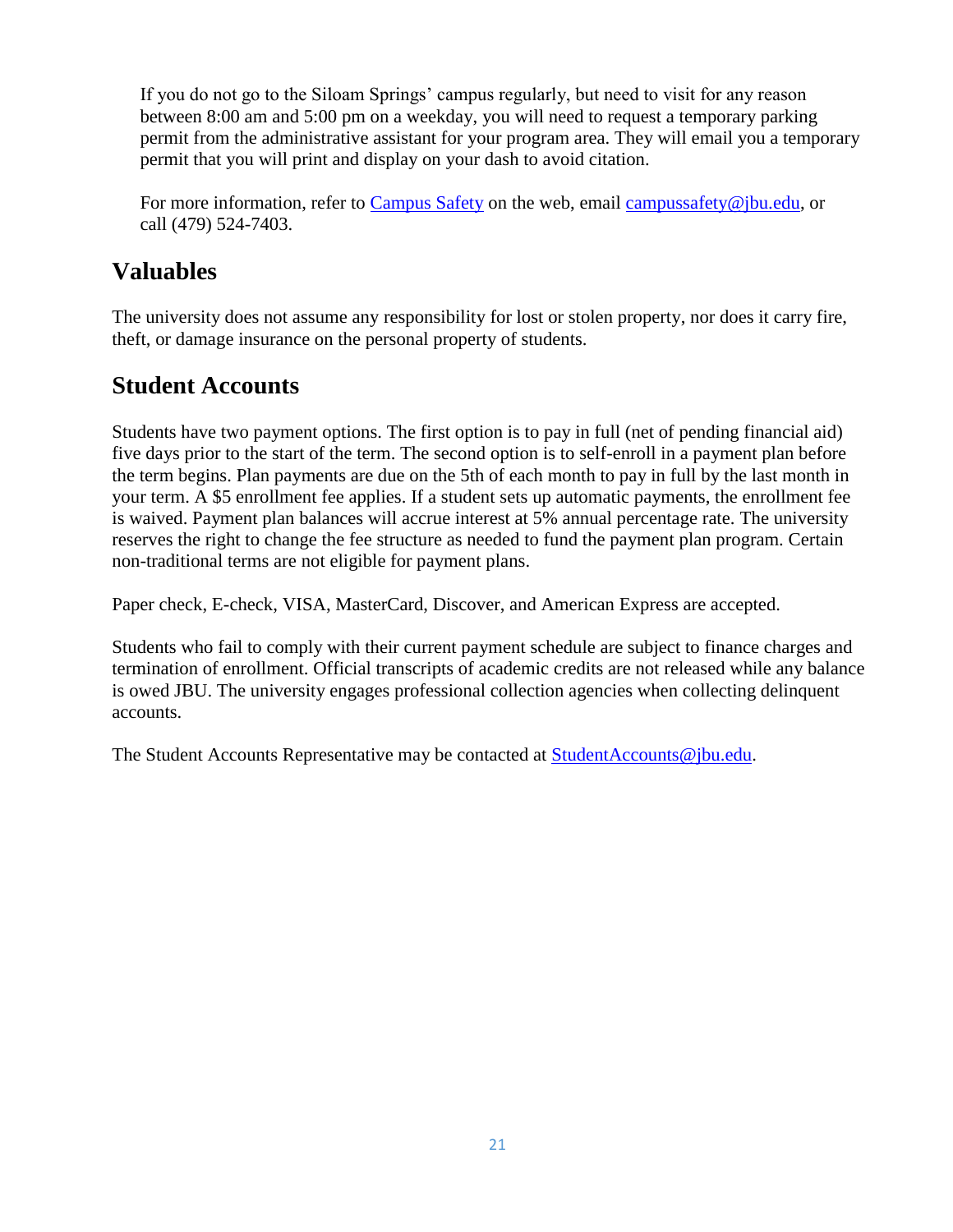# **FINANCIAL PLANNING**

# **Financial Aid**

Each year a majority of graduate students attending John Brown University benefit from federal loans. Students enrolled at least half-time and seeking financial aid are required to complete the Free Application for Federal Student Aid (FAFSA) at www.fafsa.gov. For additional information, visit the web at jbu.edu/grad/financial\_aid/. To ensure that financial aid eligibility is determined in a timely manner, submit the FAFSA at least eight weeks prior to registration. Only eligible US citizens or non-citizens pursuing master's degrees or certificates are eligible for aid.

Based on information supplied by a student's FAFSA results, the Financial Aid Office will determine each student's financial aid award offer. Consideration for financial assistance will occur only after the student has received a tentative or final acceptance through the Admissions Office. Returning students will be awarded assistance if they are making satisfactory academic progress. To continue to receive financial aid, application for aid must be made each year.

#### **Financial Aid Policy**

All students enrolled at John Brown University who receive financial aid through JBU or the federal Title IV Assistance Programs must meet the satisfactory academic progress requirements as defined below in order to be eligible for further aid.

#### **Satisfactory Academic Progress**

In order to be eligible to apply for financial assistance, a student must meet the qualitative and quantitative SAP standards.

- 1. The GPA Standard (Qualitative)
	- Undergraduate students must achieve and maintain a cumulative grade point average of at least a 2.0 ('C' average) or must have an academic standing consistent with JBU's requirements for graduation.
	- Graduate students must achieve and maintain a cumulative grade point average of at least a 3.0 to continue in the JBU Graduate Program and be eligible to receive aid.
- 2. The Pace of Progress Standard (Quantitative)
	- Students must pass a minimum of 67% of the credits attempted during their academic career.
	- In accordance with Federal Student Aid requirements, the Financial Aid Office allows the student the opportunity to receive federal aid for only one retake of a class. A repeated course is counted as attempted and successfully completed if a passing grade is earned.
	- Undergraduate students cannot attempt more than 150% of the credits required for completion of the student's degree.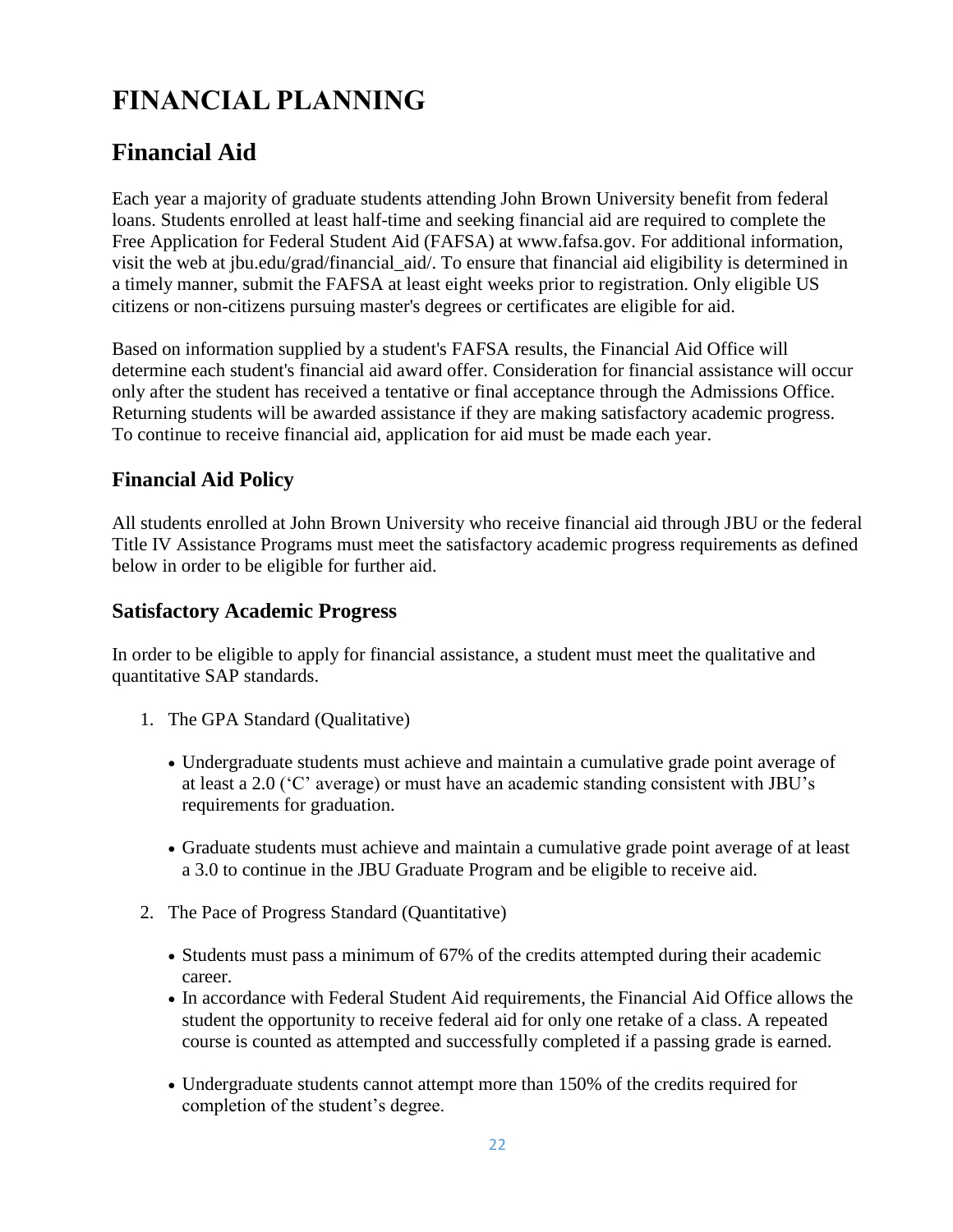In the case of a transfer student who may have earned credits at another institution, only the credits that apply to the student's degree will be considered as part of the 150% degree maximum.

#### **Appeal Process**

If a student does not successfully meet the satisfactory academic progress standards, the Financial Aid Office will notify the students in writing of his or her suspension of financial aid. The Financial Aid office will email students with this notification and the email will additionally contain the institutional policy regarding appeals procedures. The student may submit a written appeal to the Director of Financial Aid within 30 calendar days of the notification of their financial aid status suspension. Submission of an appeal does not guarantee that probationary status will be granted to a student who does not meet SAP requirements. The Associate Vice President reviews appeals on a case-by-case basis and upon completion of the appeal review, the student will be notified by the Financial Aid Office of the decision.

While the Associate Vice President may allow for other mitigating circumstances depending on the merit of the appeal, some examples where the university makes allowances for mitigating circumstances include:

- a) Death in the family or death of a close friend
- b) Serious illness of a family member
- c) Medical complications or prolonged illness of the student
- d) Inability to attend classes due to unexpected lack of transportation
- e) Serious financial problems requiring excessive hours of employment

Upon successful appeal, a student is allowed a probation period of one year to meet the SAP requirements in which the student will continue to receive assistance. If a student does not meet SAP requirements upon completion of their probation period, they are ineligible to receive financial aid under the Title IV, HEA program requirements.

Additionally, if a student has extenuating circumstances that require an extension of time to complete a degree, the student may submit a written appeal to the Financial Aid Committee for review of the Pace of Progress Standard.

An appeal for financial aid eligibility is a separate process from the appeal process for academic suspension conducted through the Office of the Registrar. A successful appeal with the Office of the Registrar after academic suspension does not necessarily reinstate a student's financial aid.

#### **Additional SAP Considerations**

- *Incompletes:* An incomplete ('I') is counted as an attempted class that was not successfully completed.
- Per traditional undergraduate academic policy, an incomplete grade must be made up within 30 days after the official grade reporting date. After the 30 days, the incomplete grade will be changed to the grade of 'F' and can only be changed upon approval of the instructor and the Dean of Undergraduate Studies. In extenuating circumstances, the instructor may request an extension date from the Associate Dean of Academic Services.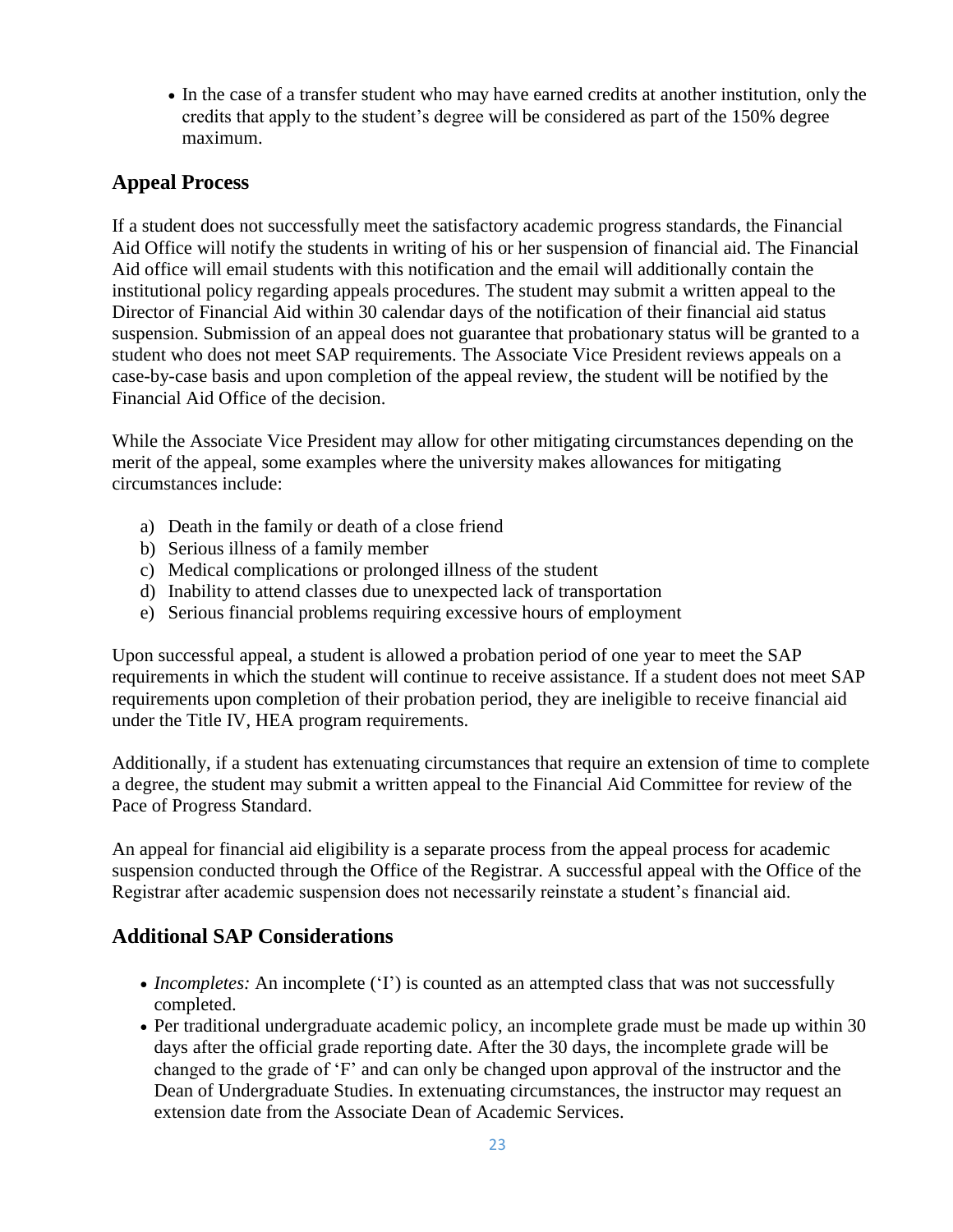- *Withdrawals:* a withdrawal ('W') is counted as an attempted class that was not successfully completed.
- For semester-based JBU Online Undergraduate students, a withdrawal is counted as an attempted class that was not successfully completed. However, for term-based JBU Online Undergraduate students, a withdrawal received during the add/drop period does not factor into the SAP calculation; withdrawal after the add/drop period immediately incur an 'F' and count as an attempted class that was not successfully completed.
- *Not-for-credit remedial course work* and *audited courses* are not counted in SAP calculations.
- *Transfer hours:* Transfer hours that apply to a student's degree count as hours attempted and completed, but they are not considered in the calculation of cumulative GPA.
- *Students pursuing a second degree:* Students pursuing a second degree are not eligible for the Pell Grant. Students are only eligible for loans up to 150% of the hours required to obtain their degree. Students who have completed a degree, but who have not enrolled in a new degree program are not eligible for financial aid.
- *Determining official or unofficial withdrawal:* JBU has several procedures in place for determining whether or not a student officially withdrew for students who received all 'F' or 'I' grades in a term.
	- o Undergraduate: Professors and advisors initially monitor students for absences, though they are not required to take attendance. If a lengthy absence is observed by either the professor, advisor, or other faculty or staff members, the student is reported to the Office of the Registrar. The Registrar then notifies the student with a letter indicating that the student will be officially withdrawn unless they begin to consistently attend classes. If a student does not respond to the Registrar's contact, the student is removed from classes and is officially withdrawn. At this time, the Financial Aid Office is notified by the Registrar of the student's official withdrawal.

#### **Graduate/Online Undergraduate:**

When a graduate or online undergraduate student fails to attend classes and fails to notify proper administrators that they wish to withdraw, the university utilizes one of two methods to address these situations. First, the professor notifies the administration that a student failed to attend or, in the case of an online class, failed to submit assignments. After the administration appropriately reviews the situation to confirm that the student will not continue in the class, the administration sends a withdrawal form to each of the campus offices affected, including the Financial Aid Office.

In the second method, the professor includes a complete attendance record for the class with the submission of final grades. The administration then distributes this information via email/fax to each of the campus offices affected, including the Financial Aid Office. For online undergraduate students, the administration is the JBU center that oversees the student's campus (JBU Rogers Center for the Rogers campus; JBU Fort Smith Center for the Fort Smith Campus; JBU Little Rock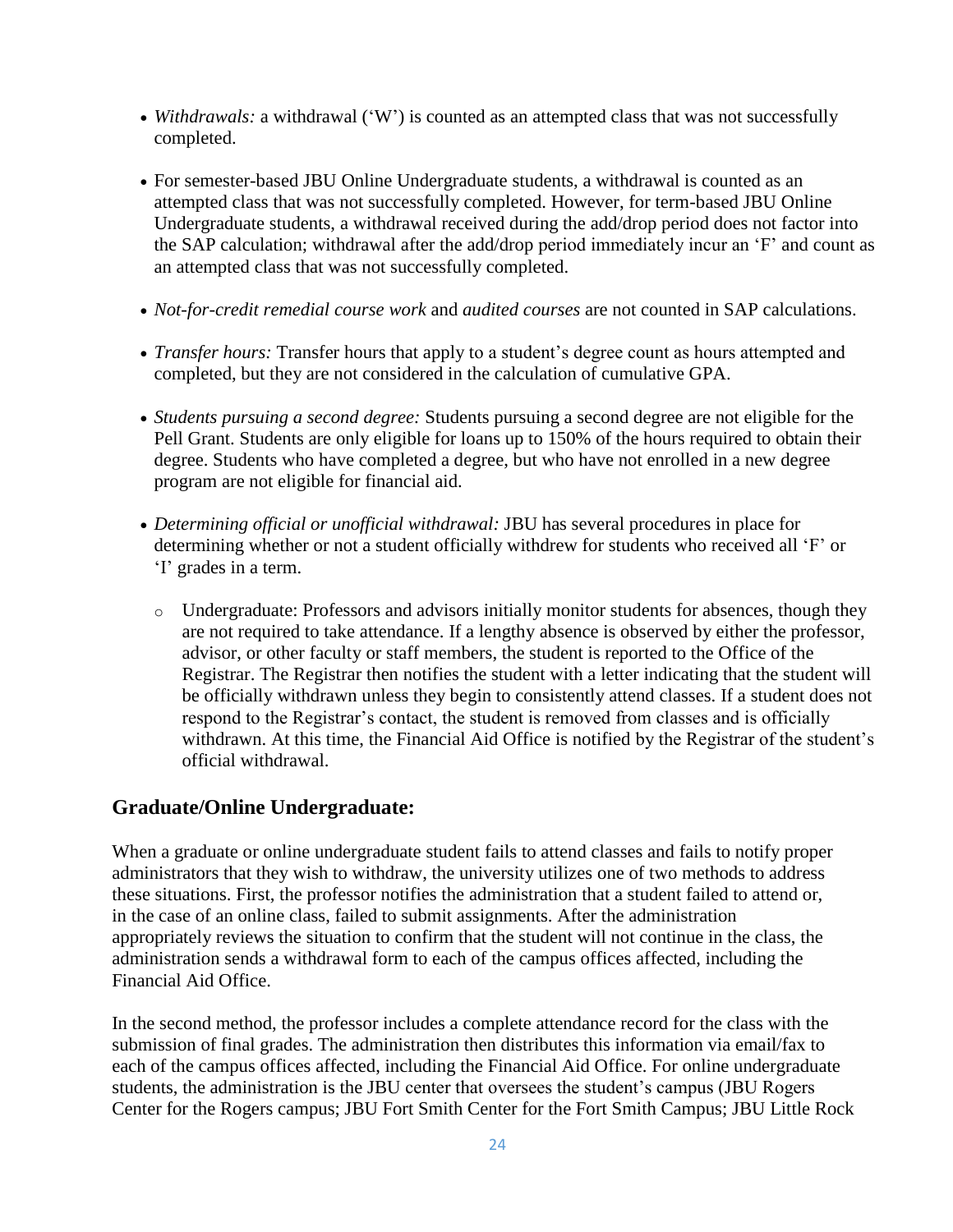for the Little Rock campus). For graduate students, the administration is either the administrative assistant in the Office of the Graduate School or the administrative assistant in the respective Division of the Graduate School.

### **Veterans Administration Benefits**

John Brown University is an approved institution for veterans and veterans' beneficiaries training. Veterans, widows, and children of veterans who lost their lives in service, or veterans who are now disabled as a result of service should contact the nearest Veterans Administration Regional Office as far in advance of enrollment date as possible for assistance in securing Veterans Administration benefits. Information regarding this program may be obtained from the VA Certifying Official [\(jmcgarrah@jbu.edu\)](mailto:jmcgarrah@jbu.edu), in the JBU Registrar's Office.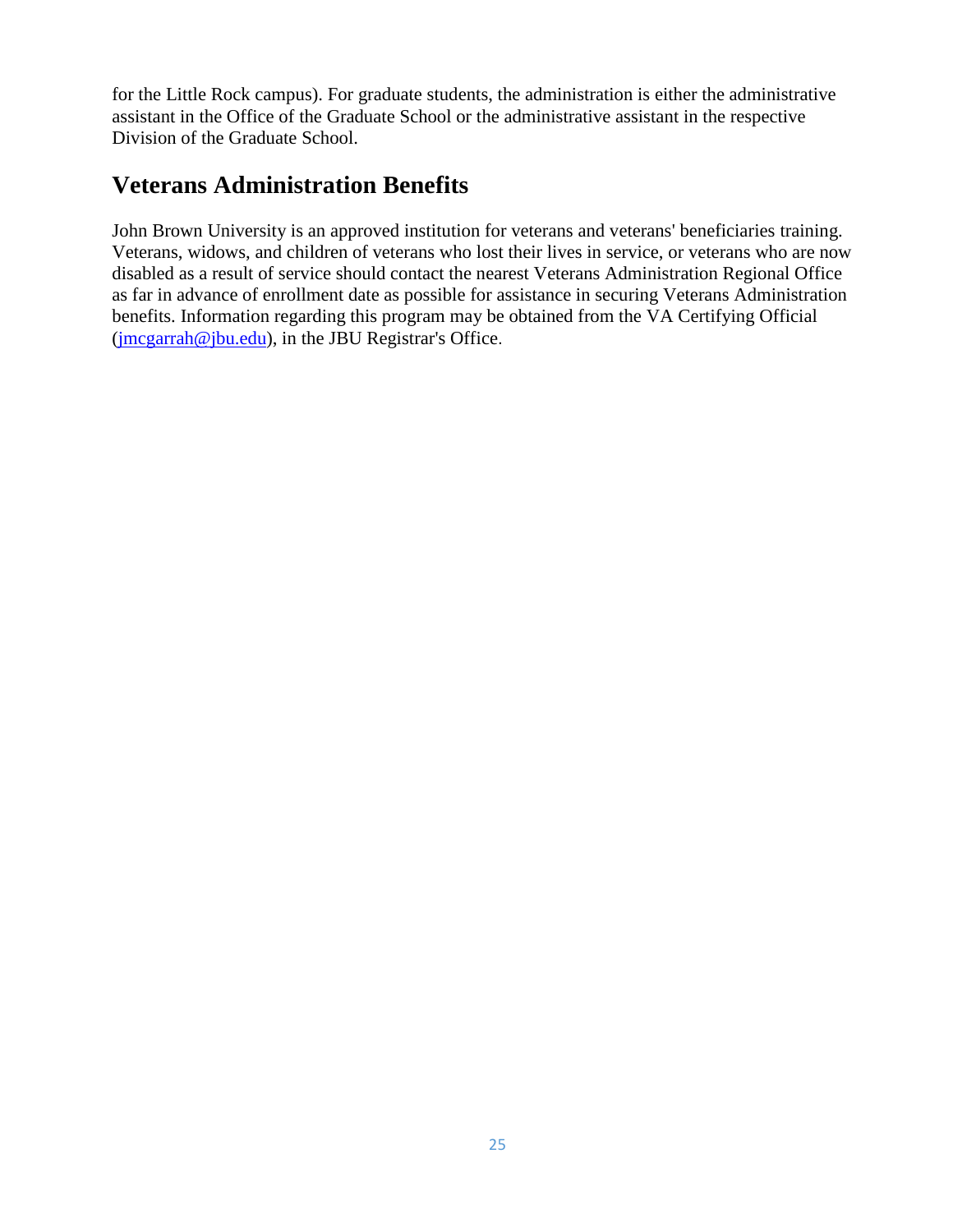# **ACADEMIC POLICIES**

Policies which apply to all degree programs are set forth in this section. Requirements applicable to specific degree programs are stated in the curricular outlines which appear in the academic program sections of the catalog.

The ultimate responsibility for understanding university policies and meeting all degree requirements rests with the student.

# **Catalog Regulations**

All students are subject to the provisions of the catalog which was in effect at the time of their initial enrollment at John Brown University, with the exception of items that apply for only a specified period of time, such as tuition charges. However, a student may petition the department head and the Dean for permission to change to a later catalog.

# **Changes in Requirements and Regulations**

The university reserves the right to make modifications in policies, procedures, and regulations: e.g., grading system, transfer of credit, guidelines for degree requirements, housing regulations and charges, tuition and fees, and admission standards, and to make such modifications applicable to any or all currently-enrolled students. When modifications occur, sensitivity to reasonable dates of implementation and appropriate categories of currently-enrolled students affected will be exercised. Students will be notified of such changes through their advisors, written notices, and campus publications.

# **Course Credits**

The basic unit of course credit is the semester hour.

### **Enrollment Status**

A full-time graduate student is one who is enrolled for six or more semester hours.

### **Prerequisites and Corequisites**

Students are not permitted to enroll in courses for which they have not completed all prerequisites. A prerequisite course must have been completed with an acceptable passing grade before enrollment in the given course is permitted. A corequisite is a course in which a student must be enrolled and satisfactorily participating simultaneously to the given course.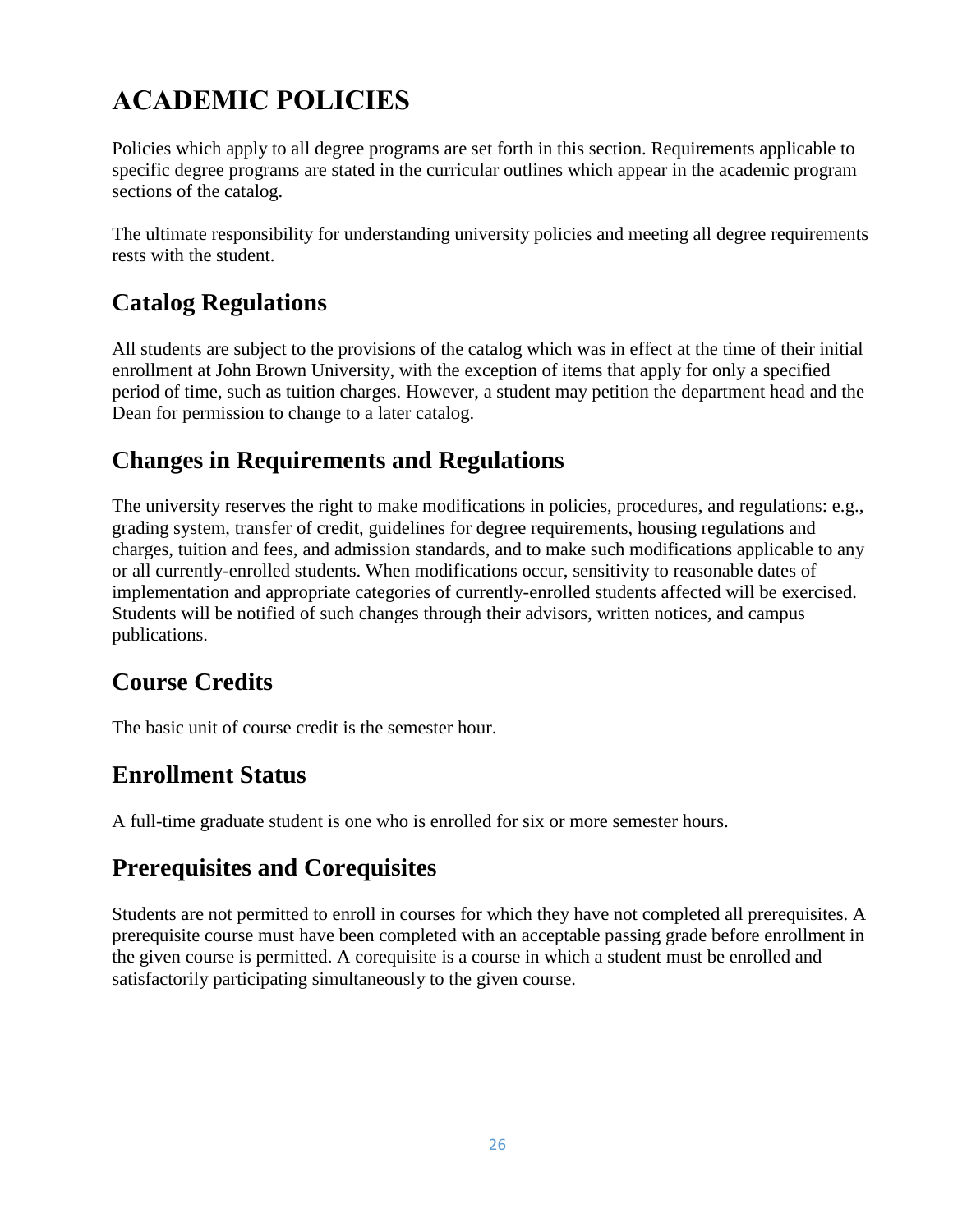# **Graduate Credit toward Undergraduate Degree**

John Brown University undergraduate students may receive permission to substitute JBU graduate courses for required or elective courses in an undergraduate degree program and then subsequently count those same courses as fulfilling graduate requirements in a related graduate program that the institution offers. Undergraduate students requesting to take graduate courses must have junior or senior standing, possess a cumulative undergraduate grade point average (CGPA) of 3.0 or higher, and receive permission from the respective graduate department head. Applicability of specific graduate courses toward undergraduate degree requirements is determined by the respective undergraduate department head. A maximum of 12 graduate hours may apply toward both an undergraduate degree and a graduate degree.

## **Time Limits**

A student enrolled in a graduate program requiring 40 or fewer hours is allowed a maximum period of four years, measured from the date of first enrollment, to complete the degree under the entering curriculum. A student enrolled in a program requiring 41 or more hours is allowed a maximum of six years to complete the degree under the entering curriculum. Students who do not complete their degree requirements within these time limits are subject to the degree requirements in effect at the time of completing the degree.

# **Recency of Credit**

Credit earned ten years or more prior to admission to a student's current graduate program may not be applied toward meeting graduation requirements without special approval by the department head and the Dean. This policy applies to transfer credit as well as credit earned at JBU. Students wishing to apply older graduate credit toward a current degree must submit a petition to the respective department head for acceptance.

# **Adding and Dropping Courses**

Students register for graduate courses during the official published registration time periods. Students may not register for courses after the close of the late registration time period. Course registrations and additions completed during the late registration period are subject to a late fee.

Courses dropped by the approved procedure before the end of the first week of classes will not appear on the permanent record.

Courses dropped after the first week but before the end of the 8<sup>th</sup> week for semester courses, or the 4<sup>th</sup> week for half-semester courses, will receive a grade of 'W'.

Non-completion of a course thereafter will result in a letter grade based upon the student's performance relative to the required work for the entire course. See the official academic calendar for specific drop deadlines at https://www.jbu.edu/catalog/grad/current/calendar/.

## **Refund Policy**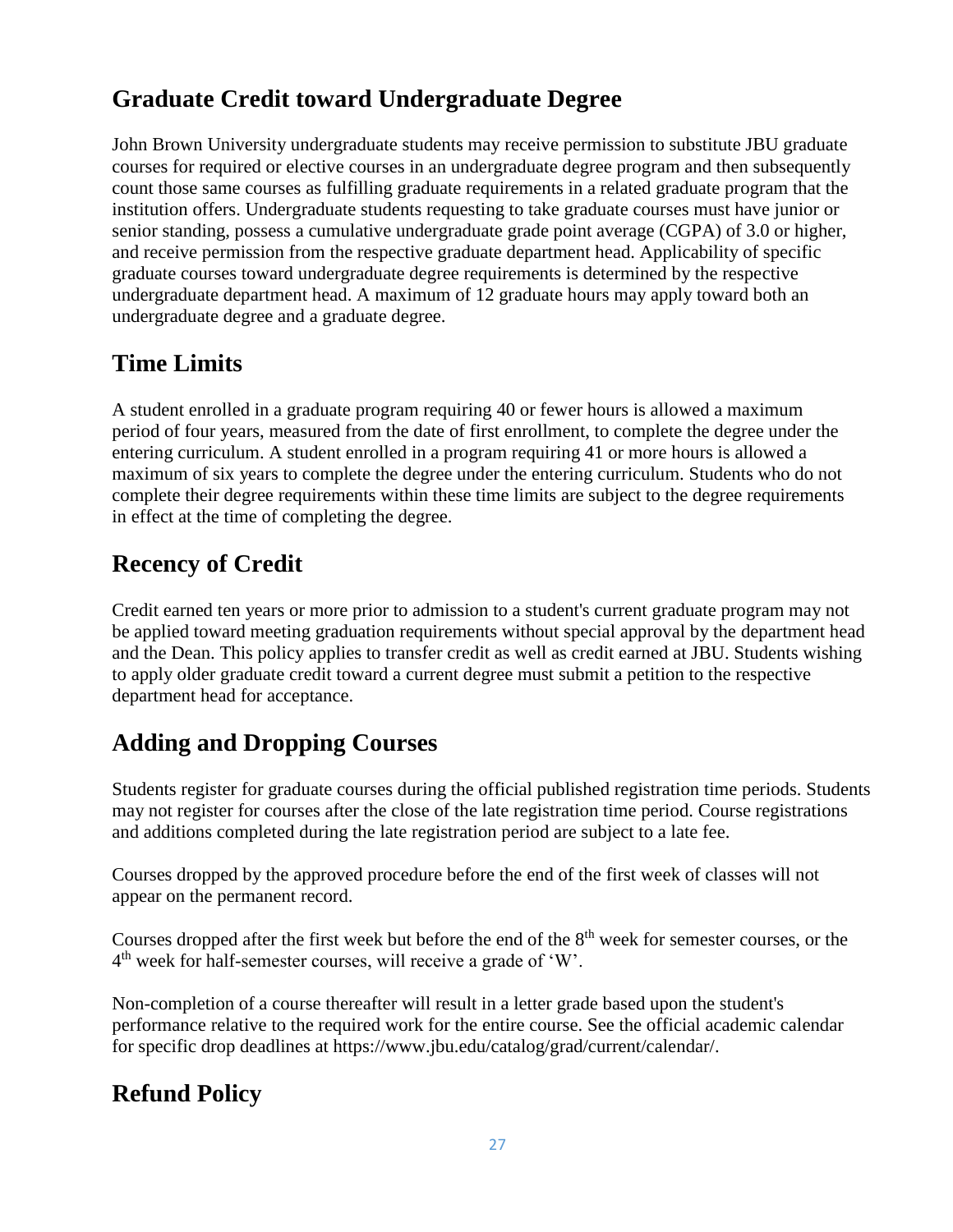Graduate students who withdraw from the university or drop a course may be entitled to a partial refund of that term's tuition and course fees. The percentage of refund is determined by the official date of withdrawal, according to the following schedules:

#### *If the program follows the traditional semester format (14-16 weeks):*

100% refund before the end of the first week of the semester 80% refund before the end of the second week of the semester 60% refund before the end of the third week of the semester 40% refund before the end of the fourth week of the semester 20% refund before the end of the fifth week of the semester No refund after the fifth week of the semester

#### *For short terms or courses (typically 7 and 8 week terms):*

100% refund before the end of the first week of the term 80% refund before the end of the second week of the term 40% refund before the end of the third week of the term No refund after the third week of the term

#### *For non-sequential weekend courses:*

100% refund before the end of the first week of class, beginning with the start of the first day of class

80% refund before the end of the second week following the first day of class 40% refund before the end of the third week following the first day of class No refund after the third week of class

For example, for classes that meet Fridays and Saturdays, the first week of class begins the day of the course and ends Thursday of the following week. The second week begins the Friday after the first class meeting and ends Thursday of the next week, even if no further class meetings have occurred.

#### *For 1-4 day seminar courses:*

100% refund if dropped seven or more days before the first class meeting 80% refund if dropped within the seven days before the first class meeting No refund beginning the first day of class or later

Courses that are presented in different formats, such as international study trips and seminars, are not subject to the above refund schedule. Information regarding refund schedules for these types of courses is available upon request from the respective graduate program office.

Other fees are non-refundable.

In the event of medical withdrawal prescribed by a physician, special consideration will be given to tuition adjustment.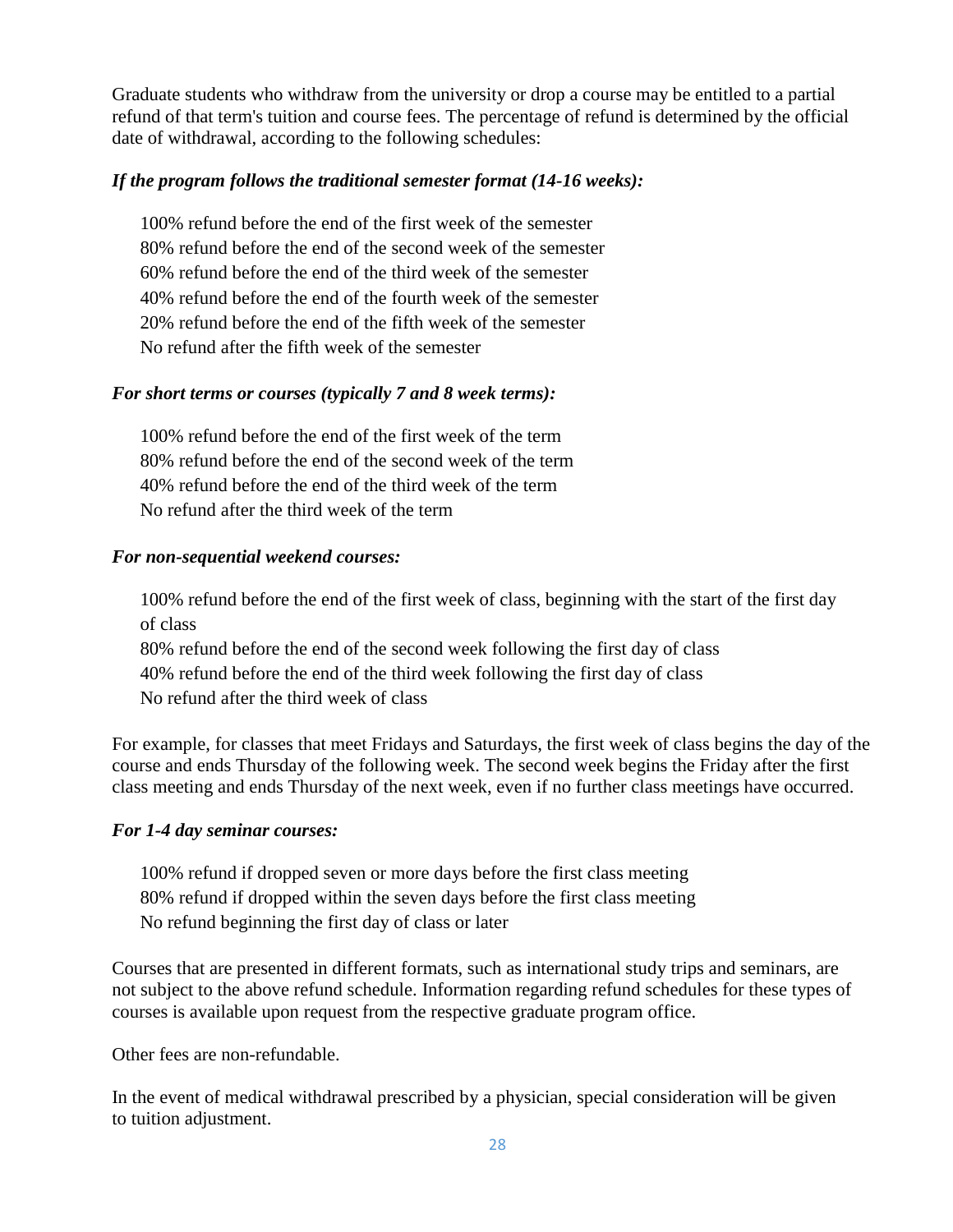### **Attendance Regulations**

#### **General Policy**

A student must be registered for a class and on the official roster in order to attend. This includes students who are attending under audit status. Attendance at and participation in all class sessions, except for times when students are absent for reasons beyond their control, is regarded as essential. Class activities are planned for the benefit of all students.

A student who misses **50% or more** of scheduled contact time for any course will not receive credit for that course. The instructor, at their discretion, may impose a penalty for any absence and/or require compensatory work for some absences. Substantial tardiness, as well as missing an entire class session, may be charged against the 50% limit.

#### **Non-Attendance Resulting in Withdrawal**

Except in cases of extenuating circumstances, students who do not attend any class for ten consecutive days may be withdrawn from John Brown University for non-attendance. It is the responsibility of the student to contact instructors, advisor, Registrar, Student Accounts Services, and Financial Aid if extenuating circumstances exist. If the withdrawal occurs before the mid-point of the term, students will receive a grade of 'W'. Students will have a grade of 'F' recorded if they are withdrawn after the mid-point of the term.

#### **Classroom Demeanor**

Students are expected to display classroom behavior that is appropriate to a Christian university. An instructor may remove a student from a class if, in the instructor's judgment, the student displays behavior that is uncivil, defiant, or otherwise disruptive to the classroom learning environment. Students dismissed from a class may not return to the class without the permission of the professor.

### **Academic Integrity**

As a Christian institution of higher education, John Brown University seeks to maintain the highest standards of academic integrity. Violations of these standards will result in substantial penalties. The university is responsible to clearly articulate the Academic Integrity policy to students and faculty by publishing it in the Graduate Student Guide, the Faculty Handbook, and by informing all first-year students of this policy. Faculty are to reference the policy in their course syllabi.

However, the primary responsibility for knowledge of and compliance with this policy rests with the student.

# **Grading System**

Indication of each student's progress is reported regularly by instructors. The grading scale used as a basis for letter grades is established by the instructor of each course.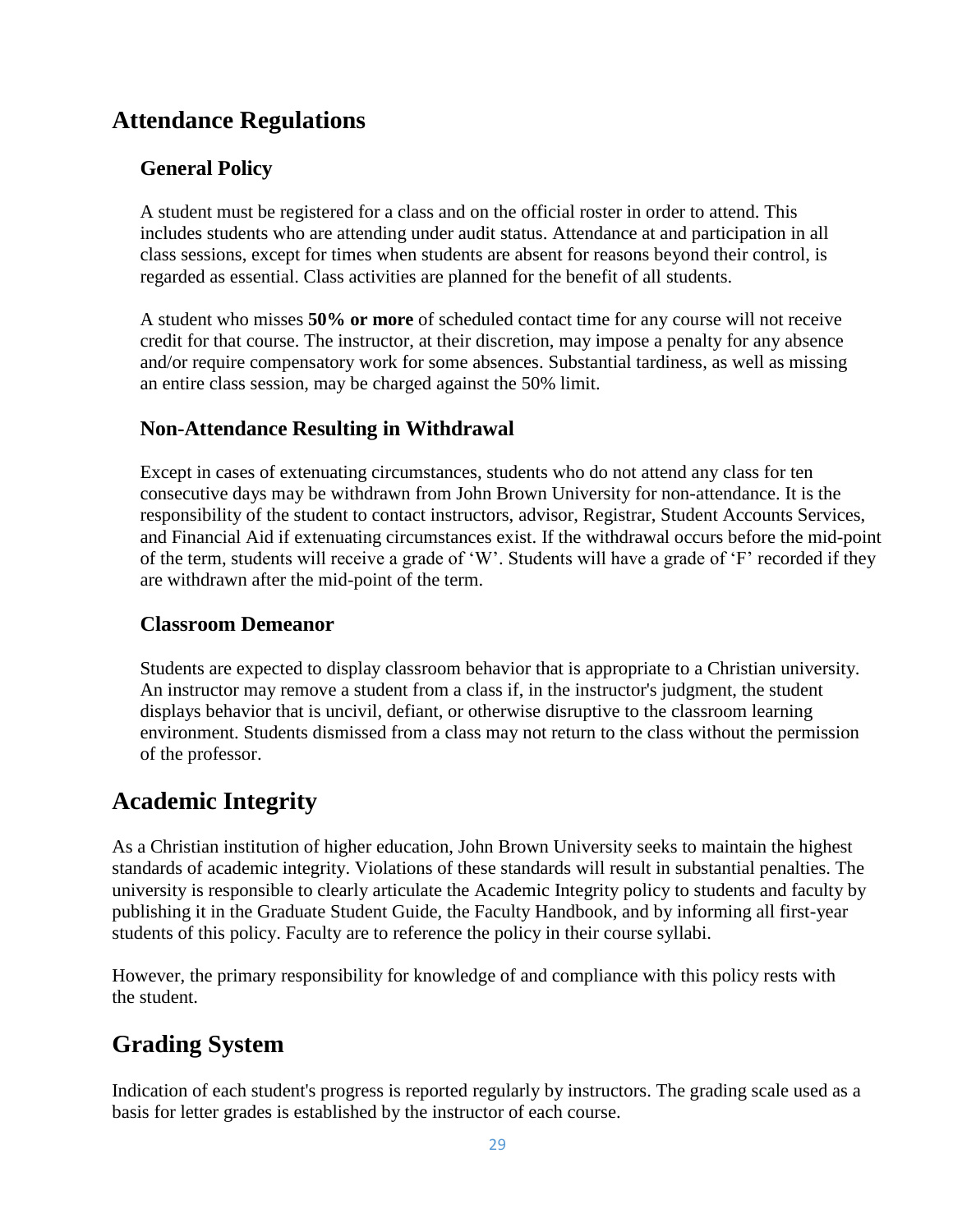#### **Grade points per semester hour**

| A    | 4.0 | $C+$ | 2.3 |
|------|-----|------|-----|
| $A-$ | 3.7 | C    | 2.0 |
| $B+$ | 3.3 | $C-$ | 1.7 |
| B    | 3.0 | $D+$ | 1.3 |
| $B-$ | 2.7 | D    | 1.0 |
|      |     | F    | 0.0 |

*Note: A graduate level course in which a grade of 'C-' or lower was received cannot be applied toward a graduate degree.*

The following are not included in grade point average:

| I-Incomplete Work | S-Satisfactory   | NC-No Credit Earned |
|-------------------|------------------|---------------------|
| W-Withdrawn       | U-Unsatisfactory |                     |

All grades of incomplete ('I') must be approved by the instructor. An 'I' grade must be made up within a time frame established by the instructor, but no more than 30 days after the end of the term. Upon completion of the course work, the instructor will notify the Registrar's Office to replace the 'I' grade with the earned grade. Otherwise, the 'I' is converted to an 'F' when the deadline is passed.

### **Independent Study**

Independent study courses are those in which students do not meet in a regularly-scheduled course but study independently under the regular supervision of a graduate faculty member. Such arrangements must be approved in advance by the instructor, the student's advisor, the department head, and the Dean. A student is limited to three hours of independent study per semester or summer, and a total of six hours per degree program. A non-refundable fee of \$129 per semester hour will be charged to the student. The student will also pay all normal per-credit tuition charges.

### **Auditing Courses**

Because of the participatory nature of most graduate classes, students wishing to audit a graduate class must secure the permission of the instructor and the approval of the department head. The student must register as an auditing student. The name of the student will be entered on the class roll, and the course appears on the student's academic record, but without credit and with a final grade of 'AU' or 'U.' Auditing students are subject to limitations on in-class participation and to standards for satisfactory performance established by the instructor. The fee for auditing a graduate class is one-half of the regular tuition.

### **Transfer of Credit**

Applicants who have taken graduate courses at other universities may be allowed to transfer some of their previous courses into their JBU graduate program. Students may transfer up to 25% of the degree program toward fulfillment of a graduate degree. No grade below a 'B-' may be transferred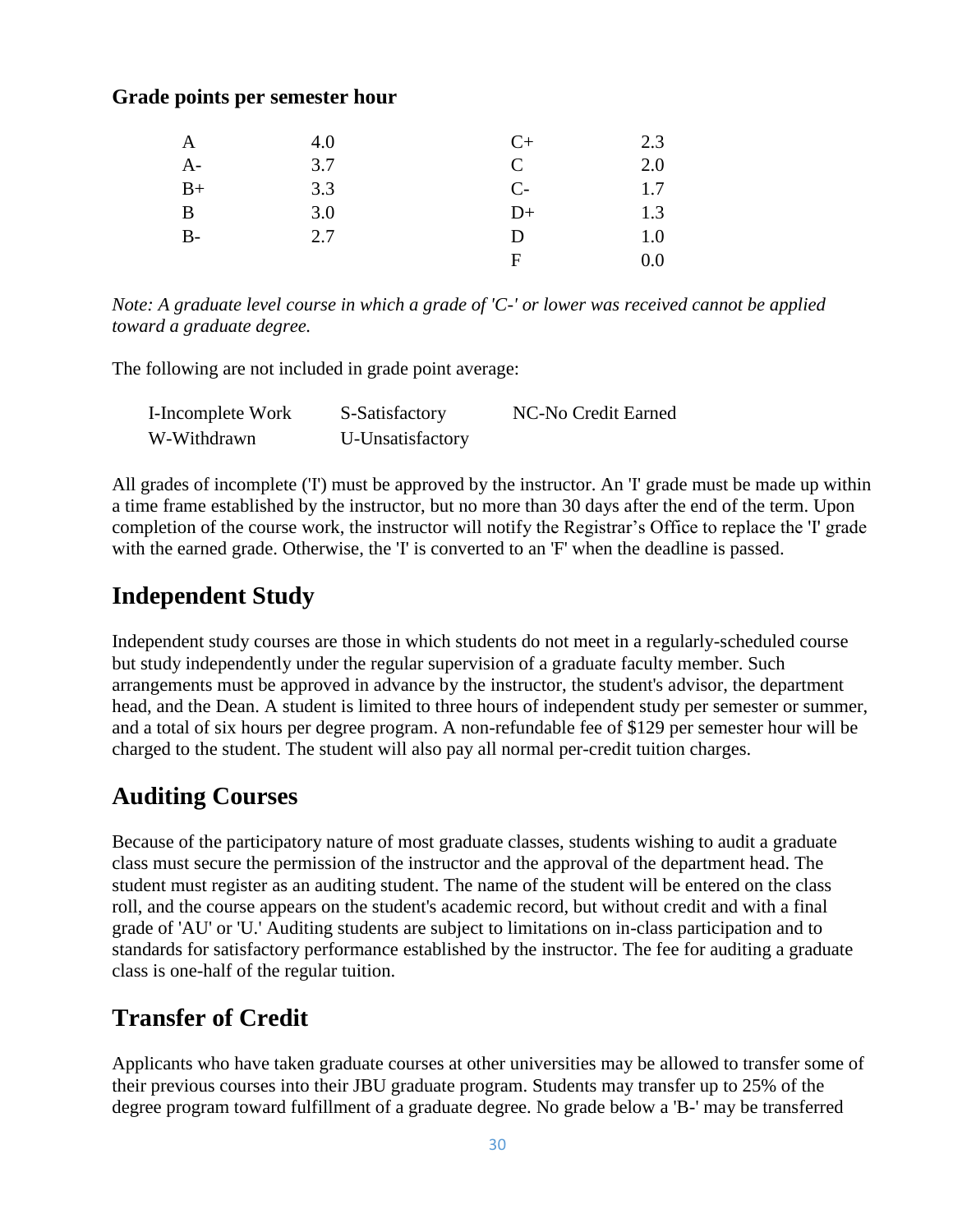into a graduate degree program at JBU. Transfer of credit must be approved by the department head and the Dean. Grades from transfer credits are not included in the calculation of JBU grade-point averages.

### **Additional Master's Degree (after conferral of degree)**

A student desiring to begin an additional master's degree at JBU after having one or more master's degrees conferred by JBU must apply through the admissions process as a degree-seeking student.

At the point in time when the first degree is conferred, that degree is "frozen". No additional majors, minors, or emphases will be added to the degree, and the GPA for the degree is final. If a second degree is in progress at the time the first degree is conferred, then the student will be allowed to complete the second degree without readmission.

The student will meet the requirements for the degree in the catalog that is current when they apply for readmission. The student must complete at least 50% of major hours uniquely for the second degree.

### **Late Enrollment**

Any student who enrolls after the close of the regular registration period may be subject to limitations in the course load and a late registration fee.

### **Quality Standards for Continuance in Graduate School**

To maintain satisfactory academic standing, graduate students must make satisfactory progress toward their degrees and have a minimum cumulative grade point average of 3.0. A student whose cumulative GPA falls below a 3.0, who is not making satisfactory progress toward the degree or who is failing to demonstrate an ability to succeed in their plan of studies, may be denied permission to register, required to withdraw, or dismissed from the program.

The grade of 'C' is the minimum passing grade for graduate credit; however, the maximum number of credit hours of 'C' or 'C+' that may be applied toward a master's degree is nine semester hours or 25% of the hours required for a degree, whichever is less. A graduate-level course in which the student earned a grade of 'C-' or lower cannot be applied toward a graduate degree. Counseling students must earn a grade higher than a 'C+' in every course required for state licensure. A student admitted under regular status whose cumulative GPA is below 3.0 is automatically placed on probationary status. The department head and the student will be notified in writing by the Graduate School. Probation becomes effective at the time that a student's grade point average falls below 3.0, not at the time of notification. Students will continue on probationary status until the end of the semester in which the next nine hours of graduate course work is completed. At the end of that period, one of the following actions will be taken:

a) a student whose cumulative grade point average is 3.0 or higher will be taken off probation, or

b) a student whose cumulative grade point average is still below 3.0 will be dismissed. Students who are dismissed will be informed of this action by the Graduate School. Dismissed students may be readmitted only upon approval of petition for reinstatement.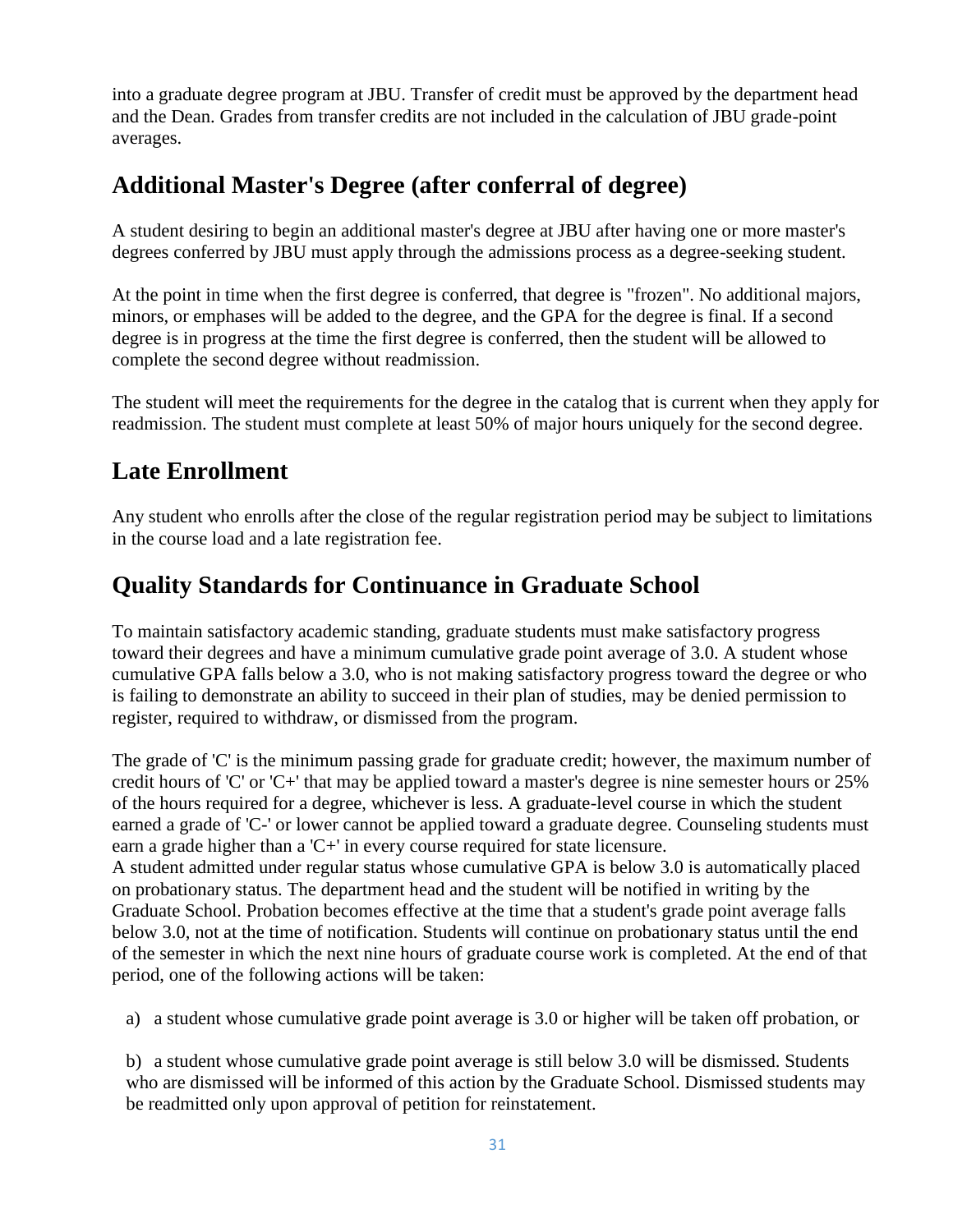A student admitted under provisional status who upon completion of 12 hours of graduate course work has achieved a 3.0 GPA will be recommended for regular status in the graduate program.

A student admitted under provisional status who upon completion of 12 hours of graduate course work has earned a GPA below 3.0 will be subject to dismissal.

A student on academic probation when last enrolled in the Graduate School who wishes to be readmitted or change degree program must petition the department head and the Graduate School. The petition should provide reasons for the poor academic record; explain how conditions that produced this poor performance have changed; and present specific plans for improvement. The respective department head and the Dean must approve the petition before a student can enroll in the program.

# **Academic Suspension**

A graduate student who earns a term grade point average below 1.5 for an individual semester will be placed on suspension at the end of that semester. The student will be required to petition to the graduate dean and department head in order to enroll in courses. The suspension is imposed regardless of the student's cumulative grade point average.

# **Appeal Policy**

Occasionally a student may wish to appeal an academic action such as a grade, a graduation requirement, or a withdrawal penalty. Such appeals should be made in writing to the Dean. In most cases the student should first request the support of their advisor or department head. If the complaint is about a faculty member, the following process should be followed.

This process applies to alleged violations of student's rights such as unequal treatment, violation of grading procedures as stated in the course syllabus, disagreements over assigned course grade, disagreements over accommodations given, or other academic matters.

- 1. Any student with a complaint about a faculty person should discuss the complaint first with that faculty person.
- 2. If talking with the faculty person does not bring resolution, or if there is reluctance to approach the faculty person, the student should meet with the appropriate department head and present a concise, well thought out statement of the problem and the desired resolution.
- 3. Before officially considering the complaint the department head will offer to meet with the student and the accused faculty person. If the student is unwilling to attend such a meeting, the Dean or department head is at liberty to dismiss the complaint at that point.
- 4. The Dean, or any other administrator, faculty, or staff person, when approached by a student with a complaint against a faculty person, must advise the student to follow the procedure listed above.
- 5. If the student consents to a meeting with the department head and the faculty person, the complaint will be heard formally in that meeting. The department head will be responsible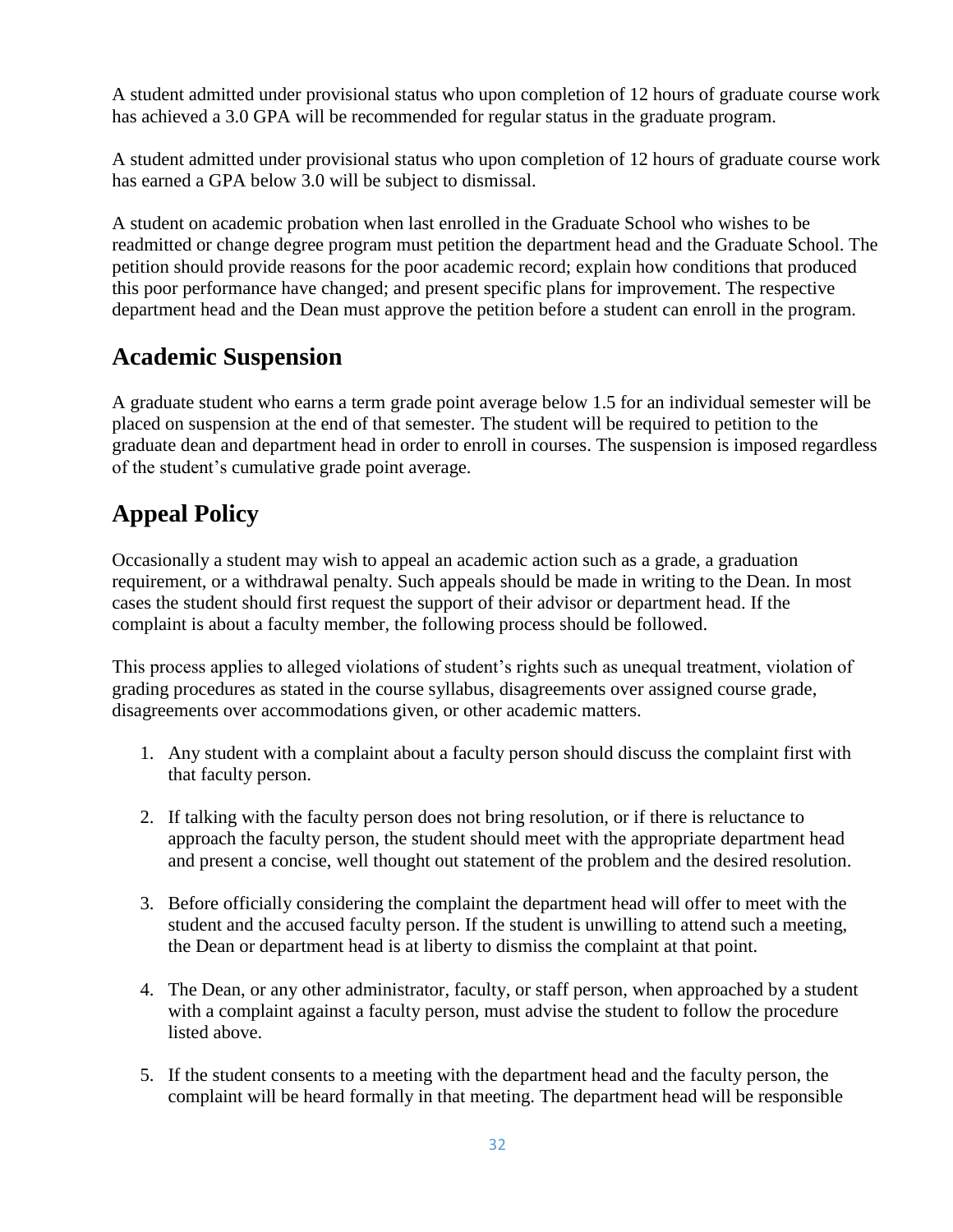for documenting the proceedings and outcome of the meeting in writing and for keeping that documentation on file.

- 6. The accused faculty person or the aggrieved student may request a second meeting within seven days to which both the faculty person and the student, within limits set by the department head, may invite colleagues and students. The written documentation of the proceedings and outcome of this second meeting is the department head's responsibility as well.
- 7. If the problem is not resolved to the satisfaction of either party, an appeal may be made to the Dean.
- 8. If the problem is still not resolved, a written appeal may be made to the Vice President for Academic Affairs who is empowered to make the final decision and communicate the decision in writing to those involved.
- 9. Any of the above written documentation may be included in the accused faculty member's file only after that person has reviewed the document.

### **Grade Renewal**

A student may repeat any course on their academic record with prior approval of the department head and the Registrar, with the understanding that all courses and grades will remain on the permanent record. However, only one taking of the course may contribute hours to the total for graduation, and only the highest grade received will be included in the calculation of the student's grade point average. If the student receives permission and renews a grade by means of transferring an equivalent course from another institution, the completed course is posted with a grade of 'CR', and any prior attempts are excluded from graduation hours and the grade point average.

## **Graduation Requirements**

All students must complete a program of study that meets the academic policies set by the Graduate School before becoming eligible for graduation. The following graduation requirements apply to all master's degree programs.

*Note: particular degree programs may have additional requirements. It is the responsibility of the student to determine and meet all academic and graduation requirements for their degree.*

In order to graduate, each student must:

- 1. Satisfactorily complete requirements for the specific graduate program for which the student is enrolled within the time designated in the catalog (refer to Time Limits), following acceptance as a graduate student. In the case of extenuating circumstances, a petition for extension of time will be considered by the department head and the Dean.
- 2. Achieve a cumulative grade point average of 3.0 or higher. Cumulative GPA is based on all graduate courses completed at John Brown University in the respective discipline. If a student's cumulative GPA falls below 3.0, the advisor will review the student's status and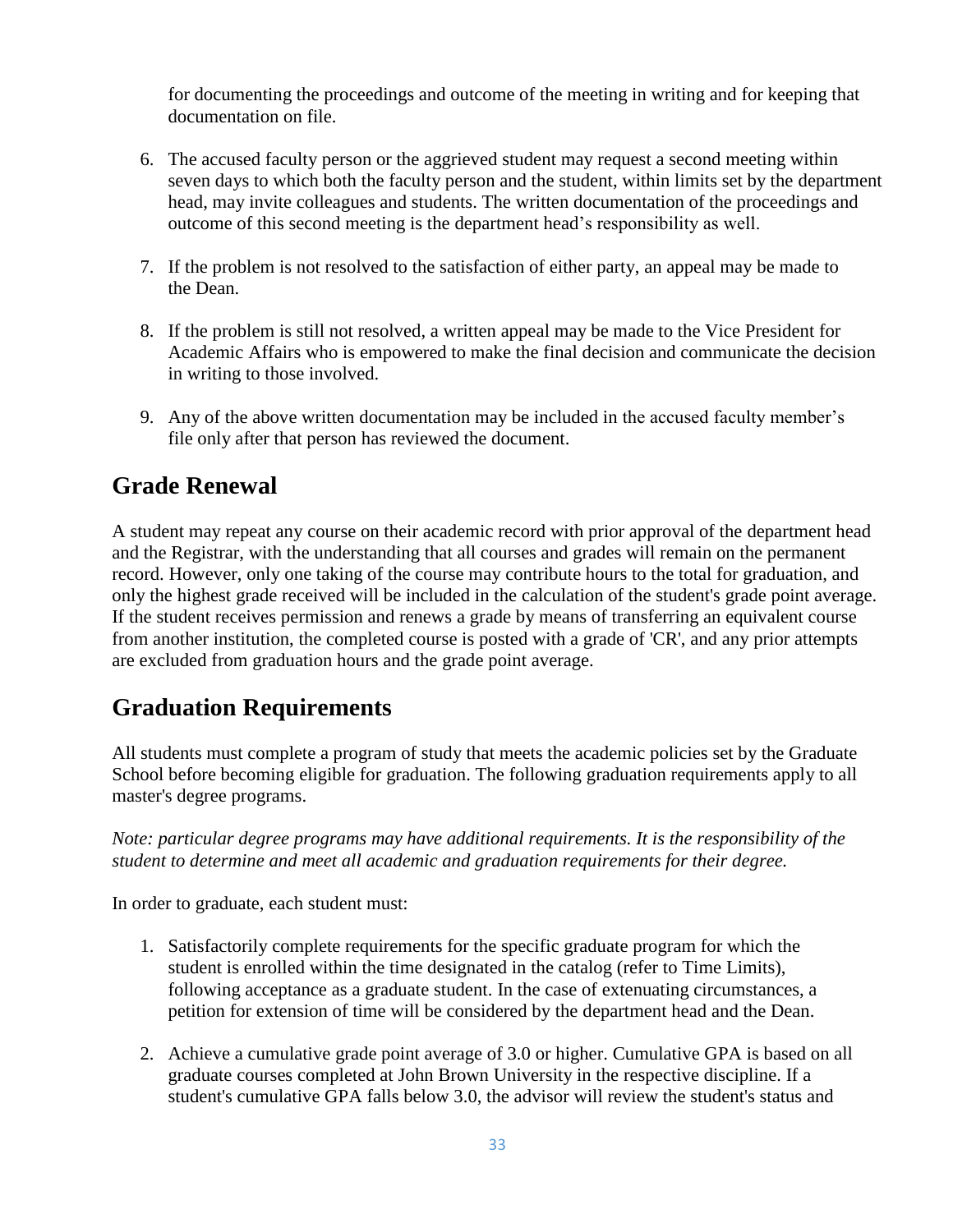may make appropriate recommendations for continuance in the program or removal from the program.

- 3. Submit an Application for Graduation.
- 4. Pay the required \$35 graduation application fee.

#### **Application for Graduation**

An Application for Graduation form, available on-line during the pre-registration process, should be completed when registering for the final semester or term in residence before completion of degree requirements. This application provides information regarding the graduation fee, exit assessment requirements, and a final check of the student's name as it is to appear on the diploma and in the commencement program.

#### **Participation in Commencement**

Commencement is held in December and May. Two months prior to the intended completion date, each candidate must file an online Application for Graduation. The Registrar's Office will notify students by email of the dates and provide a link to the online application. A graduation application fee of \$35 will be charged to the candidate's account without regard to commencement participation.

Degree candidates may participate in commencement only if all graduate degree requirements will be completed no later than the last day of the semester.

Eligibility to participate in commencement is limited to the commencement exercises at the end of the student's final semester in attendance or the commencement at the end of the following semester. Furthermore, participation eligibility is dependent upon compliance with all of the deadlines posted on the JBU commencement web site.

### **Transcripts**

An official transcript of a student's academic record may be obtained by submission of a written request to the Registrar's Office, provided the student has made satisfactory arrangements with the Business and Financial Aid Offices with respect to financial obligations. Transcripts are not released unless the student grants permission through a signed statement.

The first official transcript is issued without charge; a \$5 charge is incurred for each official transcript thereafter. [Transcript requests](https://cms.jbu.edu/registrar/) can be found on the JBU web site.

Official transcripts of academic credits are not released while the student's account is in arrears. The university engages professional collection agencies to deal with delinquent accounts, as necessary.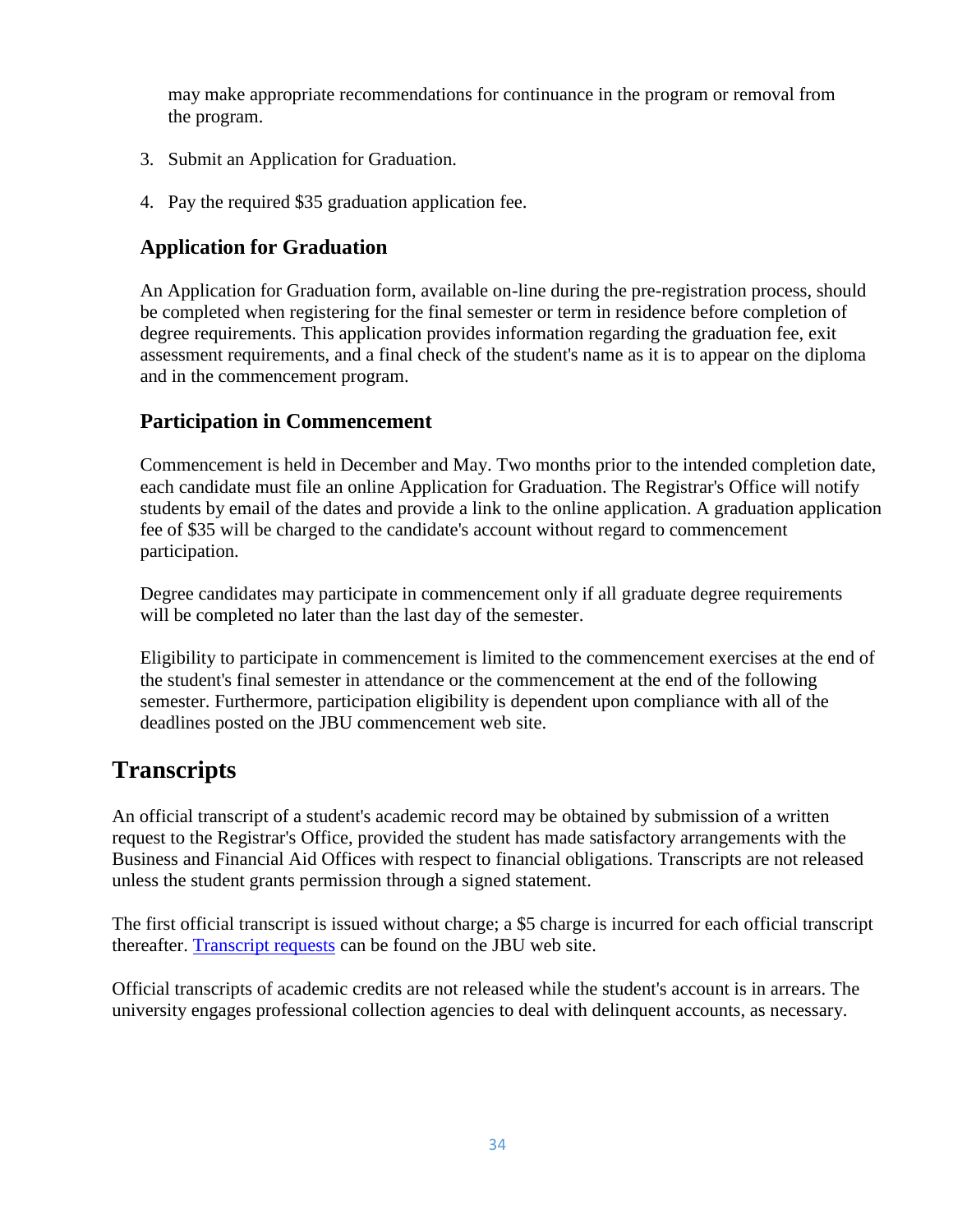## **Access to Educational Records**

The Family Educational Rights and Privacy Act of 1974 (FERPA) extends to all former and presently enrolled students at John Brown University the right of access to certain educational records maintained by the institution.

Student rights include:

- a) inspection and review,
- b) explanation or interpretation of content,
- c) duplication of the record at a standard fee, and
- d) a formal hearing, if necessary, to challenge the content of any such record.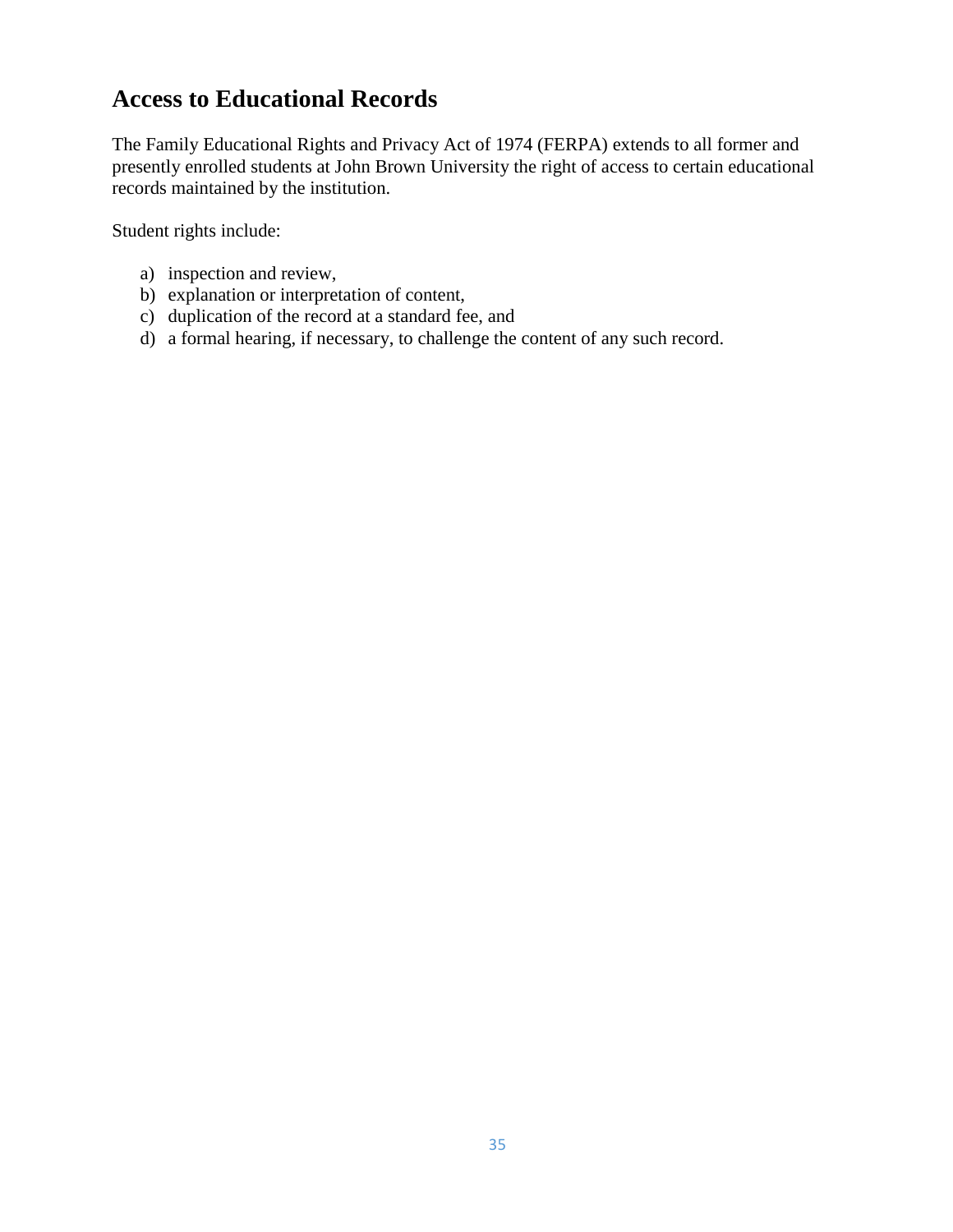# **RESOURCES FOR LEARNING**

## **John Brown University Library**

The two-story John Brown University Library-also known as the Arutunoff Learning Resource Center-is the central location for resources supporting the research needs of the JBU community. The library is an important part of the academic program at JBU and functions as a partner in the teaching/learning process. The main collection consists of over 120,000 items, including books, microforms, and DVDs. In addition, the library subscribes to more than 42,000 periodical titles, nearly all of which are available electronically. The library also subscribes to 130 electronic databases (full-text periodicals, online reference resources, and indexes). The library provides access to 230,000 e-book titles, including 850 online reference books.

The professional library staff provides research and reference services to both individuals and groups, and efficient interlibrary loan services to the JBU community. The library facility includes large and small study rooms, a classroom, presentation practice equipment and spaces, quiet and comfortable spaces for reading, and 46 computers for student use. The Writing Center and ITS Help Desk are also located in the JBU Library.

In addition to resources in the main library, a number of materials are housed in three library branches. The Music Library, on the lower level of the Cathedral, contains music sound recordings, scores, and appropriate listening equipment. The Career Development Center Library, on the first floor of the Walker Student Center, houses materials related to vocational counseling and graduate school opportunities. The Milestone Leadership Library is located in the Soderquist Business Center and contains materials relevant to business and ethics.

The Film Library is housed in the main library and contains films that have been selected based on their recommendation by the Academy of Motion Picture Arts and Sciences, the American Film Institute, or Spiritually significant films.

The gateway to the JBU Library is its web site, [www.jbu.edu/library/,](http://www.jbu.edu/library/) where information about all library collections and services may be obtained. The library web site features an online catalog that can be accessed from any computer with an Internet connection. Students can connect to electronic databases through the campus network and via remote access. Reference questions and interlibrary loan requests can be made online or via e-mail at [library@jbu.edu.](mailto:library@jbu.edu)

The JBU Library belongs to several networks and consortia. To provide efficient interlibrary loan services, the library is a member of the Online Computer Library Center (OCLC), which gives our users borrowing privileges to over 250 million items held in over 72,000 member libraries worldwide. The library belongs to ARKLink (a consortium of 47 academic libraries in Arkansas) and AMIGOS (a regional resource-sharing network). The library is a charter member of the Christian Librarian Association Network.

Special collections in the JBU library include the published materials of the school's founder, John E. Brown, Sr., materials of radio evangelist J. Vernon McGee, the Romig Juvenile Literature Collection, and the Gary and Carrie Oliver Marriage and Family Resource Room. In addition, the JBU Archives houses an extensive collection of artifacts related to the history of the university.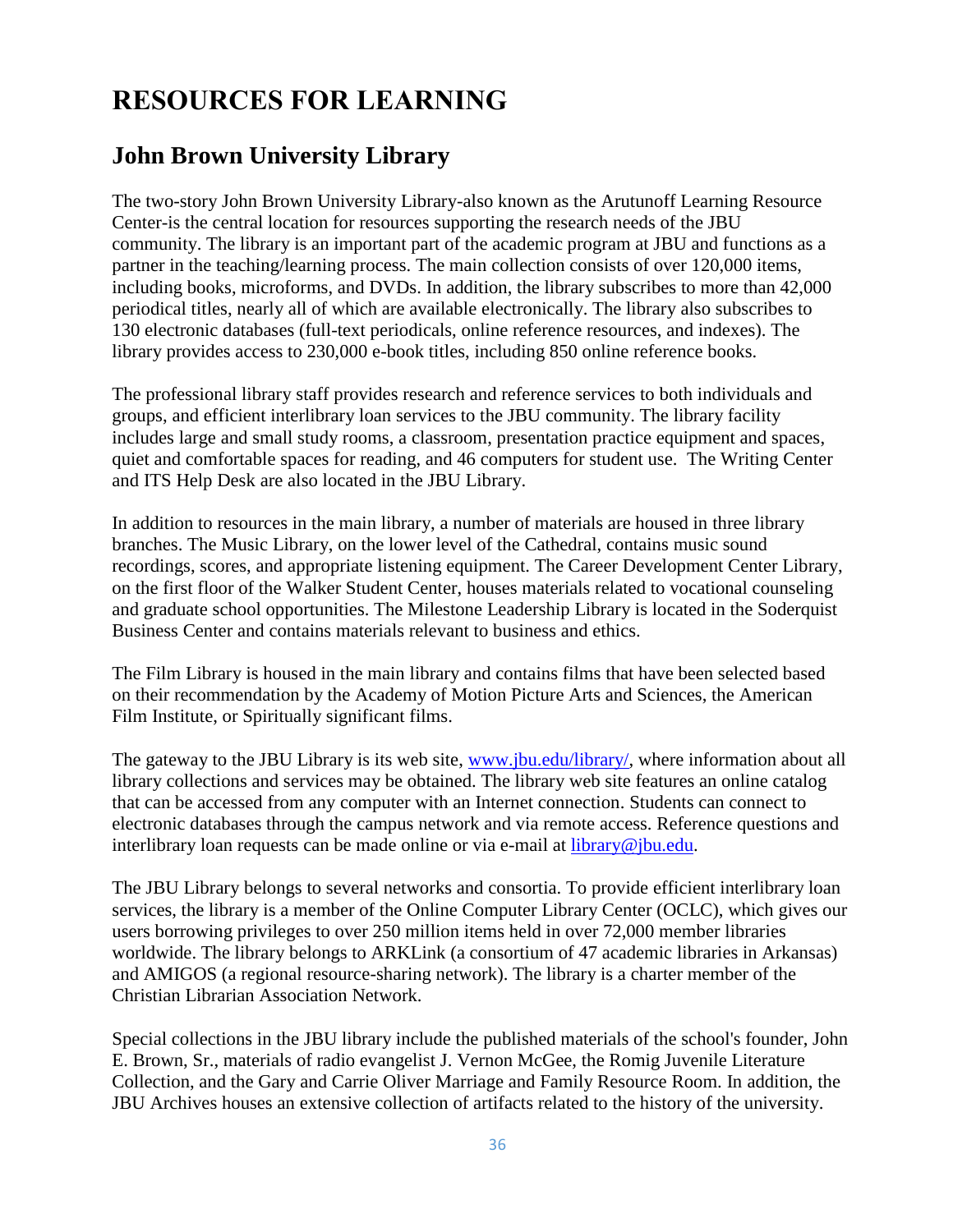| <b>Library Hours</b> (may vary) |                             |
|---------------------------------|-----------------------------|
| Monday - Thursday               | 7:30am - Midnight           |
| Friday                          | $7:30$ am - $5:00$ pm       |
| Saturday                        | $11:00am - 6:00pm$          |
| Sunday                          | $3:00 \text{pm}$ - Midnight |
| <b>Library Contacts</b>         |                             |
| Circulation                     | 479.524.7202                |
| <b>Research Assistance</b>      | 479.524.7153                |
| Interlibrary Loan               | 479.524.7276                |
| <b>Instructional Services</b>   | 479.524.7355                |
| Email                           | library@jbu.edu             |

#### **LIBRARY WEB SITE:** <http://www.jbu.edu/library/>

**LIBRARY CARD:** Use your JBU student ID card. You may also borrow materials from 27 academic libraries in Arkansas using a free ARKLink card. Contact Beckie Peden (x7202 or bpeden@jbu.edu) for details.

**FIND ARTICLES:** A wide variety of academic journal databases, ebook collections, and other materials are available online through the library web site. Go to http://www.jbu.edu/library, click on "Online Resources" and then select a resource to search from the relevant subject area. If off-campus, when prompted enter your JBU **username** and **password**.

Online resources include:

*ABI/INFORM Complete* (full-text business journals) *Business Source Elite* (full-text business journals) *eBooks on EBSCOhost* (scholarly e-books) *ERIC* (comprehensive education literature index) *Gale Academic OneFile* (full-text journals in all disciplines) **IBISWorld** (market research and analysis of U.S. industries) *LexisNexis Academic* (business, news, and legal information) *MarketResearch.com* (data and analysis of industries, markets, and products) *ProQuest Central* (full-text journals in all disciplines) *ProQuest Education Journals* (full-text education journals and publications) *ProQuest Psychology Journals* (full-text psychology journals) **PsycINFO** (comprehensive behavioral science and mental health literature index) *WorldCat* (worldwide book catalog)

**FIND BOOKS:** Use the online catalog located at the library homepage: [www.jbu.edu/library.](http://www.jbu.edu/library) **CHECKOUT PERIOD:** 21 days for books. Renewal period is 21 days. May be renewed twice if there is no hold on the book; renewable by phone or email: library@jbu.edu. A student may have up to 20 books checked out at any time. **Document delivery:** we can email articles or mail books to you from our library; you are responsible for return postage on books.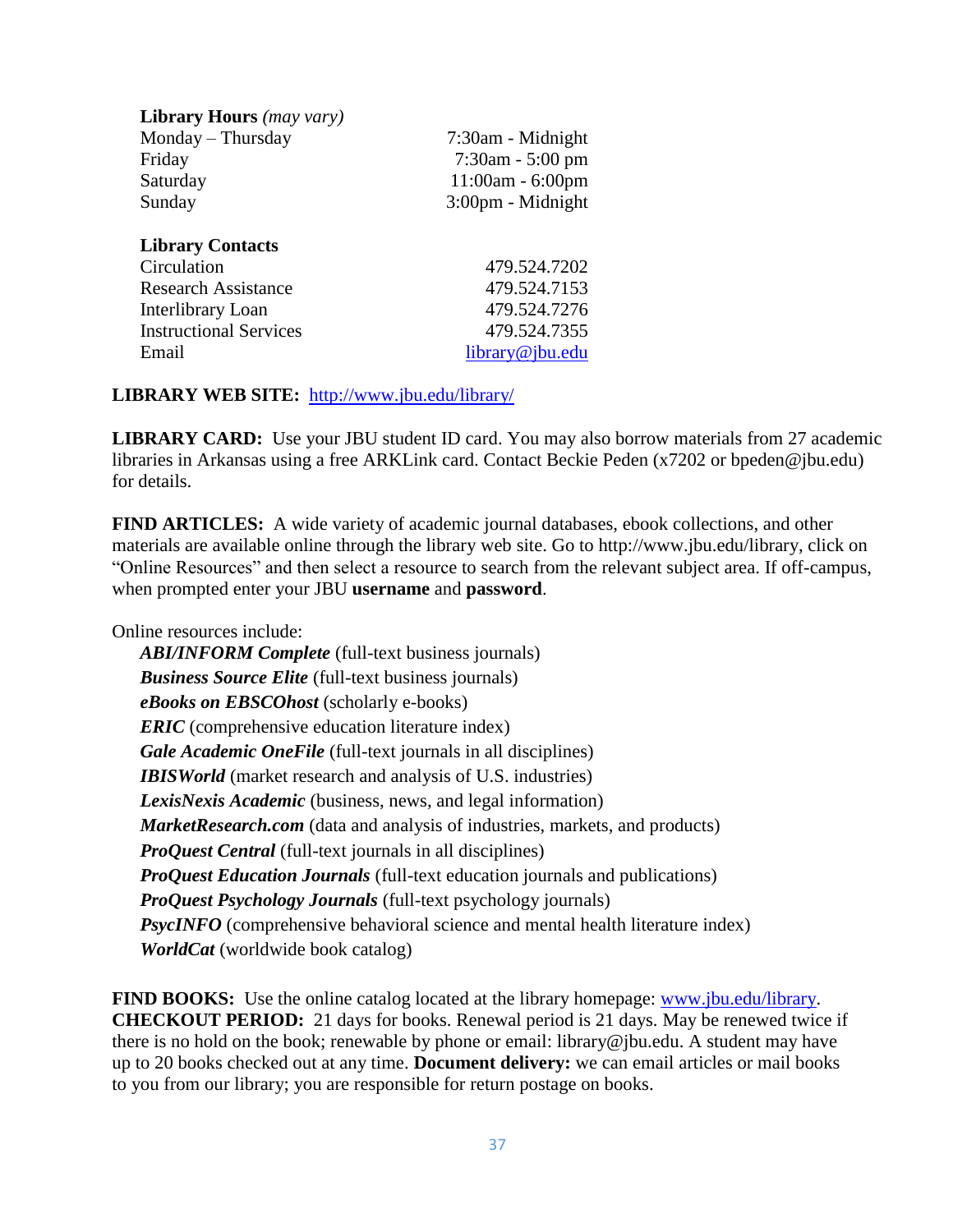**INTERLIBRARY LOANS:** Items not available through the library may be obtained from other libraries through our interlibrary loan service. Request items not available in the library in person or by mail, phone, or email (simones@jbu.edu) or use the ILLiad form on the library web site (login required). Most books arrive within 1–2 weeks and articles within days. Articles will typically be delivered to you electronically. Books can be mailed to you; you are responsible for return postage.

**RESEARCH QUESTIONS:** Research and other library questions may be asked at the library reference desk, phoned in (x7153), emailed (library@jbu.edu) or texted: 479-310-JBU1 (5281).

**STYLE GUIDES:** Go to "Research Help" at the library home page; select "Cite Your Sources.

**STUDY ROOMS:** Individual or group rooms are available on demand, or can be reserved; call x7202.

**FINES/FEES:** \$.25 per day per book. You will be billed for replacement of missing item(s), plus \$10 processing fee per item.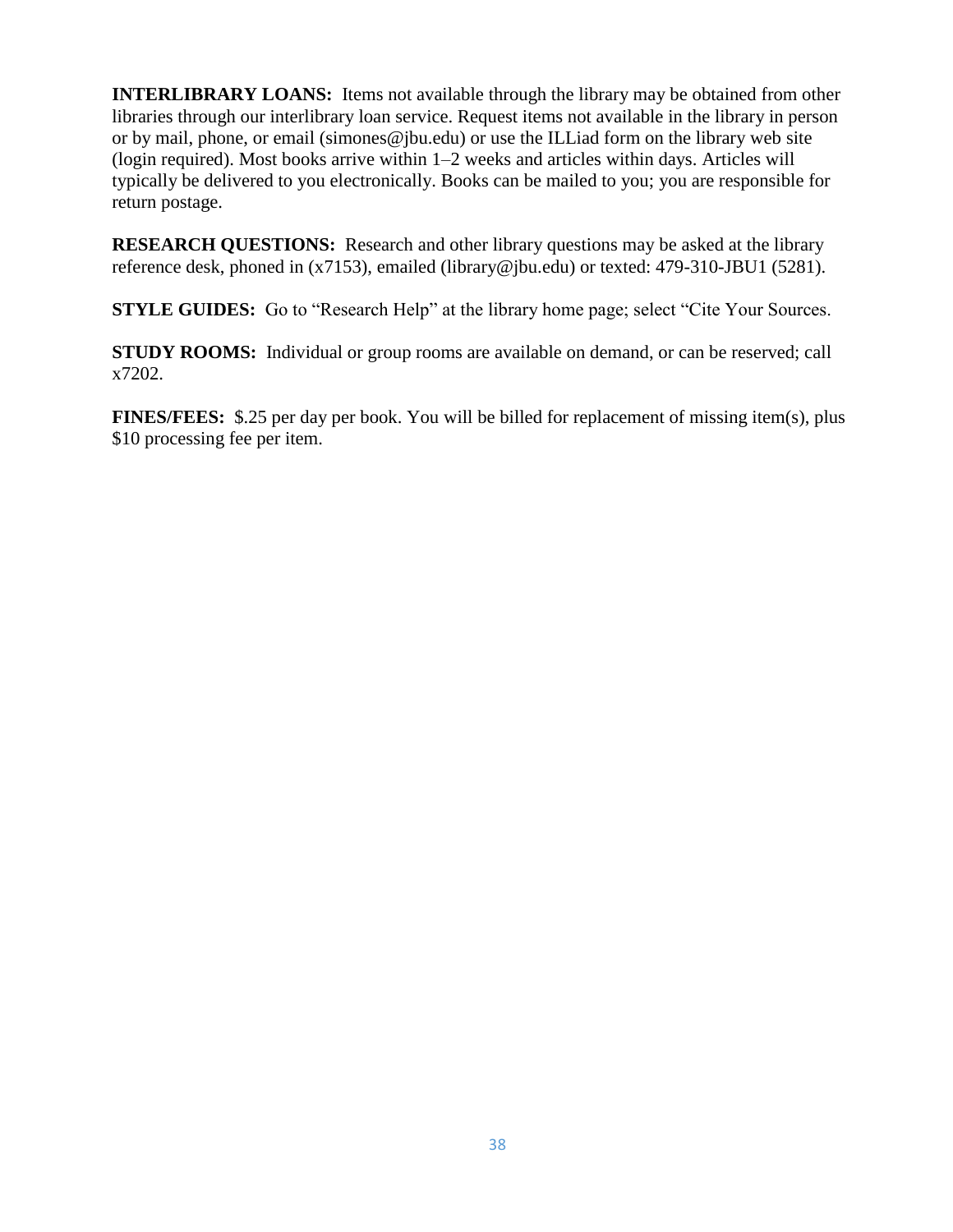# **Information Technology Services**

John Brown University has many technology resources available for students. All campus buildings and remote sites are interconnected with a network infrastructure that allows for authorized access from classrooms, laboratories, offices, residence halls, and remote locations. Wireless networking also extends accessibility in most residential and study areas throughout the university.

On the Siloam Springs campus, there are general classroom laboratories equipped with computers and instructional technology for hands-on instruction, and these are available for general computer use when class is not in session. The Library has general purpose, collaborative computing resources available days and evenings throughout the week. Both black and white and color printing is available for a small fee.

Graduate students have access to additional computing resources at the Fort Smith Center, Little Rock Center, and Rogers Center. Computers with Internet access and laser printing are available for student use in common study areas. Wireless Internet access is also available.

There is a Media Lab located on the main campus in the Learning Resource Center (LRC) for special printing and other media service needs. Digital cameras, projectors, and other audio/visual technology may be checked out for academic projects. Supplies for lettering, posters, banners, and other needs are available for sale. Large format color printing is also available for a fee.

Students who bring a computer to any of the campuses may connect to the campus network using their provided username and password. Once connected, students can access the Internet, EagleNet, the Library, JBU email, and personal network storage.

Policies regarding the privacy of electronic information and appropriate computer use at John Brown University may be referenced in the Information Technology Services *Acceptable Use Policy*. This, and additional information about technology services, may be found through the web via the EagleNet portal or by contacting the ITS Help Desk at 479-524-7256, or email help@jbu.edu.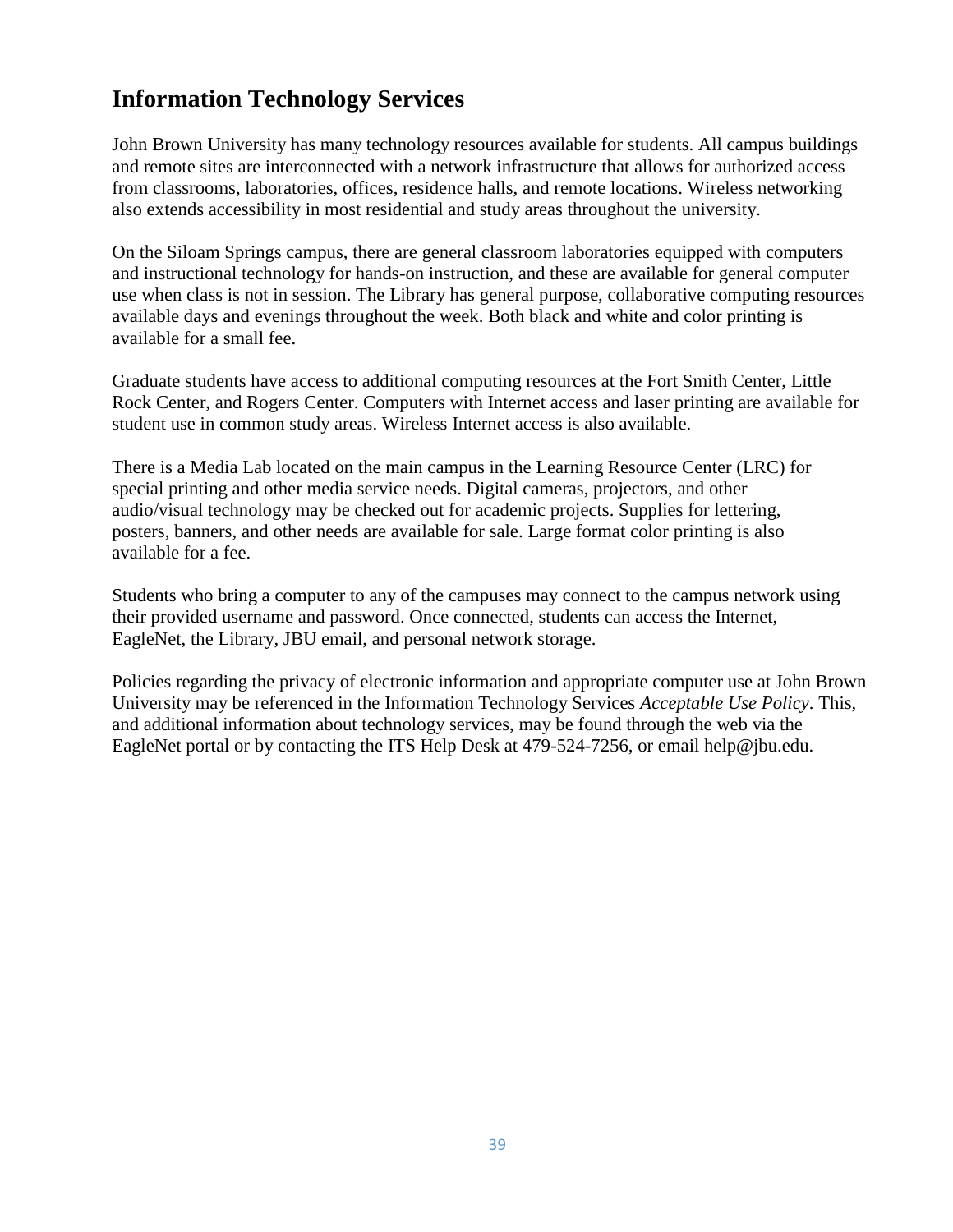# **Office of Academic Assistance**

Students may contact the Academic Assistance Coordinator for assistance in further developing their academic skills. This includes such areas as study skills, note-taking skills, time management, test-taking skills, and other skills that help students succeed academically. Study skills videos that help improve reading, writing, and math are available. The Coordinator will help a student engage an individual tutor, if one is available, but payment is the responsibility of the student.

The Office of Academic Assistance on the Siloam Springs campus administers the CLEP and proctors tests for correspondence courses. DANTES and MAT testing are administered at the Rogers Center. For general information, fees, or to schedule an appointment at the Siloam Springs campus, call (479) 524-7471. The Rogers Center can be reached at (479) 631-4665.

# **Student Support Services**

#### **Services for Students with Disabilities**

It is the goal of John Brown University that all enrolled students be given equal opportunity to succeed in their quest for a higher education that is based upon our "Christ Over All" philosophy and that integrates the educational principles of "Head, Heart, and Hand."

In accordance with the Rehabilitation Act of 1973, the Americans with Disabilities Act of 1990, and the ADDA, John Brown University is committed to providing reasonable accommodations to students who are disabled. The Director of Student Support Services works with students and instructors to arrange appropriate assistance in learning and physical access. Students having documented disabilities are encouraged to contact the Director, Jarrod Heathcote, by email to  $j$ heathcote@jbu.edu, or by phone at (479) 524-7401.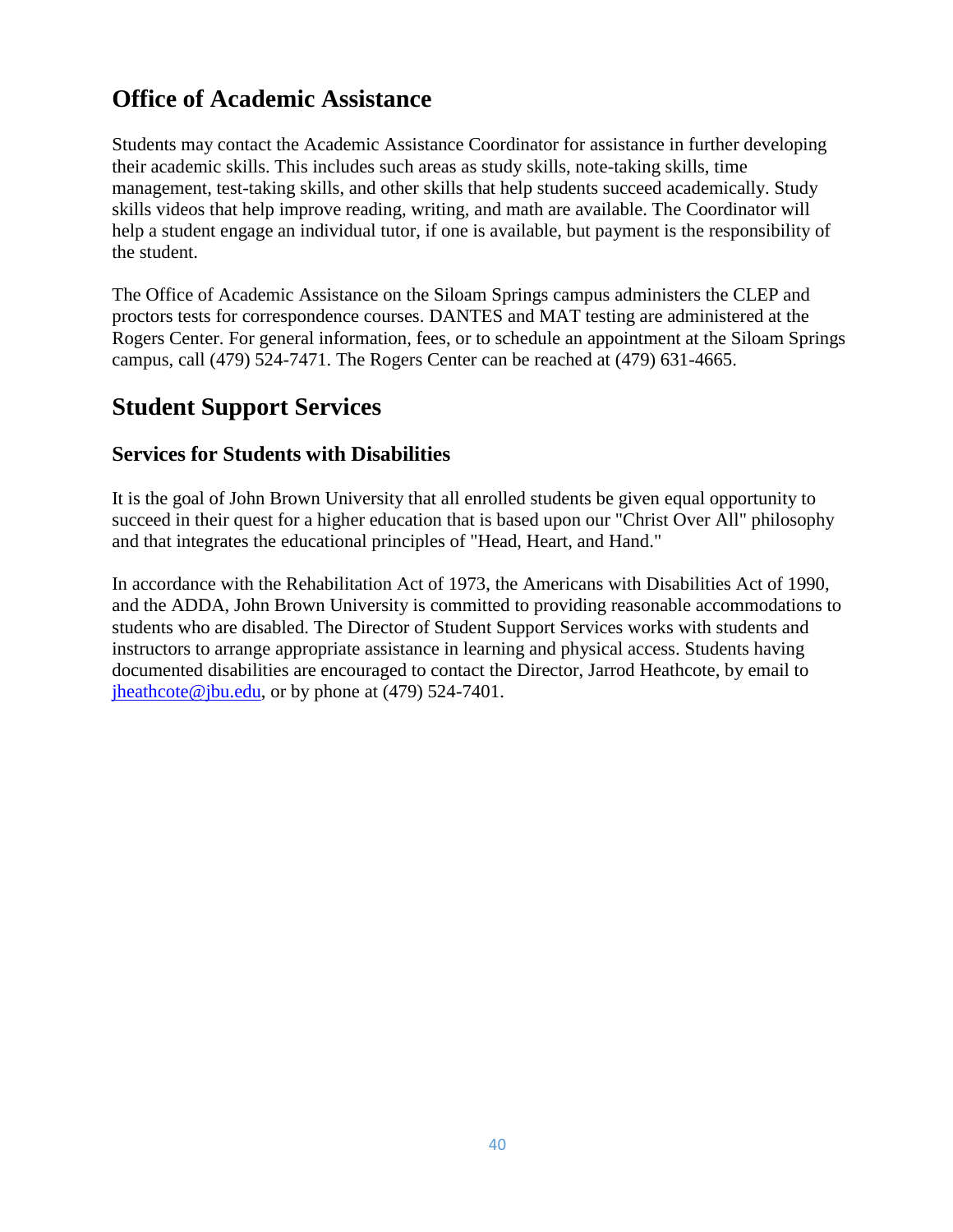# **Student Development Office**

# **Counseling Center**

The college experience often entails emotional as well as intellectual challenges. Developing meaningful relationships, changes in one's family, stress, anxiety, and depression are just a few of the issues facing students. The professional staff in the Counseling Center is available to facilitate students' growth while at JBU. Individual and group therapy, couple counseling, and psychoeducational groups are available to students free of charge. Counseling sessions are confidential, and appointments are scheduled with discretion and respect for the needs and desires of students.

To schedule an appointment or inquire about fees, please call (479) 524-7251 or visit our web site [http://www.jbu.edu/campus\\_life/counseling/.](http://www.jbu.edu/campus_life/counseling/)

# **Career Development Center**

The staff at the Career Development Center (CDC) is concerned with providing a comprehensive career development program for the students of John Brown University.

Students have the opportunity to develop self-understanding through the resources available at the center. Students may participate in individual counseling, personality inventories, and computeraided guidance programs. The varied resources in the CDC Library can be helpful to students in any stage of career planning by helping them understand personal strengths, make wise decisions about majors, and begin to explore career alternatives.

The center also serves as a link between college and the world of work through providing regular workshops on job search skills and strategies. The annual Career Fair brings employers and graduate school representatives to campus to increase awareness and provide information related to future career and graduate education. The CDC also provides information about graduate schools, graduate entrance test materials, job vacancy notices, occupational profiles and descriptions, and potential employers. For assistance, call (479) 524-7282.

# **Office of Christian Formation**

The Office of Christian Formation (OCF) strives to lead the JBU community to become more like Christ throughout all aspects of a student's education. For information, call (479) 524-7213.

# **Graduate Christian Fellowship**

Graduate Christian Fellowship (GCF) provides a variety of opportunities for graduate students to nurture their faith together and develop relationships with one another. The program offers monthly fellowship events including, but not limited to: a bowling night, annual Christmas candlelight dinner, Rogers Center Chapel, homecoming events, hayrides, and so much more! Monthly newsletters and devotionals are sent out to keep graduate students up-to-date on GCF activities and announcements. GCF seeks to invest in the spiritual growth of its graduate students as they continue their education.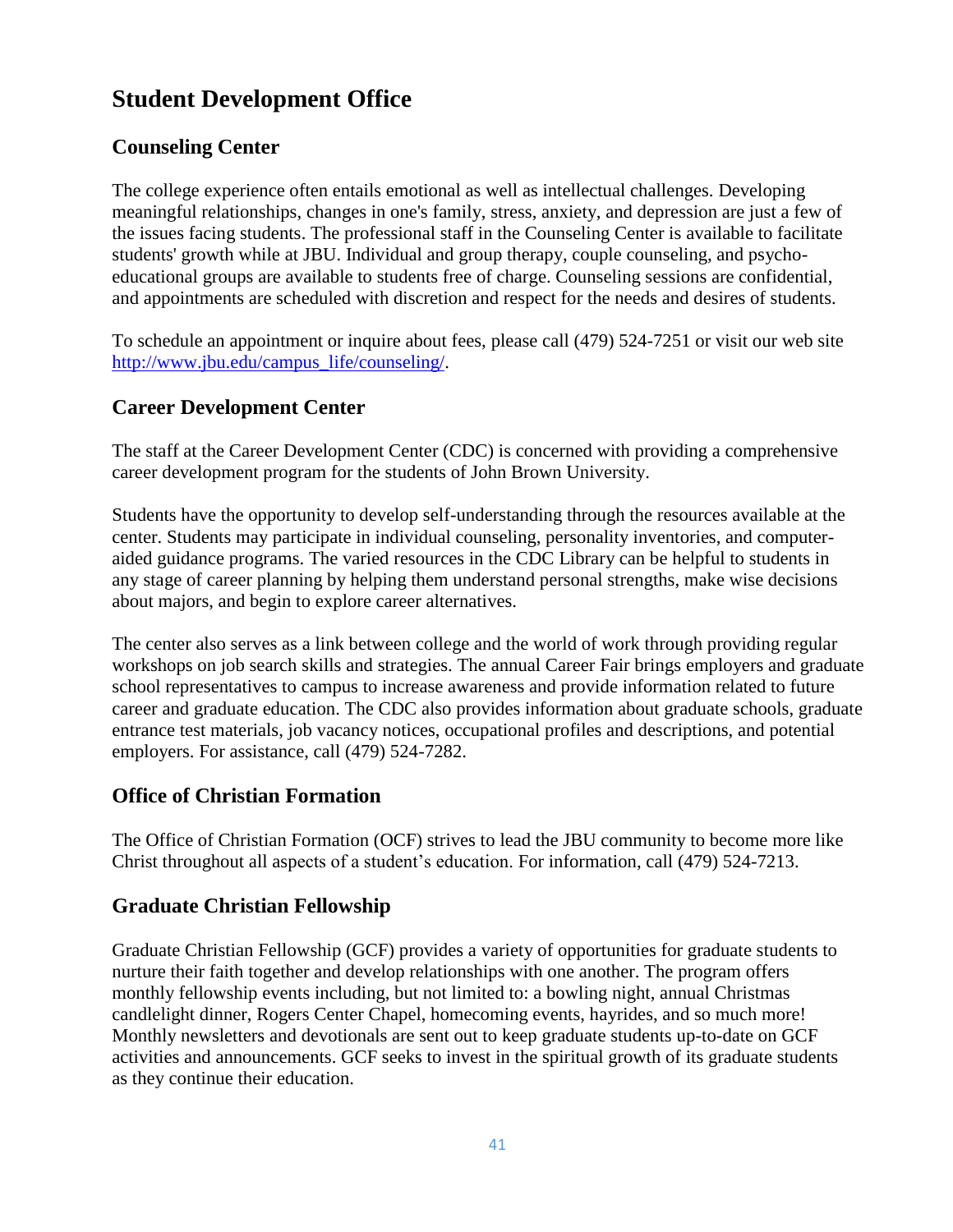# **Health Services**

At the Health Services Office located in the Walker Student Center on the main campus, a registered Nurse is available weekdays for screening acute illnesses and injuries, as well as offering advice for everyday health problems. The nurse works closely with area doctors whose offices are within walking distance of the Siloam Springs campus. Equipment such as crutches and humidifiers can be checked out for short term use.

In order to offer complete care, it is important that the Health Services Office have on file all student medical records pertaining to pre-existing conditions such as diabetes, epilepsy, and malaria. Also, regular updates of family telephone numbers on the JBU web site ensure immediate communication in case of emergency.

Arkansas law of 2009 requires graduate students to provide documentation of one dose of Measles/ Mumps/ Rubella (MMR) vaccination. Students enrolled only in online courses, or those born prior to 1957 are exempt from this requirement. To receive an application for any exemption, contact the Arkansas Department of Health at (501) 661-2169. You can receive the MMR vaccine on campus.

Arkansas Law regarding Act 96 of 1913 requires all incoming students who were born or have lived for longer than six months in countries where Tuberculosis is endemic to show documentation of a TB skin test administered in the U.S. within six months of classes beginning.

# **International Programs Department**

The International Programs Department [\(IPD\)](https://www.jbu.edu/international/international_students/) serves the needs of international students including Walton scholars, MK's and third culture students. The office also offers assistance with international student orientation, immigration regulations, and international education opportunities. IPD sponsors social and cultural activities to promote Intercultural awareness and understanding among the entire JBU community.

**Mission Statement:** The International Programs Department of John Brown University supports students, faculty, and staff who will benefit from and contribute to the intercultural environment of JBU.

**United States Citizenship and Immigration Services.** IPD assists students, faculty, and staff in obtaining and maintaining the proper immigration status. Workshops are conducted on immigration, employment, and U.S. tax issues.

**Walton International Scholarship Programs.** The Walton International Scholarship Program (WISP) awards 60 annual scholarships to undergraduate students from Central America and Mexico. IPD attentively seeks to ensure growth and long-term success for its WISP scholars.

**International Education**. IPD administers, in conjunction with the academic college or division, our Semester in Ireland studies program, and a variety of JBU international summer studies programs. IPD also links students with international and domestic studies opportunities offered through the Council of Christian Colleges & Universities (CCCU). Short-term international mission teams are coordinated by the Office of Christian Formation in partnership with the IPD.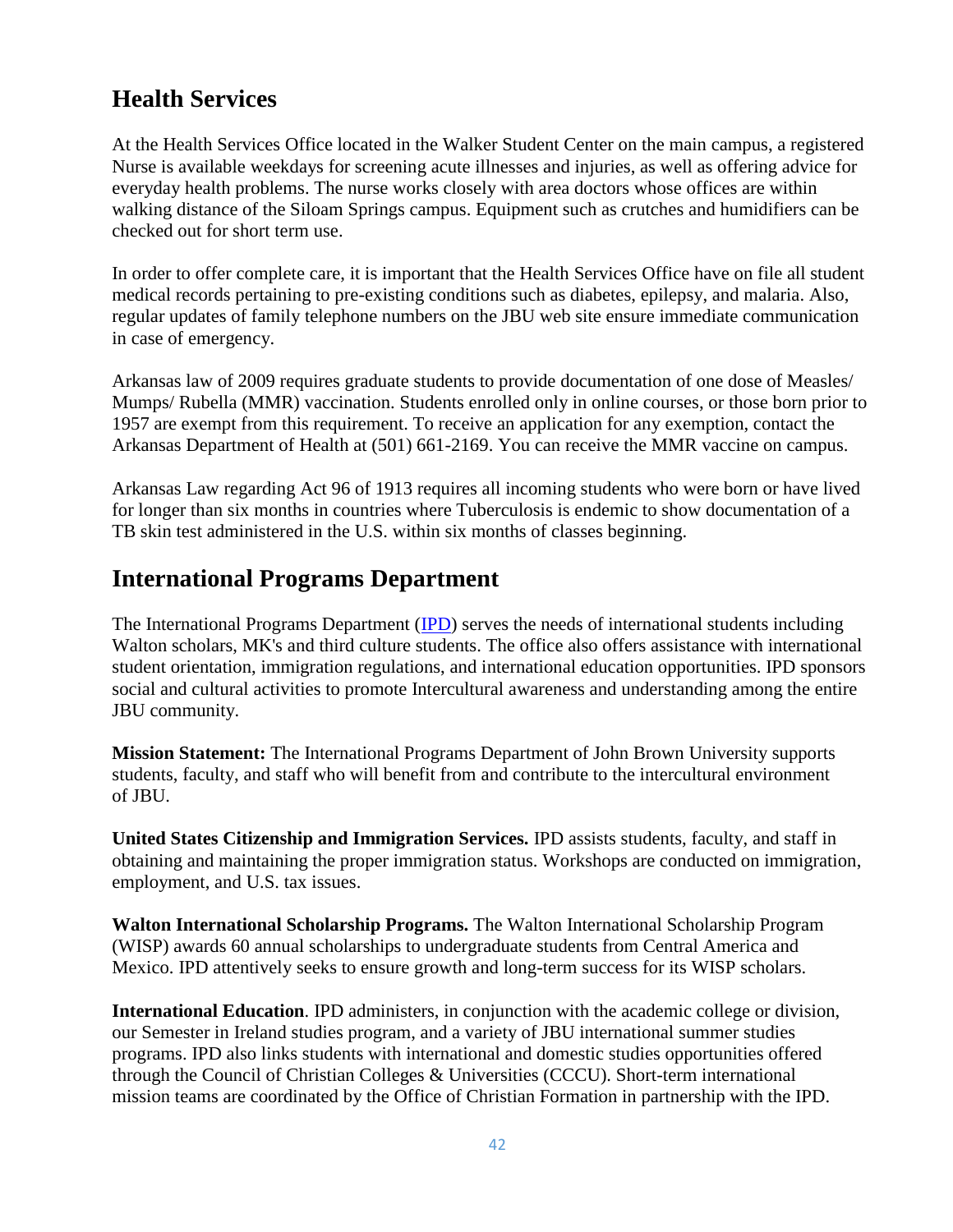**Friendship Family Program.** This program connects international students with a host family who will help in the adjustment process and contributes to students' success by providing care and support.

# **Resources for Lifestyle**

The Walton Lifetime Health Complex (WLHC) offers students the most modern of health and fitness facilities for a complete daily workout. Swimming, jogging, racquetball, weights, aerobics, and team sports are just a few of the activities available to help reduce health risks and improve one's quality of living. The WLHC services are available to all students and their families at no charge. For information, call (479) 524-7303.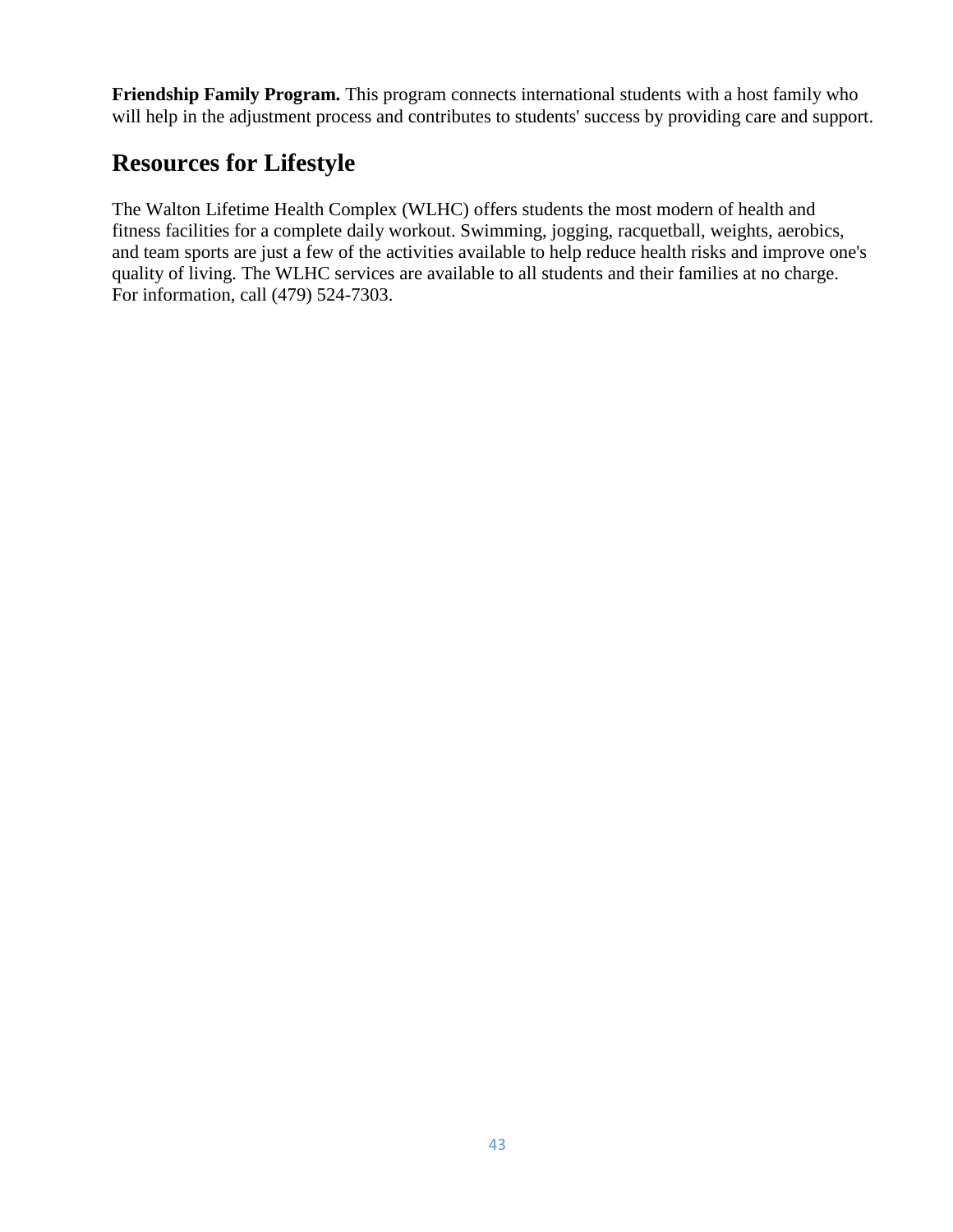# **SODERQUIST COLLEGE OF BUSINESS**

Walenciak (dean)

The Soderquist College of Business at John Brown University consists of the Department of Business (Undergraduate and Online Undergraduate) and the Department of Graduate Business programs. The Soderquist College of Business has adopted the following vision, mission, and core values, which have been embraced by each Department within the College.

#### **Vision of the Soderquist College of Business**

*To be nationally recognized as a leader in Christian higher education in business through the accomplishments of our students, our contributions to the academy and industry, and our impact on the world.*

#### **Mission of the Soderquist College of Business**

*We provide challenging, practical business education from a Christian perspective, equipping students to succeed in their lifework and impact their world.*

#### **Core Values of the Soderquist College of Business**

#### **Christian Faith:**

*We are committed to John Brown University Articles of Faith.*

#### **Relationships:**

*We value our relationship with God which guides collaboration, respect, and trust among all.*

#### **Teaching and Learning:**

*We are passionate about excellence in teaching and lifelong learning.*

#### **Global Focus:**

*We value global perspectives and experiences that stretch our understanding of business and provide opportunities to impact the world.*

#### **Intellectual Curiosity:**

*We value an active investigative pursuit of knowledge.*

#### **Gratitude:**

*We promote a culture of being thankful to God and each other.*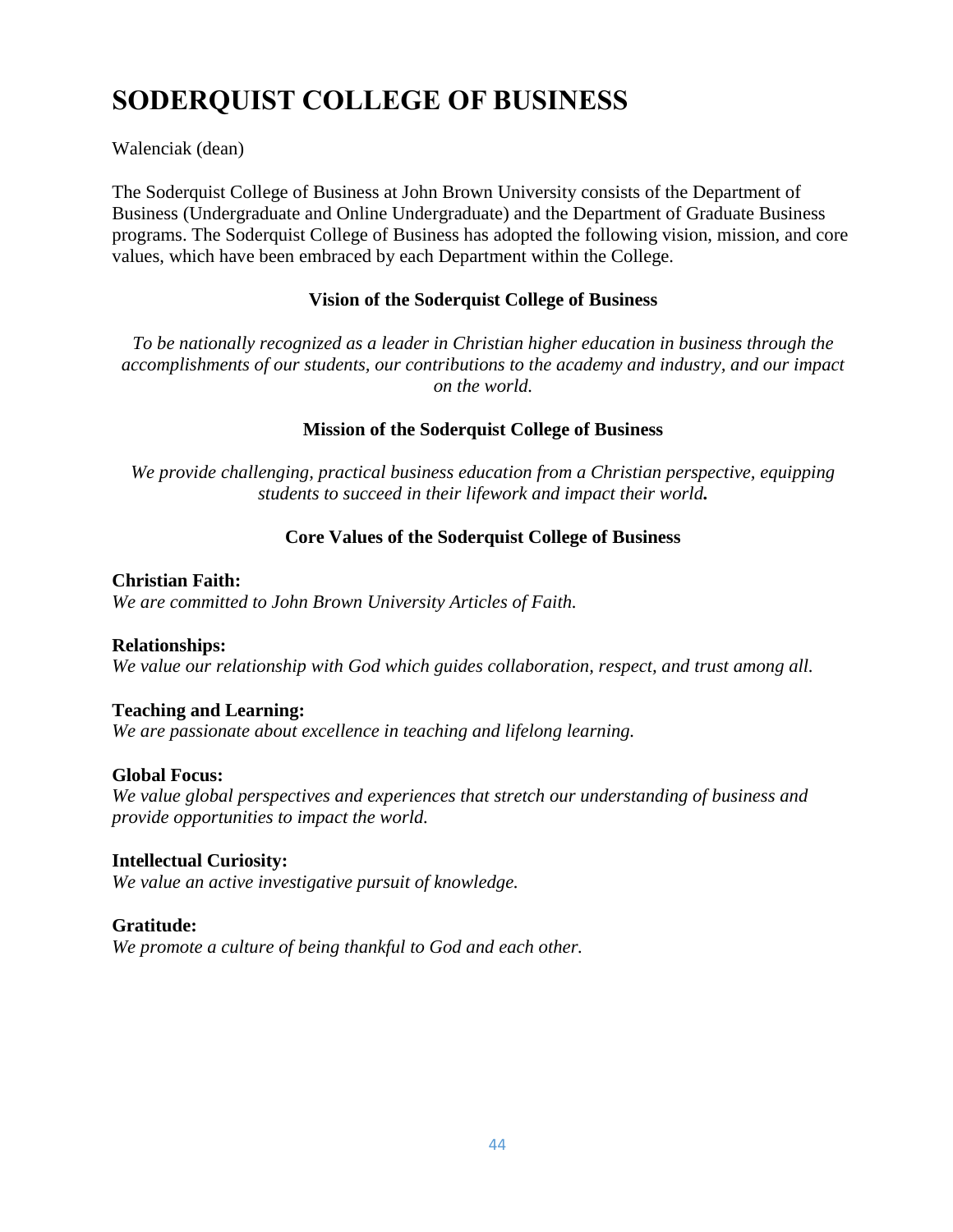# **DEPARTMENT OF GRADUATE BUSINESS**

Gatlin, Heinrich, Jackson, Ladner (department head), McCollum, Pierce, Reimer, Togami, Waldron, Walenciak

In every segment of society today there is a need for leaders who have relevant skills, high integrity, and strong character. The Graduate Business programs are designed to equip people to lead with excellence.

#### **Master of Business Administration**

M.B.A. Program - combines functional training in essential business skills with training in leadership, ethics, and global business. The M.B.A. degree can be taken on its own or paired with a concentration in International Business, Market Research and Consumer Insights, or Design Thinking and Innovation. These programs develop and prepare leaders from a broad range of undergraduate majors.

#### **Master of Science in Leadership**

M.S. Program - combines organizational studies and strategic thinking with training in ethical leadership. The program integrates a body of knowledge infused with the core values of Christian faith and character that can be practically applied within organizations and communities in diverse contexts. The M.S. in Leadership Program can be accomplished in one to two years.

#### **Master of Science in Design Thinking and Innovation**

The M.S. in Design Thinking and Innovation is tailored to ideators, strategizers, investigators, selfstarters, problem-solvers and make-it-up-as-you goers who desire to learn how to think their way from post-it notes and whiteboards to solving human-centric problems in unorthodox ways. Through this program, students develop critical thinking skills and a mind for innovation. Whether in engineering, product design, health care, psychology, or the arts, organizations need to know who their customer is. Design thinking has enabled the designer to become the agent of change in organizations and to act as a lever of transformation in a new way of working, enabling innovation in processes, products, services, communication, and business strategy. This concentration is also available as part of our MBA program.

#### **Master of Science in Outdoor Program Management**

Given the increasing complexity in the outdoor industry as camps are consolidating into larger organizations, outdoor pursuits are being used to enhance education, corporate training, and therapeutic treatment. The M.S. in Outdoor Program Management degree prepares students who see themselves moving toward an executive director or site manager role at some point in their career.

Designed with the working professional in mind, graduate business classes are available in various formats. Students may choose to study online, at one of our physical locations, or in some combination of the two. Most courses are eight weeks in duration. Other program enhancements include studies trips to China and Guatemala. Through our partnership with Milestone Leadership, students also have access to an executive-level leadership development program.

All undergraduate and graduate business degree programs of the Soderquist College of Business are accredited by or are candidates for accreditation by the Accreditation Council for Business Schools and Programs (ACBSP), http://acbsp.org, (913) 339-9356.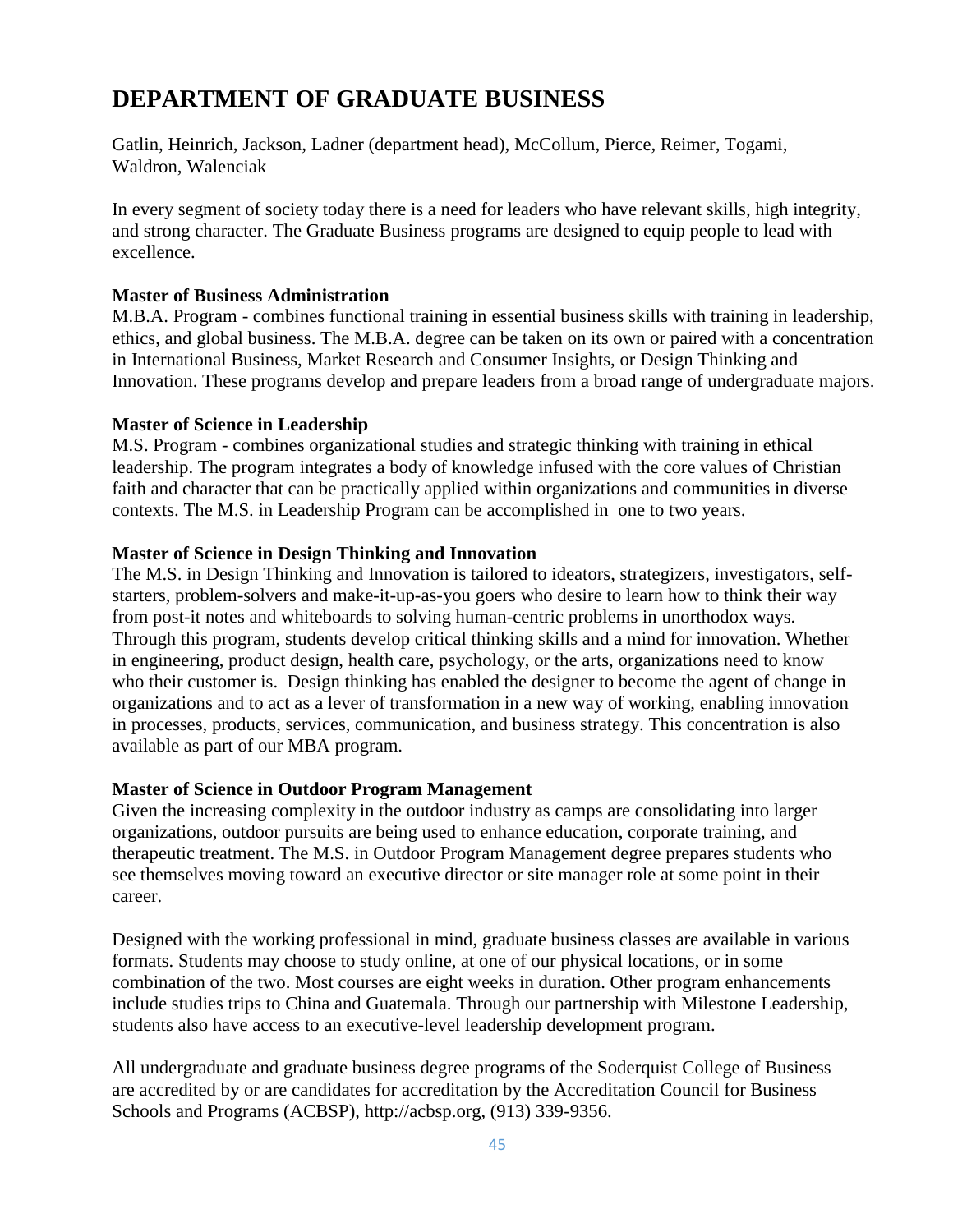# **Earn A Second Master's Degree in Business**

A student who has completed either an M.B.A. or an M.S. at John Brown University can earn the other as a second degree by completing all degree requirements. An application for the second degree must be submitted and approved before any of the additional hours are taken.

# **MASTER OF BUSINESS ADMINISTRATION**

Organizations—and the people who lead them—shape our future. People who are committed to developing excellent business, management, and leadership skills have the greatest potential to achieve higher levels of success and make a positive, sustainable impact in our communities and upon the world. The purpose of the John Brown University M.B.A. program is to help students develop a portfolio of business and management skills and leadership strengths that will enable them to excel in their areas of calling, enable and empower their colleagues, and be "light and salt" in the world. With JBU's culture of training the head, heart, and hand infused into its programs, JBU M.B.A. graduates are uniquely prepared to offer leadership with character, competence, and conscience.

Through interaction with faculty and practitioners, students of the M.B.A. programs learn to analyze diverse business situations, complex problems, and provide strategic leadership to organizations. Students will strengthen their management skills in accounting, marketing, economics, and finance, and they will develop leadership skills in the areas of team building, innovation, organizational change, process improvement, project management, and overall organizational effectiveness.

As part of the program, students may select to obtain an M.B.A. with no additional concentration (general) or a concentration in International Business, Market Research and Consumer Insights, or Design Thinking and Innovation.

The MBA program is offered in two tracks for each of the concentrations: a 36-hour track and a 45-hour track. The 36-hour track is for those who have an undergraduate degree or minor in business or a related field with appropriate coursework in management/marketing, accounting, finance, economics and statistics; the 45-hour track is for students who do not have the appropriate undergraduate coursework.

## **Requirements for the Master of Business Administration (M.B.A.) degree (without concentration – 36 hour track)**

- 1. MBA Core Requirements 24 hours BUS 7013 Managerial Accounting BUS 7033 Organizational Management and Leadership BUS 7113 Marketing Strategies BUS 7223 Managerial Economics BUS 8003 Managerial Finance BUS 8033 Christian Foundations of Business BUS 8043 Quantitative Methods for Business BUS 8793 Designing & Executing Strategies
- 2. MBA General Electives 12 hours Choose four BUS 7000 or BUS 8000 level courses beyond the core: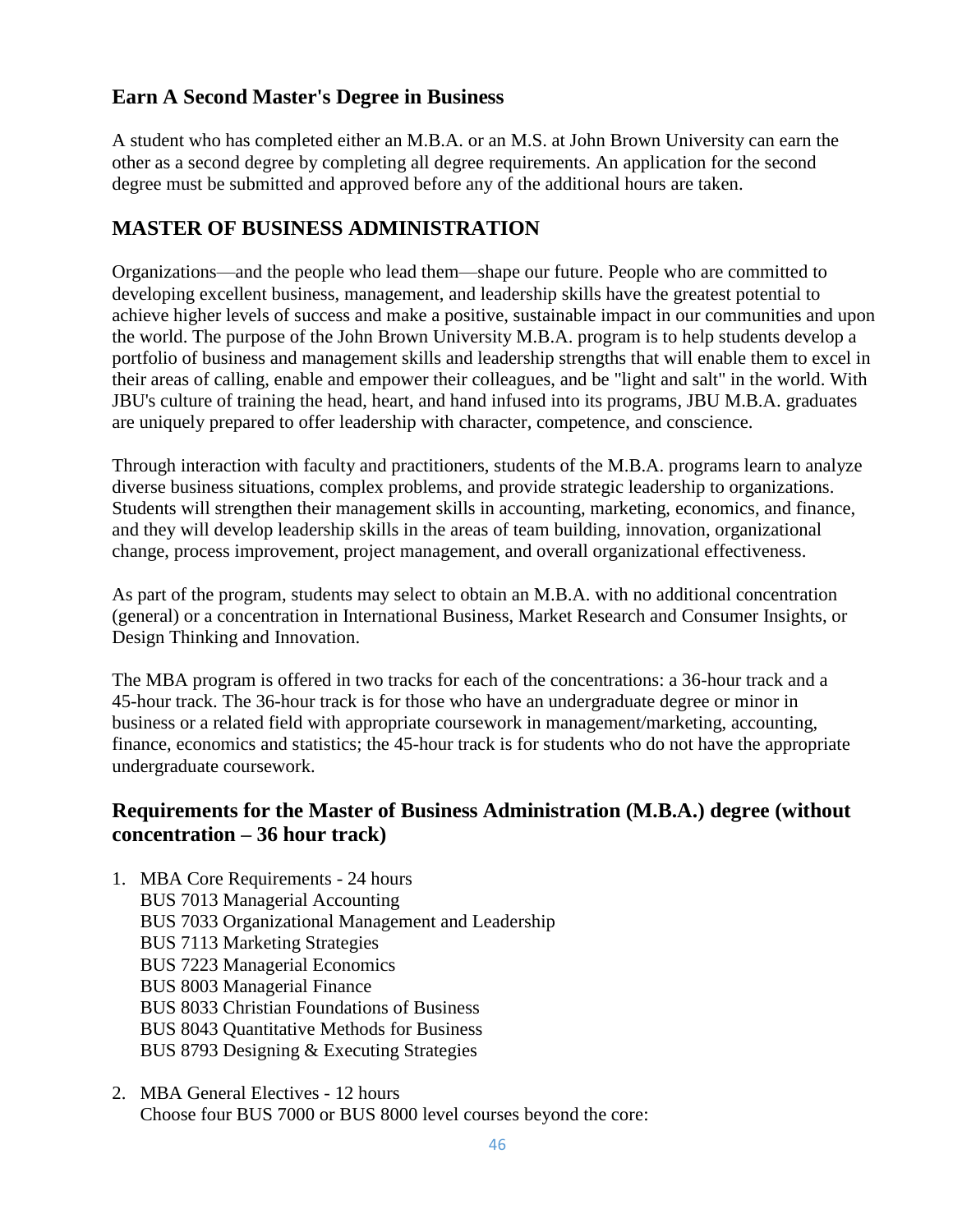Minimum semester hours . . . . . . . . . . . . . . . . . . . . . . . . . . . . . . . . . . . . . . . . . . . . . . . . . . . . . . . . 36

## **Requirements for the Master of Business Administration (M.B.A.) degree (without concentration – 45 hour track)**

- 1. Foundational Courses BUS 6003 Foundations of Accounting & Finance BUS 6013 Foundations of Quantitative Methods BUS 6023 Foundations of Economic Theory
- 2. MBA Core Requirements 24 hours BUS 7013 Managerial Accounting BUS 7033 Organizational Management and Leadership BUS 7113 Marketing Strategies BUS 7223 Managerial Economics BUS 8003 Managerial Finance BUS 8033 Christian Foundations of Business BUS 8043 Quantitative Methods for Business BUS 8793 Designing & Executing Strategies
- 3. MBA General Electives 12 hours Choose four BUS 7000 or BUS 8000 level courses beyond the core:

Minimum semester hours . . . . . . . . . . . . . . . . . . . . . . . . . . . . . . . . . . . . . . . . . . . . . . . . . . . . . . . 45

# **Requirements for the Master of Business Administration (M.B.A.) degree with concentration in Design Thinking and Innovation (36 hour track)**

| 1. MBA Core Requirements - 24 hours                           |
|---------------------------------------------------------------|
| <b>BUS 7013 Managerial Accounting</b>                         |
| BUS 7033 Organizational Management and Leadership             |
| <b>BUS 7113 Marketing Strategies</b>                          |
| <b>BUS 7223 Managerial Economics</b>                          |
| <b>BUS 8003 Managerial Finance</b>                            |
| <b>BUS 8033 Christian Foundations of Business</b>             |
| <b>BUS 8043 Quantitative Methods for Business</b>             |
| BUS 8793 Designing & Executing Strategies                     |
| 2. Concentration in Design Thinking and Innovation - 12 hours |
| BUS 7243 Design Research                                      |
| BUS 7253 Design Thinking Methods                              |
| <b>BUS 8023 Project Management</b>                            |
| BUS 8613 Seminar in Design Thinking & Innovation              |
|                                                               |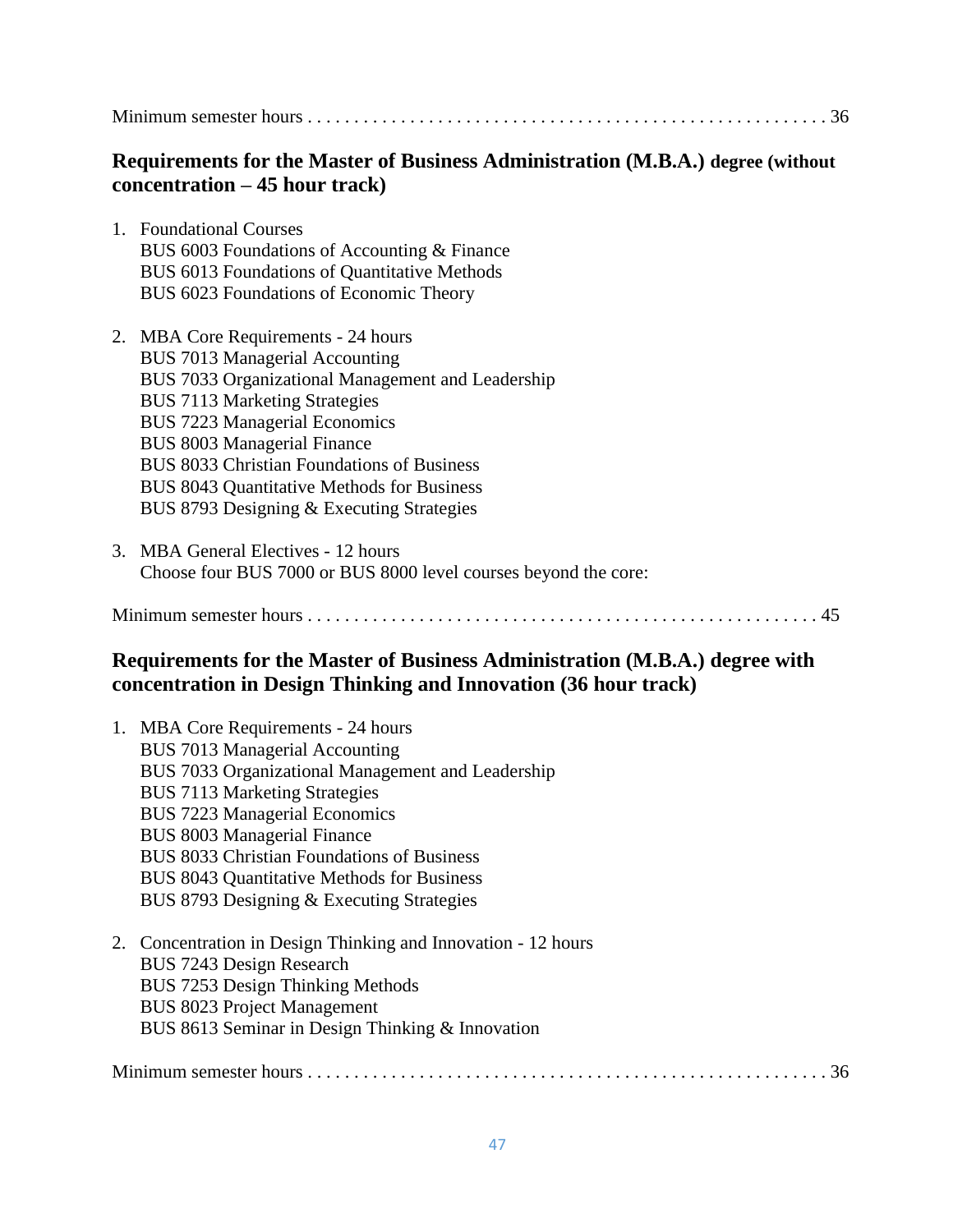## **Requirements for the Master of Business Administration (M.B.A.) degree with concentration in Design Thinking and Innovation (45 hour track)**

1. Foundational Courses BUS 6003 Foundations of Accounting & Finance BUS 6013 Foundations of Quantitative Methods BUS 6023 Foundations of Economic Theory

2. MBA Core Requirements - 24 hours BUS 7013 Managerial Accounting BUS 7033 Organizational Management and Leadership BUS 7113 Marketing Strategies BUS 7223 Managerial Economics BUS 8003 Managerial Finance BUS 8033 Christian Foundations of Business BUS 8043 Quantitative Methods for Business BUS 8793 Designing & Executing Strategies

3. Concentration in Design Thinking and Innovation - 12 hours BUS 7243 Design Research BUS 7253 Design Thinking Methods BUS 8023 Project Management BUS 8613 Seminar in Design Thinking & Innovation

Minimum semester hours . . . . . . . . . . . . . . . . . . . . . . . . . . . . . . . . . . . . . . . . . . . . . . . . . . . . . . . 45

# **Requirements for the Master of Business Administration (M.B.A.) degree with concentration in International Business (36-hour track)**

1. MBA Core Requirements - 24 hours BUS 7013 Managerial Accounting BUS 7033 Organizational Management and Leadership BUS 7113 Marketing Strategies BUS 7223 Managerial Economics BUS 8003 Managerial Finance BUS 8033 Christian Foundations of Business BUS 8043 Quantitative Methods for Business BUS 8793 Designing & Executing Strategies 2. Concentration in International Business – 12- hours BUS 7213 Global Leadership and Ethics BUS 8113 Global Supply Chain BUS 8263 International Business Practicum BUS 8343 Strategies for Emerging Markets Minimum semester hours . . . . . . . . . . . . . . . . . . . . . . . . . . . . . . . . . . . . . . . . . . . . . . . . . . . . . . . . 36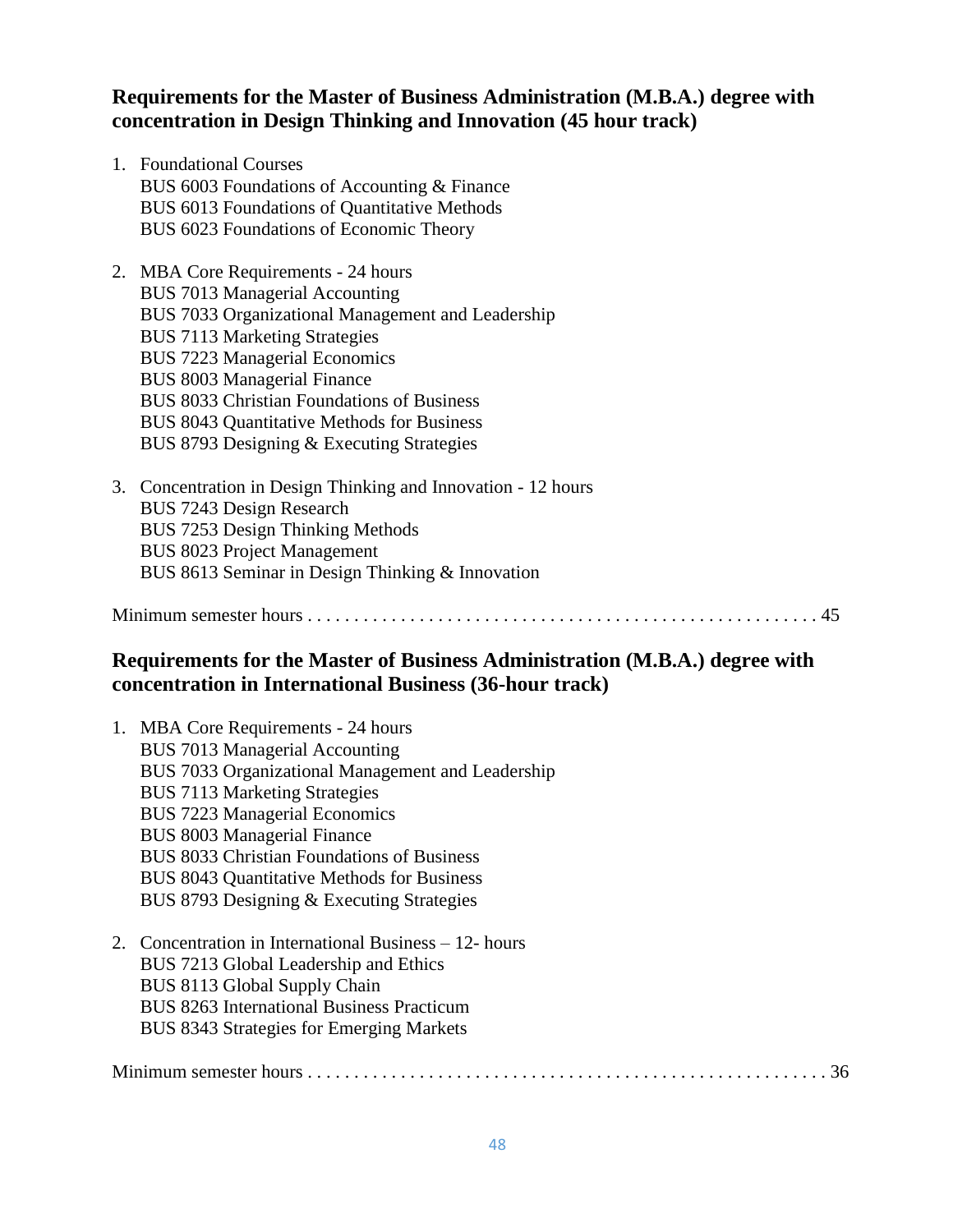## **Requirements for the Master of Business Administration (M.B.A.) degree with concentration in International Business (45 hour track)**

1. Foundational Courses BUS 6003 Foundations of Accounting & Finance BUS 6013 Foundations of Quantitative Methods BUS 6023 Foundations of Economic Theory

2. MBA Core Requirements - 24 hours BUS 7013 Managerial Accounting BUS 7033 Organizational Management and Leadership BUS 7113 Marketing Strategies BUS 7223 Managerial Economics BUS 8003 Managerial Finance BUS 8033 Christian Foundations of Business BUS 8043 Quantitative Methods for Business BUS 8793 Designing & Executing Strategies

3. Concentration in International Business - 12 hours BUS 7213 Global Leadership and Ethics BUS 8113 Global Supply Chain BUS 8263 Seminar in International Business BUS 8343 Strategies for Emerging Markets

#### Minimum semester hours . . . . . . . . . . . . . . . . . . . . . . . . . . . . . . . . . . . . . . . . . . . . . . . . . . . . . . . 45

# **Requirements for the Master of Business Administration (M.B.A.) degree with concentration in Market Research and Consumer Insights (36-hour track)**

| 1. MBA Core Requirements - 24 hours<br><b>BUS 7013 Managerial Accounting</b><br>BUS 7033 Organizational Management and Leadership<br><b>BUS 7113 Marketing Strategies</b><br><b>BUS 7223 Managerial Economics</b><br><b>BUS 8003 Managerial Finance</b><br><b>BUS 8033 Christian Foundations of Business</b><br><b>BUS 8043 Quantitative Methods for Business</b><br>BUS 8793 Designing & Executing Strategies |
|----------------------------------------------------------------------------------------------------------------------------------------------------------------------------------------------------------------------------------------------------------------------------------------------------------------------------------------------------------------------------------------------------------------|
| 2. Concentration in Market Research and Consumer Insights - 12 hours<br><b>BUS 8213 Quantitative Marketing Research</b><br><b>BUS 8283 Digital Marketing Analytics</b><br>BUS 8373 Consumer Insights & Decision Making<br><b>BUS 8413 Qualitative Marketing Research</b>                                                                                                                                       |

Minimum semester hours . . . . . . . . . . . . . . . . . . . . . . . . . . . . . . . . . . . . . . . . . . . . . . . . . . . . . . . 36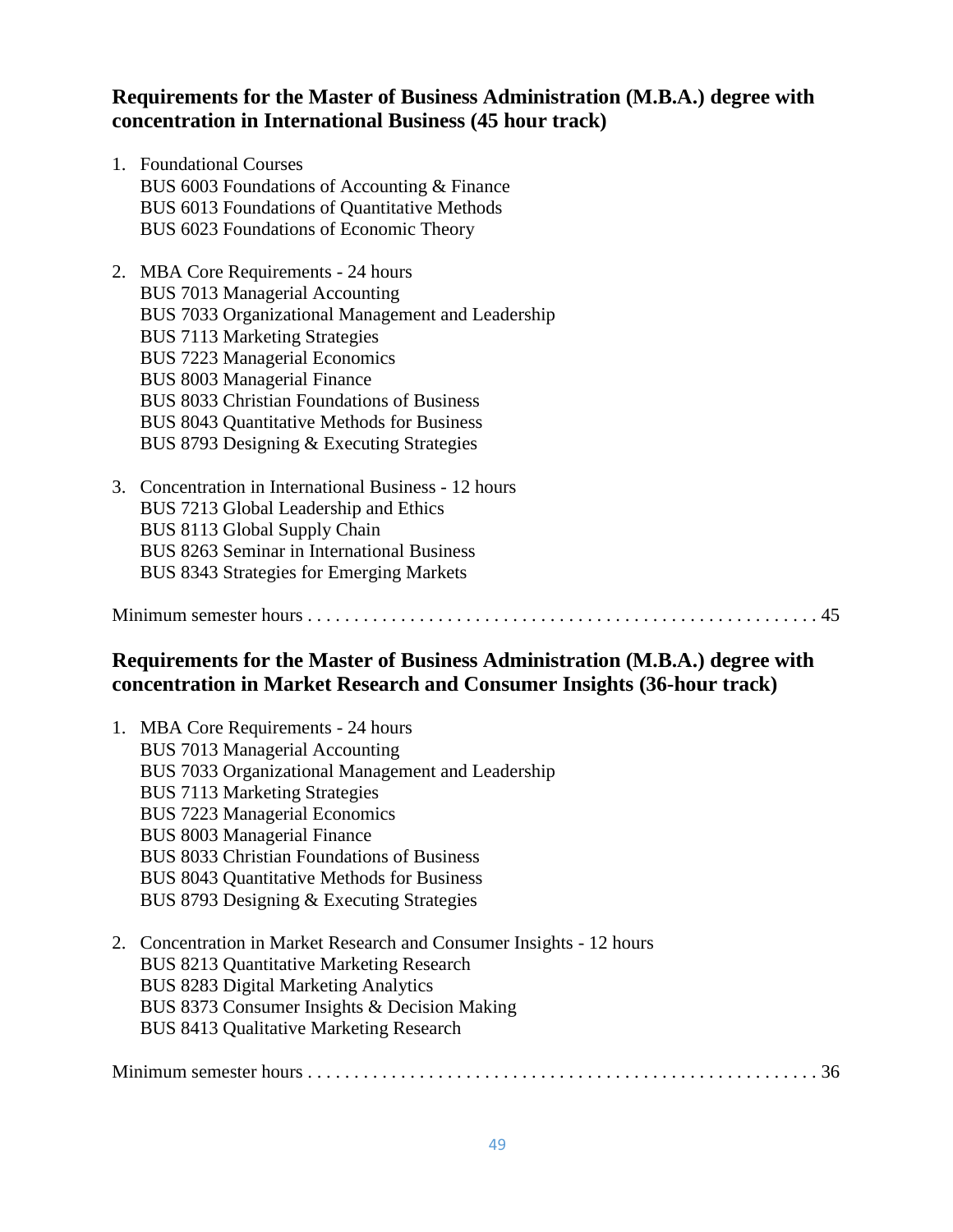## **Requirements for the Master of Business Administration (M.B.A.) degree with concentration in Market Research and Consumer Insights (45-hour track)**

| 1. MBA Core Requirements - 24 hours                                  |
|----------------------------------------------------------------------|
| <b>BUS</b> 7013 Managerial Accounting                                |
| BUS 7033 Organizational Management and Leadership                    |
| <b>BUS 7113 Marketing Strategies</b>                                 |
| <b>BUS 7223 Managerial Economics</b>                                 |
| <b>BUS 8003 Managerial Finance</b>                                   |
| <b>BUS 8033 Christian Foundations of Business</b>                    |
| BUS 8043 Quantitative Methods for Business                           |
| BUS 8793 Designing & Executing Strategies                            |
| 2. Concentration in Market Research and Consumer Insights - 12 hours |
| <b>BUS 8213 Quantitative Marketing Research</b>                      |
| <b>BUS 8283 Digital Marketing Analytics</b>                          |
| BUS 8373 Consumer Insights & Decision Making                         |
| <b>BUS 8413 Qualitative Marketing Research</b>                       |
|                                                                      |

# **MASTER OF SCIENCE - LEADERSHIP**

The M.S. in Leadership Program is for individuals who want to become experts in management and communication processes in public or private organizations. The program focuses on essential skills and knowledge with a balance of practical and theoretical training. Students learn competencies that enable them to understand the tools necessary to inspire, develop, and motivate individuals and teams in support of strategic organizational growth. These skills include developing emotional intelligence, learning how to motivate others, and building consensus.

With more of a focus on people than business, this degree will develop and equip students to lead with excellence using biblically-based models. Students will gain an understanding of how organizations work, how to provide leadership to a company, and how to implement ethical business practices. What students learn will set them apart as leaders with integrity, character, trustworthiness, and excellence in professional timing.

# **Requirements for the Master of Science (M.S.) degree in Leadership**

- 1. MS Core Requirements 18 hours BUS 6003 Foundations of Accounting & Finance BUS 7033 Organizational Management and Leadership BUS 7443 Leading Organizational Transformation BUS 7453 Personality and Emotional Health in Organizations BUS 8033 Christian Foundations of Business BUS 8793 Designing & Executing Strategies
- 2. Leadership Requirements 12 hours BUS 7213 Global Leadership and Ethics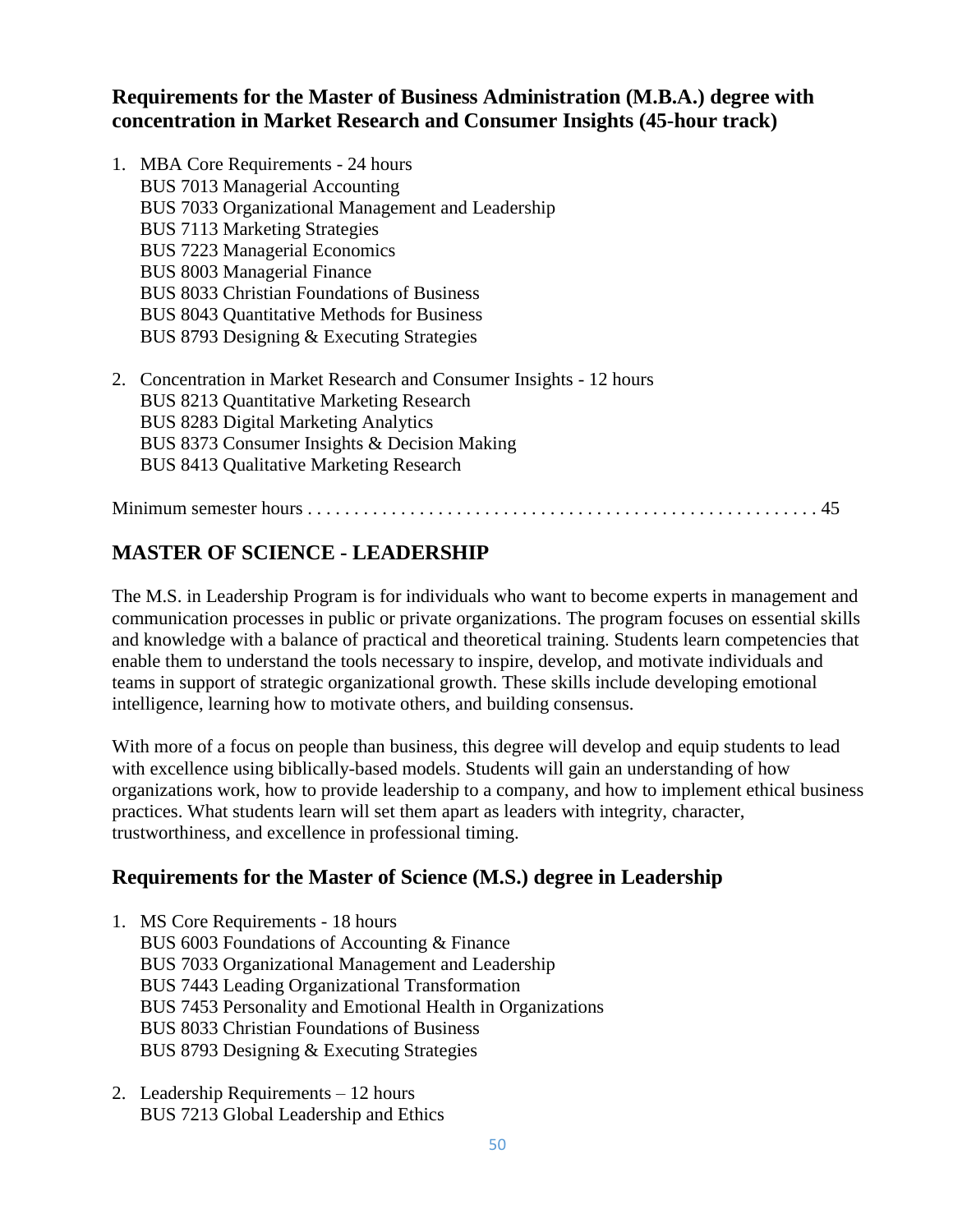BUS 8333 Organizational Effectiveness BUS 8443 Ethical Decision Making in Organizations One of the following: BUS 7243 Design Research BUS 8023 Project Management BUS 8263 International Business Practicum BUS 8893 Graduate Business Seminar

Minimum semester hours . . . . . . . . . . . . . . . . . . . . . . . . . . . . . . . . . . . . . . . . . . . . . . . . . . . . . . . 30

#### **MASTER OF SCIENCE - DESIGN THINKING AND INNOVATION**

Design thinking is the study of customer needs and how to eliminate inefficiencies. Businesses need design thinking and innovation because it bridges the gap between the intent of the organization and the actual use and experience of the customer, creating closer equilibrium. Students in the Design Thinking and Innovation program will acquire the tolls and knowledge needed to develop innovative products, services, communications and a business model with an organizational impact. By learning techniques, gaining experience and developing real projects using design thinking methodologies, students will be able to implement new and creative solutions to positively impact the world around them.

## **Requirements for the Master of Science (M.S.) degree in Design Thinking and Innovation**

| 1. MS Core Requirements - 18 hours                         |
|------------------------------------------------------------|
| BUS 6003 Foundations of Accounting & Finance               |
| BUS 7033 Organizational Management and Leadership          |
| BUS 7443 Leading Organizational Transformation             |
| BUS 7453 Personality and Emotional Health in Organizations |
| <b>BUS 8033 Christian Foundations of Business</b>          |
| BUS 8793 Designing & Executing Strategies                  |
| 2. Design Thinking and Innovation Requirements – 12 hours  |
| BUS 7243 Design Research                                   |
| BUS 7253 Design Thinking Methods                           |
| <b>BUS 8023 Project Management</b>                         |
| BUS 8613 Seminar in Design Thinking & Innovation           |
|                                                            |

## **MASTER OF SCIENCE – OUTDOOR PROGRAM MANAGEMENT**

The M.S. in Outdoor Program Management degree prepares students who desire to move toward executive director or site manager roles within the outdoor industry.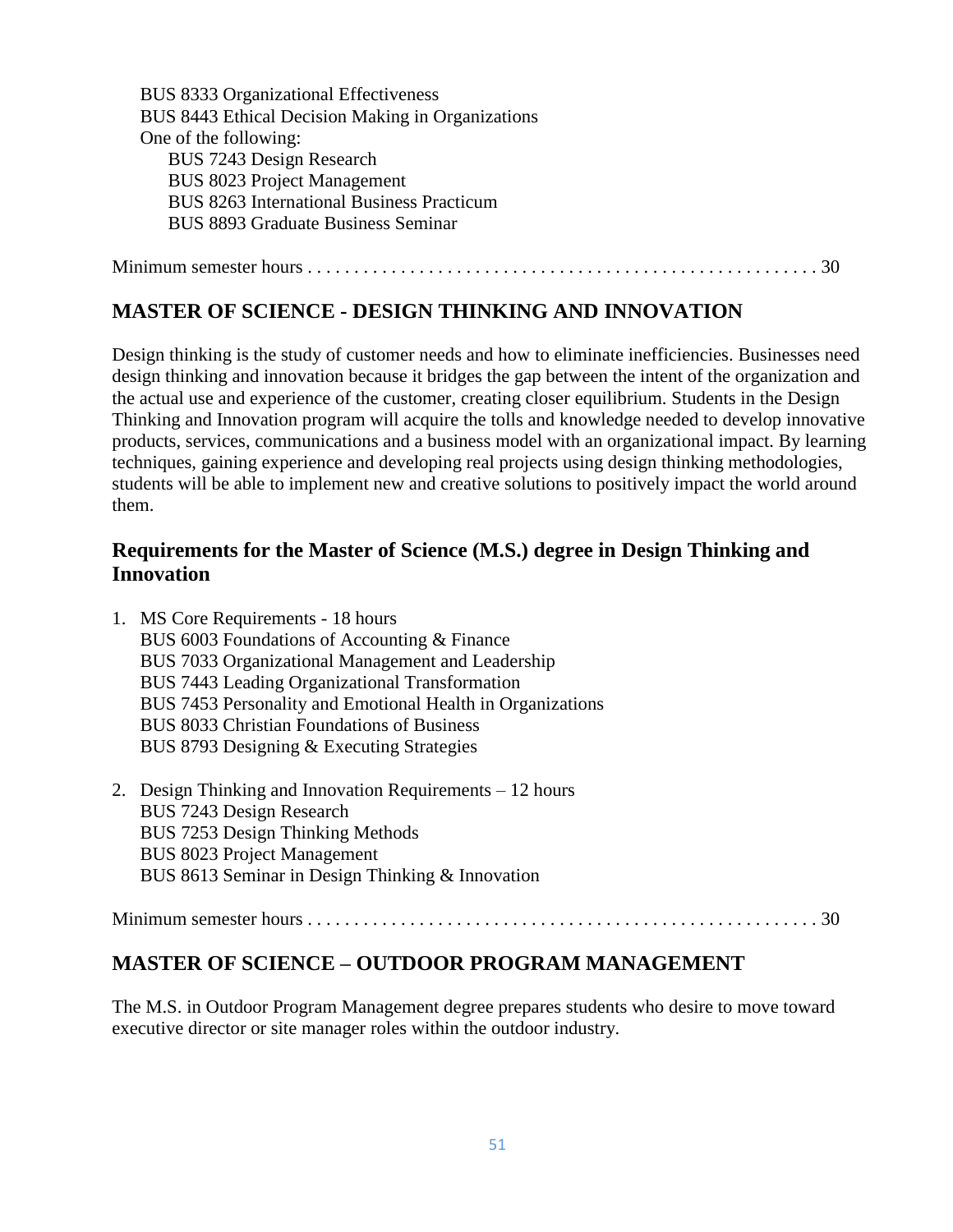## **Requirements for the Master of Science (M.S.) degree in Outdoor Program Management**

- 1. MS Core Requirements 18 hours BUS 6003 Foundations of Accounting & Finance BUS 7033 Organizational Management and Leadership BUS 7443 Leading Organizational Transformation BUS 7453 Personality and Emotional Health in Organizations BUS 8033 Christian Foundations of Business BUS 8793 Designing & Executing Strategies
- 2. Outdoor Program Management Requirements 12 hours BUS 7043 Community Development and Dynamics BUS 7313 Outdoor Program Management BUS 8143 Development and Formation in an Outdoor, Experiential Context BUS 8153 Emerging Models in Outdoor and Experience Based Programs

Minimum semester hours . . . . . . . . . . . . . . . . . . . . . . . . . . . . . . . . . . . . . . . . . . . . . . . . . . . . . . . 30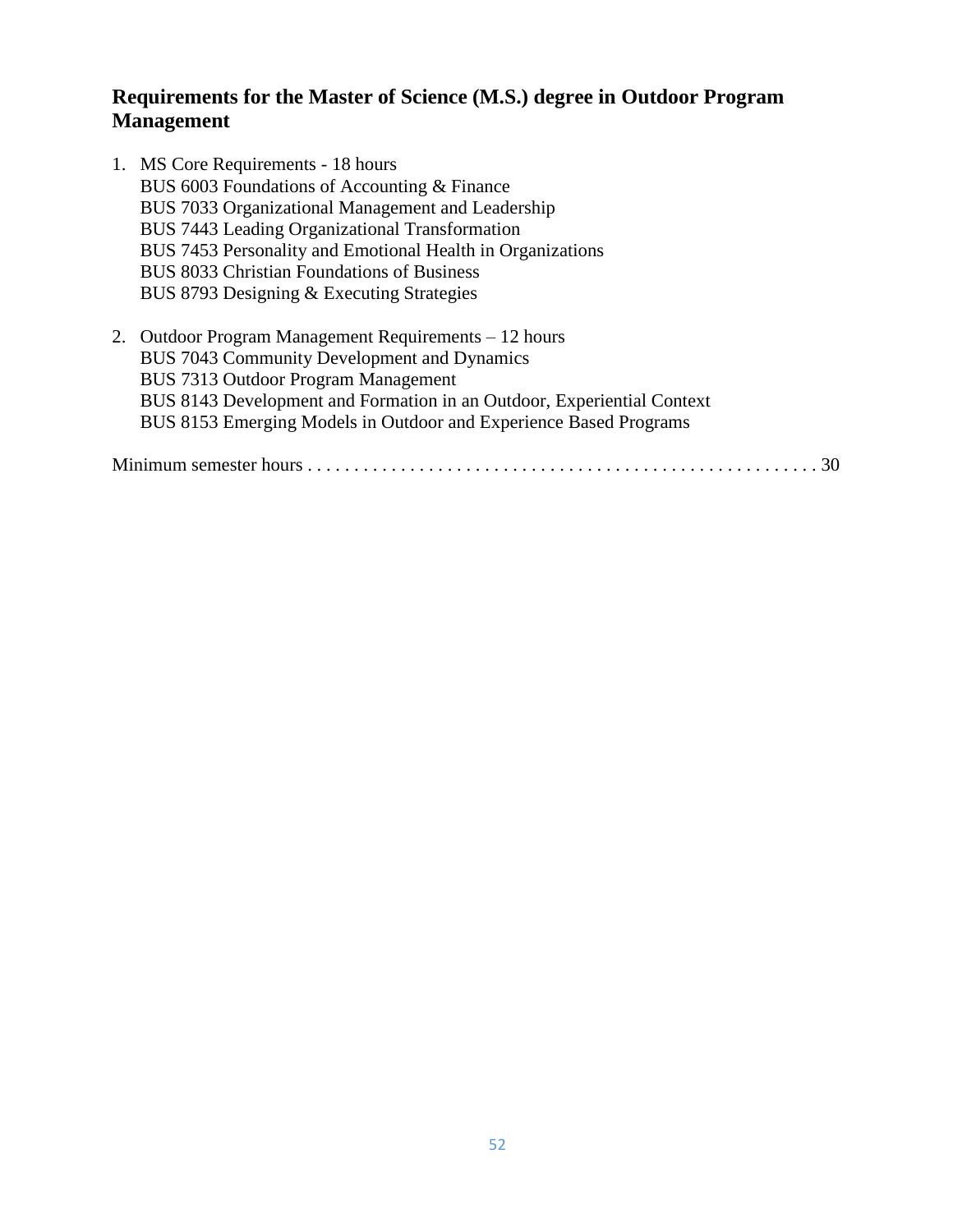# **COLLEGE OF EDUCATION AND HUMAN SERVICES**

Ellis (interim dean)

The College of Education and Human Services encompasses disciplines related to serving and working with individuals, couples, families, groups, and communities. Prospective students desire vocations where they can work with people in various ways, serving the Kingdom by serving others. Disciplines of the college include the undergraduate departments of Family and Human Services, Kinesiology, Nursing, Psychology, and Teacher Education, as well as the graduate departments of Counseling, Higher Education, and Teacher Education.

#### **Mission Statement**

The mission of the College of Education and Human Services is to equip servant leaders to pursue scientific understanding and service in the helping fields in response to the great commandments of loving God and loving people.

# **DEPARTMENT OF GRADUATE COUNSELING**

Cornett, Froman, Hastings, Hull (department head), Lampton, Oliver, R. Martin, Phillips, Romig, Satterlee, White, Wingfield

The programs of the Department of Graduate Counseling are designed to prepare professionals for counseling in community agencies, private agencies, hospitals, private practice, and ministry settings. Programs are offered in Clinical Mental Health Counseling and Marriage and Family Therapy. The department also offers a post-master's Graduate Certificate in Play Therapy. The Department of Graduate Counseling prepares men and women to become licensed therapy professionals by equipping them with the knowledge, attitudes, and skills that promote Christ-likeness and clinical expertise.

Graduate Counseling has defined its conceptual framework as Competence, Attitudes and Character, Relationships, and Essential knowledge (CARE). The purpose of the CARE conceptual framework is to prepare counselors who are competent, committed to Christ-like attitudes and characteristics, effective in the formation of relationships, and informed regarding the essential knowledge bases of the counseling profession.

The Graduate Counseling Program formally assesses student knowledge, skills, and dispositions as part of a process designed to provide formative feedback to students and summative feedback that can be used to evaluate the counseling program. The assessment system is part of on-going quality improvement efforts designed to meet the accreditation requirements set by the Higher Learning Commission mandating that all university degree programs measure student learning outcomes.

The Clinical Mental Health Counseling (CMHC) program is designed to address the eight common core areas of foundational knowledge for counseling program graduates as outlined by CACREP. The CMHC program's clinical requirements related to both student counseling experience and supervision exceed the minimum clock hours outlined by CACREP.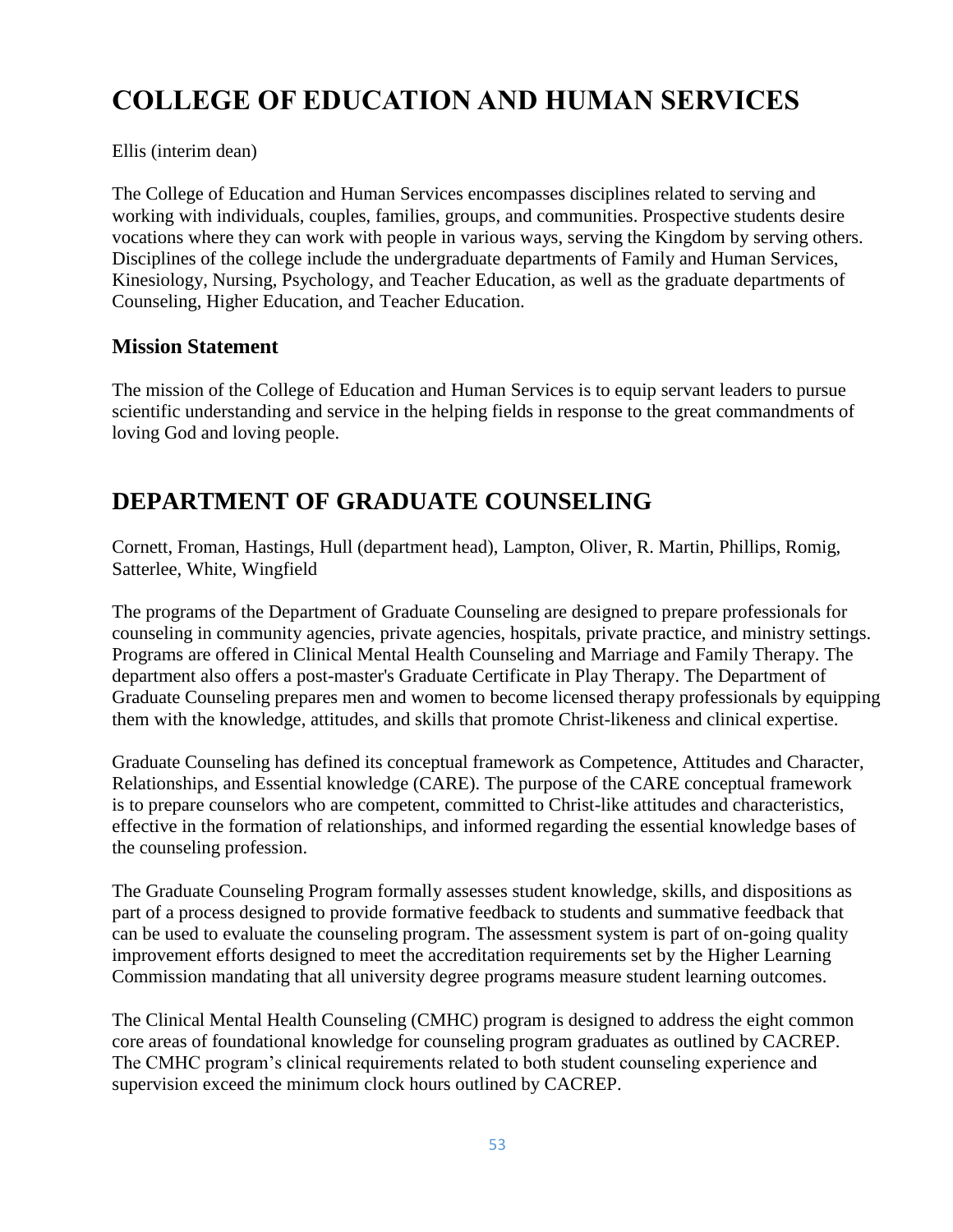Specific outcomes for the marriage and family therapy degree match standards established by the Commission for the Accreditation of Marriage and Family Therapy Education (COAMFTE).

The faculty in the Graduate Counseling Program created a system of five "gates" for formally evaluating students, with formative feedback offered at several of the gates. Aggregated data for each gate is used to evaluate program strengths and areas of improvement.

Formal assessments occur at the following five gates:

Gate 1: Admission

- Gate 2: Completion of 12 hours of course work (dispositions assessment)
- Gate 3: During pre-practicum and prior to entry into practicum 1 (dispositions assessment and basic interviewing skills assessment)
- Gate 4: Completion of practicum II and prior to entry into internship (dispositions assessment; assessment of counseling microskills for all students; assessment of basic marriage and family therapy skills for those in the marriage and family therapy degree)
- Gate 5: Final semester of the program prior to graduation (dispositions assessment; assessment of counseling microskills for all students; assessment of basic marriage and family therapy skills for those in the marriage and family therapy degree; exit examination)

The Graduate Counseling Program has a formal Remediation and Dismissal Policy for students who demonstrate a notable area of concern with regards to a disposition or sufficient skill deficiencies that would interfere with effective counseling. The policy is located in the Graduate School Student Guide.

Students who enter the Pre-Practicum class must complete a state and federal background check as part of the requirements of the lab. The results of the background check will be reviewed during the student's faculty interview; any issues pertaining to the results will be addressed by the division faculty. All students must pass the background check prior to entering practicum/ internship in order to begin seeing clients. The results of the background check will remain in the student's academic file. Students will not be allowed to enroll in practicum until the background check has been approved.

As part of the program review process, the Graduate Counseling Program is required to assess students' acquisition of foundational knowledge for the profession. Graduating students will be required to complete exit exams appropriate to their degree. Exams may include any or a combination of the following evaluative tools: comprehensive exams, internship evaluations, portfolio presentation, and exit interviews. For current exit exam information, contact the Graduate Counseling Department.

All students must complete the total required client hours in their respective degree in order to exit Internship II. If the total hours are not completed by the end of the semester then the student will be given an "Unsatisfactory" for Internship II during that semester. They must re-enroll in Internship II in subsequent semesters until the total client contact hours are completed in order to exit the Internship and graduate.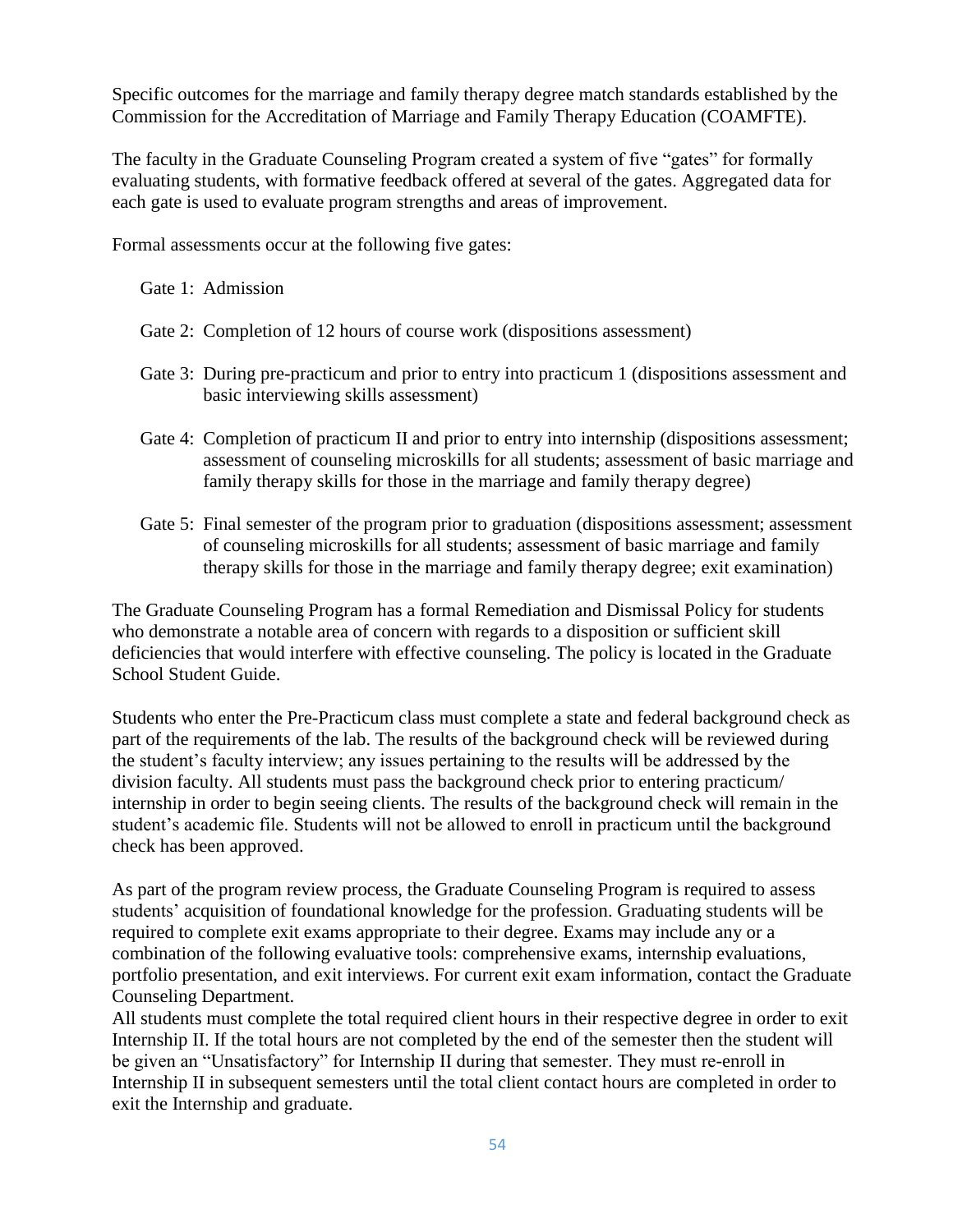The Department of Graduate Counseling offers major degree options in Clinical Mental Health Counseling and Marriage & Family Therapy. Students can opt to take one or both majors and upon completion, all majors will appear on the student's diploma. Students have the option of adding the Play Therapy emphasis to their degree plan.

# **MASTER OF SCIENCE - CLINICAL MENTAL HEALTH COUNSELING PROGRAM**

The Clinical Mental Health Counseling program is for candidates preparing for a profession as a Licensed Professional Counselor (LPC). A minimum of sixty-four semester hours of credit is required to complete the program. Completion of a minimum of 500 direct client contact hours is required for this major as part of the practicum and internship experience.

The candidates who have completed the Clinical Mental Health Counseling Program will be eligible to "sit" for the National Counselor Examination (NCE) and pursue state licensure as an LPC. This program prepares candidates to test for the National Clinical Mental Health Counselor Exam that is utilized in some states for licensure either as a LCMHC or LPC. Students are required to complete the Counselor Preparation Comprehensive Exam (CPCE) prior to exiting the program.

## **Requirements for the Master of Science (M.S.) degree in Clinical Mental Health Counseling**

| 1. Counseling Department Requirements - 22 hours                    |
|---------------------------------------------------------------------|
| CNL 7023 Human Development                                          |
| CNL 7033 Social and Cultural Foundations                            |
| CNL 7133 Theories and Techniques of Counseling                      |
| CNL 7613 Family of Origin                                           |
| CNL 8033 Christian Foundations in Counseling                        |
| CNL 8073 Diagnosis and Case Management                              |
| CNL 8701 Pre-Practicum Lab                                          |
| One of the following:                                               |
| CNL 7013 Statistics and Research                                    |
| CNL 8313 Applied Research (department head recommendation required) |

- 2. Electives from CNL 3 hours
- 3. Clinical Mental Health Counseling Emphasis 39 hours CNL 7113 Principles of Family Therapy CNL 7123 Group Theory CNL 7313 Career Development Information and Vocational Education CNL 7513 Introduction to Clinical Mental Health Counseling CNL 8013 Assessment CNL 8053 Crisis Counseling CNL 8063 Addictions CNL 8133 Advanced Psychopharmacology CNL 8433 Professional Development and Ethics CNL 8813 Practicum I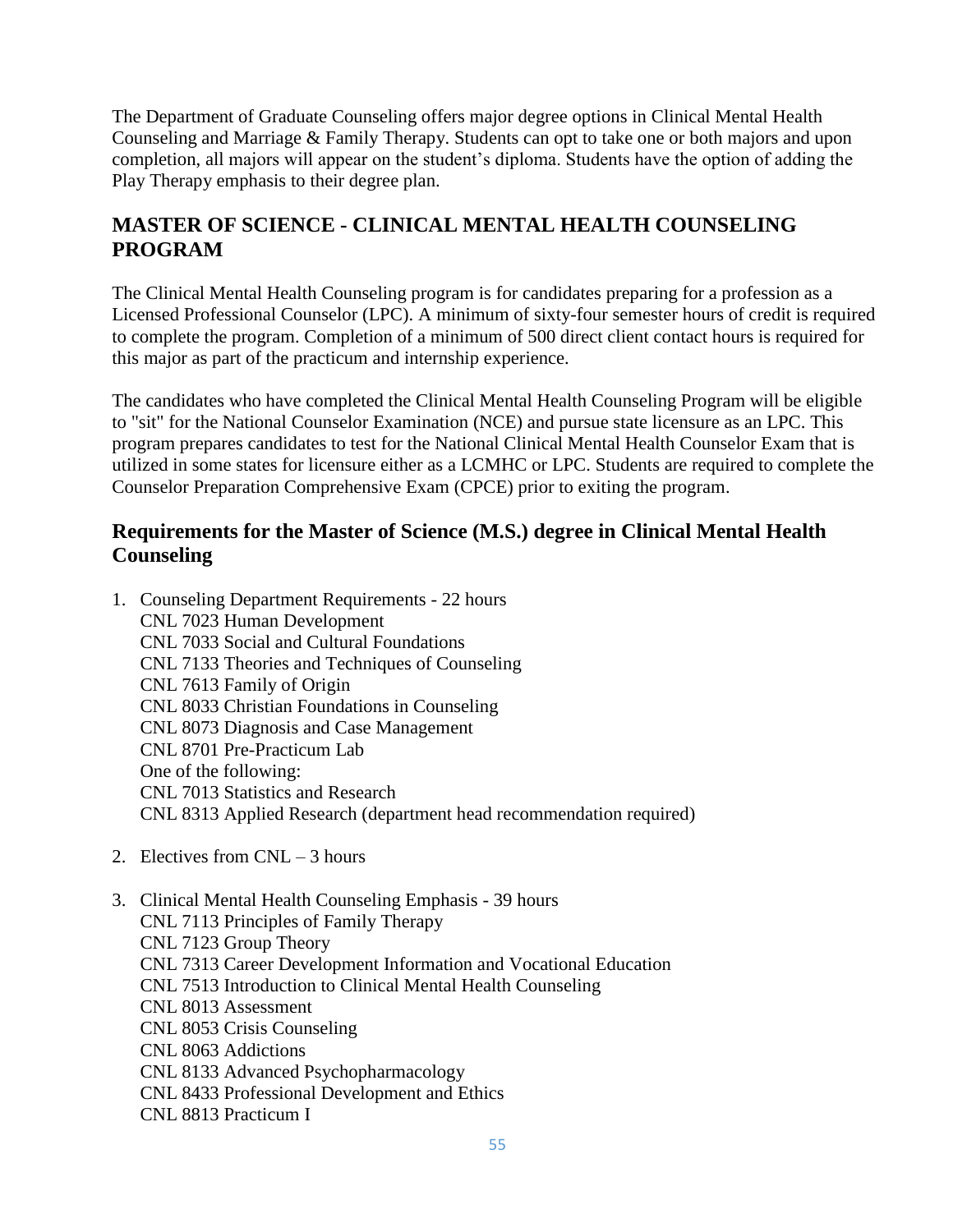CNL 8823 Practicum II CNL 8873 Internship I CNL 8883 Internship II

Minimum semester hours . . . . . . . . . . . . . . . . . . . . . . . . . . . . . . . . . . . . . . . . . . . . . . . . . . . . . . . . 64

#### **MASTER OF SCIENCE - MARRIAGE AND FAMILY THERAPY PROGRAM**

The Marriage and Family Therapy Program is for candidates preparing for a profession as a Licensed Marriage and Family Therapist (MFT). A minimum of sixty-four semester hours of credit is required to complete the Marriage and Family Therapy Program. Completion of a minimum of 500 direct client contact hours, in which 250 hours must be completed in systematic/ relational hours, is required for this major as part of the practicum and internship experience.

Upon completion of the program, candidates are eligible to "sit" for the national examinations in MFT and to pursue state licensure. Students are required to complete the MFT National Practice Exam prior to exiting the program.

#### **Requirements for the Master of Science (M.S.) degree in Marriage and Family Therapy**

- 1. Counseling Core Requirements 22 hours CNL 7023 Human Development CNL 7033 Social and Cultural Foundations CNL 7133 Theories and Techniques of Counseling CNL 7613 Family of Origin CNL 8033 Christian Foundations in Counseling CNL 8073 Diagnosis and Case Management CNL 8701 Pre-Practicum Lab One of the following: CNL 7013 Statistics and Research CNL 8313 Applied Research (department head recommendation required)
- 2. Marriage and Family Therapy Major Core Requirements 39 hours CNL 7113 Principles of Family Therapy CNL 7623 Family Systems CNL 7633 Principles of Marital Therapy CNL 7643 Family Sexuality CNL 8043 Relationship Assessment CNL 8133 Advanced Psychopharmacology CNL 8143 Child and Adolescent Counseling CNL 8433 Professional Development and Ethics CNL 8613 Brief Therapy CNL 8813 Practicum I CNL 8823 Practicum II CNL 8873 Internship I CNL 8883 Internship II
- 3. Elective Course 3 hours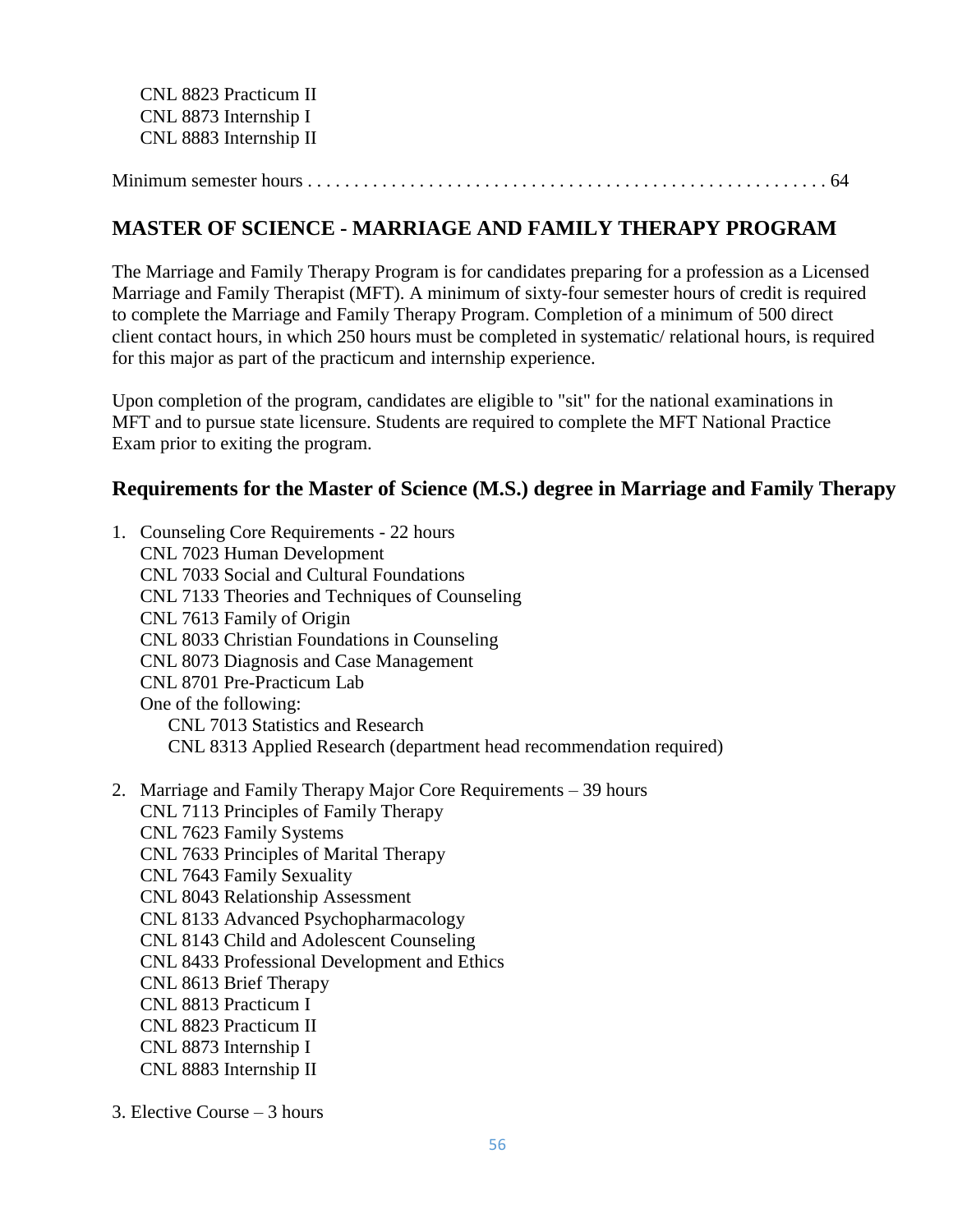|--|--|--|

# **Emphasis in Play Therapy**

Each of these courses meets part of the educational requirements to become a Registered Play Therapist according to the standards set by the Association for Play Therapy.

CNL 7353 Introduction to Play Therapy CNL 8213 Family Play Therapy Techniques CNL 8913 Selected Topics in Play Therapy

## **Graduate Certificate in Play Therapy**

The fifteen-hour Graduate Certificate Program in Play Therapy is designed to meet and exceed the national standards for the Association of Play Therapy (APT) and for the RPT, so that all course work and supervision requirements to obtain the RPT certification will be met once a candidate completes the certificate program. Course requirements follow:

#### **Admission requirements:**

- 1. Admission to the Graduate School (GRE requirement waived).
- 2. A minimum of a master's degree in a mental health field from a regionally accredited university (3.0 minimum GPA required).
- 3. Proof of current mental health state licensure.
- 4. A minimum of three references with two being from current professionals in the mental health field.
- 5. Approval from the Graduate Counseling department head and the Dean of the Graduate School.

Required Courses – 15 hours

CNL 7353 Introduction to Play Therapy CNL 8213 Family Play Therapy Techniques CNL 8712 Practicum I in Play Therapy CNL 8722 Practicum II in Play Therapy CNL 8732 Practicum III in Play Therapy CNL 8913 Selected Topics in Play Therapy

## **Post-Master's Credit Fulfillment Track**

If you hold a master's degree from a regionally accredited university but have licensure deficiencies, the credit fulfillment track will enable you to complete licensure requirements for the State of Arkansas and will be tailored depending on your individual needs. Practicum/Internships are excluded from this option.

## **Admission requirements:**

1. Admission to the Graduate School (GRE requirement waived).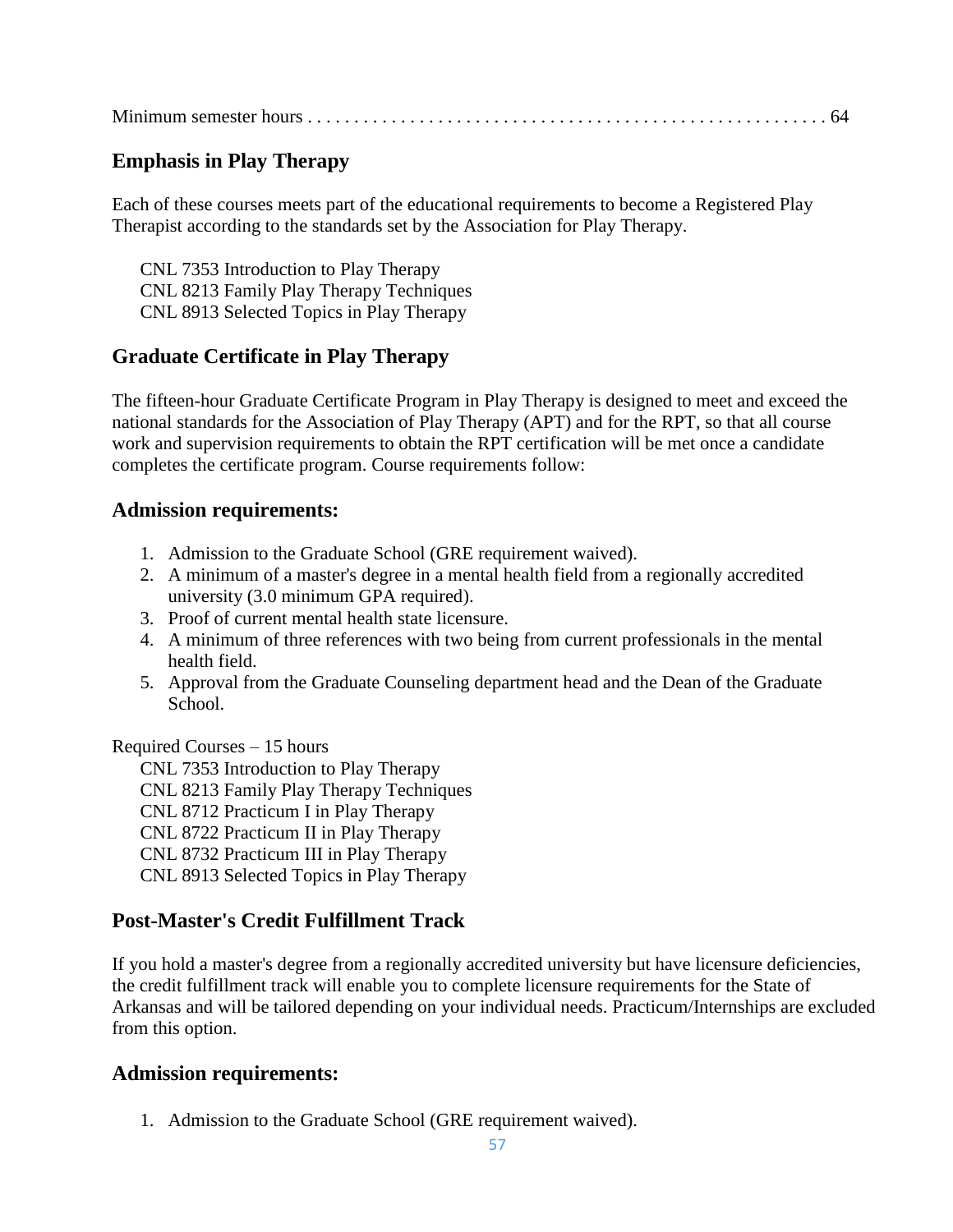- 2. A minimum of a master's degree in mental health field from a regionally accredited university.
- 3. Approval from the Graduate Counseling department head and the Dean of the Graduate School.

Once official transcripts are reviewed, your individual deficiency plan will be created by a faculty member of the department.

## **Academic Standards for Post-Master's Program**

Students in a post-master's program are required to meet the same academic standards as those who are pursuing graduate degrees. Post-master's programs are governed by the same policies and procedures regarding probation, dematriculation, readmission, drop/add, refunds, etc.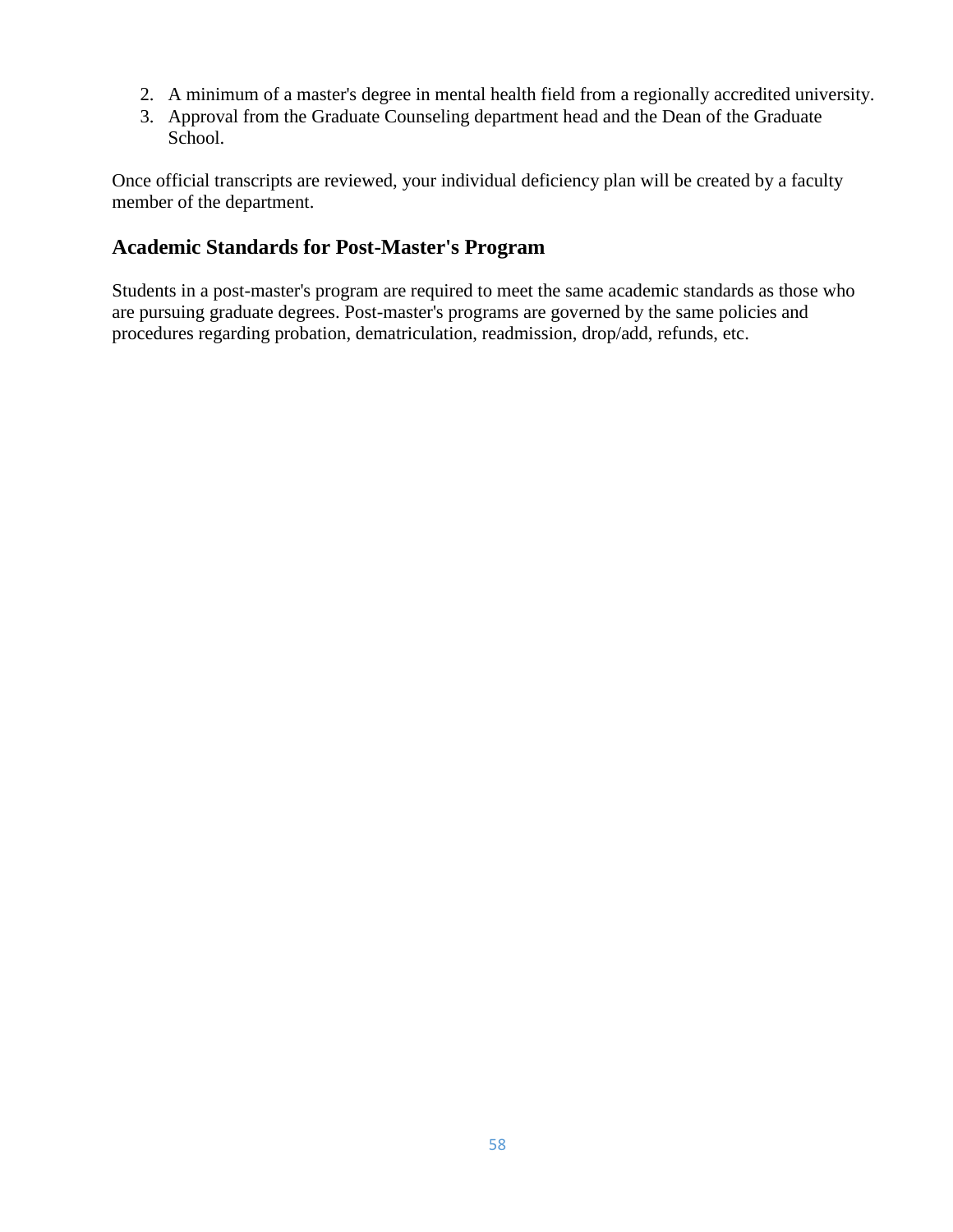# **DEPARTMENT OF GRADUATE HIGHER EDUCATION**

Ellis (department head)

The Master of Arts degree (M.A.) in Higher Education is a graduate program focused on the many facets of American colleges and universities, the history and purpose of higher education in society, current trends and dynamics in higher education, and the role of educational leaders within these institutions. This degree is ideal for individuals seeking to develop a deep understanding of the field of higher education.

The M.A. in Higher Education degree prepares graduates for a variety of higher education careers, including residence life, student development, admissions, financial aid, career development services, intercollegiate athletics, ministry programs, student leadership, student support services, and other areas of university administration.

# **Student Learning Outcomes**

Students who complete the M.A. in Higher Education will be able to:

- 1. Apply their understanding of the relationship of higher education to the development of college students of various ages and demographics.
- 2. Evaluate current trends and forces impacting higher education in the United States in light of history and social context.
- 3. Describe the internal and public governance dynamics of colleges and universities.
- 4. Apply legal and ethical principles to decision-making within higher education settings.
- 5. Evaluate and apply research related to the study of higher education.
- 6. Implement responses to problems or opportunities facing higher education institutions.

# **Requirements for the Master of Arts (M.A.) degree in Higher Education**

- 1. Higher Education Core Requirements 21 hours HED 7113 History and Philosophy of American Higher Education HED 7213 Understanding and Applying Research in Higher Education HED 7663 The College Student: Issues, Policies, and Programs HED 7993 Administrative Leadership in Higher Education HED 8003 Planning and Financial Management of Colleges and Universities HED 8033 Christian Foundations in Higher Education HED 8443 Law and Higher Education
- 2. Leadership Requirement 3 hours BUS 7033 Organizational Management and Leadership
- 3. Cognate Requirement 3 hours from the following: BUS 7443 Leading Organizational Transformation CNL 7313 Career Development Information and Vocational Education HED 8263 Higher Education Practicum HED 8903 Selected Topics Other course as approved by the department head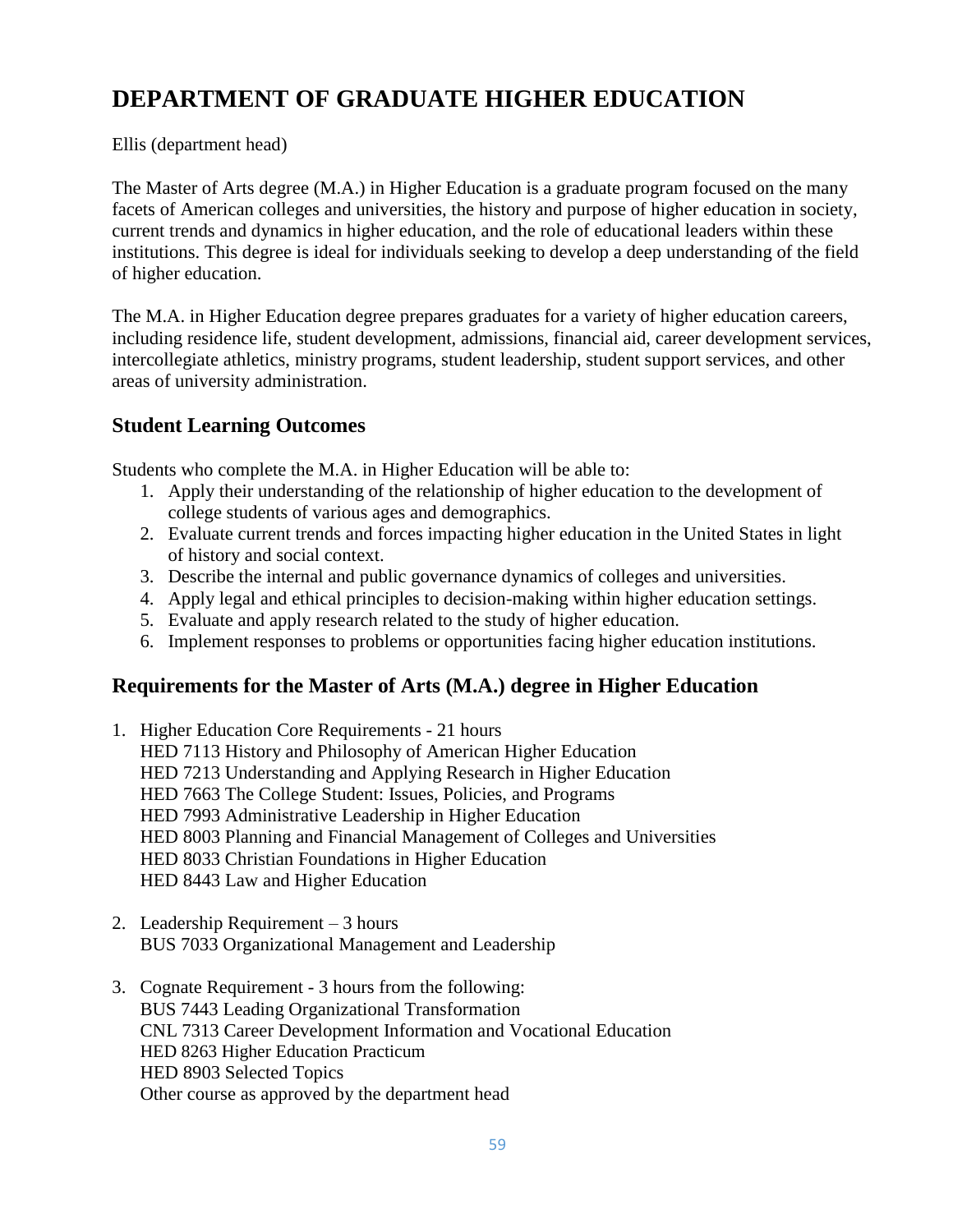#### 4. Capstone - 3 hours HED 8913 Higher Education Project

|--|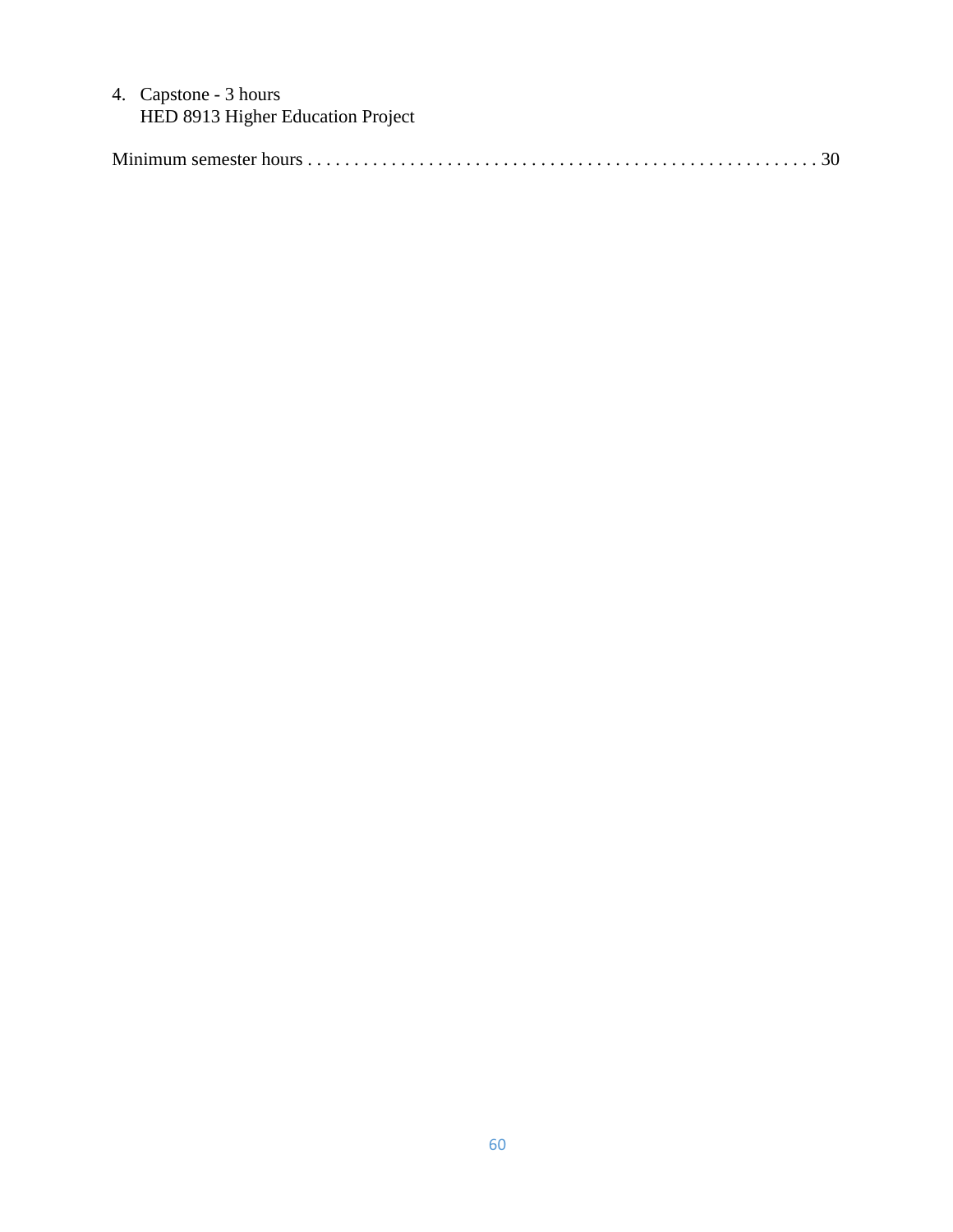# **DEPARTMENT OF GRADUATE TEACHER EDUCATION**

Cunningham, Herndon, Matchell (department head), Winslett

John Brown University's Department of Graduate Teacher Education offers master's degrees for those who desire to become licensed teachers, school administrators, or counselors in public and private elementary and secondary schools. The department offers programs in Curriculum & Instruction, Educational Leadership, Special Education (K-12), School Counseling, and Teaching.

Graduates will be prepared professionally to serve in a variety of teaching roles including, but not limited to:

- Instructional Specialist School Counselor
- Curriculum Specialist School Leader
- 
- Classroom Teacher Mentor Teacher
- Instructional Facilitator
- 
- 
- Building-Level Administrator
- 

Students in the Master of Education (M.Ed.), the Master of Arts in Teaching (M.A.T.), or the Master of Science (M.S.) programs benefit from these distinctive features:

- Christian values-based learning
- Academically and professionally qualified faculty
- Interactive learning environment
- Online synchronous and asynchronous course designs that include F2F opportunities
- Authentic action research opportunities with public school partners

# **Education Programs**

The M.Ed. and M.A.T programs prepare candidates to improve student performance by analyzing classroom and standardized assessment data to select and implement a differentiated curriculum that meets the needs of today's diverse learners. Students will also develop leadership skills to support and facilitate the development of curriculum and instruction in their schools.

The M.Ed degree in Educational Leadership program prepares effective educational leaders who are visionary, use data to drive decisions, value collaboration, are good communicators, and maintain high ethical standards.

The M.Ed degree in Special Education K-12 prepares licensed teachers to differentiate curriculum to meet the needs of all students, but especially those with special learning needs. The program also prepares students for the paperwork, and legal/ethical issues involved in working with special needs students.

The M.Ed. degree in School Counseling prepares students to become licensed school counselors through the Arkansas Department of Education.

The M.A.T. degree in Secondary Education prepares students for Standard Licensure through the Arkansas Department of Education. The M.A.T. program includes three transition points. At each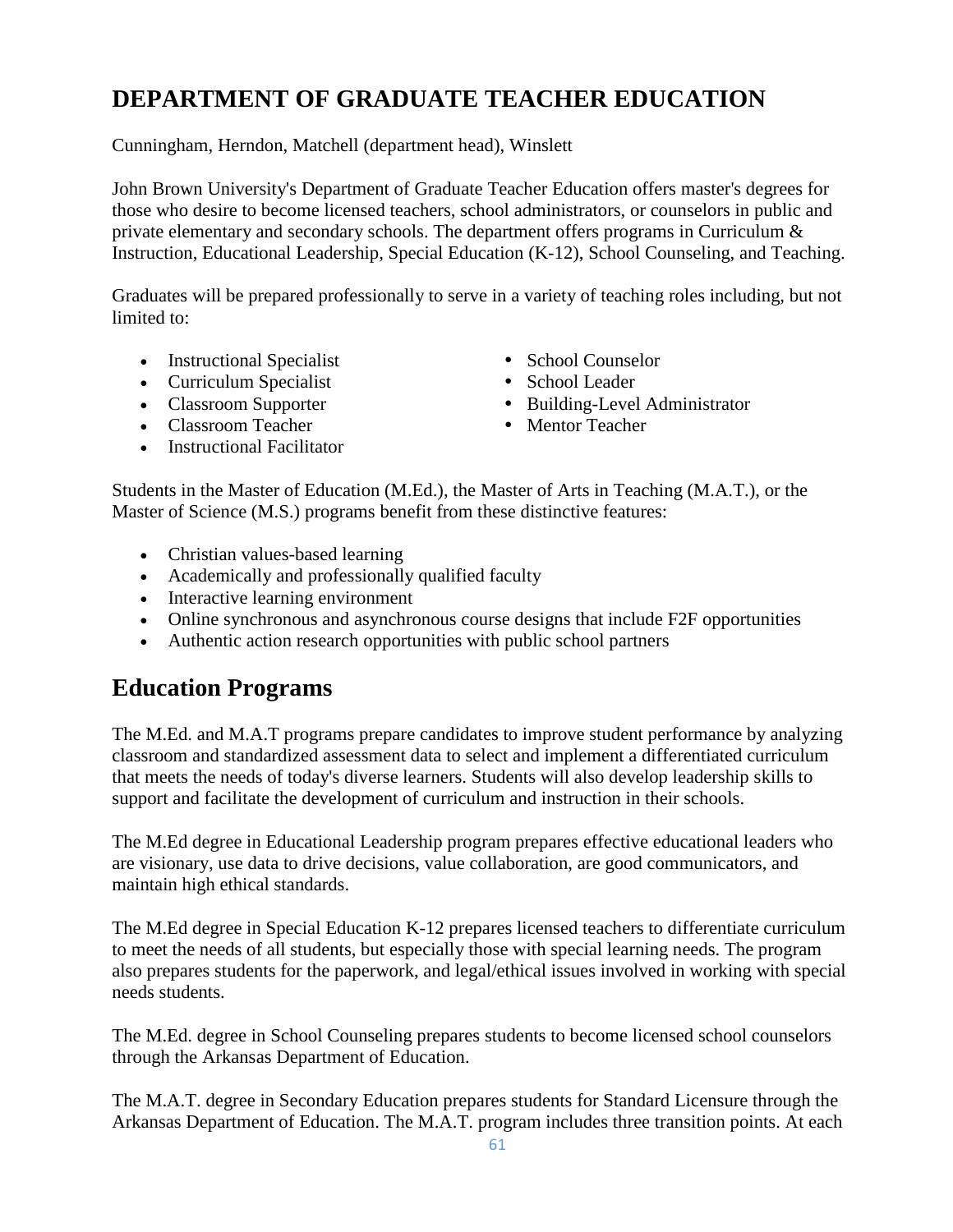transition point, students meet with a faculty advisor to monitor progress in the program, and to discuss dispositional and professional growth goals.

Transition points occur:

- 1. After the completion of 6 hours in the program.
- 2. After the completion of 18 hours in the program.
- 3. Prior to enrolling for internship

The Graduate School at JBU also offers an M.A. in Higher Education through the Department of Graduate Higher Education.

As required by the Arkansas Department of Education for licensure, all programs include significant practicum, field experience, and internship hours in the schools. Before working in a school, students without a teaching license must complete a background check. The results of the background check will be reviewed during the student's transition conference, and any issues pertaining to the results will be addressed by the division faculty. All non-licensed students must also pass a state and federal background check, and a child maltreatment check prior to entering internship. The results of the background check will remain in the student's academic file. Students will not be allowed to enroll in an internship course until their background checks have cleared.

The College of Education and Human Services at John Brown University is approved by the Arkansas State Department of Education (ADE), http://www.arkansased.org/. The education preparation programs are accredited by the National Council for Accreditation of Teacher Education (NCATE). On July 1, 2013 NCATE consolidated with the Teacher Education Accreditation Council (TEAC) and formed the Council for Accreditation of Educator Preparation (CAEP) as the new accrediting body for educator preparation http://caepnet.org, (202) 223-0077.

# **MASTER OF ARTS IN TEACHING PROGRAM**

The Master of Arts in Teaching degree is a 36-hour master's program designed for individuals who have a bachelor's degree, can demonstrate content knowledge, and who want to teach. Upon completion of the program, students will earn a Master of Arts in Teaching degree and may apply for licensure through the Arkansas Department of Education. The M.A.T. provides preparation for the following Arkansas teaching licensure areas:

- Grades 4-8: Math, English, Social Studies or Science (You must select two content areas)
- Grades 4-12: Computer Science
- Grades K-12: Instrumental Music, Vocal Music, Art, Drama/Speech, Physical Education/ Health, or Foreign Languages
- Grades 7-12: English, Math Social Studies, Biology, Chemistry, Physics, Physical Science, Physics/Mathematics, Drama, or Speech,
- Career Education Grades 7-12: Business Technology, Agriculture Science & Tech, Family and Consumer Science, or Industrial Technology

Successful completion of John Brown University's Master of Arts in Teaching prepares the student for certification in the state of Arkansas. While the teacher education program at John Brown University fulfills Arkansas teacher licensure requirements, John Brown University does not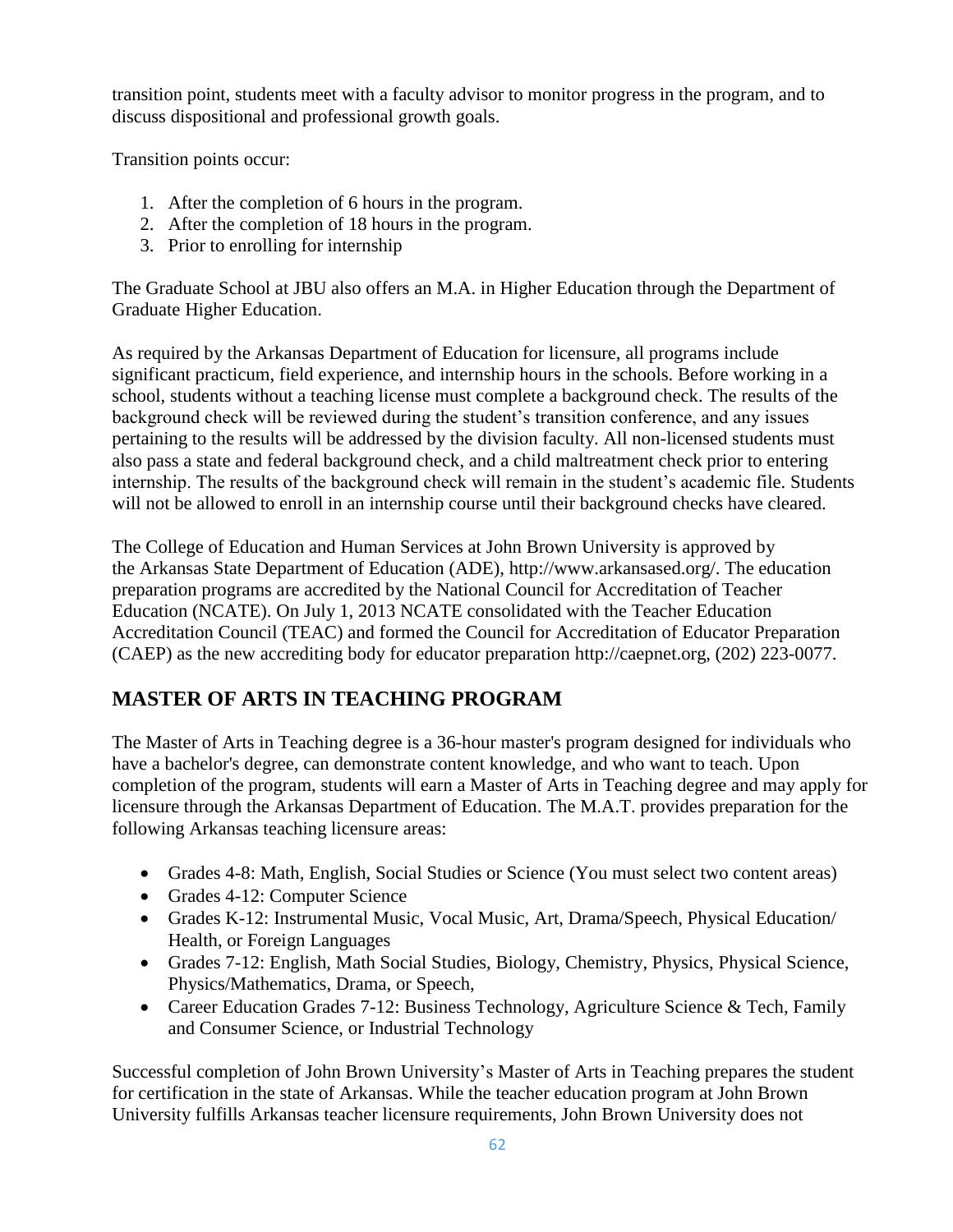guarantee nor can it confirm that programs that fulfill Arkansas teacher licensure requirements will satisfy the criteria of professional licensure boards in other states. Students interested in obtaining a teaching license in a state other than Arkansas, need to contact the appropriate licensing agency in the state where they expect to teach before beginning a course of study. Certification officials in the majority of the states automatically grant initial certification to graduates of NCATE accredited Education programs. In addition, most states will grant initial certification to individuals certified in the state of Arkansas.

# **Requirements for the Master of Arts in Teaching (M.A.T.) degree**

## **1. Curriculum & Instruction Core Requirements - 15 hours**

ED 7033 Christian Foundations in Education ED 7233 Human Development ED 7353 Human Intellect and the Brain ED 7513 Action Research and Data Analysis for School and Classroom Use ED 7733 Differentiated Learning

#### **2. Education Major Requirements - 21 hours**

ED 8423 Pedagogy: Classroom Instruction ED 8443 Pedagogy: Management and Assessment ED 8643 Literacy: Content Specific ED 8711 Practicum I ED 8721 Practicum II ED 8881 Intern Seminar ED 8886 Internship One of the following: ED 8453 Literacy: Reading Pedagogy (4-8 Licensure Candidates) ED 8653 Literacy: All Areas (4-12, 7-12, and K-12 Licensure Candidates)

Minimum Semester hours . . . . . . . . . . . . . . . . . . . . . . . . . . . . . . . . . . . . . . . . . . . . . . . . . . . . . . 36

# **MASTER OF EDUCATION - EDUCATIONAL LEADERSHIP PROGRAM**

The JBU Master of Education degree in Educational Leadership is a 33 hour program that leads to an Arkansas building-level administrator's license. Included in the 33 hour master's program is a 24 hour building-level administrative licensure only program. All courses are taught in an online format that includes both synchronous and asynchronous meeting times.

This program will provide a solid foundation for licensed educators wanting to become transformational building-level administrators. Using a data-based approach to problem solving, the emphasis will be on developing partnerships with students, faculty, families and the community to support student achievement. Our goal is to develop individuals who are able to address the complex challenges facing today's schools.

Focus of the JBU M.Ed. Educational Leadership program is the development of effective educational leaders who:

• are visionary.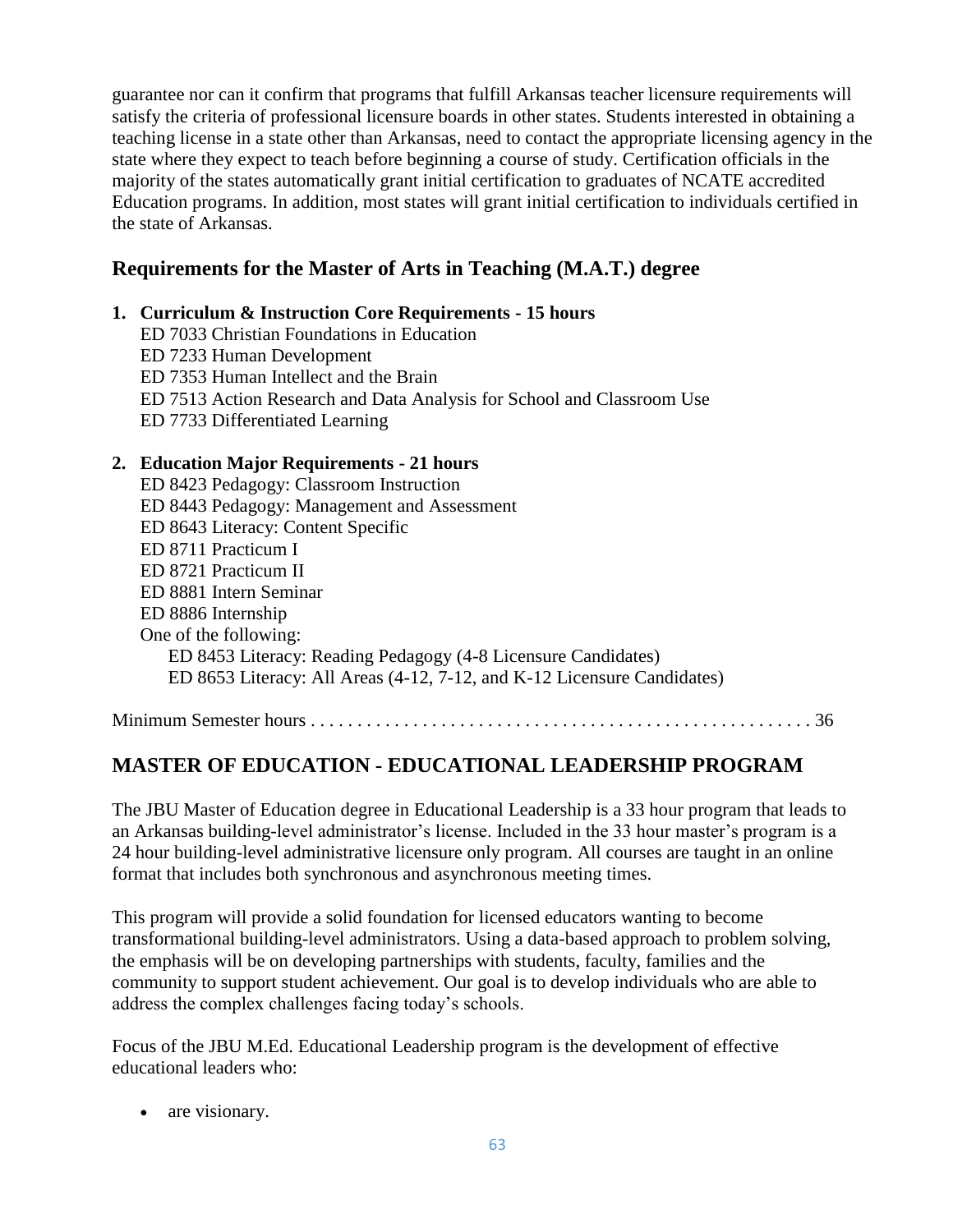- use data to drive decision making.
- value collaboration.
- are good communicators.
- maintain high ethical standards.

Students must hold a current teaching license and have a minimum of three years of classroom teaching experience to be admitted to the program. Besides course work, students will be required to pass the Praxis Test for School Leaders Assessment for licensure, and present an online portfolio for review at the conclusion of the program.

#### **Requirements for the Master of Education (M.Ed.) degree in Educational Leadership**

ED 7033 Christian Foundations in Education ED 7433 School Law and Ethical Issues ED 7513 Action Research and Data Analysis for School and Classroom Use ED 7523 Parent and Community Relations ED 7933 Organizational Dynamics and Change ED 8123 Educational Leadership ED 8133 Building Learning Communities ED 8143 School Finance ED 8243 Supervision and Evaluation ED 8633 Curriculum Alignment and Assessment ED 8731 Educational Leadership K-6 Internship ED 8741 Educational Leadership 7-12 Internship ED 8751 Educational Leadership Practicum

*Note: An Online Portfolio Presentation and the Praxis Test for School Leaders Licensure Assessment #6011 are needed to fulfill the program requirements.*

Minimum Semester hours . . . . . . . . . . . . . . . . . . . . . . . . . . . . . . . . . . . . . . . . . . . . . . . . . . . . . . . 33

#### **Building-Level Administrative Licensure Option – 24 hours**

ED 7433 School Law and Ethical Issues ED 7523 Parent and Community Relations ED 7933 Organizational Dynamics and Change ED 8123 Educational Leadership ED 8143 School Finance ED 8243 Supervision and Evaluation ED 8633 Curriculum Alignment and Assessment ED 8731 Educational Leadership K-6 Internship ED 8741 Educational Leadership 7-12 Internship ED 8751 Educational Leadership Practicum

*Note: An Online Portfolio Presentation and the Praxis Test for School Leaders Licensure Assessment #6011 are needed to fulfill this option.*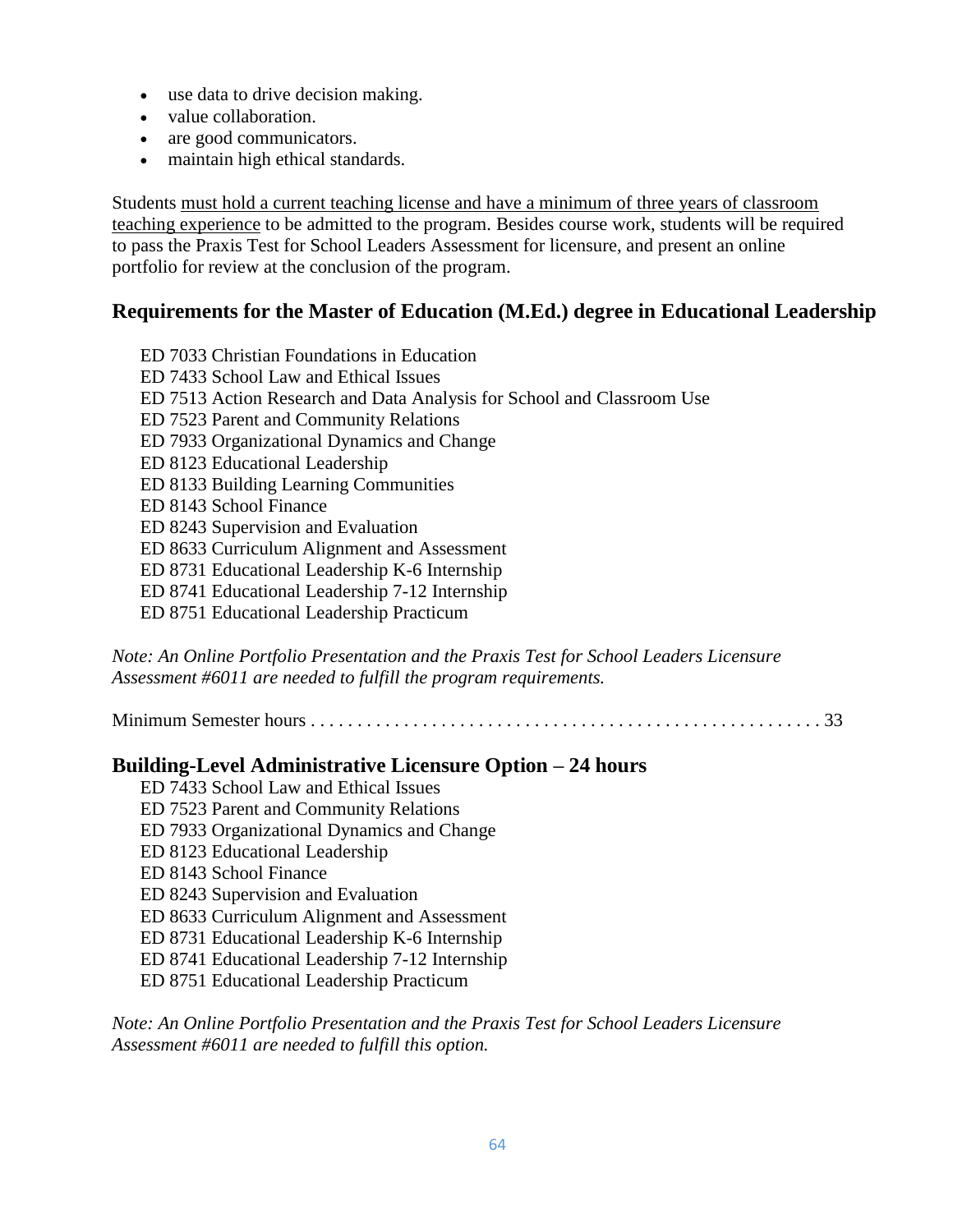# **MASTER OF EDUCATION – SPECIAL EDUCATION PROGRAM**

The JBU Master of Education degree in Special Education is a master's degree program designed form the post-baccalaureate candidate that will prepare students for an Arkansas Special Education K-12 endorsement. Individuals possessing a baccalaureate degree and holding a current teaching license are eligible to make application to enter the program. The 35 credit hour program includes a 23 hour licensure only option.

In additional to all course work, students must pass the Praxis Test for Special Education: Core Knowledge and Applications #5354 to be eligible for Special Education K-12 licensure through the Arkansas Department of Education.

#### **Requirements for the Master of Education (M.Ed.) degree in Special Education**

ED 7033 Christian Foundations in Education ED 7433 School Law and Ethical Issues ED 7513 Action Research and Data Analysis for School and Classroom Use ED 7523 Parent and Community Relations ED 7623 Special Education Behavior Management/Assessment ED 7633 Special Education Instructional Strategies ED 7643 Foundations of Special Education ED 8133 Building Learning Communities ED 8323 Teaching Literacy in the SPED Classroom ED 8343 Programming for Students with Exceptionalities ED 8363 Characteristics of Students with Exceptionalities ED 8382 Special Education Practicum K-12

*Note: The Praxis Test for Special Education: Core Knowledge and Applications #5354 is needed to fulfill the program requirements.*

Minimum Semester hours . . . . . . . . . . . . . . . . . . . . . . . . . . . . . . . . . . . . . . . . . . . . . . . . . . . . . . . . 35

## **Special Education K-12 Licensure Option – 23 hours**

ED 7433 School Law and Ethical Issues ED 7623 Special Education Behavior Management/Assessment ED 7633 Special Education Instructional Strategies ED 7643 Foundations of Special Education ED 8323 Teaching Literacy in the SPED Classroom ED 8343 Programming for Students with Exceptionalities ED 8363 Characteristics of Students with Exceptionalities ED 8382 Special Education Practicum K-12

*Note: The Praxis Test for Special Education: Core Knowledge and Applications #5354 is needed to fulfill the program requirements.*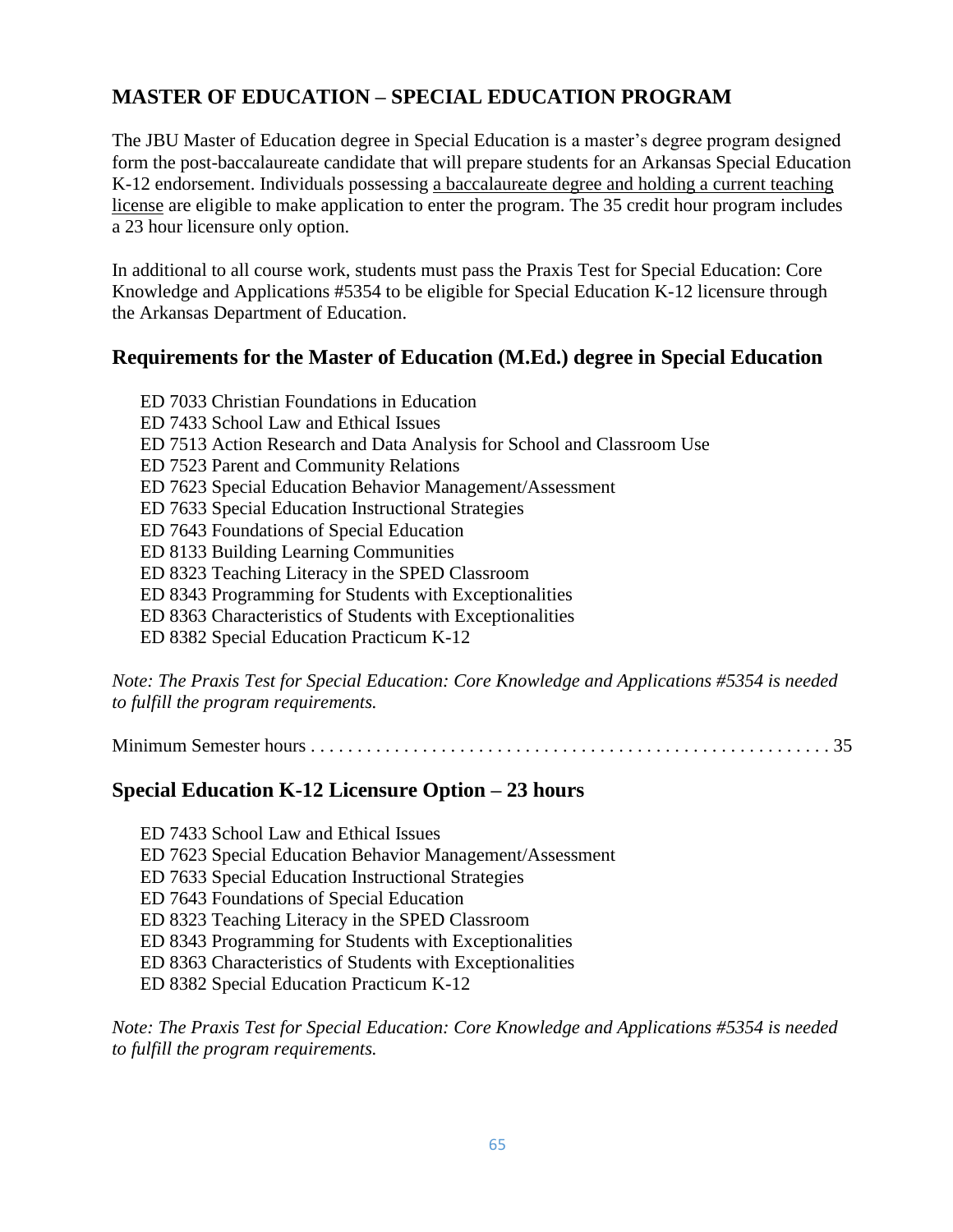# **SPECIAL EDUCATION RESOURCE K-6, 7-12 ENDORSEMENT**

The Special Education Resource K-6, 7-12 Endorsement program is a 12 hour program designed for individuals currently holding a standard Arkansas K-6 or 4-8 license, or a standard 7-12 license in a content area of English Language Arts, Mathematics, or Science. This program of study prepares teachers to work with special education students in resource or co-taught classrooms.

Upon completion of the program and passing the Special Education Praxis Exam individuals can add a Special Education Resource K-6 or 7-12 endorsement to their license.

# **Requirements for the Special Education Resource K-6, 7-12 Endorsement**

ED 7613 SpEd 101 Academy ED 7623 Special Education Behavior Management/Assessment ED 7633 Special Education Instructional Strategies ED 7643 Foundations of Special Education

*Note: Successful completion of an approved special education foundations course in an undergraduate program could substitute for ED 7643 with advisor approval.*

# **MASTER OF EDUCATION - SCHOOL COUNSELING PROGRAM**

The forty-nine credit hour Master's program in School Counseling exceeds the standards for school counselors in the State of Arkansas. Completion of a minimum of 290 direct client contact hours is required for this major as part of the practicum and internship experience.

The education preparation programs are accredited by the National Council for Accreditation of Teacher Education (NCATE). On July 1, 2013 NCATE consolidated with the Teacher Education Accreditation Council (TEAC) and formed the Council for Accreditation of Educator Preparation (CAEP) as the new accrediting body for educator preparation http://caepnet.org, (202) 223-0077. Students are required to complete the Praxis II Professional School Counselor Exam prior to exiting the program.

Completion of this program, and passing the state assessments leads to an initial Arkansas teaching license in the area of School Counseling.

## **Requirements for the Master of Education (M.Ed.) degree in School Counseling**

1. Education Requirements - 25 hours ED 7513 Action Research & Data Analysis ED 7623 SPED Behavior Management/Assessment ED 8333 Orientation to Counseling in Elementary and Secondary Schools ED 8373 Ethics and School Policies ED 8423 Pedagogy Classroom Instruction ED 8701 School Counseling Pre-Practicum Lab ED 8763 School Counseling Practicum I ED 8863 School Counseling Internship I ED 8873 School Counseling Practicum II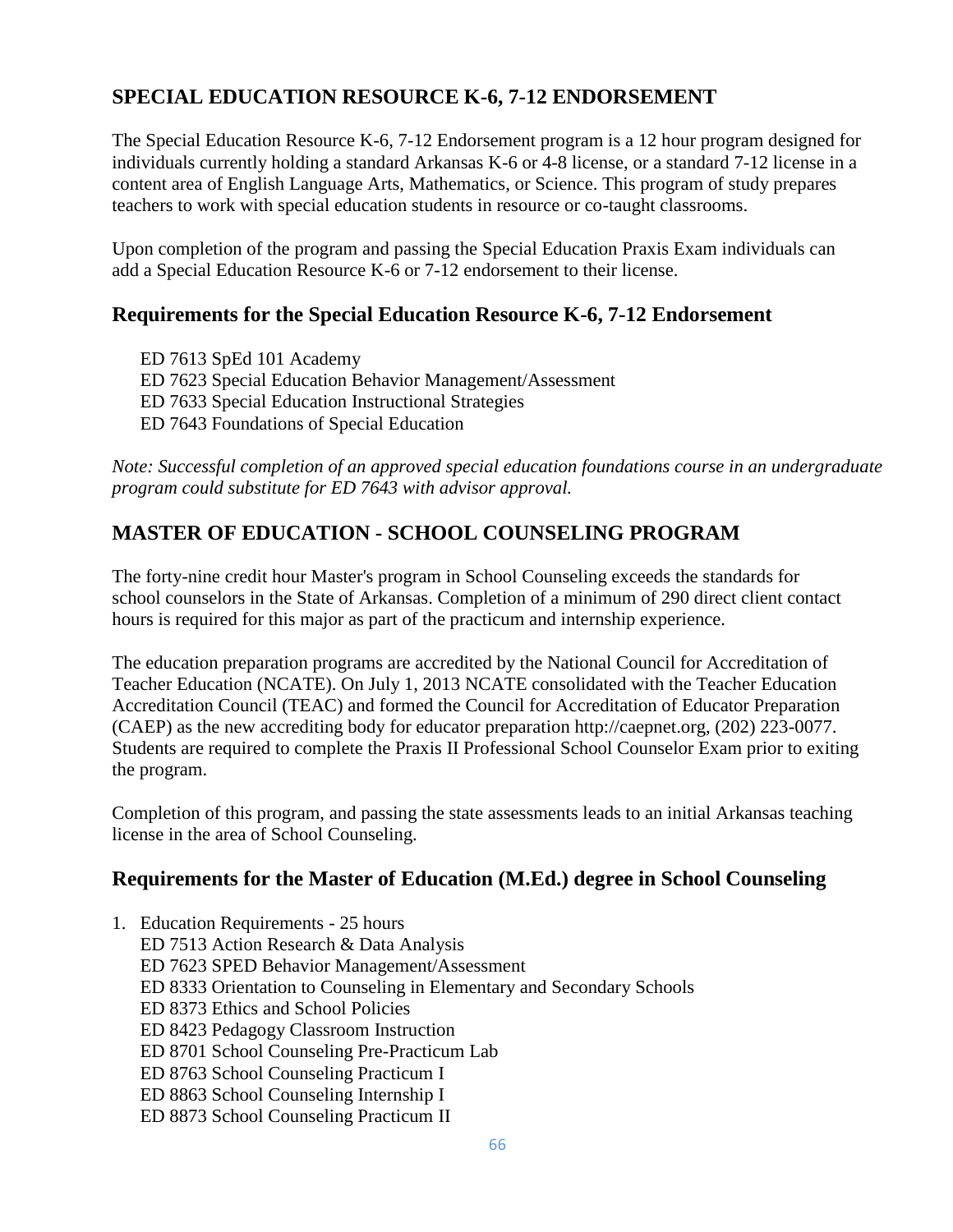| 2. Counseling Requirements $-24$ hours                           |
|------------------------------------------------------------------|
| CNL 7023 Human Development                                       |
| CNL 7033 Social and Cultural Foundations                         |
| CNL 7123 Group Theory                                            |
| CNL 7133 Theories and Techniques of Counseling                   |
| CNL 7313 Career Development Information and Vocational Education |
| <b>CNL 8033 Christian Foundations</b>                            |
| CNL 8143 Child and Adolescent Counseling                         |
| CNL 9613 Brief Therapy                                           |
|                                                                  |
|                                                                  |

## **School Counseling Licensure**

Candidates for the School Counseling Licensure only program must hold a master's degree or higher in a licensure content area or a master's degree or higher in a different area of counseling, and a current teaching license.

The program will provide a licensure certification addition to an existing Arkansas teaching license. To add this certification to a license from another state, candidates must check with the licensure office for the rules and requirements governing licensure in the state where they seek licensure.

#### **Requirements for School Licensure Counseling – 33 hours**

CNL 7123 Group Theory CNL 7133 Theories & Techniques of Counseling CNL 7313 Career Development CNL 8143 Child and Adolescent Counseling CNL 8613 Brief Therapy ED 7623 SPED Behavior Management/Assessment ED 8373 Ethics and School Policies ED 8333 Orientation to Elementary & Secondary School Counseling ED 8763 School Counseling Practicum ED 8863 School Counseling Internship I ED 8873 School Counseling Internship II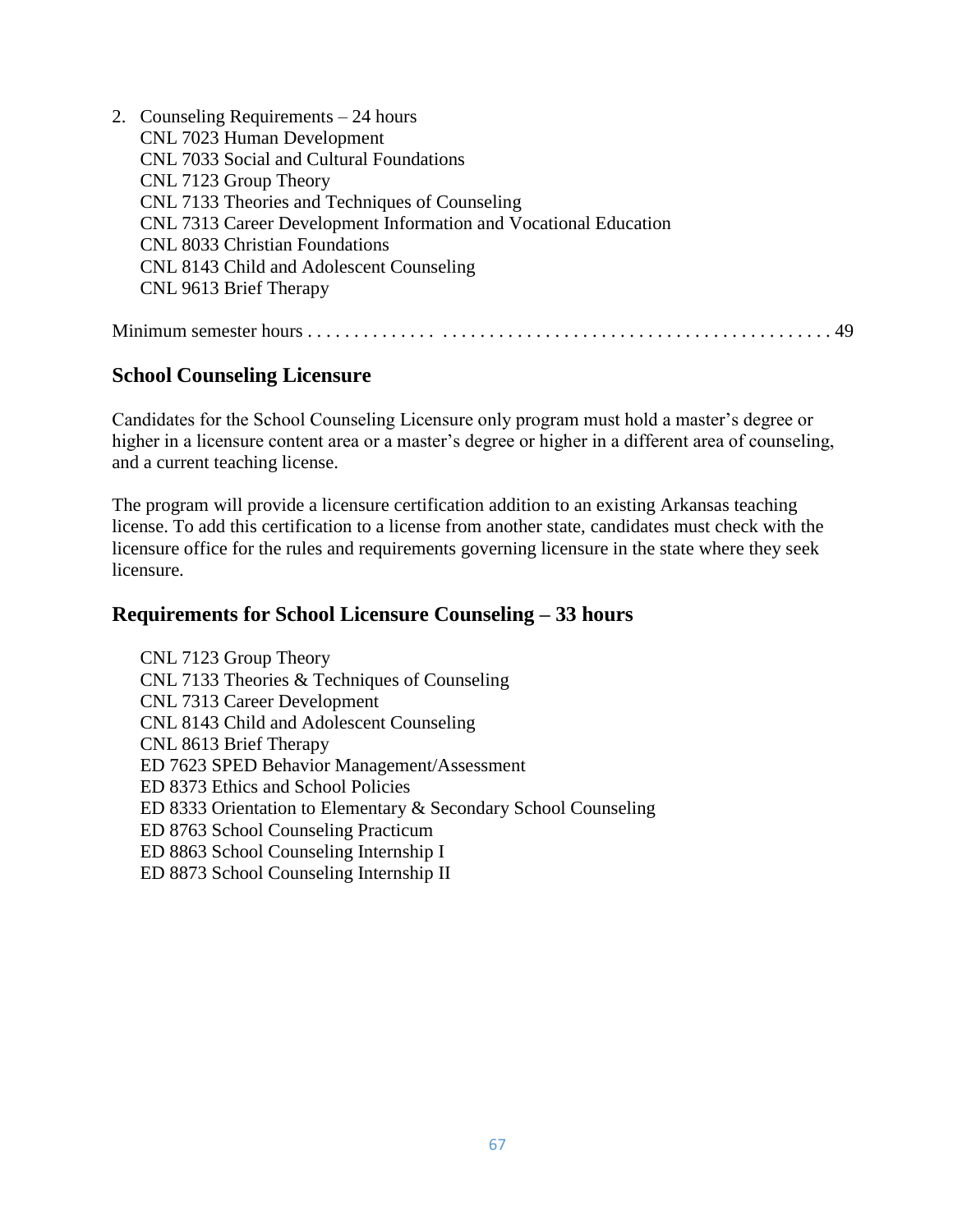# **DIVISION OF ENGINEERING AND CONSTRUCTION MANAGEMENT**

Bland (chair)

:

# **DEPARTMENT OF GRADUATE CYBERSECURITY**

Helms (department head)

The M.S. in Cybersecurity program equips students to meet the growing demand for cybersecurity experts across all industries. The program is designed for working professionals seeking to develop an understanding of digital threats, laws, compliance, and securing the assets that guard private information.

#### **Student Learning Outcomes**

Students who complete the M.S in Cybersecurity will be able to

- 1. Demonstrate technical configuration skills and secure infrastructure design knowledge relevant to cybersecurity necessary for professional growth and success in global and culturally-diverse contexts.
- 2. Conceptualize, create, analyze, and evaluate organizational security policies and laws to limit, mitigate, and respond to security risks created by technology.
- 3. Anticipate, identify, and resolve moral, and ethical dilemmas through their understanding and application of the Christian worldview.

## **Requirements for the Master of Science (M.S.) degree in Cybersecurity**

- 1. Cybersecurity Core Requirements 18 hours CYB 7103 Cybersecurity Foundations CYB 7113 Legal Issues and Ethics CYB 7213 Network Security CYB 7233 Information Technology Risk Management CYB 8113 Security Policies and Privacy CYB 8213 Secure Infrastructure Operations
- 2. Cybersecurity Requirements 9 hours CYB 7133 Digital Forensics CYB 8233 Ethical Hacking and Incident Response CYB 8313 Secure Software Design
- 3. Capstone 3 hours CYB 8983 Capstone Project

|--|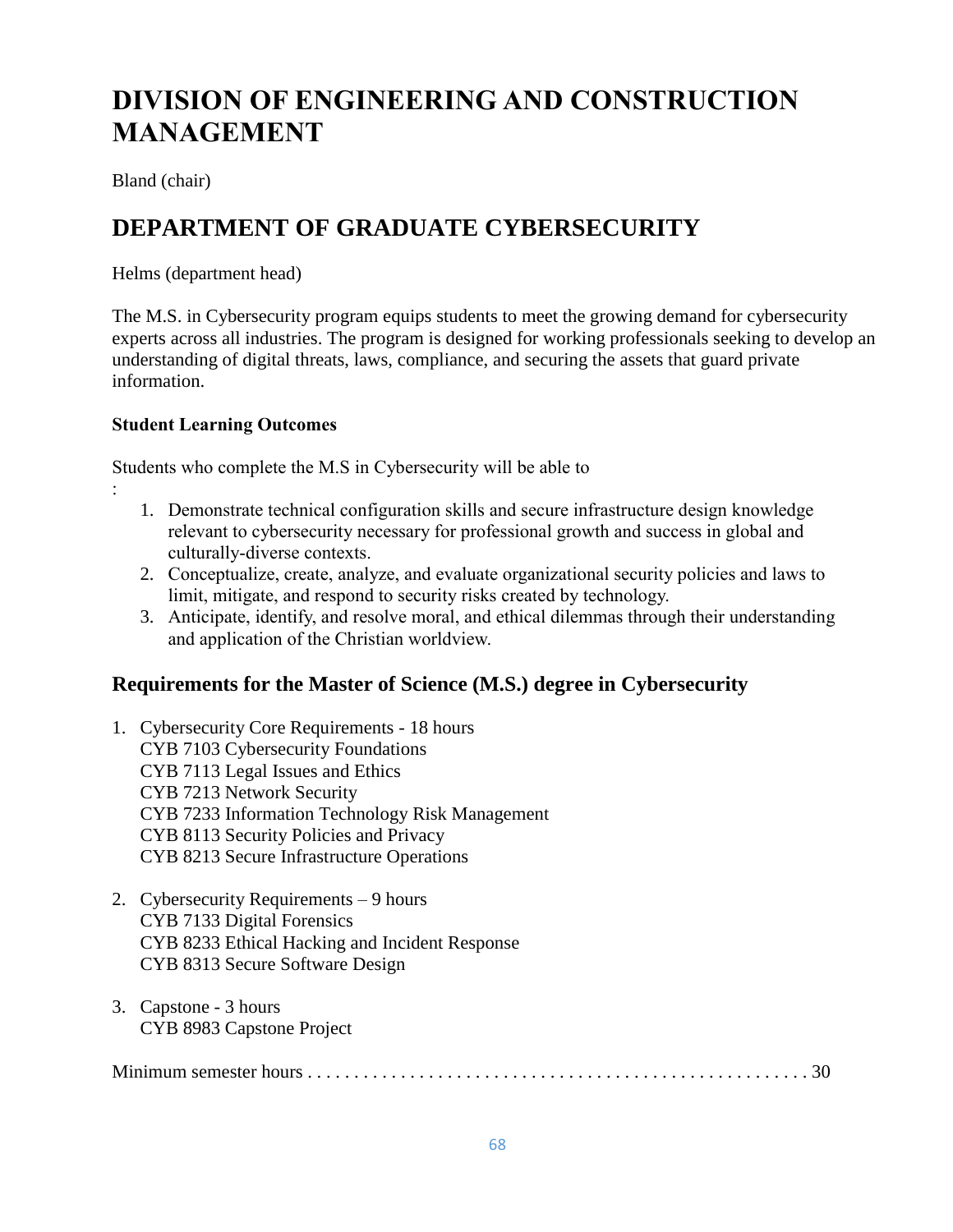# **Course Numbers and Offerings**

# **Understanding the Course Numbering System and Pre- and Co-requisites**

Course offerings are numbered utilizing four digits, the first indicating college year and the last the number of semester hours credit.

Courses numbered 0001 to 0999 are considered remedial; hours do not count toward minimum requirements for graduation.

Courses numbered 3001 to 4999 fulfill requirements for upper-division credits. Most of these courses have specified prerequisites.

Courses numbered 5000 and above are listed in Graduate Studies. A prerequisite course must have been completed with an acceptable passing grade before enrollment in the given course is permitted.

A prerequisite course must have been completed with an acceptable passing grade before enrollment in the given course is permitted.

A corequisite is a course in which a student must be enrolled and satisfactorily participating concurrently with the given course.

# **Business Administration (BUS) Courses**

#### **BUS 5100 Graduate Curricular Practical Training**

#### Alternative work/study, internship, cooperative education, or other type of internship or practicum offered by a sponsoring employer through cooperative agreements with the university.

#### **BUS 6003 Foundations of Accounting & Finance**

A discussion of concepts and tools used in financial decision making including the time value of money, an understanding of the financial market, and financial statement creation and analysis.

#### **BUS 6013 Foundations of Quantitative Methods**

The application of statistical methods to solve business and organizational problems with an emphasis on basic data analysis and decision processes.

#### **BUS 6023 Foundations of Economic Theory**

**Three hours** A discussion of microeconomic and macroeconomic theory. Topics include supply and demand analysis, overall market structures, the theory of the firm, the role of profits and incentives, price levels, inflation, unemployment, economic growth, and the business cycle.

#### **BUS 7013 Managerial Accounting**

#### 69

#### **Three hours**

# **Three hours**

**No credit**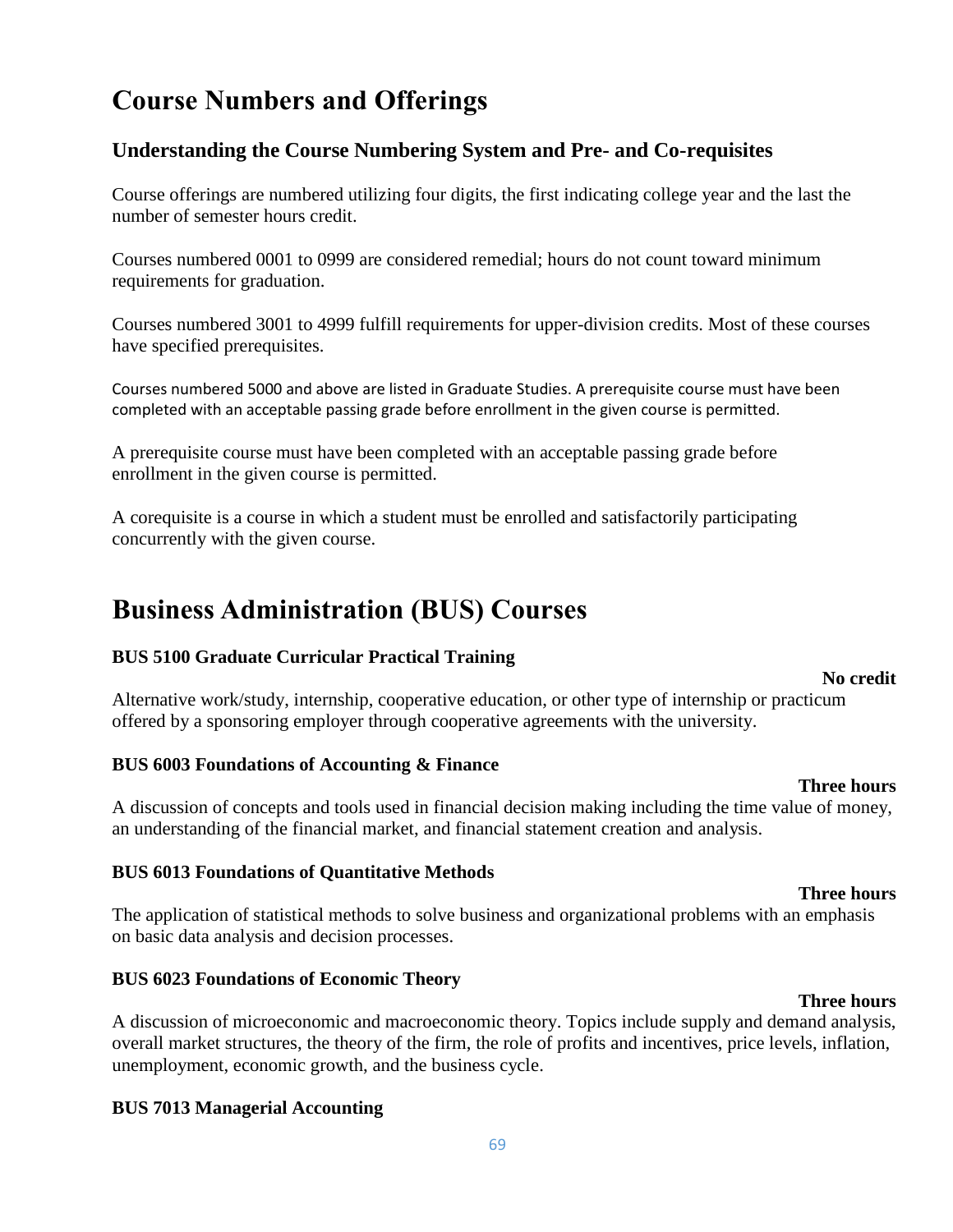#### 70

An applied examination of the development and use of accounting information for managerial planning and control, providing insight for strategies designed to maximize organizational performance. Prerequisite: undergraduate accounting course or BUS 6003.

#### **BUS 7033 Organizational Management and Leadership**

**Three hours** A review of leadership and management theory and practice with emphasis on moral and ethical considerations. Leader competency and management practice are compared and contrasted and students practice effective applications of each to achieve personal and organizational goals. Mission, vision, and values as significant strategic planning and execution mechanisms are explored in relationship to both the organization and the individual.

## **BUS 7043 Community Development and Dynamics**

A study of the principles and dynamics of community development. Particular attention will be paid to the unique characteristics of temporary communities who live in close proximity for specified amounts of time and the leadership necessary to foster health and effectiveness in such communities.

# **BUS 7113 Marketing Strategies**

A study of integrative marketing strategies encompassing consumer behavior and market research, branding and product management, distribution, and promotion.

## **BUS 7213 Global Leadership and Ethics**

An exploration of how cross-cultural and global perspectives highlight competitive advantage through diversity. Application of universal standards of leadership and ethics in multiple organizational settings.

## **BUS 7223 Managerial Economics**

A study of economic theories of the firm and of the market with an emphasis on applications to current business issues, global economic development, and shareholder influence. Prerequisite: undergraduate economics course or BUS 6023.

## **BUS 7243 Design Research**

This course will focus on the research method specifically needed to understand and solve humancentered design problems. Students will learn different research techniques, how to interpret the research, and then how to utilize the research to solve complex problems. The understanding of design research is necessary to be successful at design thinking and collaborative design.

# **BUS 7253 Design Thinking Methods**

Through the study of Design Thinking Methods, students will cultivate creative thinking, innovation, and problem-solving skills. Students will research and collaborate on complicated human-centered design problems to develop the skills needed to begin the process of solving complex problems and

# **Three hours**

**Three hours**

# **Three hours**

#### **Three hours**

**Three hours**

#### **Three hours**

#### **Three hours**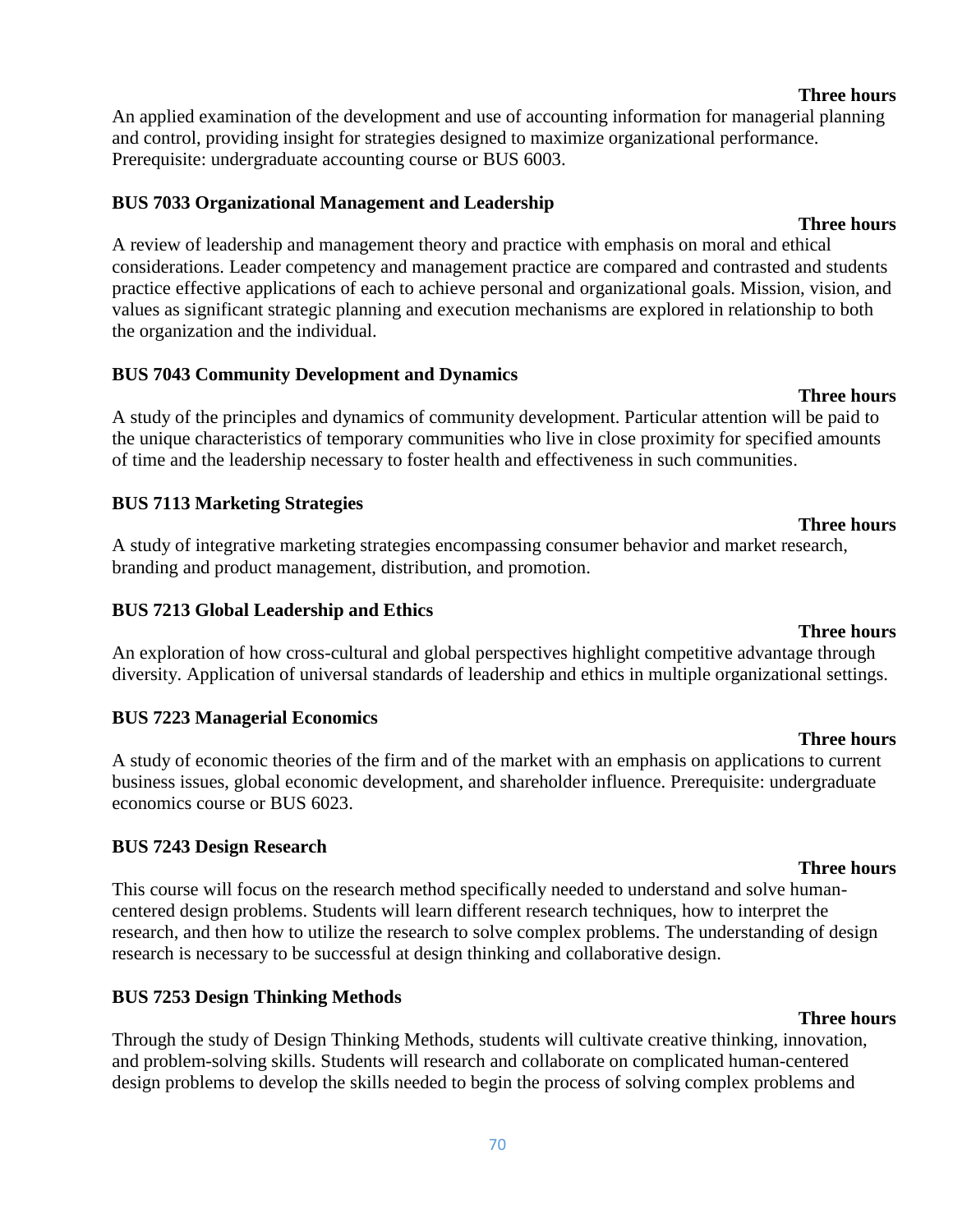challenges. Students will study methods developed by Design Thinking and Design Research companies and learn to integrate those methods into their design arsenal.

#### **BUS 7313 Outdoor Program Management**

An applied investigation of the processes for operating and maintaining outdoor programming including equipment selection, equipment maintenance, trip logistics and leadership, marketing, skill training, instructor progressions, and program and personal evaluation.

#### **BUS 7443 Leading Organizational Transformation**

A study of when and where transformation models are most effective. Involves the process of assessing organizational readiness for change and forecasting and designing alternative futures.

#### **BUS 7453 Personality and Emotional Health in Organizations**

**Three hours** An exploration of emotional intelligence and the development of relationships among various hierarchical work levels. Includes a study of the impact of cultural differences on organizational settings and a review of tools and models related to this process.

#### **BUS 8003 Managerial Finance**

An applied examination of financial concepts as a process of acquiring, analyzing, synthesizing, and disseminating relevant insights to facilitate strategies that maximize organizational performance and stakeholder value. Prerequisite: undergraduate finance course or BUS 6003.

#### **BUS 8023 Project Management**

A comprehensive study of the role of the project manager and the initiating, planning, executing, and monitoring of organizational projects within the context of business globalization.

#### **BUS 8033 Christian Foundations of Business**

An examination of the basic elements of the Christian faith with the purpose of understanding Christian worldview, faith, practice, values, testimony, lifestyle, and the application of those in business and organizational settings.

#### **BUS 8043 Quantitative Methods for Business**

The application of quantitative modeling to decision making methods in business.

#### **BUS 8113 Global Supply Chain**

A study of the application of business management in a global environment and the human resource implications on international operations.

#### **BUS 8143 Development and Formation in an Outdoor, Experiential Context**

**Three hours**

# **Three hours**

**Three hours**

**Three hours**

#### **Three hours**

# **Three hours**

## **Three hours**

**Three hours**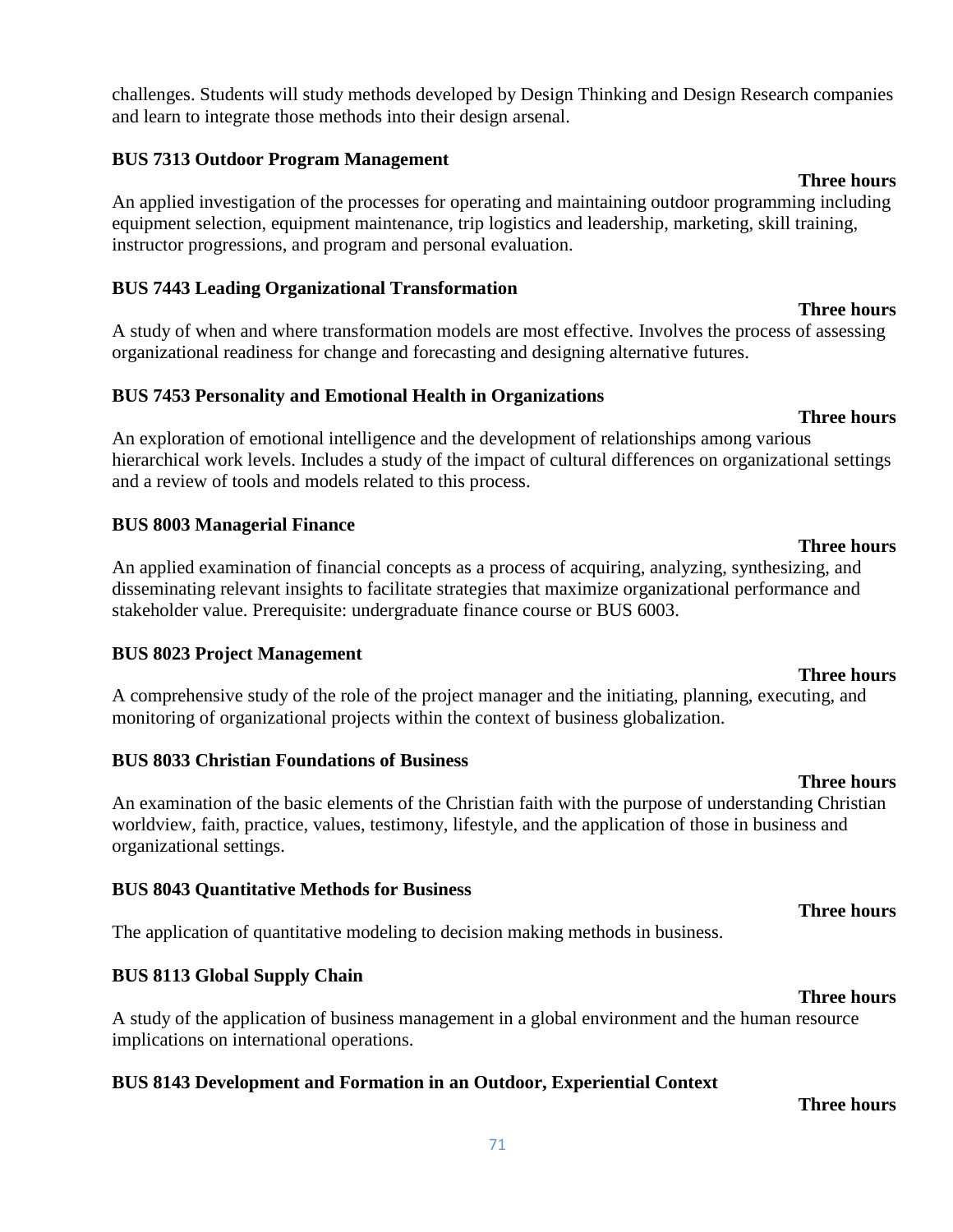72

An exploration of the processes for formation and development of youth and adults utilizing outdoor and experiential –based contexts. Specific focus will be given to learning that derives from embodied participation in intentional learning environments.

#### **BUS 8153 Emerging Models in Outdoor and Experience Based Programs**

#### **Three hours**

An examination of program models emerging in the field of outdoor and experience based programming including gap years, college programs, college-camp partnerships, multi-site camp designs and traveling camp programs. Attention will also be given to appropriate program design in the context of emerging program formats.

## **BUS 8213 Quantitative Marketing Research**

The application of quantitative research methods to make informed decisions about complex marketing problems. Prerequisite: undergraduate statistics course or BUS 6013.

## **BUS 8263 International Business Practicum**

**Three hours** An 8-week location-specific study experience with a one- to two-week travel component. Class sessions prior to and following the travel component of the class will be used for research, preparation, presentations, and assessment. Additional fees associated with this course.

# **BUS 8283 Digital Marketing Analytics**

An examination of the creation, collection, and tracking of metrics and their application to the development of a digital marketing strategy.

## **BUS 8333 Organizational Effectiveness**

An exploration of theories, principles, best practices, and skills necessary for organizational analysis and design with a focus on change management skills and the development of high performing teams.

# **BUS 8343 Strategies for Emerging Markets**

A study of strategy development by multinational enterprises as it applies to complex business environments in developing countries.

# **BUS 8373 Consumer Insights & Decision Making**

An in-depth study of use of insights to transform business data related to consumer decision making into useful information to support business decision making. **BUS 8413 Qualitative Marketing Research**

# The application of qualitative research methods to explore complex marketing problems.

# **BUS 8443 Ethical Decision Making in Organizations**

**Three hours**

**Three hours**

# **Three hours**

**Three hours**

#### **Three hours**

#### **Three hours**

**Three hours**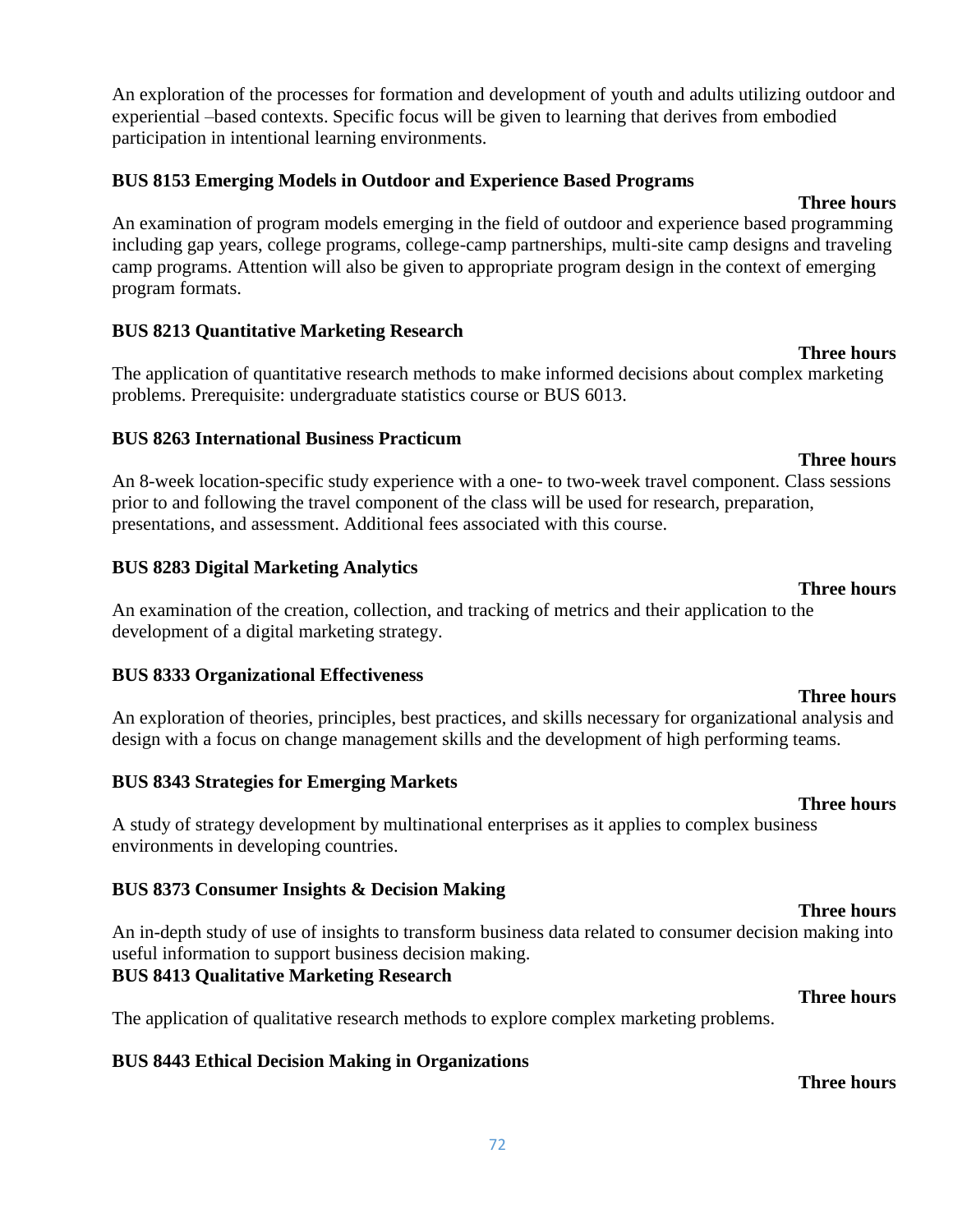A study in how decisions and actions incorporate perspectives. This course examines, from a Christian perspective, the ethical foundations, responsibilities, and consequences of decisions and practices in our organizational life and in society as a whole.

#### **BUS 8613 Seminar in Design Thinking & Innovation**

An intensive discussion of current research and practice of design thinking and innovation with a focus on understanding current methods of solving human-centered design problems.

#### **BUS 8793 Designing & Executing Strategies**

The analysis of internal and external structures and forces of organization to determine core competencies and strategies.

#### **BUS 8893 Graduate Business Seminar**

An intensive development experience which allows participants to explore, discover, and affirm practices which enable individuals to address personal and organizational challenges. An additional fee associated with this course. This course must be taken in the last twelve hours of a student's course of study.

# **Counseling (CNL) Courses**

### **CNL 5100 Graduate Curricular Practical Training**

Alternative work/study, internship, cooperative education, or other type of internship or practicum offered by a sponsoring employer through cooperative agreements with the university.

### **CNL 7013 Statistics and Research**

Basic research approaches to solving applied problems with emphasis on gaining a broad understanding of the research process. The course provides an introduction to statistics as well as an opportunity to critique research in an area of study.

#### **CNL 7023 Human Development**

An overview of theories of physical, cognitive, spiritual, and social/emotional development and processes throughout the life span. Theoretical and practical instruction is designed for application of developmental research and theory to educational and related mental health settings.

#### **CNL 7033 Social and Cultural Foundations**

Study of social, cultural, ethnic, and gender issues related to families, schools, and communities. The impact of special issues (e.g., sexism, gender roles, ethnicity, race, differing lifestyles, discrimination, socio- economic status, and social and multi-cultural trends) on individual family members, the family as a whole, and organizations such as the school and the church are examined.

### **CNL 7113 Principles of Family Therapy**

#### **Three hours**

#### **Three hours**

**Three hours**

#### **Three hours**

#### **Three hours**

# **Three hours**

**No credit**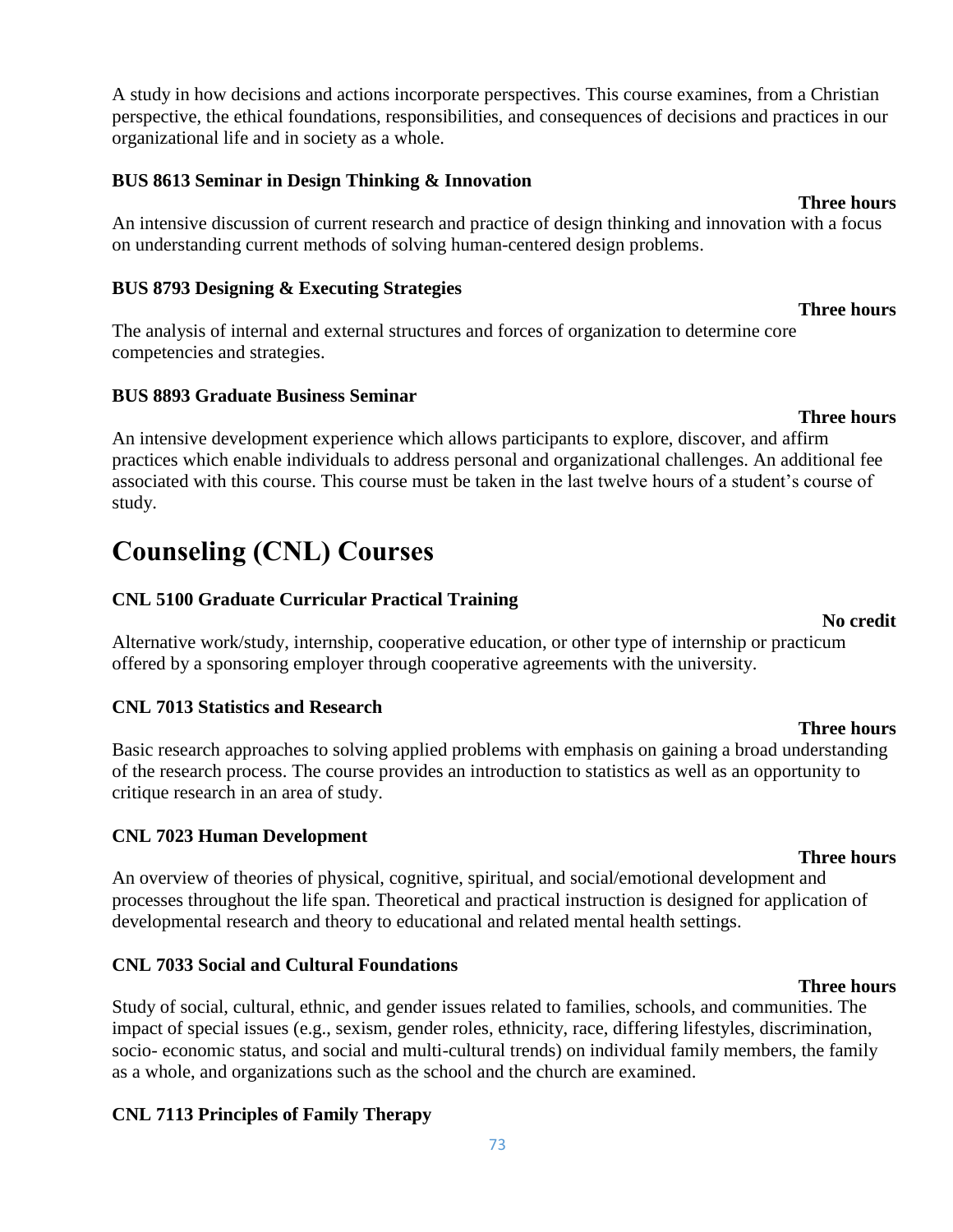#### **Three hours**

An overview of the major theories and their therapeutic implications. Focus is on treatment of problems within a systems framework. Students are given a comprehensive survey of the major models of family therapy that includes but is not limited to the following: Bowenian, Contextual, Experiential, Solution-Focused, Structural, Strategic, and Narrative.

### **CNL 7123 Group Theory**

An introduction to group theory and processes in counseling and guidance. Interaction patterns and dynamics within small groups are considered. Focused on the understanding of individual and group behavior, the course involves didactic and experiential learning in group theory and practice. Students participate in a group to develop self-awareness, acceptance, and effective interpersonal skills. Prerequisite: CNL 7133.

### **CNL 7133 Theories and Techniques of Counseling**

Overview of major counseling theories and techniques and a review of historical foundations of mental health care. Social, psychological, and philosophical influences associated with the counseling professions are considered.

### **CNL 7313 Career Development Information and Vocational Education**

**Three hours** An examination of career development theories, the research supporting the theories, and the practical application of these ideas in career counseling. Course work includes information about the development of an educational-occupational library, the classification of the world of work, and the use of occupational data in career counseling and development across the lifespan.

### **CNL 7353 Introduction to Play Therapy**

This course will cover the history, prominent theories, and research support for play therapy, as well as current trends and practices in play therapy. Fundamental play therapy skills will be covered, with a strong emphasis on child-centered play therapy. Implementation of play therapy within a family systems orientation will be a component of the course. Students who successfully complete the course will have sufficient knowledge to begin providing supervised play therapy. Prerequisite: CNL 7133.

## **CNL 7513 Introduction to Clinical Mental Health Counseling**

This course provides an introduction to the history and foundations of mental health counseling. The roles, functions, and context of practicing in a variety of mental health settings will be explored. An overview of the professional issues and scope of practice for mental health professionals will be examined.

## **CNL 7613 Family of Origin**

An explanation of the theoretical bases of family of origin work. Exploration of the student's own family history and family patterns across generations is included. Course includes the review of the basic concepts and therapeutic techniques used in family of origin education and counseling.

### **Three hours**

**Three hours**

# **Three hours**

**Three hours**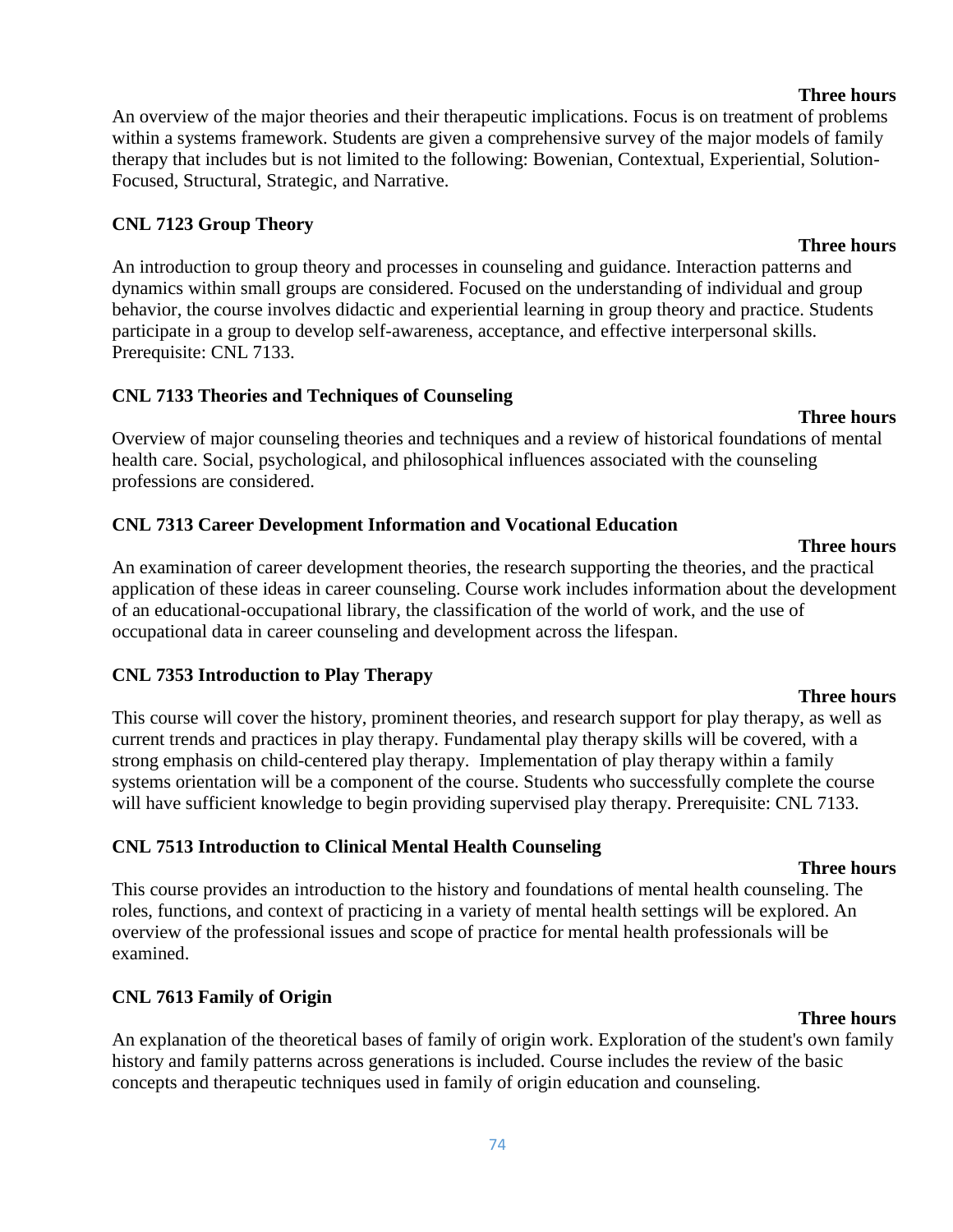#### **CNL 7623 Family Systems**

A study of the conceptual and philosophical similarities and contrasts between systems theory and linear psychological theoretical frameworks. General systems theory, cybernetics, family systems, constructivism, and social constructivism are explored. The primary focus is the understanding and development of a family systems conceptual framework.

#### **CNL 7633 Principles of Marital Therapy**

A study of the major theories and principles of marital therapy, focusing on the systemic models of marital therapy. Assessment techniques, intervention strategies, and issues common to marital therapy are examined. Prerequisite: CNL 7113.

#### **CNL 7643 Family Sexuality**

Examines development of sexuality in the context of the family system including cultural, psychological, biological, and spiritual factors. Special attention is paid to the issues of gender, sexual functioning, and sexual dysfunction from a family systems perspective.

#### **CNL 8013 Assessment**

Principles of measurement and assessment. Use of various assessment instruments including achievement, aptitude, intelligence, interests, and personality tests in the processes of counseling and guidance. Supervision in administering, scoring, and interpreting individual evaluation methods is emphasized.

#### **CNL 8033 Christian Foundations in Counseling**

Understanding of Christian values and perspectives by examination of basic elements of the Christian faith. Through the study of the literature and theology of the Christian scriptures, candidates explore relationships among Christian faith, values, and practice, pertaining to the field of counseling.

#### **CNL 8043 Relationship Assessment**

An examination of various relationship assessment instruments and their role in the assessment, diagnosis, and treatment of couples and families. Assessment of premarital, marital, parenting, and family systems is considered. Participants are trained in the administration and clinical application of standardized inventories. Students also examine how their theoretical orientation forms their assessment methodology.

### **CNL 8053 Crisis Counseling**

This course provides an overview of the theories, history, and practice of crisis counseling. The examination of the credentialing process and principles in Critical Incident Stress Management will be reviewed. Study of the techniques and interventions used in a variety of crisis settings will be a focus on the course.

### **CNL 8063 Addictions**

### 75

#### **Three hours**

#### **Three hours**

**Three hours**

**Three hours**

#### **Three hours**

**Three hours**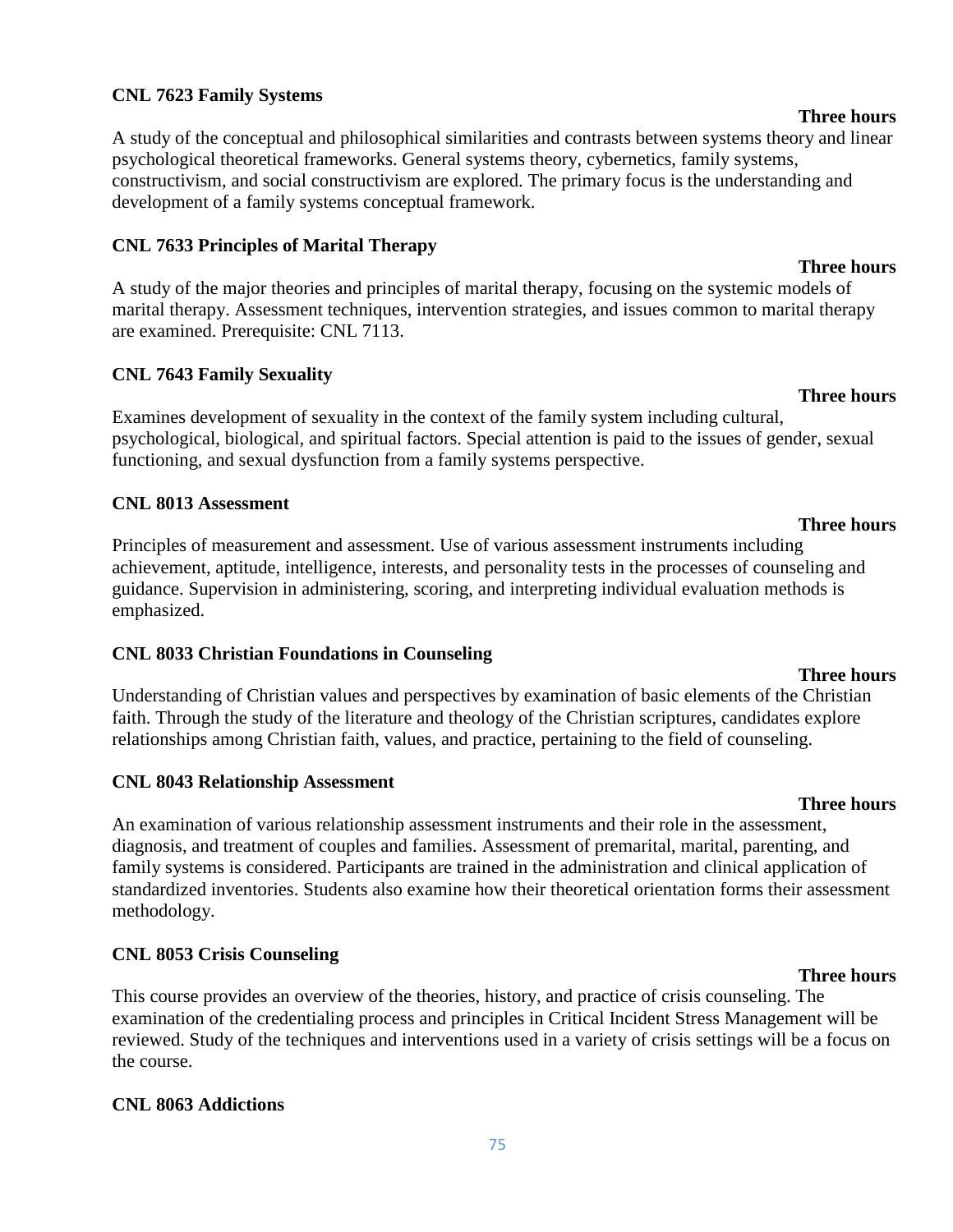## **Three hours**

This course provides an overview of the essential physiological, psychological, and social effects of drugs, chemical dependency, and other addictive behaviors (e.g. gambling, sexual addition) taught from a general systems perspective. The etiology and history of addictions are discussed, as well as different theoretical approaches and treatment strategies, including outpatient and residential, individual, group, and family therapy.

### **CNL 8073 Diagnosis and Case Management**

This course is a study of the diagnosis and treatment of abnormal behavior and personality and the foundations of case management. The student develops a working knowledge of the diagnostic categories of the current DSM and gains an understanding of the application of diagnosis to clinical practice. Students will also examine different models and strategies of case management, with emphasis on basic interviewing and assessment strategies, case conceptualization, and treatment planning for appropriate and effective intervention strategies; and effective documentation.

### **CNL 8133 Advanced Psychopharmacology**

A basic introduction to psychopharmacology for non-medical counselors. General principles underlying the use of psychoactive medications to treat the major classes of mental illness are covered, with emphasis on practical aspects of pharmacology, including drug selection, dosage, side effects, and toxicity. Basic principles of neuropharmacology are also discussed. The goal is to equip counselors to better understand psychopharmacology and to interact with medical personnel who prescribe medications.

## **CNL 8143 Child and Adolescent Counseling**

### This class will provide an overview of the clinical skills used in the practices of child and adolescent therapy. Clinical assessment and treatment of children and adolescents in socio-cultural context will be the focus for knowledge and skill development in this class. Multiple therapy perspectives will be utilized with the primary theoretical emphasis being a family systems/therapy framework. Common childhood and adolescent disorders will be reviewed and applied to specific case material.

## **CNL 8213 Family Play Therapy**

### **Three hours**

This advanced play therapy course focuses on concepts and skills for working with children and their families using an integration of play therapy and family systems approaches. The class will also focus on learning how to train parents/caregivers to be therapeutic agents in their children's lives through the utilization of filial therapy. Other play-based approaches aimed at improving parent-child relationships will also be reviewed. Students will also learn play-based activities that can be used for assessing and improving family relationships in conjoint family therapy sessions. Prerequisite: CNL 7353.

## **CNL 8313 Applied Research**

**Three hours** Students in this course will learn advanced level research and statistics as applied in the counseling field. Students should have completed introductory level course work in statistics and research methods. Students will develop skills that will enable them to design, conduct, and report applied research. Students will be exposed to the logic underlying the research process, as well as a broad range of

#### **Three hours**

**Three hours**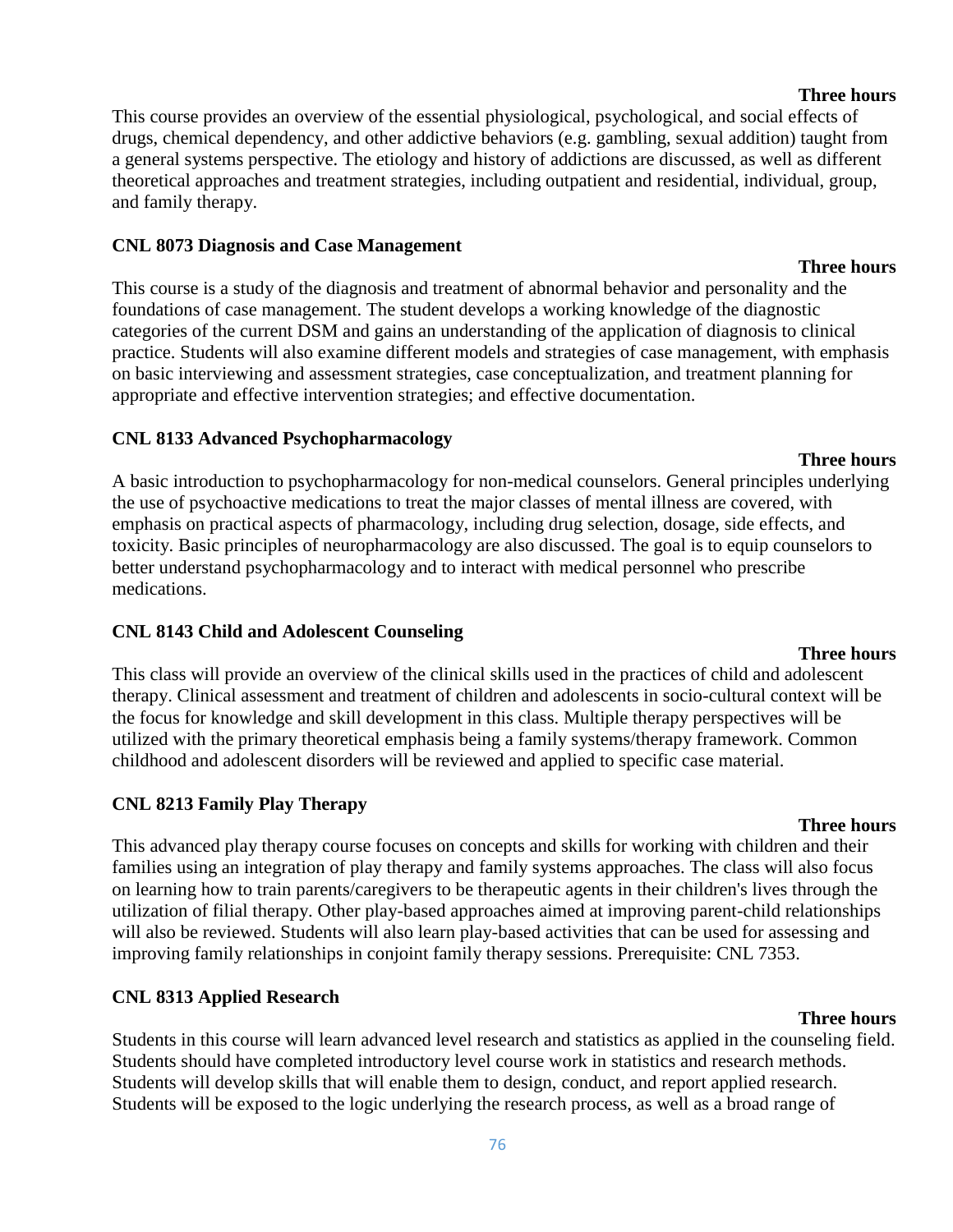research designs. Throughout the course there will be an emphasis on both conceptual understanding and the development of practical skills. Prerequisites: Upper division undergraduate courses in statistics and research methods in the last five years with minimum grade of 'B' in each course, or CNL 7013 Statistics and Research.

#### **CNL 8433 Professional Development and Ethics**

Insights into professional roles and functions. Areas of emphasis include professional socialization and the role of professional organizations, licensure and certification, legal responsibilities and liabilities of clinical practice and research, family law, confidentiality issues, marital and family Code of Ethics, and inter-professional cooperation. The content of the course is specific to the practice of marital and family counseling.

#### **CNL 8613 Brief Therapy**

A study of time-limited approaches to helping people change in various clinical settings with special emphasis on the Mental Research Institute (MRI), the Solution-Focused and the integrative Solution-Based Brief Therapy models. Content includes a historical and theoretical analysis as well as a review of the research and application to individual, marital, family, and group counseling.

#### **CNL 8701 Pre-Practicum Laboratory**

An orientation to the requirements of practicum/internships. Students practice basic counseling skills, case management skills, and review the ethical considerations required of practicing counselors. Upon demonstration of a satisfactory working knowledge in each of these areas, the supervising faculty will grant approval for the student to enroll in practicum.

### **CNL 8712 Practicum I in Play Therapy**

A supervised clinical experience for the development of play therapy skills. Prerequisite or corequisite: CNL 7353.

### **CNL 8722 Practicum II in Play Therapy**

A supervised clinical experience for the development of play therapy skills. Prerequisite: CNL 8712.

### **CNL 8732 Practicum III in Play Therapy**

A supervised clinical experience for the development of play therapy skills. Prerequisite: CNL 8722.

### **CNL 8810 Practicum/Internship Individual Supervision**

#### **No credit**

**Two hours**

Individual supervision for clinical experiences for Practicum/Internship. Prerequisite: Recommendation by Department faculty or Community Counseling Clinic Director.

### **CNL 8813 Practicum I**

#### **Three hours**

**Three hours**

## **One hour**

# **Two hours**

**Two hours**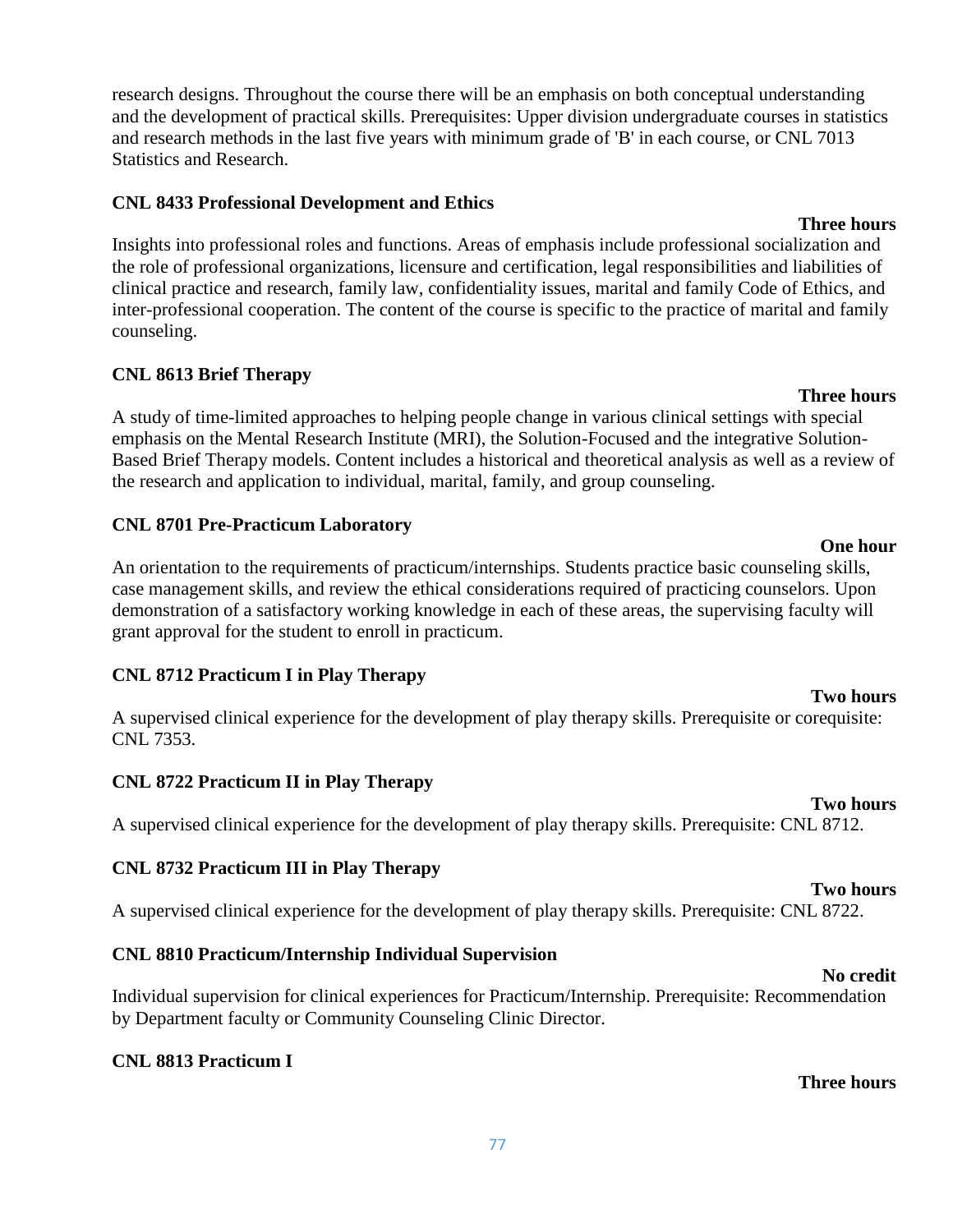A supervised experience for the development of counseling skills. Recommendation by the Department of faculty and admission into candidacy required.

#### **CNL 8823 Practicum II**

A supervised experience for the development of counseling skills and competencies.

### **CNL 8873, 8883, 8893 Internship I, II, III**

**Each course, three hours** Supervised experience designed to develop competencies necessary for counseling. Prerequisites for 8873: CNL 8823 and recommendation by graduate Counseling faculty. Prerequisite for 8883: CNL 8873. Prerequisite for 8893: CNL 8883.

### **CNL 8901, 8902, 8903 Selected Topics in Counseling**

An intensive study of a selected area of counseling designed to meet the particular needs of pre-service and/or in-service counselors or administrators. Prerequisite: consent of instructor.

### **CNL 8911, 8912, 8913 Selected Topics in Play Therapy**

# **One to three hours**

An intensive study of a selected area of play therapy designed to meet the particular needs of pre-service and/or in-service counselors or administrators. Prerequisite for 8913: CNL 7353.

# **Cybersecurity (CYB) Courses**

### **CYB 7103 Cybersecurity Foundations**

The course will provide students with an overview of various cybersecurity concepts. We begin by exploring the history, terminology, and need for security, then navigate through ethical, legal and professional issues. We introduce numerous security technologies and their importance. The overview ends with discussions on planning, risk management, and implementing information security. An additional fee associated with this course.

## **CYB 7113 Legal Issues and Ethics**

This course explores ongoing ethical dilemmas created by technology and the concepts of governance and how it applies to information systems. Discussions deal with topics centered on ethics, regulations, laws, and the importance of compliance to minimize risk. An additional fee associated with this course.

### **CYB 7133 Digital Forensics**

This course covers the fundamentals of digital forensics covering both theoretical and practical foundations of commonly used techniques and methods. Evidence collection, recovery, extraction, and data hiding are essential topics of the course. The discussion also covers processes and procedures required to comply with legal standards of evidence as well as the legal and ethical implications of forensic methods. An additional fee associated with this course. Prerequisite: CYB 7103.

## **CYB 7213 Network Security**

**Three hours**

# **Three hours**

#### **Three hours**

# **Three hours**

**One to three hours**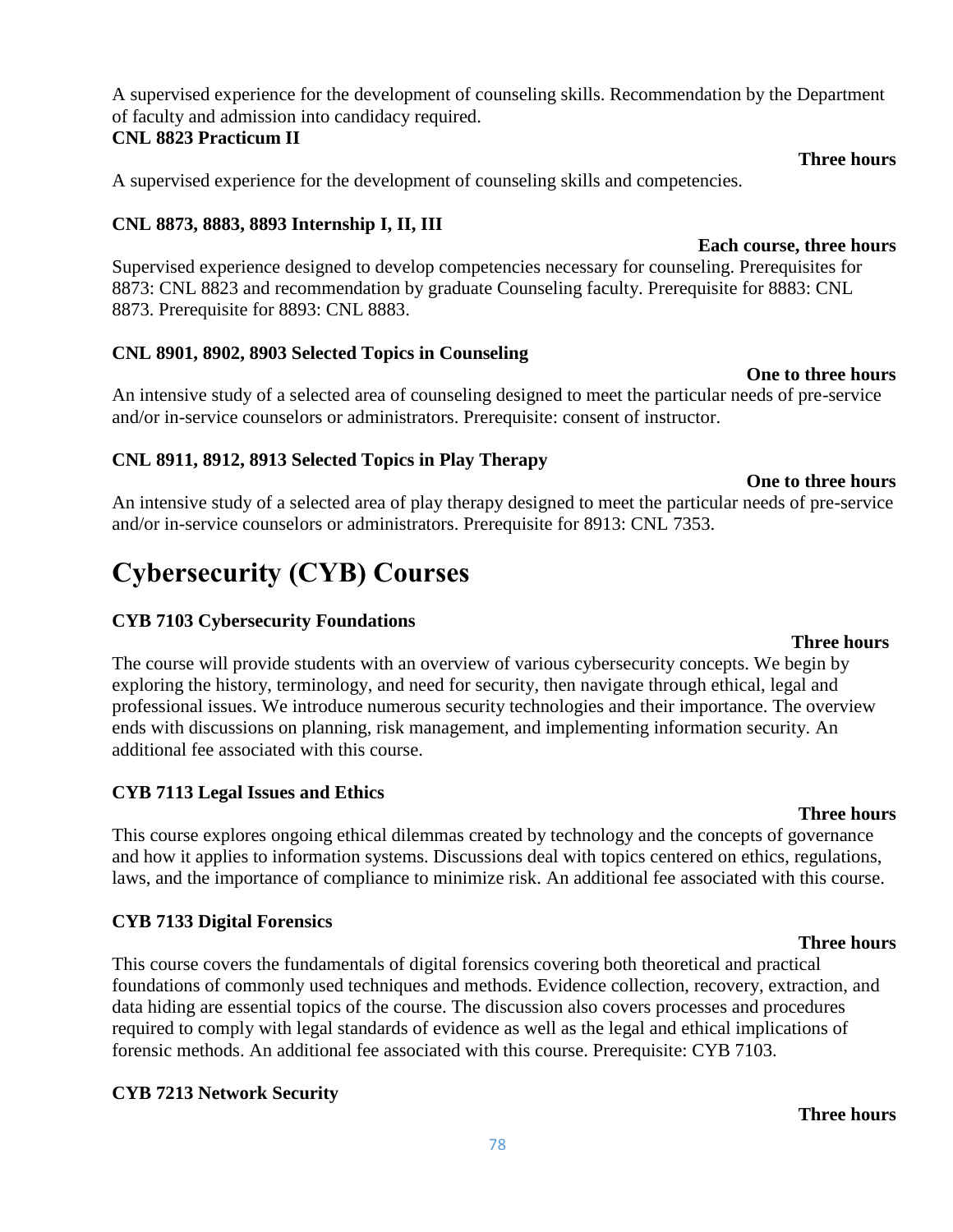This course explores numerous network technologies. We review network fundamentals and topologies before looking into threats, vulnerabilities, cyber crimes, and information assurance. After covering disasters, access controls, and authentication, the course includes cryptography, firewalls, intrusion detection and prevention systems, wireless and mobile networks, anti-virus/anti-malware, and other topics. The hands-on focus will give students a substantial knowledge of network security technologies as a result. An additional fee associated with this course.

#### **CYB 7233 Information Technology Risk Management**

This course examines the risks organizations face and how proper planning can reduce those risks. Discussions include threats, vulnerabilities, compliance, security controls, and assets. The course culminates by discussing risk mitigation plans such as business impact analysis, business continuity plans, disaster recovery plans, and incident response. An additional fee associated with this course.

#### **CYB 8113 Security Policies and Privacy**

This course introduces and reinforces the importance of information security policy for all organizations. Topics will include governance, business drivers, types of policies and frameworks, data classification, implementing and maintaining IT security policies. Discussions surrounding privacy and ethics will play an important role in shaping views on policy and their creation.

#### **CYB 8213 Secure Infrastructure Operations**

This course will focus on the various security technologies used in proactively managing network infrastructures. Topics will include multi-layered defense, security information and event management, traffic analysis, system life-cycle, and distributed management among others. The distinctly hands-on focus will give students a meaningful understanding of all network security operations as a result. An additional fee associated with this course. Prerequisite: CYB 7213.

#### **CYB 8233 Ethical Hacking and Incident Response**

This hands-on course delves into the offensive side of security by examining tools and techniques of hackers and professionals alike to identify system weaknesses. Additionally, it will cover responding to incidents, social engineering, and physical security. An additional fee associated with this course. Prerequisite: CYB 7103.

#### **CYB 8313 Secure Software Design**

This course will equip the students with the knowledge and skills necessary to develop and operate dependable and secure software systems. It covers topics including emerging threats, development and implementation, application review and testing, vulnerability mapping, web application threats, secure data management, and secure software development frameworks. Prerequisite: CYB 7103.

#### **CYB 8983 Capstone Project**

The pinnacle course of the program culminates with a project that integrates all aspects of the program. Students will be required to design policy, model a secure infrastructure, and demonstrate an implementation of technology that complies with both policy and network design for a fictitious

# **Three hours**

**Three hours**

#### **Three hours**

#### **Three hours**

### **Three hours**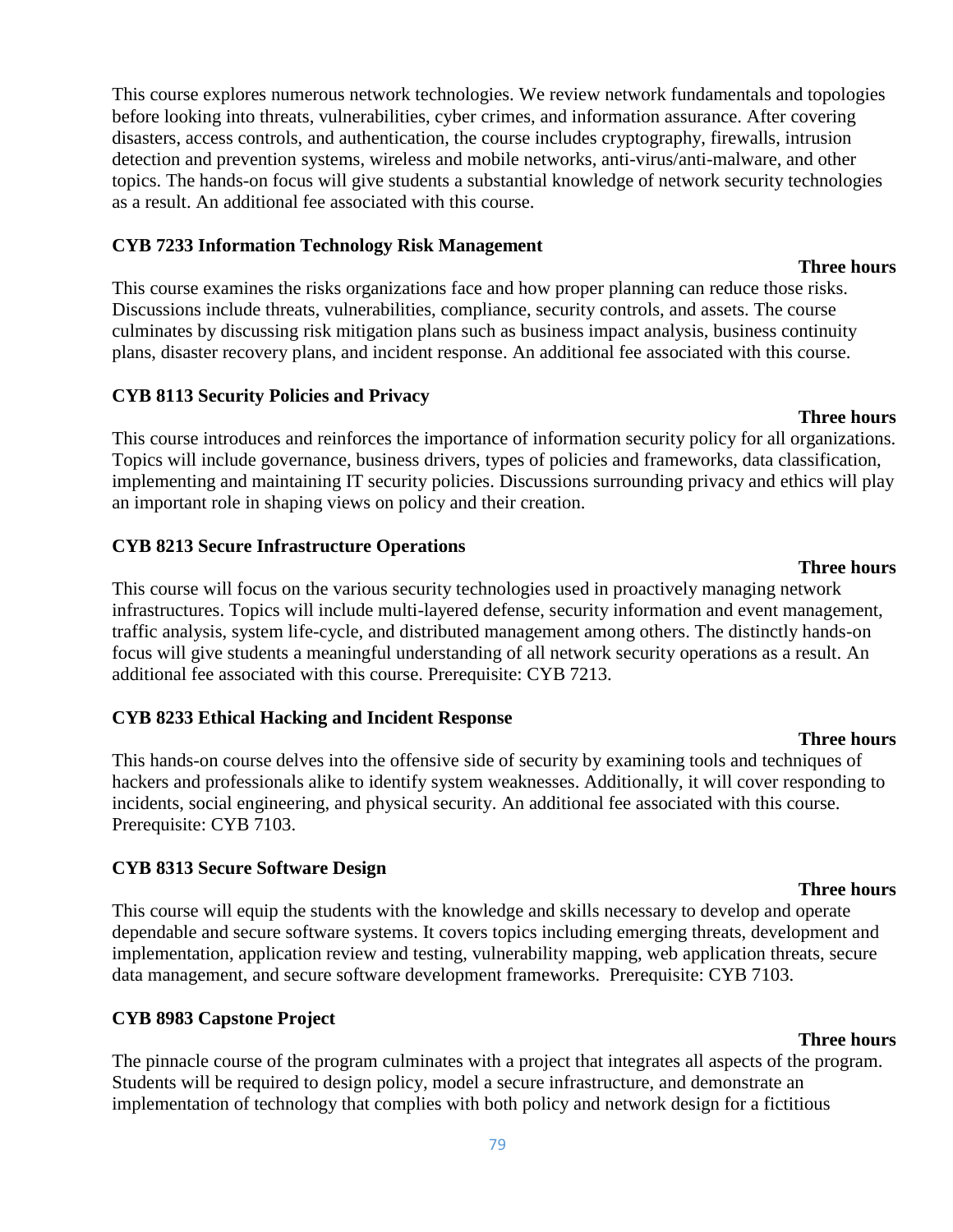company. It will encompass the entirety of the program and ensure students succeed in the workplace. To be taken in final semester and advisor approval required. An additional fee associated with this course.

# **Education (ED) Courses**

### **ED 5100 Graduate Curricular Practical Training**

### Alternative work/study, internship, cooperative education, or other type of internship or practicum offered by a sponsoring employer through cooperative agreements with the university.

### **ED 7033 Christian Foundations in Education**

This course challenges individuals to consider the strong connections between a Christian application of life and the field of education. While considering the historical and philosophical foundations of education and current education issues, connections between the role of a teacher/administrator and the role of biblical "shepherding" will be explored and discussed.

### **ED 7233 Human Development**

The course will review the developmental characteristics of children from birth through adolescence in five domains: physical, cognitive, social, emotional, and moral. The developmental characteristics will be investigated in many contexts for infants/ preschooler, elementary, middle school, and high school children. Both developmental characteristics and context will be used to understand individual children. Field experience required.

### **ED 7353 Human Intellect and the Brain**

This course will focus on a broad understanding of human intelligence and cognition while exploring answers to the following questions: What is human intelligence? Can we know and measure a person's intellectual capabilities? Can intelligence be increased or improved? How does the brain learn? What do teachers do that affect learning?

### **ED 7433 School Law and Ethical Issues**

#### **Three hours**

**Three hours**

This course will provide an analysis of the legal and ethical problems facing school administrators. Case studies will provide material for discussion about current issues that face schools across the nation. Legal issues surrounding special education and ethical decision-making will be a focus throughout this course.

## **ED 7513 Action Research and Data Analysis for School and Classroom Use**

### **Three hours**

This course will focus on basic knowledge of statistics as applied to the field of education (broadly and content-specific); multiple methods of assessment; using assessment to inform instruction; and being advised by school leaders as they create an action research proposal that could benefit a regional school and move students toward established goals. Field experience required.

## **ED 7523 Parent and Community Relations**

#### **No credit**

# **Three hours**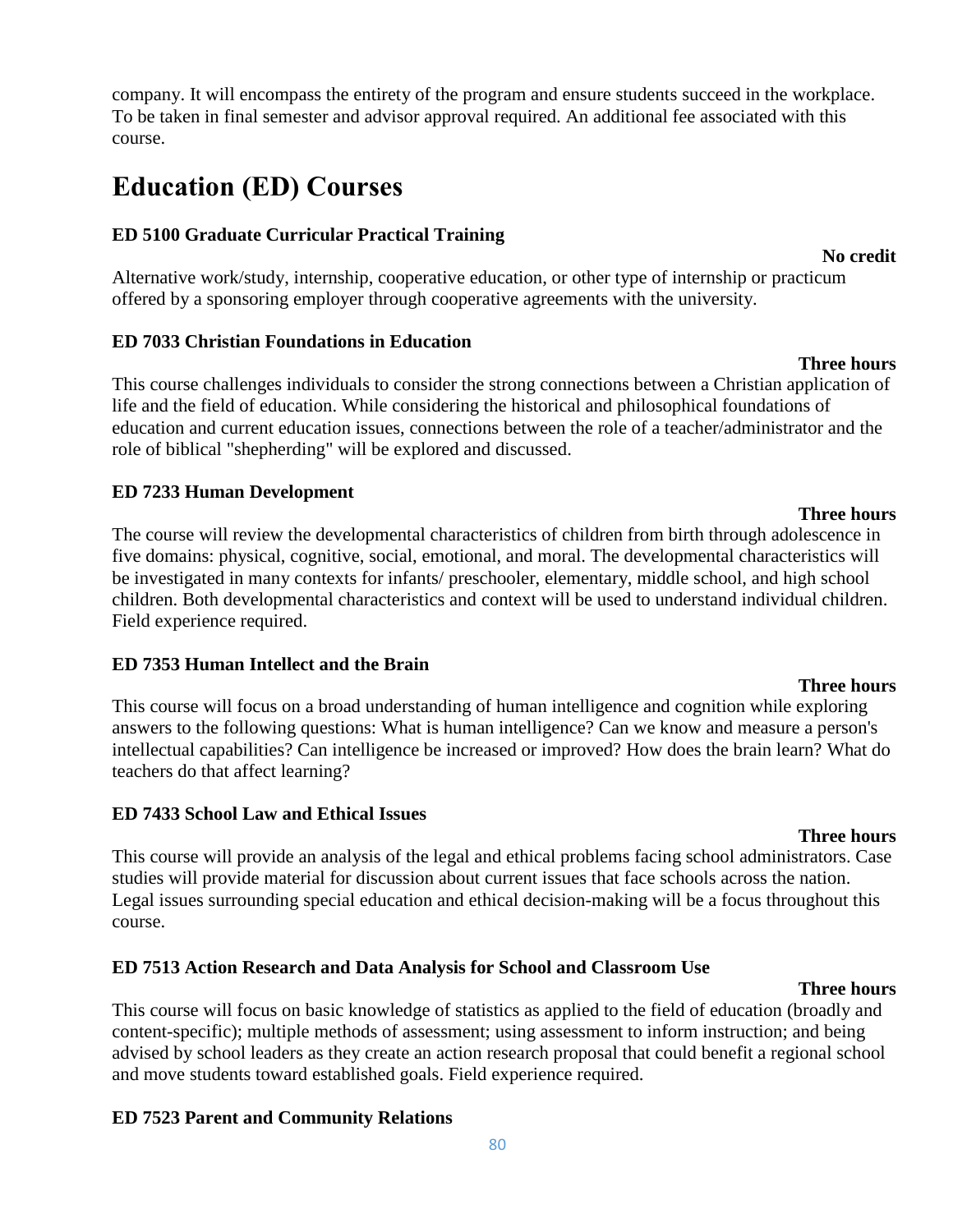### **Three hours**

How schools and communities relate to one another determines the overall success of an educational program. This course is designed to prepare school administrators to develop the communication and outreach strategies needed to create effective partnerships between the school, families, and the community. Relationship-building strategies will be addressed along with strategies for managing stressful situations. The focus of this course is to view students, teachers, staff, families, and the community as partners in the education process. Field experience required.

#### **ED 7613 SpEd 101 Academy**

This course will provide knowledge and practical support for teachers initiating work teaching in the field of Special Education. Various types of exceptionalities in children will be examined including those with pervasive cognitive delays, specific learning disabilities, physical impairments, emotional disturbances, and other health impairments. Also discussed within this course are the legal responsibilities, support systems, and instructional strategies necessary to provide effective instruction for special education learners, including an understanding of Response to Intervention (RTI) and the Individual Education Plan (IEP) process and accommodation plans. The focus will be on the resource room environment and inclusive classroom (co-teaching). Candidates will be equipped to respond to the breadth of needs of children with exceptionalities within the public school system.

#### **ED 7623 Special Education Behavior Management/Assessment**

This course will focus on developing an understanding of students with behavioral issues and how to apply appropriate behavior intervention systems based on evidence collections used to identify, understand and work with children that have challenging behaviors. Topics in this course will include: understanding the behaviors, the difference between symptoms and problems, redirection to appropriate behaviors, individual and whole classroom interventions, behavior management strategies, social skills development, and cultural competency. Additionally, this course will focus on available assessments that can support the data collection necessary to identify cognitive and behavioral issues and monitor interventions to support an Individual Education Plan (IEP). Both special education and regular classroom teachers will benefit from the behavior management and assessment tools provided by this course.

### **ED 7633 Special Education Instructional Strategies**

#### **Three hours**

This course will examine research-based instructional strategies that promote student achievement and how these strategies can be used to specifically support academic growth for students with exceptionalities. The course will also examine the importance of word study to the development of reading skills, and how the use of multi-sensory techniques can increase reading success rates for students with exceptionalities.

### **ED 7643 Foundations of Special Education**

#### **Three hours**

Examination of the types of exceptionalities in children including those with pervasive cognitive delays, specific learning disabilities, physical impairments, emotional disturbances, and other health impairments. This course covers the legal responsibilities, support systems, and instructional strategies necessary to provide effective instruction for learners in Special Education, including understanding of the Individual Education Plan (IEP) process, as well as awareness of students with Section 504

#### **Three hours**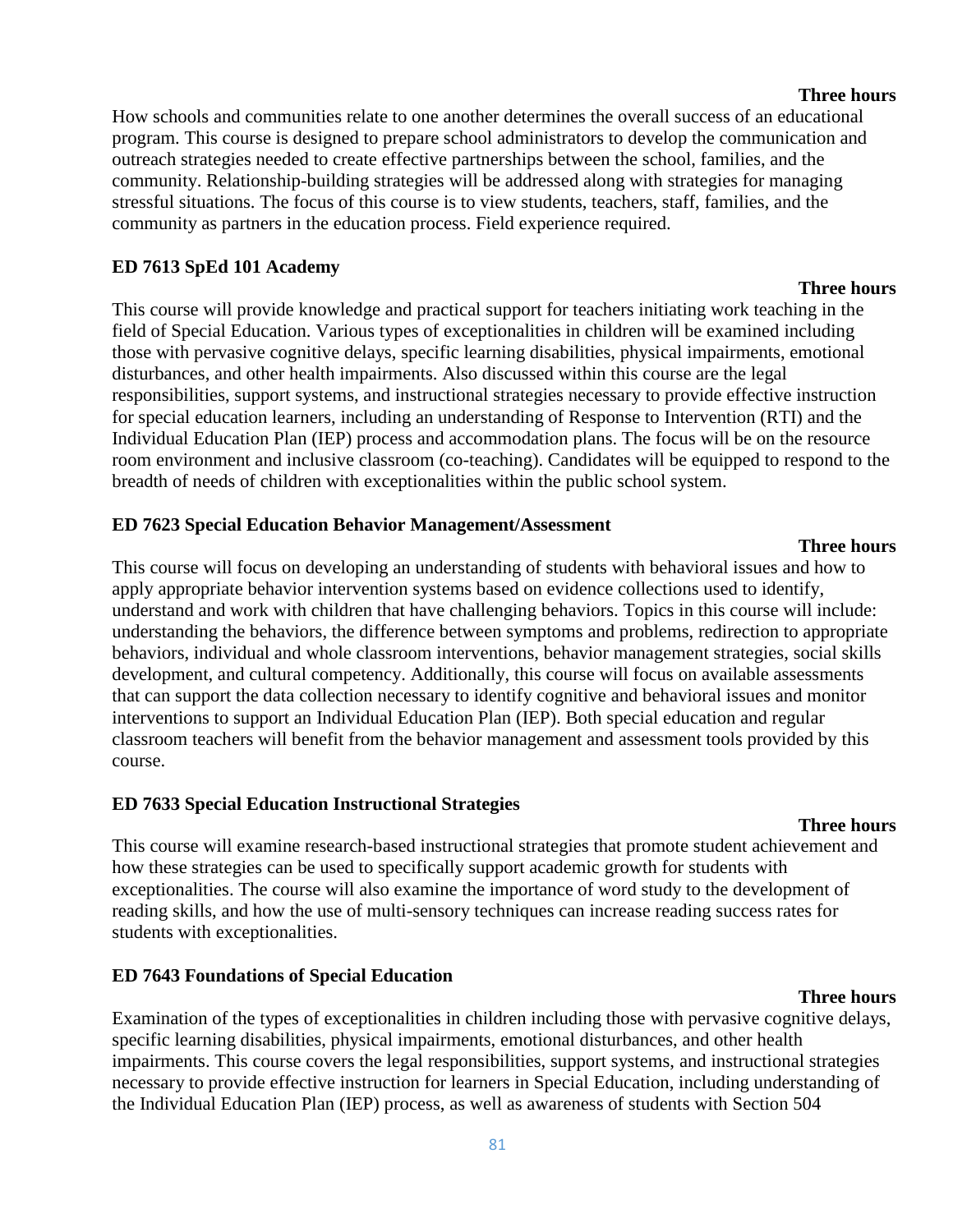accommodation plans. This includes the self-contained environment, and inclusive classroom (coteaching). Designed to equip candidates to respond to the breadth of learners in Special Education needs within the public school system. Field experience required.

#### **ED 7733 Differentiated Learning**

Differentiated Learning promotes the value of all learners and their unique contributions to the classroom as individuals. This course encompasses teacher preparation for the diverse learners in their classroom and provides the skills and knowledge necessary to allow for customization of instruction for learners with a range of differences. Learners will develop knowledge about the categories of disabilities under the Individuals with Disabilities Act as well as English Language Learners and gifted learners. Strategies to differentiate instruction, apply modifications and accommodations and incorporate assistive technology will also be emphasized. Field experience required.

#### **ED 7933 Organizational Dynamics and Change**

An emphasis on theories of organizational behavior and practices of managing and leading people within the context of the school organization. Students will explore the dynamics of schools and school personnel, including the change processes within school systems as well as the organizational culture that guides and defines public education.

### **ED 8123 Educational Leadership**

This course is designed to prepare individuals with the skills to become transformational leaders with a focus on shaping the school culture by facilitating the development of a shared school mission, vision, values, and goals. The goal is to develop individual who are able to address the complex multidimensional challenges facing school administrators.

### **ED 8133 Building Learning Communities**

In response to known needs, the teacher-as-leader must cast a vision and oversee the construction of a strategic plan in an environment that fosters trust among and between all stakeholders. Taking on the role of Instructional Facilitator, students will work collaboratively to analyze data and construct a plan for leading a professional community toward achievement of goals that are aligned with the local institution's school improvement plan. Opportunities and training for planning regular staff meetings and designing professional development geared toward the needs of individual faculty and staff members will be a strong emphasis for this course. Field experience required.

### **ED 8143 School Finance**

This course will provide participants with an understanding of how financial and budgetary issues can support and influence academics within a school setting. The focus of the course is on how to support the school's mission, vision, and values as a budgeting manager through a collaborative decision-making process. Participants will also be provided with an understanding of equity issues and fiscal consequences associated with planning a school budget.

### **ED 8173 Instructional Facilitation/Teacher Leadership**

#### **Three hours**

**Three hours**

**Three hours**

#### **Three hours**

#### **Three hours**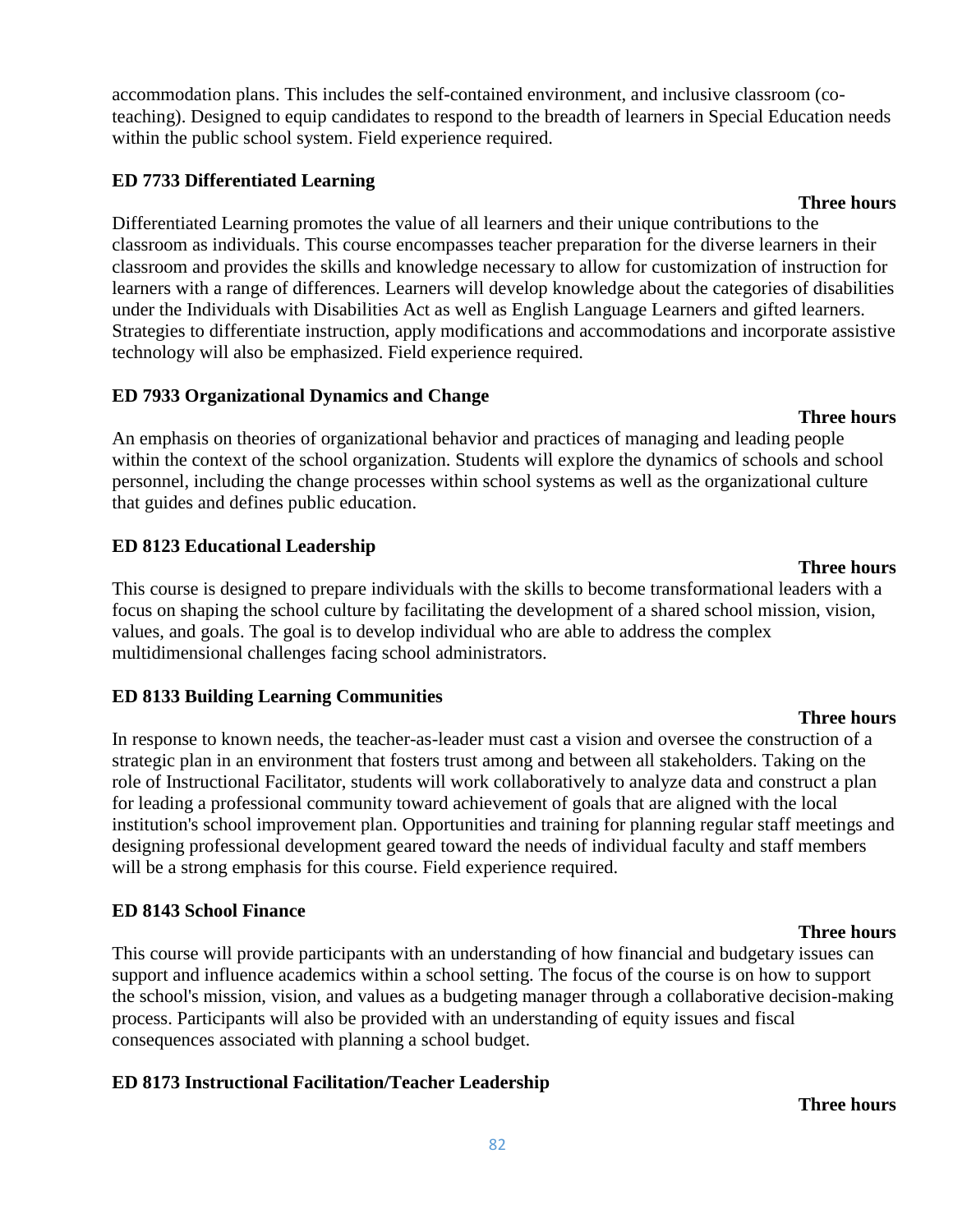Emphasis on theoretical foundations for Instructional Facilitators (IF); taking on the role of IF while applying knowledge of adult learning theories and practicing strategies for working with faculty to improve in identified areas of need. Application of good questioning skills for diagnosis and for instruction is an important part of this course; students will work together while experiencing/roleplaying leadership aspects of an IF, demonstrating their ability to lead in-service teachers to higher levels of competency related to but not limited to the following: content, classroom management, instruction, and assessment. Field experience required.

#### **ED 8233 Advanced Curriculum Design**

Emphasis on mastery of the curriculum development process, along with knowledge of adult learning theories and the dynamics of collaboration between and among colleagues and community members. This course seeks to fine tune the intuitive and informed practice of a teacher who will be facilitating the professional development of colleagues. Field experience required.

#### **ED 8243 Supervision and Evaluation**

**Three hours** This course is designed to support the administrator's supervisory role as it relates to teacher evaluation and improvement of classroom instruction. Charlotte Danielson's Enhancing Professional Practice, the Arkansas Teacher Excellence and Support System (TESS), and the Arkansas Leader Excellence and Development System (LEADS) will be used as the basis for instruction. The focus will be on the development of professional practice through the use of goal setting, professional growth plans, and professional coaching models.

#### **ED 8323 Teaching Literacy in the SPED Classroom**

### This course will examine effective methods for teaching reading to students with exceptionalities. The history and structure of the English language will be covered as well as techniques in teaching encoding and decoding. The course will also examine the importance of word study in the development of reading skills and how the use of multi-sensory techniques can increase reading success rates for students with exceptionalities. Field experience required.

#### **ED 8333 Orientation to Counseling in Elementary & Secondary Schools**

#### **Three hours**

**Three hours**

An introduction to the application of counseling in an educational environment; this course is designed to familiarize the student with the following content areas: educational terminology, educational process, educational leadership, testing in culture and structure. It will expose the student to a variety of educational experiences through observational hours in approved school settings.

### **ED 8343 Programming for Students with Exceptionalities**

This course will examine the need to develop and adapt curriculum for individual learners in the general and special education classroom. Individualized Education Programming (IEP) development will be reviewed and discussed at length with clinical experience required. Adaptations in the form of modifications and accommodation will be reviewed. The importance of universal design instruction for all students and response to intervention best practices will be reviewed and discussed. Field experience required.

#### 83

#### **Three hours**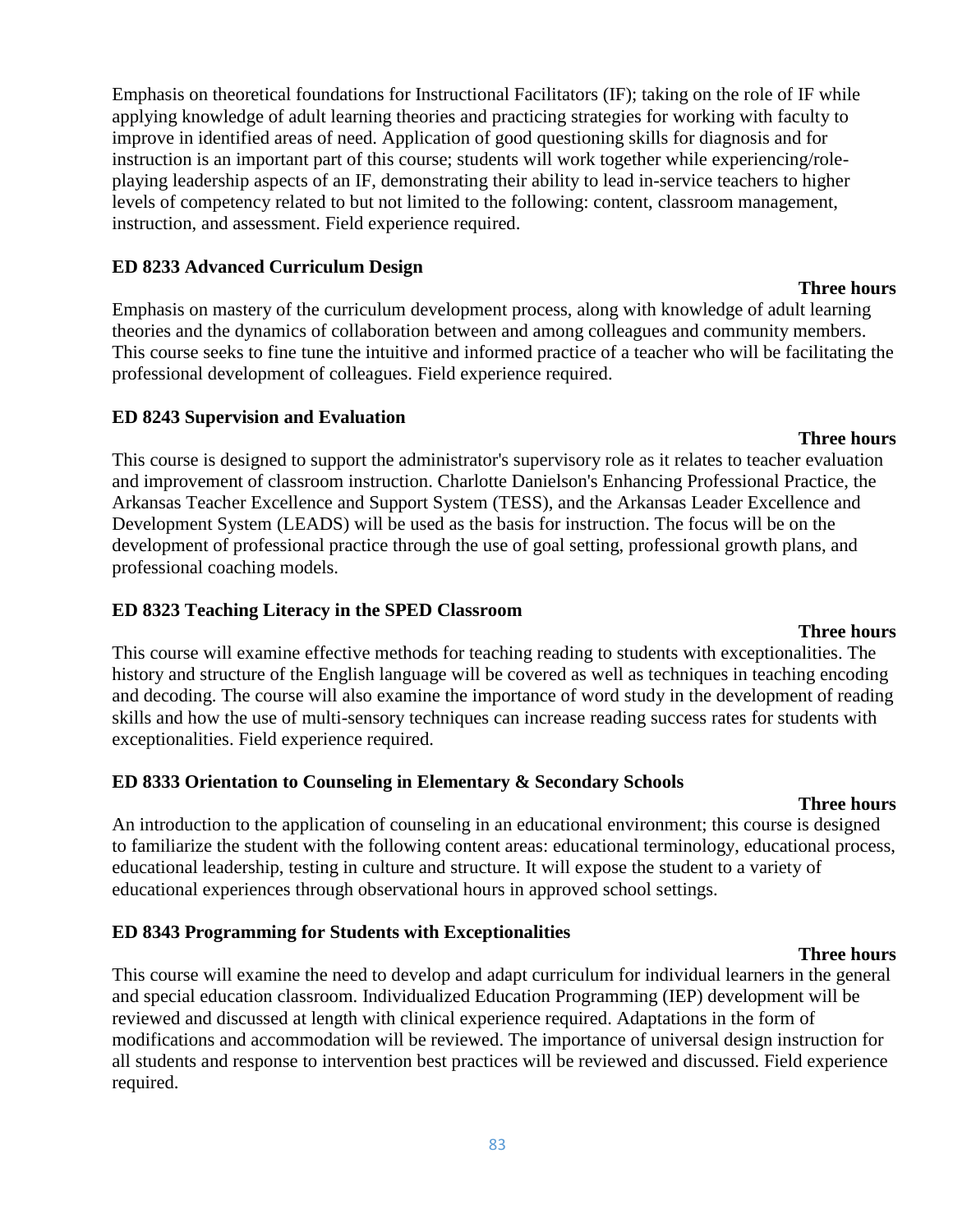#### **ED 8363 Characteristics of Students with Exceptionalities**

This course will examine the different disabilities under the Individuals with Disabilities Education Improvement Act (IDEA 2004). Characteristics of each disability will be explored through reading assignments, online videos, and classroom observations. In addition, this course will look at how to structure classroom learning and the physical environment in order for students with exceptionalities to learn and succeed in the school setting.

#### **ED 8373 Ethics & School Policies**

Study of the principles and models that are the basis for the organization and administration of counseling services in schools. Content includes construction of needs assessments, crisis response, community referrals and empirically sound techniques used to provide counseling services to school aged children. Based on the Arkansas model, course will emphasize the importance of outcome based assessments. Prerequisite: ED 8333.

#### **ED 8382 Special Education Practicum K-12**

This course is a two-hour course designed to give M.Ed. Special Education candidates the opportunity to practice the skills that they have acquired throughout the program under the guidance of a licensed special education teacher. The goal is to develop individuals who are able to address the complex multidimensional challenges facing special education teachers. Field experience required.

#### **ED 8423 Pedagogy: Classroom Instruction**

This course will focus on general pedagogies, strategies, and methodologies that work well with all disciplines; students will learn how to create and select appropriate objective and subjective test items. General behavior management and assessment principles will be integrated into the content area; the students will know and use the Danielson Framework when constructing lesson plans and a unit of study. Field experience required. Corequisite for School Counseling: ED 8763; Corequisite for MAT: ED 8711.

### **ED 8443 Pedagogy: Management and Assessment**

This course will focus on two major professional responsibilities that foster classroom learning: classroom management and assessment. Learners will explore how the assessment system and classroom management system in a classroom work together to create a learning environment marked by high expectations, optimism, responsibility, resilience, and success. Candidates will construct an overall assessment plan and a behavior management plan for their future classroom. Field experience required.

### **ED 8453 Literacy: Reading Pedagogy**

This course provides a balanced overview of literacy theories, instruction, strategies, intervention, and assessment and is designed to encompass both the theoretical and practical aspects of learning how to teach reading, language arts, and writing with an emphasis on guided reading and the Arkansas State Standards for kindergarten-sixth grade.

### **ED 8473 Technology for School Leaders**

#### **Three hours**

#### **Three hours**

**Two hours**

**Three hours**

# **Three hours**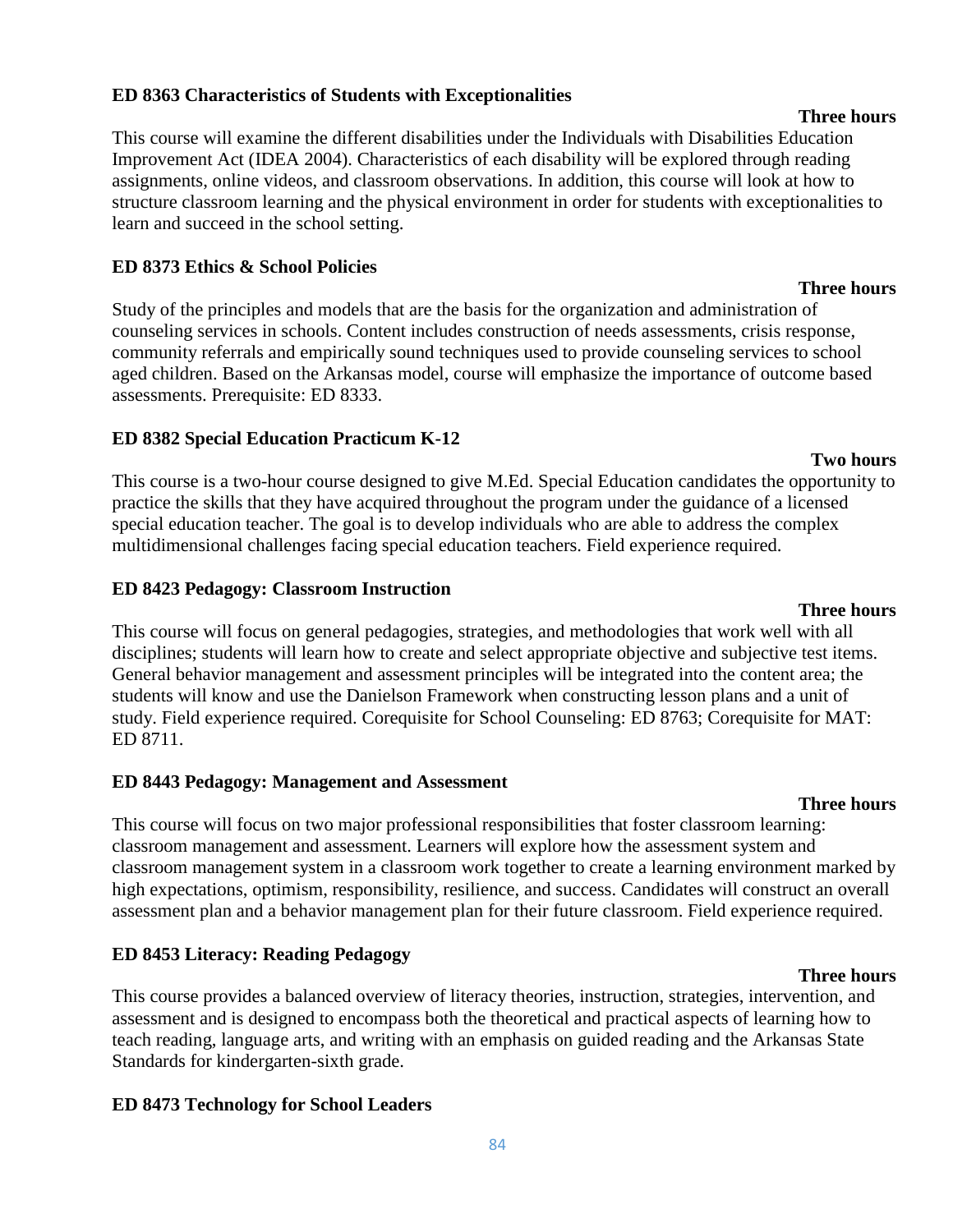**Three hours**

**Three hours** Students will take on the role of an instructional leader with regard to use of technology in the classroom and with classroom management. Emphasis on the most important things leaders need to know and know how to do with regard to use of technology, including application of adult learning theories while demonstrating skills related to use of technology. Field experience required.

# **ED 8533 Curriculum & Instruction: TESOL**

The characteristics of English language learners, history, and approaches of TESOL, classroom practice, the development of the four components of language and cultural influences/implications will be presented.

# **ED 8553 Educational Assessment (TESOL)**

**Three hours** An investigation of the principles of assessment that are of primary importance to educators of students who have a primary home language other than English. This includes relating objectives to assessment constructing tests (e.g., language assessment, designing formative and summative assessments, content area achievement, and diagnostic), interpreting and using test results (including modification strategies) and utilizing portfolios and other means of authentic assessment.

# **ED 8623 Literacy and Linguistics**

This course is designed to provide students with a critical understanding of instructional delivery which caters to the linguistic/bilinguistic and literacy/biliteracy needs of English language learners from diverse language backgrounds. Topics will include linguistics, biliteracy, multilingualism, discourse analysis, and computer mediated communication.

# **ED 8633 Curriculum Alignment and Assessment**

Application of assessment practices; using assessment for formative and summative purposes; collecting, organizing, and analyzing data for the purpose of program and instructional improvement; using technology for assessment; implementing assessment plans with integrity and fairness. Systematic alignment of curriculum to intentionally reinforce concepts and also to avoid repetition of learning at the same level; responding to diagnostic tools to align sequence of and concept density of content. Field experience required.

# **ED 8643 Literacy: Content Specific**

Literacy: Content-Specific is a course designed for content teachers (grades 7-12) who will be expected to teach literacy strategies and methods while also teaching content. Learners will write objectives and lesson plans, using the Danielson Framework, Common Core Standards, and the Bloom Taxonomy; they will teach a lesson in a school classroom. Learners will lead a minimum of one class discussion, taking responsibility for content during part of one class session. Field experience required. Corequisite: ED 8721.

# **ED 8653 Literacy: All Areas**

# **Three hours**

## **Three hours**

#### **Three hours**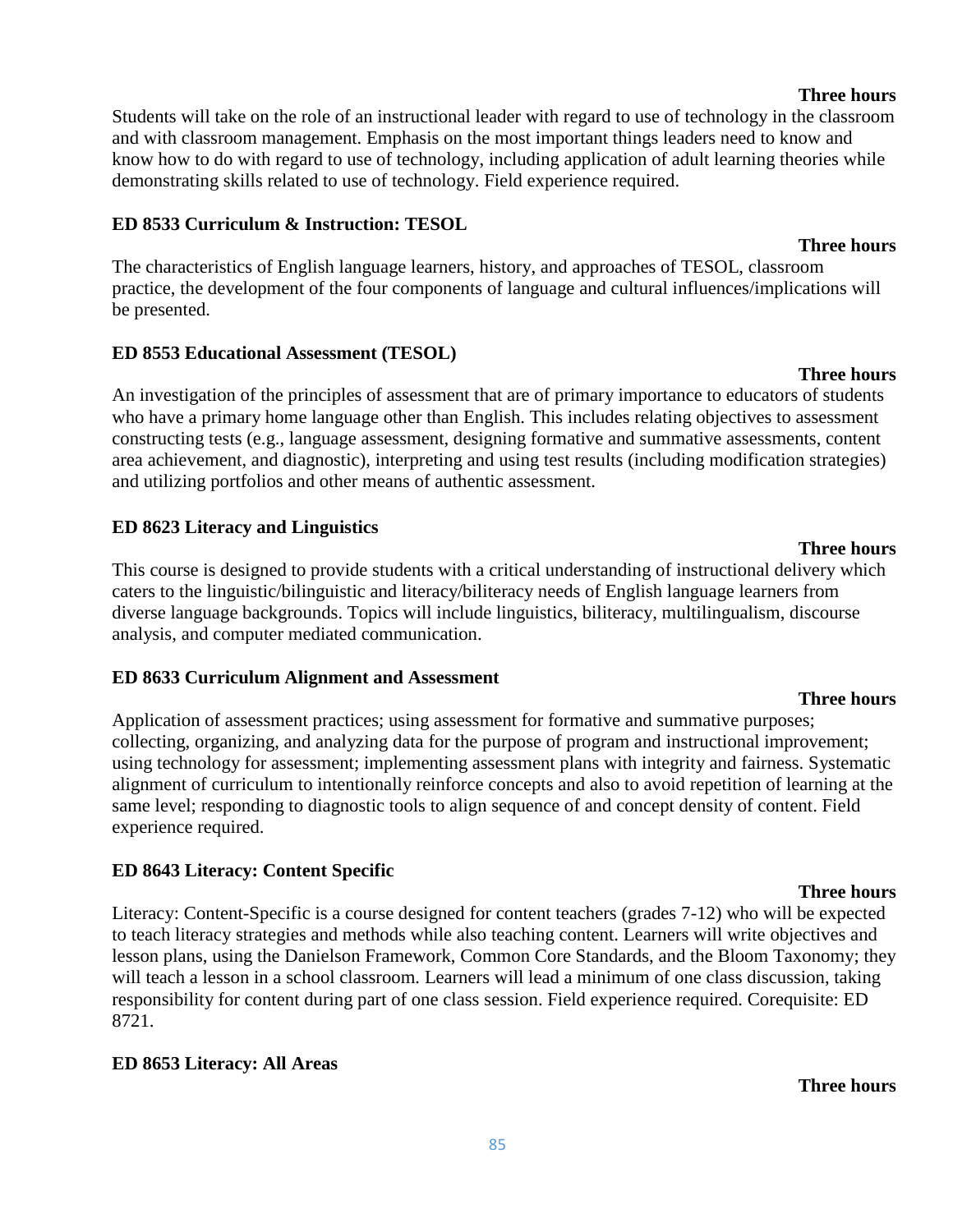Literacy: All Areas is a course designed to prepare and challenge candidates for the responsibility of meeting the literacy needs of all students in the classroom, regardless of the content area represented. Candidates will understand the main elements of literacy and how these elements affect success at any level and any content area. Candidates will be exposed to the influence of phonemic awareness, phonics, vocabulary, fluency, and comprehension on student engagement; learners will examine the Common Core, the Bloom Taxonomy, and some basic assessment techniques for literacy within the sub-contexts of listening, speaking, writing, and reading. Candidates will create lesson plans, with one JBU classroom "teach." Field experience required.

#### **ED 8701 School Counseling Pre-Practicum Laboratory**

An orientation to the requirements of practicum/internships. Students practice basic counseling skills, and review the ethical considerations required of practicing counselors. Upon demonstration of a satisfactory working knowledge in each of these areas, the supervising faculty will grant approval for the student to enroll in practicum.

#### **ED 8711 Practicum I**

This course provides an opportunity for the candidate to gain experience in a school setting for a minimum of 15 hours, prior to internship. The candidate will play the role of participant-observer, making focused observations that are intentionally correlated with content learned in Pedagogy: Classroom Instruction and through the post-baccalaureate initial licensure program of study at John Brown University. Field experience required. Corequisite: ED 8423.

#### **ED 8721 Practicum II**

This course provides an opportunity for the candidate to gain experience in a school setting for a minimum of 15 hours, prior to internship. The candidate will play the role of participant- observer, making focused observations that are intentionally correlated with content learned in Literacy: Content Specific and through the post-baccalaureate initial licensure program of study at John Brown University. Field experience required. Corequisite: ED 8643.

#### **ED 8731 Educational Leadership K-6 Internship**

This course is one of three one-hour courses designed to give building-level administrative candidates the opportunity to practice the skills that they have acquired throughout the Educational Leadership program under the guidance of a practicing building-level administrator. The goal is to develop individuals who are able to address the complex multidimensional challenges facing school administrators.

#### **ED 8741 Educational Leadership 7-12 Internship**

**One hour** This course is one of three one-hour courses designed to give building-level administrative candidates the opportunity to practice the skills that they have acquired throughout the Educational Leadership program under the guidance of a practicing building-level administrator. The goal is to develop individuals who are able to address the complex multidimensional challenges facing school administrators.

### **ED 8751 Educational Leadership Practicum**

#### **One hour**

**One hour**

#### **One hour**

### **One hour**

**One hour**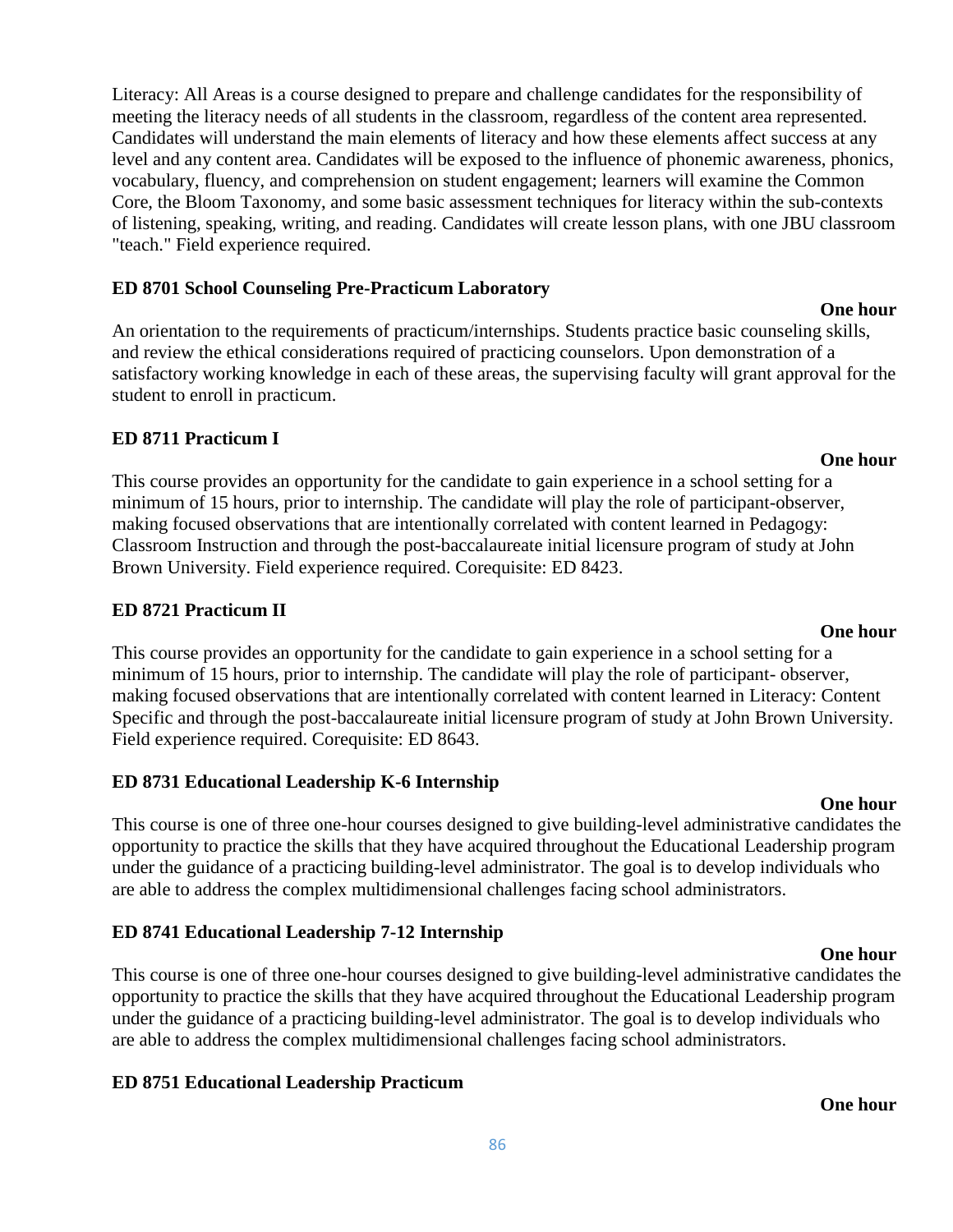This course is one of three one-hour courses designed to give building-level administrative candidates the opportunity to practice the skills that they have acquired throughout the Educational Leadership program under the guidance of a practicing building-level administrator. The goal is to develop individuals who are able to address the complex multidimensional challenges facing school administrators.

#### **ED 8763 School Counseling Practicum**

A supervised experience for the development of school counseling skills. Recommendations by the Department and admission into candidacy required. Prerequisite: ED 8701; Corequisite: ED 8423. **ED 8813 Action Research Practicum**

Students take on the role of teacher-as-researcher while constructing, implementing, analyzing, and writing about an action research project in cooperation with a local educational institution. Field experience required.

### **ED 8863 School Counseling Internship I**

**Three hours** Supervised experience designed to develop competencies necessary for school guidance counseling. Prerequisite: ED 8763 and recommendation by Graduate Education faculty.

### **ED 8873 School Counseling Internship II**

Supervised experience designed to develop competencies necessary for school guidance counseling. Prerequisite: ED 8863 and completion of 425 of the 750 total internship hours.

### **ED 8881 Intern Seminar**

Interns meet one hour per week to participate in presentations and discussions focused on issues common to all teachers such as but not limited to: concepts of classroom management, safety, legal, and ethical issues affecting teaching, working with parents, portfolio assessment, current school issues, and cultural diversity. The seminar is also used as a place for groups of interns to meet with their supervisors. Corequisite: ED 8886.

## **ED 8886 Internship**

**Six hours** Interns complete a full 15 week semester of internship; two placements (different levels and/or courses), with three weeks of full-time responsibility for each placement. Interns work under the joint supervision of an experienced classroom teacher and a university faculty member. An additional fee associated with this course. Prerequisites: completion of all program course work; completion of required Gate Portfolio and Gate Interview; evidence of passing the Praxis II Content area of exam related to the intern's licensure discipline. Corequisite: ED 8881.

# **Higher Education (HED) Courses**

## **HED 7113 History and Philosophy of American Higher Education**

**Three hours**

A study of the historical development of American higher education. The course reviews significant changes within the higher education system, focusing on higher educational institutional philosophy,

# **Three hours**

# **One hour**

**Three hours**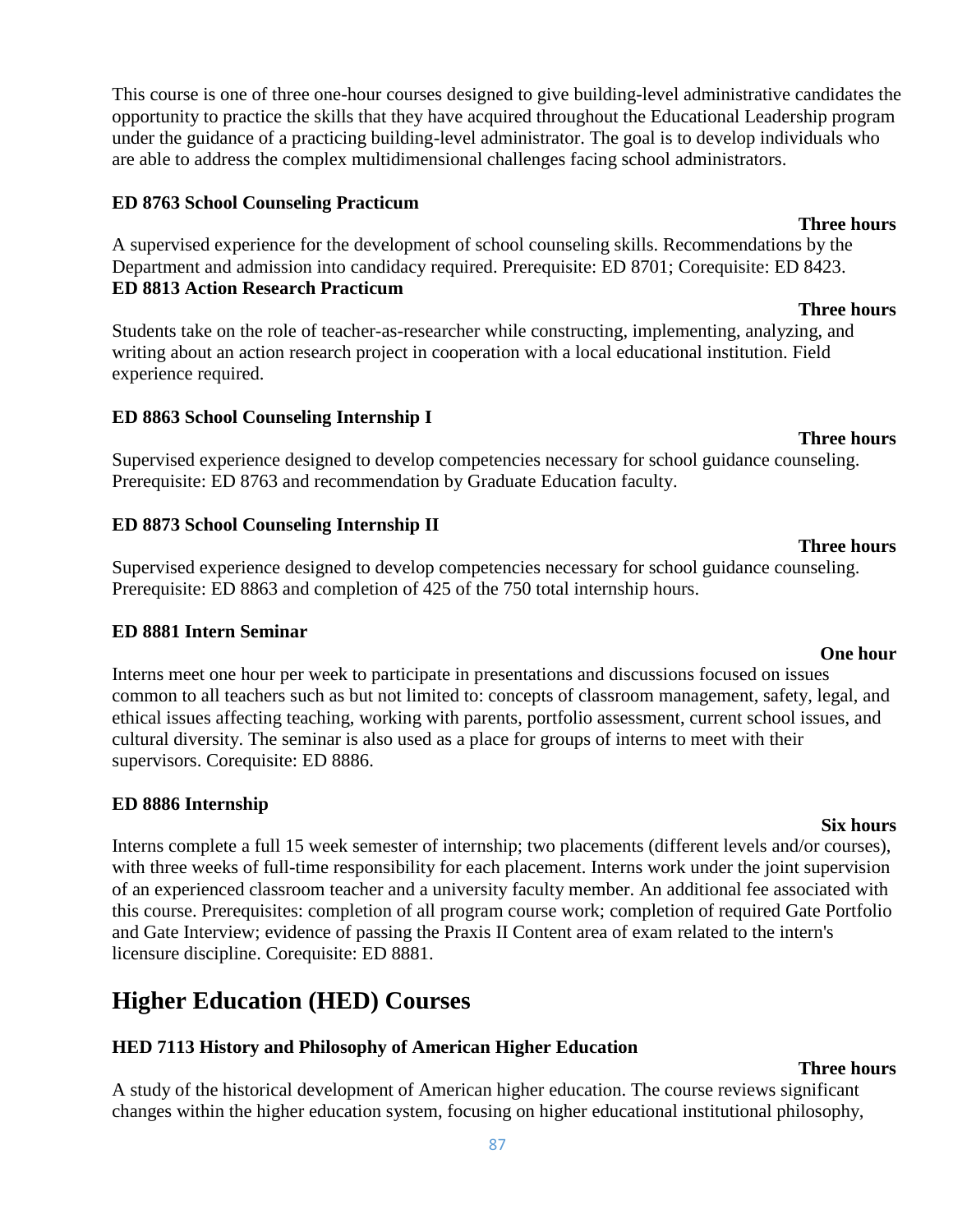**Three hours**

objectives, and functions. This serves to lay the foundation for understanding higher educational programs, issues, and trends. Included as a focus of the course is an overview of the development and issues in Christian higher education.

### **HED 7213 Understanding and Applying Research in Higher Education**

# **Three hours**

An introduction to research design and methodolgy relevant to research in the field of higher education within the contexts of both academic research and applied research.

# **HED 7663 The College Student: Issues, Policies, and Programs**

A foundational examination of student characteristics, demographics, beliefs, and cultural patterns in North American higher education. Major theories are reviewed that will assist the educational leader in developing policy and programs to maximize learning in the collegiate environment.

# **HED 7993 Administrative Leadership in Higher Education**

#### **Three hours** Analysis of leadership theories and concepts as they relate to utilizing higher education resources to manage change. The course incorporates current higher education trends and issues as contexts for inquiry and analysis into leadership of the various functional areas of higher education.

# **HED 8003 Planning and Financial Management of Colleges and Universities**

An examination of the planning and financial management practices internal to colleges and universities, with a primary focus on non-profit private institutions. Provides a working knowledge of budget development, financial management, and fiduciary control in higher education institutions.

# **HED 8033 Christian Foundations in Higher Education**

An investigation of the foundational elements of Christian faith, values, and perspectives and their relationship to principles of higher education and the role of the academic administrator.

# **HED 8263 Higher Education Practicum**

An approved one- to two-week higher education experience in an international or cross-cultural setting. This course will typically include several pre- and post-trip class meetings with specific expectations to fulfill both before and after the travel experience. Additional fees associated with this course.

# **HED 8443 Law and Higher Education**

An examination of basic legal theories and their application in higher education and to the various constituencies within colleges and universities, such as students, faculty, administrators, staff, and governing boards. Constitutional mandates of due process and equal protection, nondiscrimination in employment and educational programs, privacy and openness, academic freedom, and contractual obligations are among the topics addressed.

# **HED 8903 Selected Topics**

# **Three hours**

# **Three hours**

# **Three hours**

# **Three hours**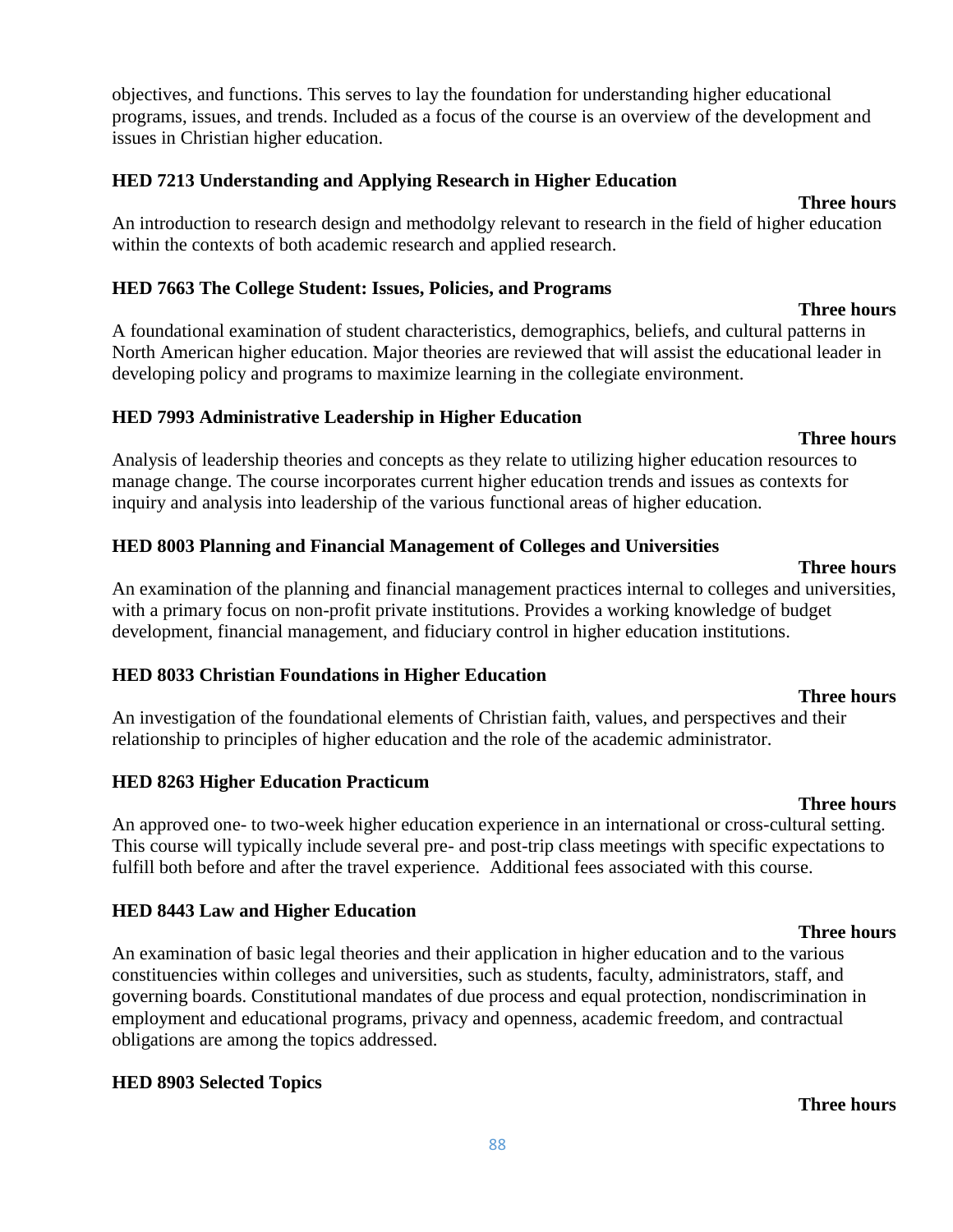A study of specialized topic or area of focus within or related to the field of higher education. May be repeated for credit. Prerequisites (if any) are dependent upon the topic as determined by the instructor.

### **HED 8913 Higher Education Project**

#### **Three hours**

A robust culminating project or thesis in which the student demonstrates learned skills and competencies of the graduate program. Individual project must be approved by advisor or instructor. Prerequisite: HED 7213 and instructor consent.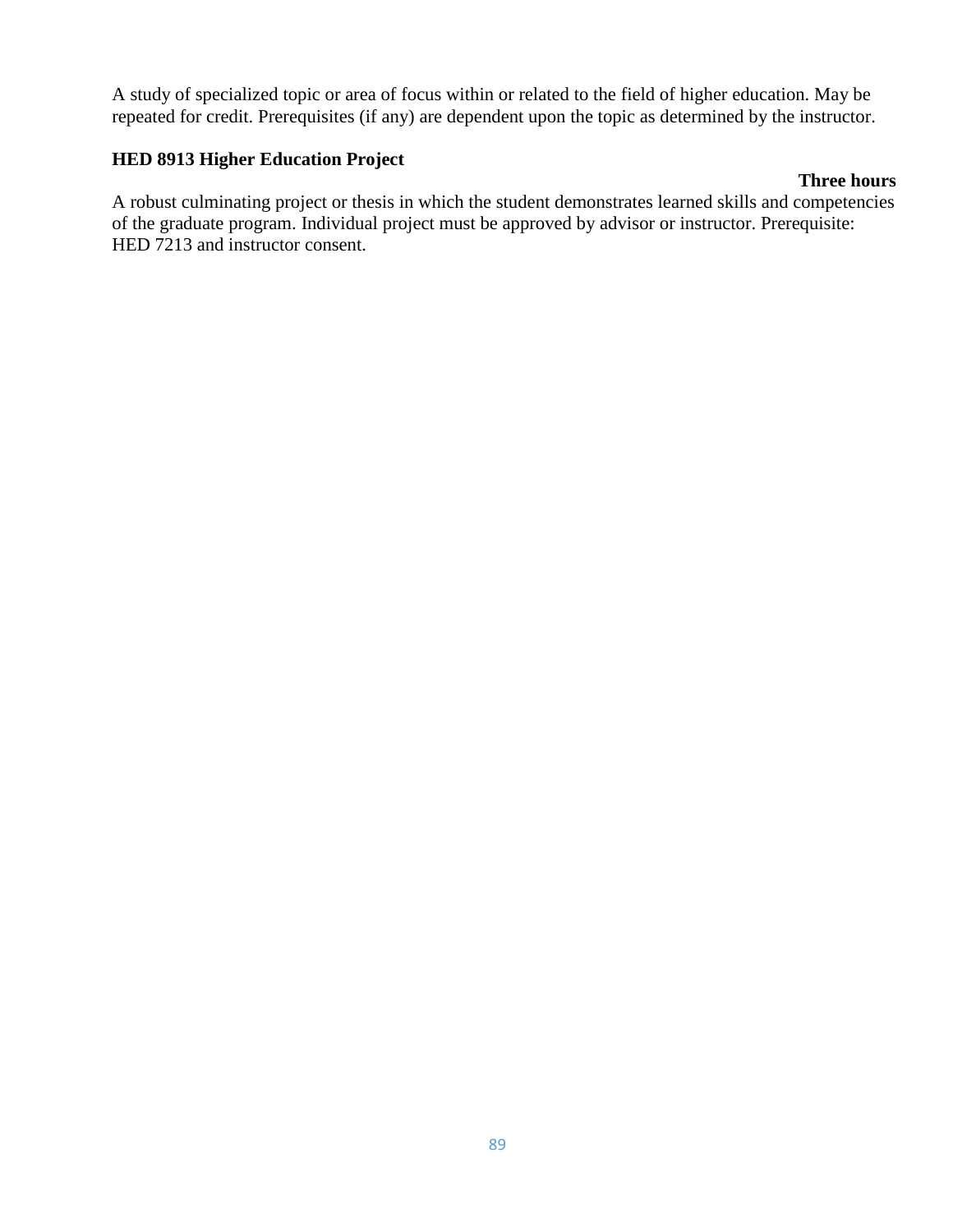# **BOARD OF TRUSTEES July 1, 2018 - June 30, 2019**

Chairman of the Board Hesston, KS Rogers, AR

Mr. Mark C. Simmons Oakton, VA Vice Chairman of the Board

Mrs. Lee R. Sale '68

Broken Arrow, OK Dallas, TX

Mr. Marc Boatwright Mr. Doug Neufeld Charlotte, NC 28202 Inman, KS

Mr. John (Ethan) Brown '95 Mr. Phillip O. Porter Broken Arrow, OK Siloam Springs, AR

Mr. James (Jim) Congdon Mr. W. Mike Ross Topeka, KS Yukon, OK

Mr. Rollin L. Ford Mrs. April Ryan Rogers, AR 72712 Tulsa, OK

Dr. Stephen R. Genheimer (Steve) '76 Mrs. Ruth H. Smith Mustang, OK Little Rock, AR

Tulsa, OK 74133 Topeka, KS

Mr. Lawson Hembree, IV Mr. John P. Spenst '04 Fort Smith, AR 72908 Little Rock, AR

Mr. Keith E. Holmberg '77 Mr. Wendell Stratton Travelers Rest, SC Stuttgart, AR

Oxford, MS Siloam Springs, AR

Mr. Michael R. Kairis (Mike) '86 Yorba Linda, CA

Mrs. Susan Barrett Mrs. Susan Barrett Mrs. Susan Barrett Mrs. Michael S. King '81

Mr. Alan L. Lee '90

Siloam Springs, AR Mr. David H. LeVan (Dave) '87 Bentonville, AR

Secretary of the Board Mr. Alfonso Mendez '88 Dallas, TX San Isidro, Heredia Costa Rica

Mrs. Holly Robason Beitel '91 Mr. William C. Naramore, Sr. (Bill) '70

Dr. Wayne Hardy Mr. Marvin G. Spees '80

Ms. Emily Hormok '08 Mrs. Diane N. Willits '78

Effective July 1, 2018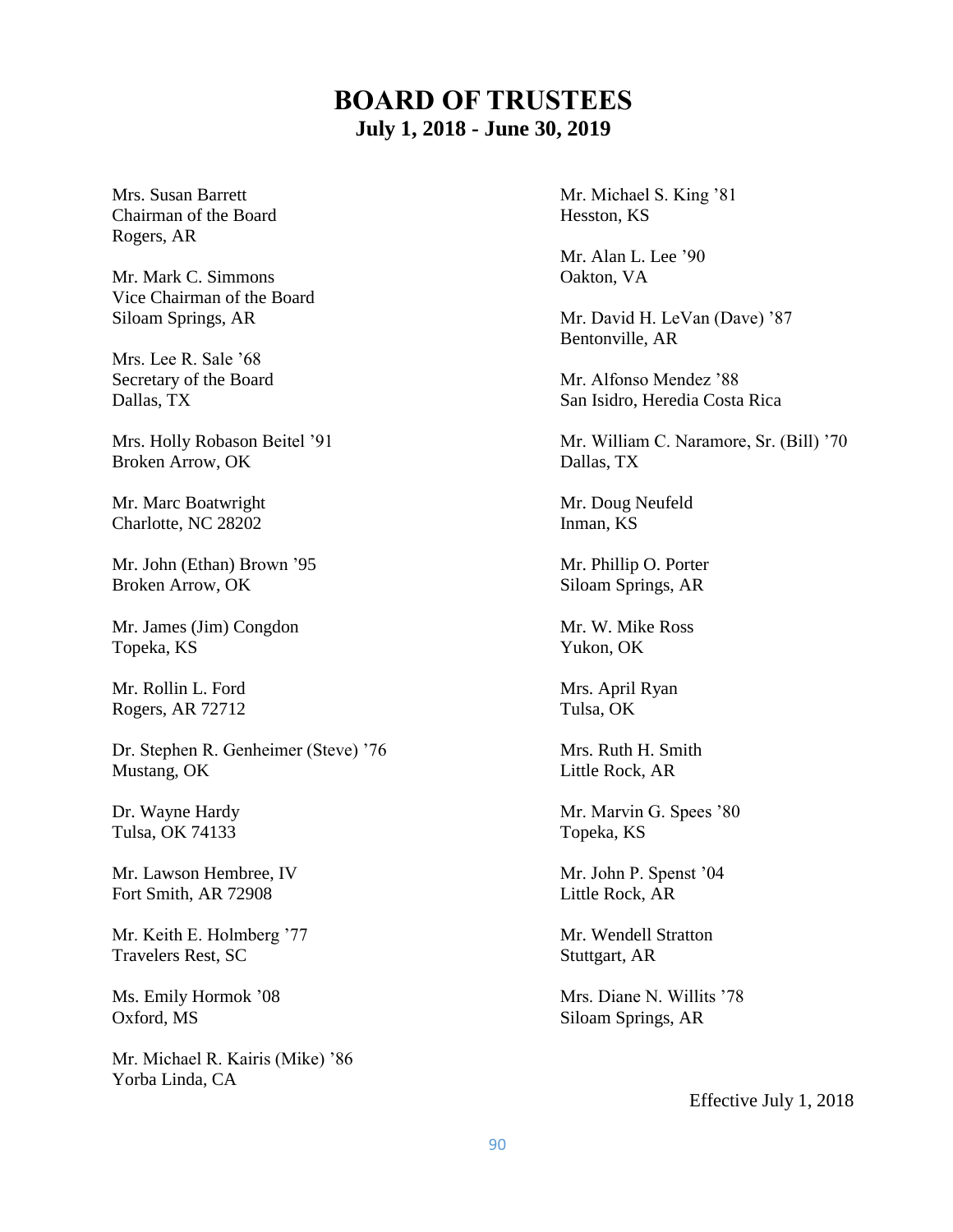# **FACULTY & ADMINISTRATION**

S. KYLE AGEE, Instructor of Visual Arts, 2015. B.S., John Brown University

JEREMY L. ALLEN, Assistant Professor of Music, 2017. D.M.A., Cleveland Institute of Music M.Mus., University of Kentucky B.S., John Brown University

DAVID R. ANDRUS, Professor of Visual Arts, 1983. M.F.A., Syracuse University B.S., John Brown University

AMINTA S. ARRINGTON, Assistant Professor of Intercultural Studies, 2014. Ph.D., Biola University M.A., Johns Hopkins University B.A., Wheaton College

CARY L. BALZER, Professor of Biblical Studies, 1998. Ph.D., University of Manchester M.Div., Asbury Theological Seminary B.A., Seattle Pacific University

TRACY A. BALZER, Assistant Professor of Christian Formation, 1998. M.A., John Brown University B.A., Seattle Pacific University

JANE E. BEERS, Associate Professor of Biology, 2005. M.Ed., Northwestern State University B.A., Taylor University

STEPHEN T. BEERS, Vice President for Student Development; Associate Professor of Higher Education, 1998. Ed.D., Ball State University M.S., Wright State University B.A., Taylor University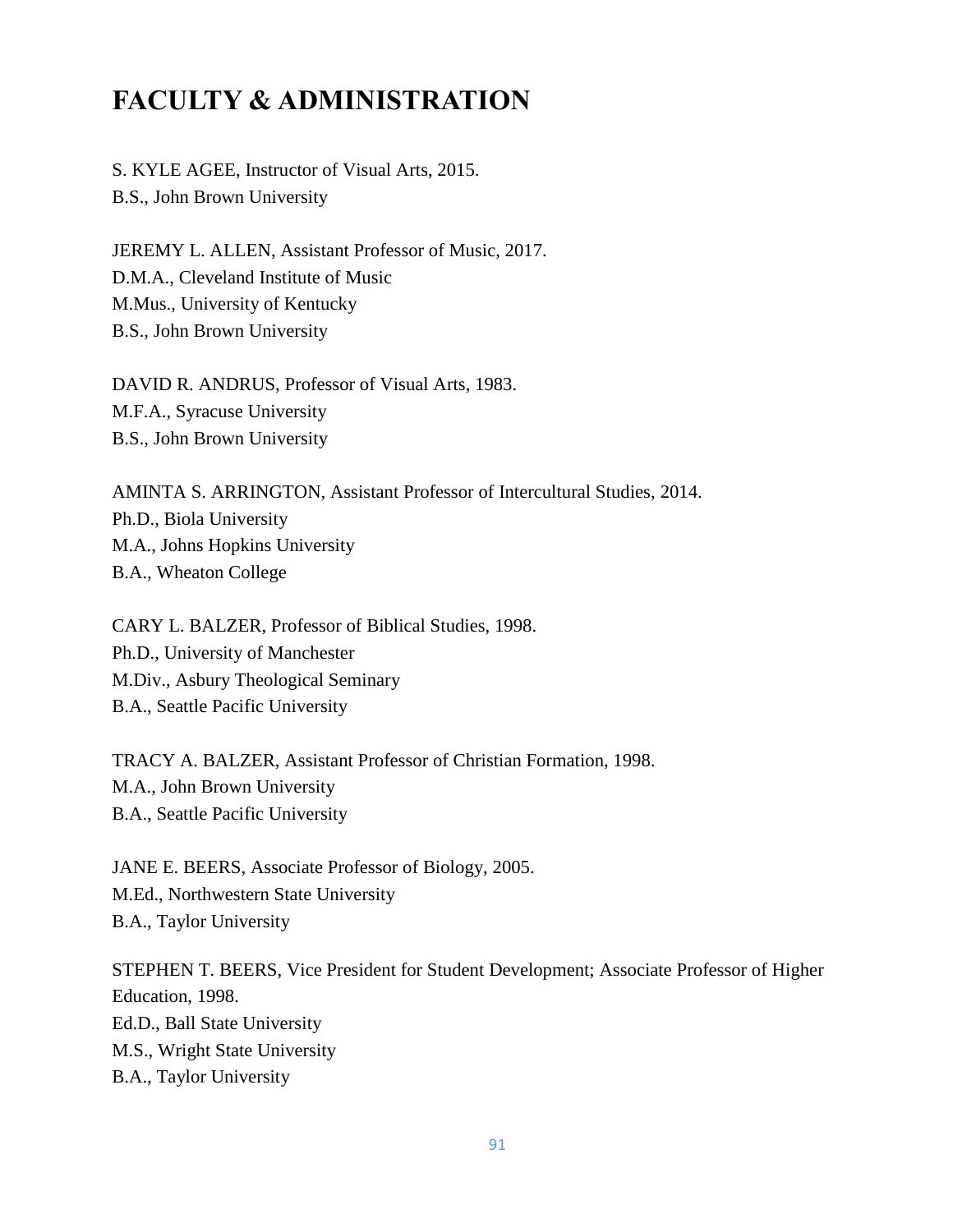DANIEL R. BENNETT, Assistant Professor of Political Science, 2016. Ph.D., Southern Illinois University B.A., George Fox University

BRENTON D. BENWARE, Head Men's Soccer Coach; Instructor of Kinesiology, 2017. M.A., Liberty University B.S., Oklahoma Wesleyan University

JASON A. BESCHTA, Head Men's Basketball Coach; Instructor of Kinesiology, 2014. M.S. Baylor University B.S., Bryan College

JAMES R. BLANKENSHIP, Associate Professor of Biblical Studies, 2002. Ph.D., University of Pennsylvania J.D., Vanderbilt University School of Law M.A., Gordon Conwell Theological Seminary B.A., Indiana University

FRANK BLUME, Professor of Mathematics, 1995. Ph.D., University of North Carolina B.A.C.H., M.S., Technical University of Berlin

H. TODD BOWDEN, Associate Professor of Kinesiology, 1997. M.S., B.A., University of Arkansas A.T.C., National Athletic Trainers Association

DAVID E. BRISBEN, Professor of Christian Ministries, 1992. Ph.D., Trinity Evangelical Divinity School M.Div., Erskine Seminary M.Miss., M.C.E., Reformed Theological Seminary B.A., Erskine College

ANDRE' G. BROQUARD, Dean of Students; Director of Residence Life; Assistant Professor of Higher Education, 2002. Ed.D., University of Arkansas M.A., Regent University B.A., Taylor University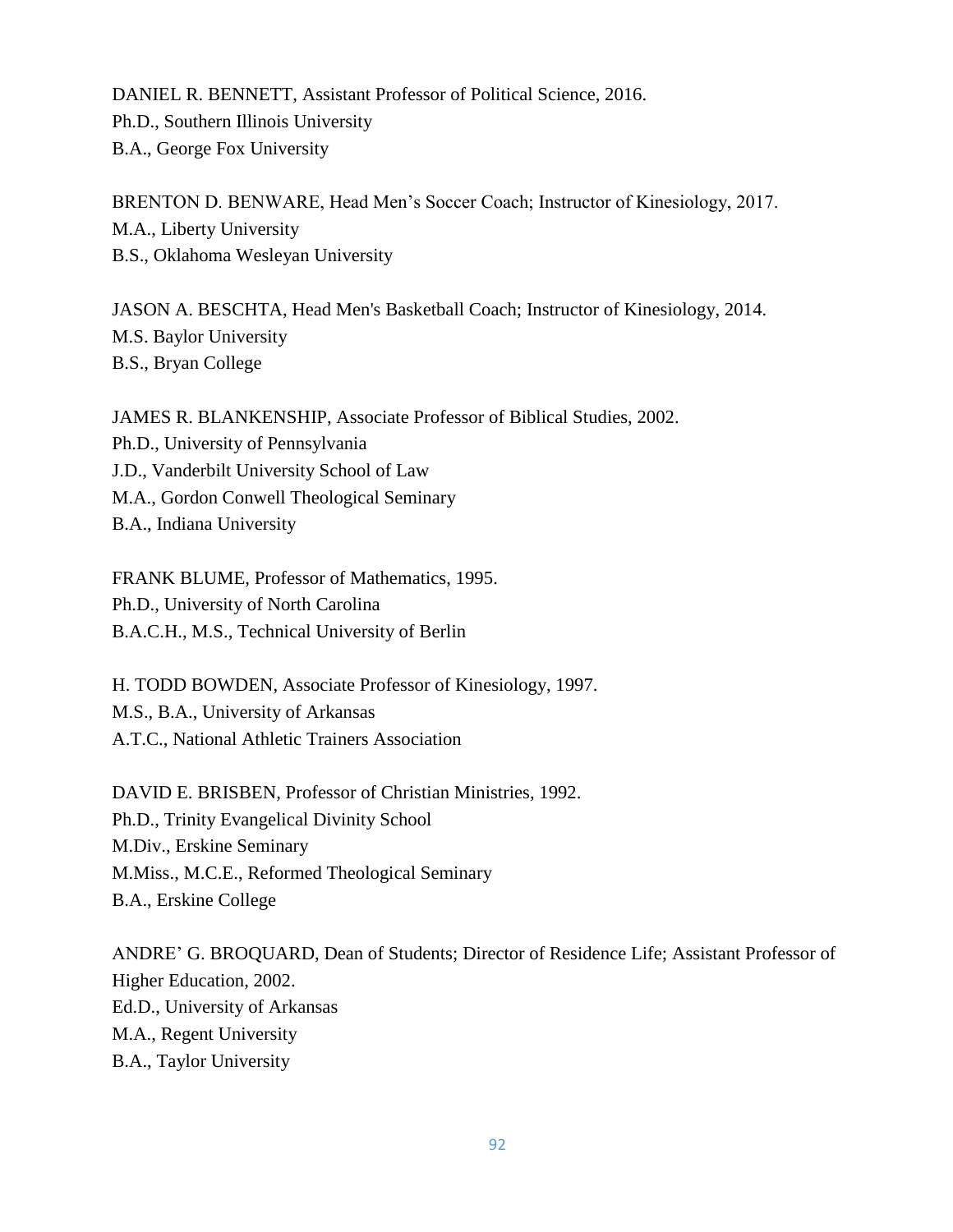JAMES E. BRUCE, Associate Professor of Philosophy, 2008. Ph.D., M.A., Baylor University M.A., B.A., New College, University of Oxford A.B., Dartmouth College

MAXIE B. BURCH, Professor of Biblical Studies, 2011. Ph.D., Baylor University M.Div., Southwestern Baptist Theological Seminary B.A., The Citadel

JAMES P. CALDWELL, Professor of Construction Management, 1985. Registered Land Surveyor, Arkansas Certified Professional Constructor M.S., Purdue University B.S., John Brown University

KENNETH D. CARVER, Head Women's Volleyball Coach, Instructor of Kinesiology, 2017. B.A., Malone University

LOU Y. CHA, Assistant Professor of Christian Ministry and Formation, 2016. Ph.D., Southern Baptist Theological Seminary M.Div., Bethel Seminary B.S.N., Alverno College B.A., Lakeland College

LORI CHALMERS, Chief Executive Officer, Milestone Leadership; Assistant Professor of Organizational Leadership, 2013. M.S., Pittsburg State University

B.B.L., Ozark Christian College

CHAD J. CLARK, Assistant Professor of Music, 2018 M.M.E., Arizona State University B.A., George Fox University

NICHOLAS A. CORNETT, Associate Professor of Counseling, 2012. Ph.D., University of North Texas M.S., B.S. John Brown University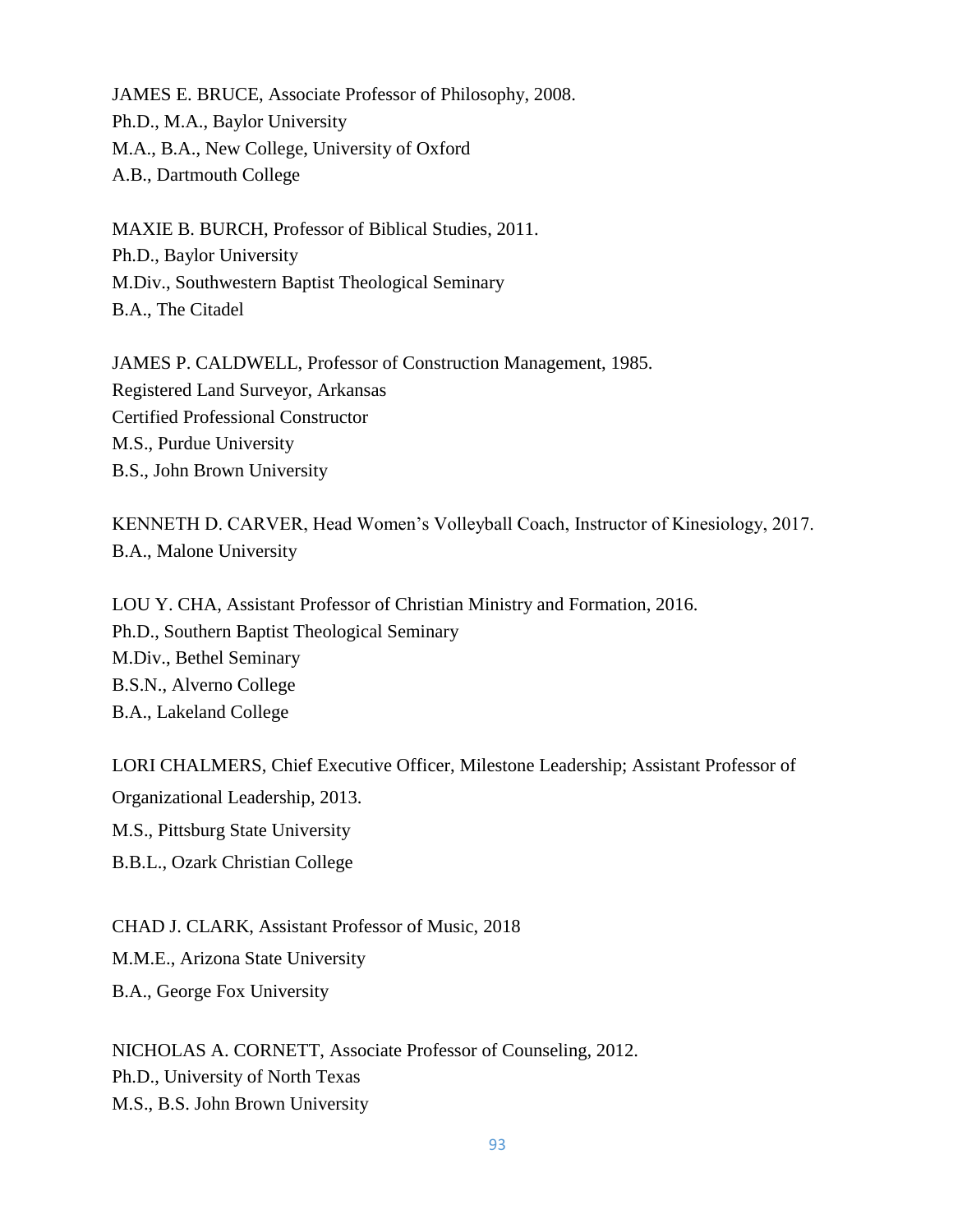DON W. CRANDALL, Vice President for Enrollment Management; Assistant Professor of Organizational Leadership, 1985. M.S., B.A., Aurora University

CURTIS J. CUNNINGHAM, Assistant Professor of Teacher Education, 2015. Ph.D., University of Arkansas M.Ed., Drury University B.S., Southwest Baptist University

ROBYN D. DAUGHERTY, Director of Athletics; Instructor of Interdisciplinary Studies, 1999. M.A., B.S., John Brown University

KIRK W. DEMARAIS, Instructor of Visual Arts, 2018. B.S., John Brown University

TIMOTHY J. DINGER, Executive Director, Community Counseling Clinics; Assistant Professor Graduate Counseling, 2001. Ed.D., B.A., Texas Tech University M.A., Dallas Seminary

LIESL M. DROMI, Assistant Professor of Music, 2014. M.M., Belmont University B.A., John Brown University

STACEY L. DUKE, Dean of the Online Undergraduate Program and Strategic Initiatives; Assistant Professor of Business, 2016. D.S.L., Regent University M.B.A., Bryan College B.A., Southeastern Louisiana University

JENNIFER R. EDWARDS, Assistant Professor of Worship Arts, 2009. M.A., Denver Seminary B.S., John Brown University

JILL F. ELLENBARGER, Assistant Professor of Chemistry, 2016. Ph.D., Texas A&M University B.S., Union University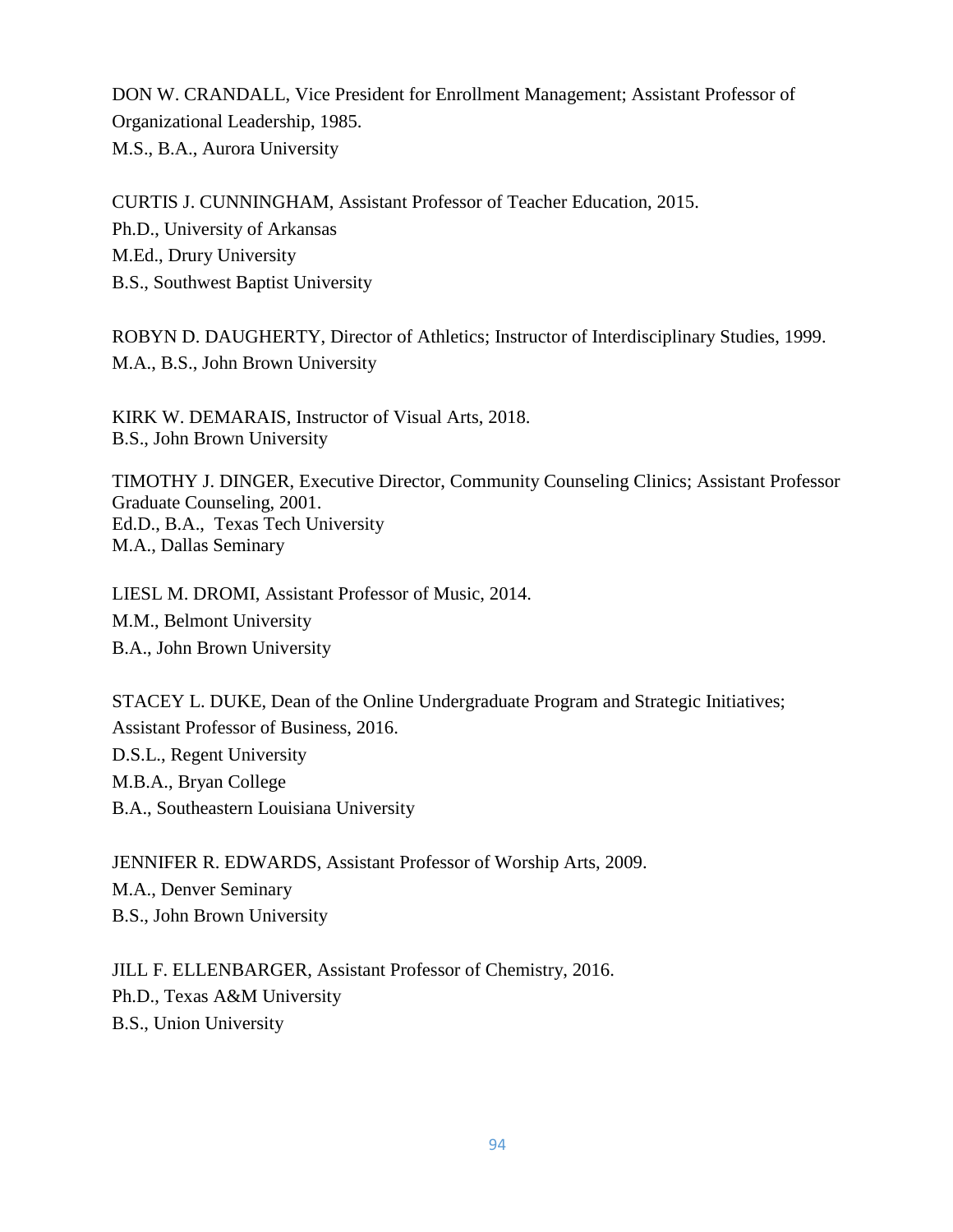J. RICHARD ELLIS, Dean of the Graduate School; Interim Dean of the College of Education and Human Services, Program Director, Graduate Higher Education; and Professor of Higher Education, 1993. Ph.D., University of Michigan M.Div., Biola University B.R.Ed., William Tyndale College

EDWARD E. ERICSON III, Vice President for Academic Affairs and Dean of the Faculty; Professor of History, 1994. Ph.D., M.A., Indiana University B.A., Calvin College

VON P. ESHNAUR, Instructor of Kinesiology, 2002. M.A., Concordia University B.S.E., University of Arkansas

EVA M. FAST, Assistant Professor of Business, 2011. M.B.A., B.S., John Brown University

RICHARD K. FAUST, Instructor of Construction Management, 2009. M.E.T., M.S., Pittsburg State University B.S., Minnesota State University

MICHAEL FRANCIS, Assistant Professor of Biblical Studies, 2016. Ph.D., University of Notre Dame M.Div., Westminster Theological Seminary M.Phil., M.A., B.A., University of Cambridge

RICHARD L. FROMAN, Professor of Psychology, 1994. Ph.D., University of Wyoming M.A., B.A., California State University, Sacramento

C. JOEL FUNK, Associate Professor of Biology, 2009. Ph.D., M.S., Kansas State University B.A., Tabor College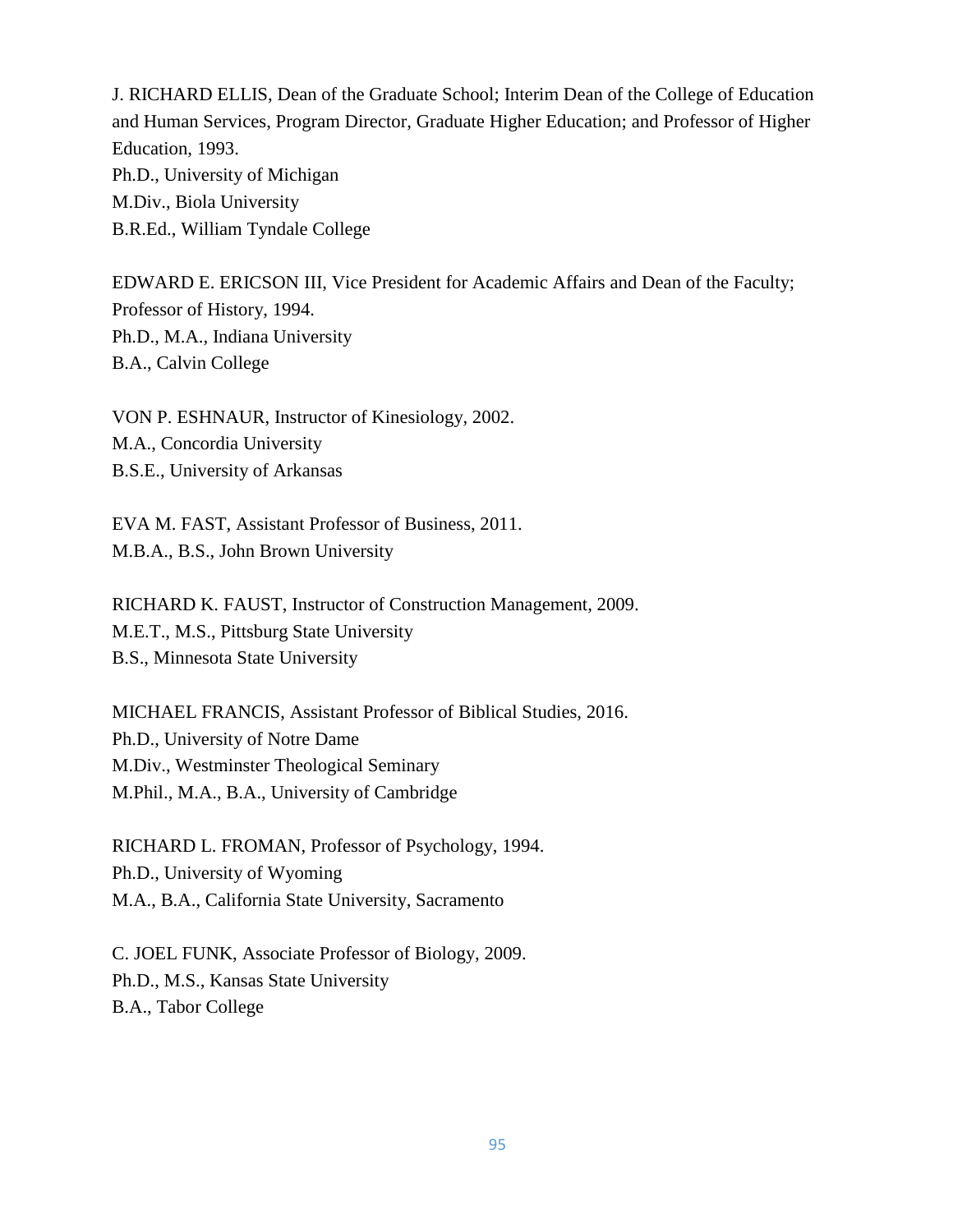J. BRADLEY GAMBILL, Associate Professor of English, 2005. Ph.D., Oklahoma State University M.F.A., University of Iowa M.A., New Mexico State University

JANET L. GARDNER, Assistant Professor of Nursing Education, 2017. M.S.N., B.S.N., University of Arkansas

BRAD GATLIN, Associate Professor of Business, 2016. D.B.A., Anderson University M.B.A., B.S., Bryan College

TIMOTHY P. GILMOUR, Associate Professor of Engineering, 2012. Ph.D., Pennsylvania State University B.S., Cedarville University

TODD M. GOEHNER, Associate Professor of Visual Arts, 2005. M.F.A., University of Idaho B.A., John Brown University

HELEN H. GREGOR, Assistant Professor of Communication, 2017. M.S., Columbia University B.A., Wake Forest University

BRIAN T. GREUEL, Professor of Biology, 1997. Ph.D., Washington University M.S., Ohio State University B.S., Wheaton College

DEREK A. GWINN, Assistant Professor of Family Studies, 2012. Ph.D., M.A., University of Minnesota, St. Paul B.S., B.A., University of Kentucky, Lexington

KIMBERLY B. HADLEY, Vice President for Finance and Administration; Assistant Professor of Business, 2004. D.B.A., Anderson University M.B.A., B.S.B.A., University of Arkansas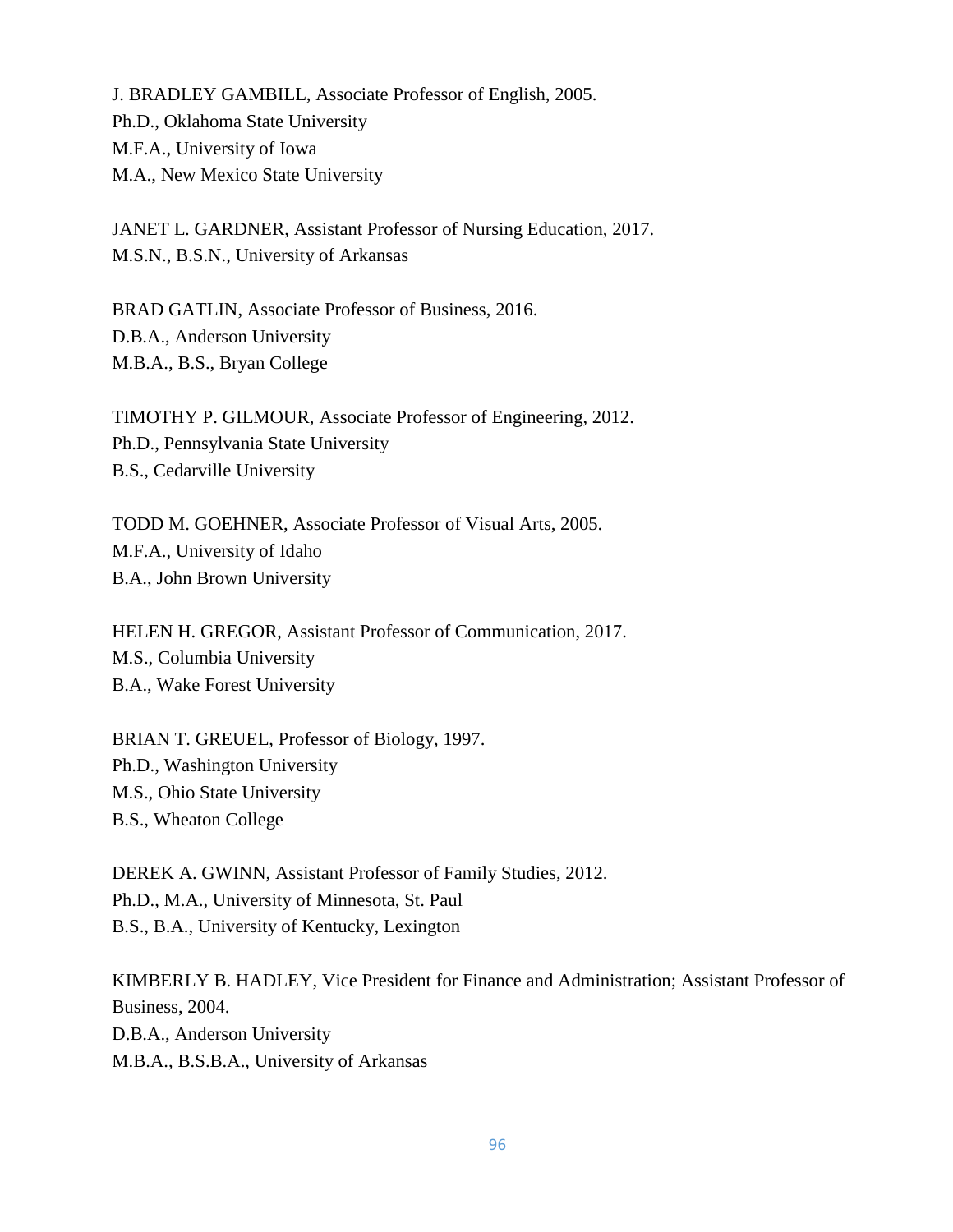KENNETH D. HAHN, Professor of Physics, 2014. Ph.D., M.S., B.S., Texas A&M University M.A.B.S., Dallas Theological Seminary

MELISSA E. HALL, Associate Professor of Family and Human Services, 2011. Ph.D., University of Arkansas M.Ed., University of Oklahoma B.S., Southwestern Assemblies of God University

TESSA M. HASTINGS, Assistant Professor of Graduate Counseling, 2017. M.S., Southwest Missouri State University B.S., Evangel College

SAMUEL J. HEINRICH, Associate Professor of Business, 2014. D.B.A., George Fox University M.B.A., University of Colorado B.S., John Brown University

STEVEN E. HELMS, Director of Cybersecurity Program; Assistant Professor of Cybersecurity, 2017. M.S., Liberty University B.B.A., Texas A&M University

BRIAN C. HERNDON, Associate Professor of Teacher Education, 2018. Ph.D., Ed.S., B.A., University of Missouri M.A., University of Colorado

SHERYL L. HILL, Associate Professor of Nursing Education, 2016. D.N.P., M.S., University of Minnesota B.S.N., Boise State University

AMANDA E. HIMES, Associate Professor of English, 2006. Ph.D., Texas A&M University M.A., Baylor University B.A., East Texas Baptist University

JONATHAN B. HIMES, Professor of English, 2003. Ph.D., M.A., Texas A&M University B.A., Harding University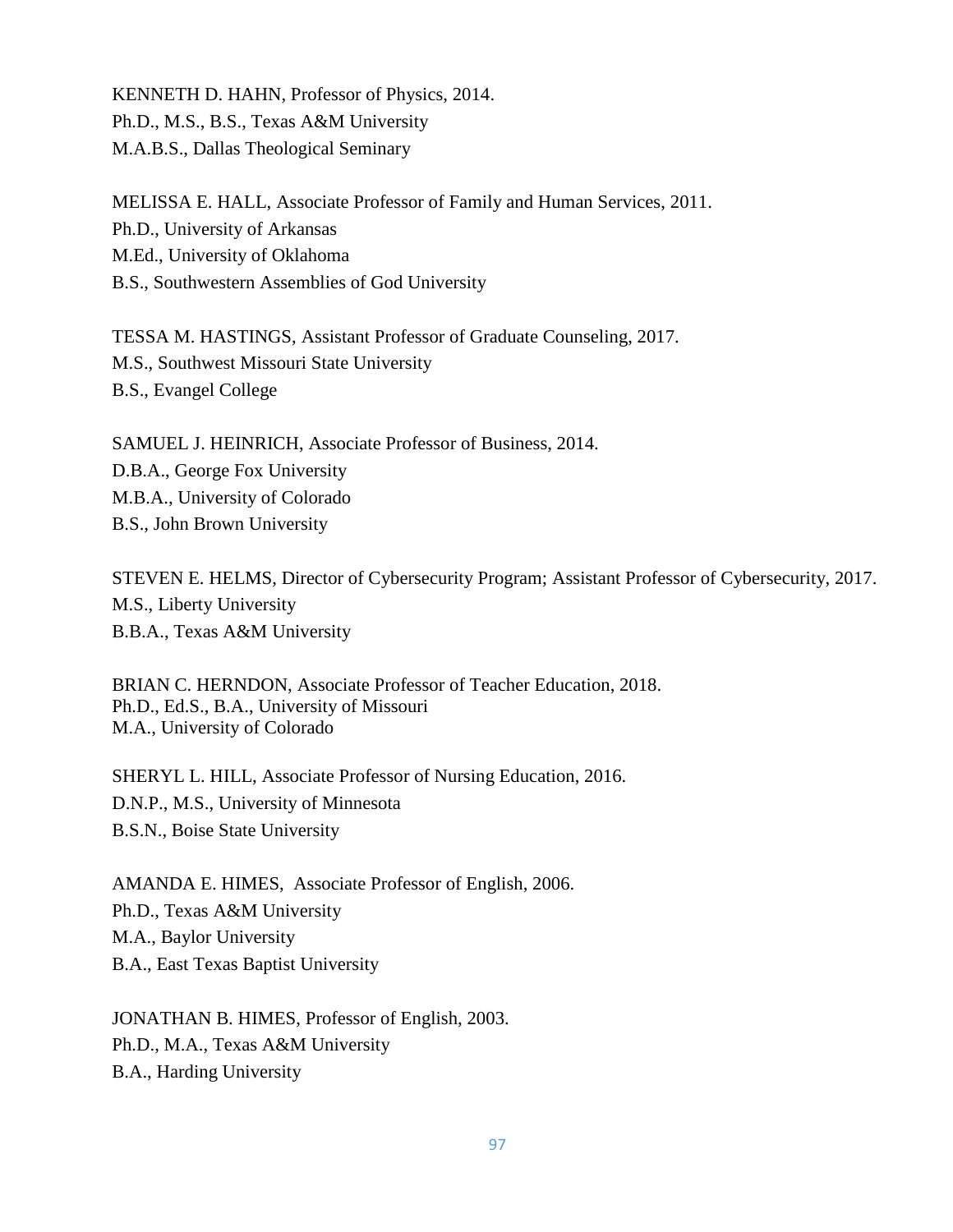A. KATHY HOGAN, Instructor of Adult Education, 1998. M.Ed., B.S., University of Arkansas

S. NEAL HOLLAND, Professor of Visual Arts, 1998. M.F.A., National University M.A., Southwestern Baptist Theological Seminary B.A., Ouachita Baptist University

CHRISTOPHER E. HULL, Associate Professor of Graduate Counseling, 2017. Ph.D., Regent University M.A., Reformed Theological Seminary B.A., Dordt College

IVAN D. IGLESIAS, Associate Professor of Spanish, 2009. Ph.D., M.A., University of Arkansas B.A., Universidad del Atlantico, Columbia

KYLE J. IRELAND, Director of Student Support Services, Instructor of Academic Services 2015. Ed.D., Liberty University M.A., B.A., Olivet Nazarene University

KIRK A. JACKSON, Associate Professor of Accounting, 2018. D.B.A., Anderson University M.B.A., University of Oklahoma B.S., Southern Nazarene University

PRESTON L. JONES, Professor of History, 2003. Ph.D., University of Ottawa M.A., Sonoma State University B.A., California State University

PATRICIA A. KIRK, Professor of English; Writer in Residence, 1998. M.F.A., University of Arkansas Third year Certificate in Mandarin Chinese, University of Hong Kong M.A., Tulane University B.A., University of California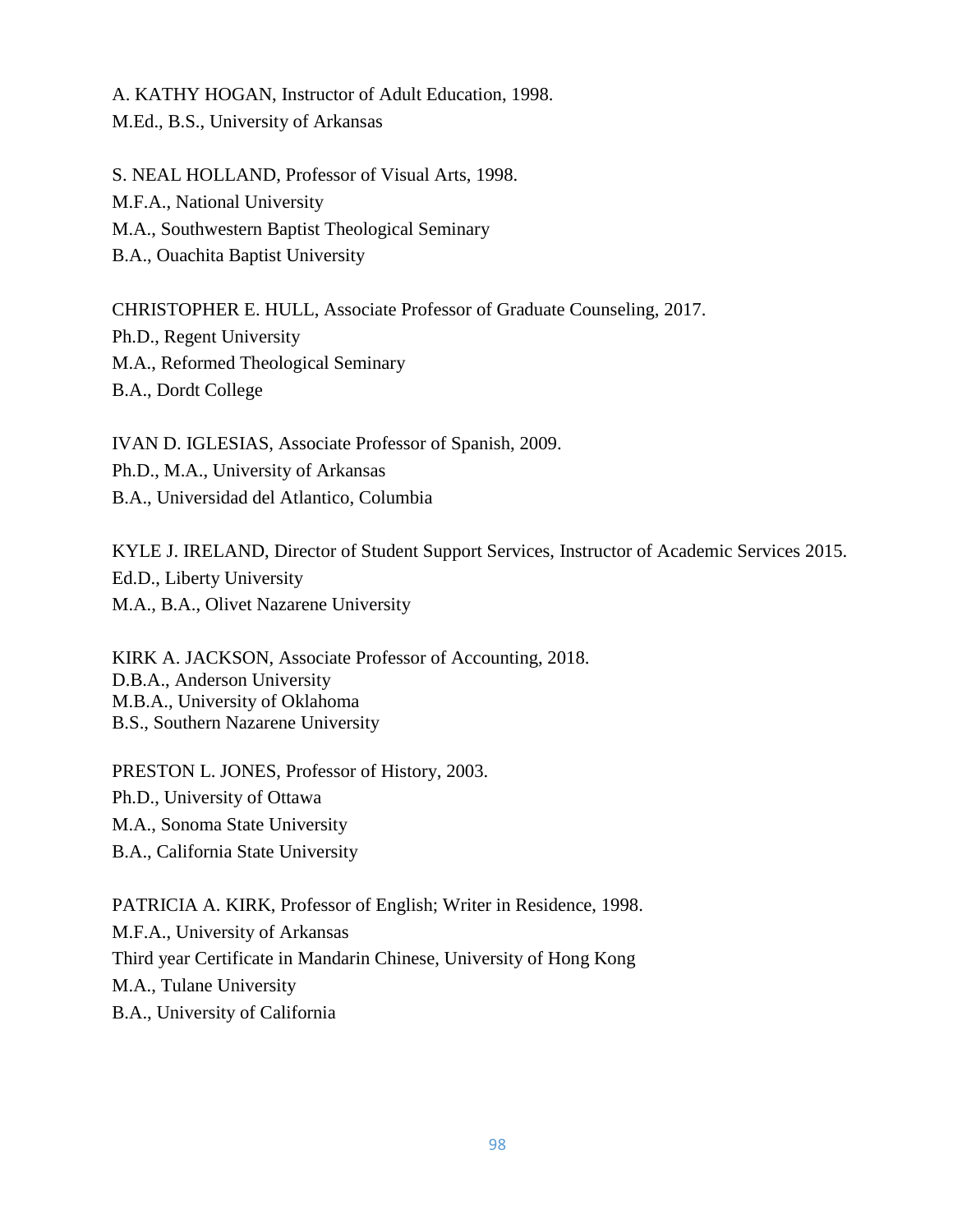JAMES L. KRALL, Vice President for University Advancement; Assistant Professor of Organizational Leadership, 1996. Ed.D., University of Tennessee M.A., Ball State University B.A., Taylor University

RYAN A. LADNER, Associate Professor of Marketing, 2015. D.B.A., George Fox University M.A., Liberty University M.B.A., Mississippi College B.S.B.A., University of Southern Mississippi

REBECCA J. LAMBERT, Dean of Academic Services and Registrar; Assistant Professor of Higher Education, 2000. Ed.D., M.S., University of Arkansas B.S., Ball State University

CHARLES C. LAMPTON, Professor of Counseling Psychology, 2001. Ph.D., M.A., Texas Tech University B.A., University of Arkansas

JASON M. LANKER, Associate Professor of Youth Ministries, 2007. Ph.D., M.A., Biola University B.A., The Master's College

JOHN B. LEE, Assistant Professor of Engineering, 2018. Ph.D., University of Arkansas B.S.M.E., Oklahoma Christian University

JOHN D. LENSCHOW, Director of Irish Studies Program; Instructor of Biblical Studies, 2006- 2008, 2017.

M.Th., M.Div., Gordon-Conwell Theological Seminary B.A., Oral Roberts University

WEST R. LOVELAND, Assistant Professor of Family & Human Services, 2018. M.S., B.S., John Brown University

KEVIN H. MACFARLAN, Professor of Mechanical Engineering, 1993. Ph.D., University of Arkansas M.S., B.S., Virginia Polytechnic Institute and State University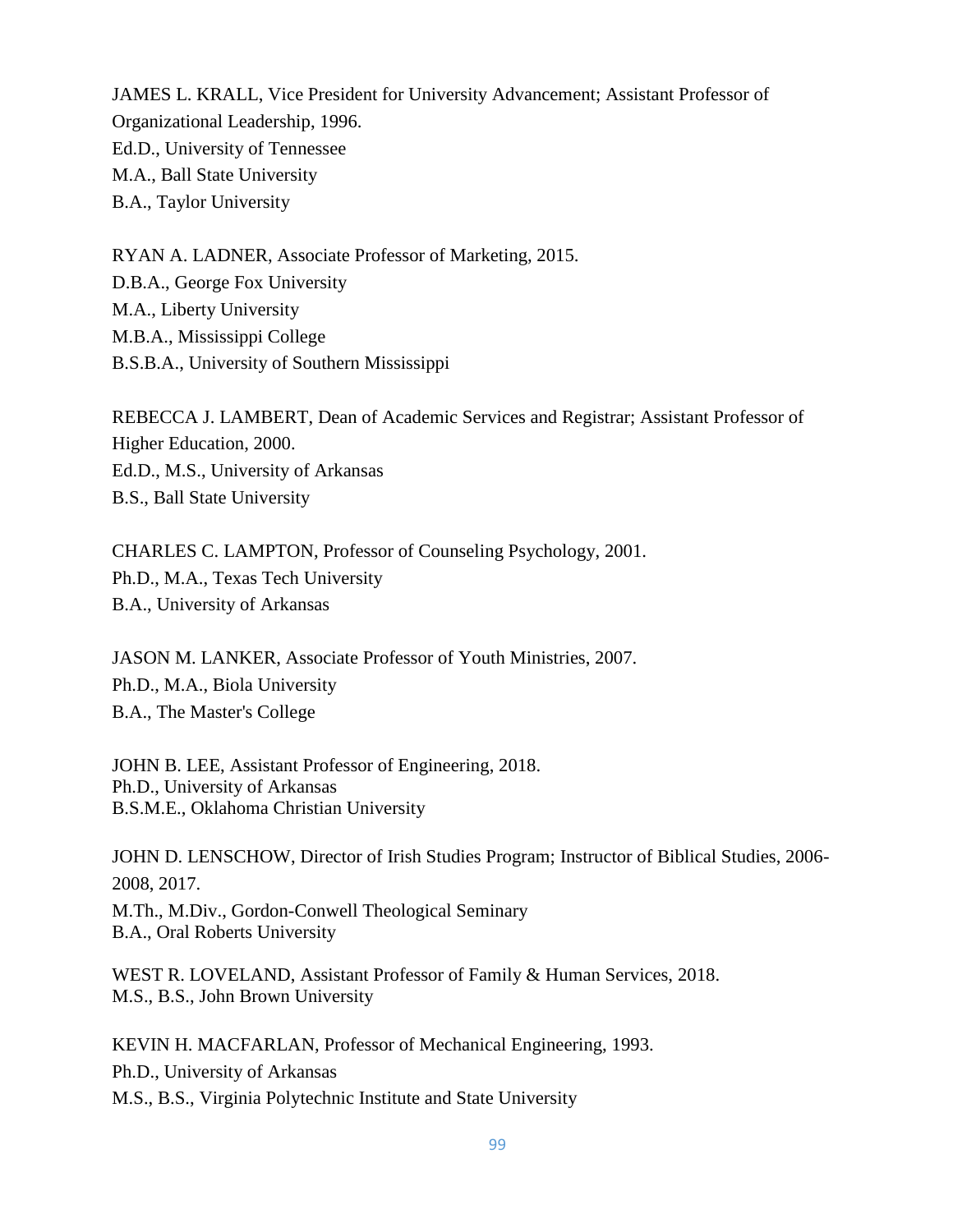BOB C. MARTIN, Professor of Visual Arts, 2008. M.F.A., University of Arkansas B.A., Northeastern State University

RYAN A. MARTIN, Director, Community Counseling Clinic at Fort Smith; Associate Professor of Graduate Counseling, 2008-2012, 2015. Ph.D., M.A., Southwestern Baptist Theological Seminary B.A., Oklahoma Baptist University

CONSTANCE D. MATCHELL, Professor of Teacher Education, 2015 Ed.D., Harding University M.Ed., University of Arkansas B.S.E., John Brown University

RACHEL E. MAXSON, Instructor of Librarianship, 2015. M.L.I.S., San Jose State University M.Div., Yale University B.A., Wheaton College

M. KRISTIN McCLOUD, Assistant Professor of Nursing Education, 2017. M.S.N., University of Arkansas B.S.N., Arkansas Tech University

DENISHA K. McCOLLUM, Associate Professor of Business, 2007. M.Ed., North Central University M.S.L.E., John Brown University B.A., University of Arkansas

MELISSA L. MICHAEL, Assistant Professor of Math Education, 2014. M.S., B.S., University of Arkansas

ROBERT H. MOORE, Associate Professor of History, 2007. Ph.D., Emory University M.A., B.A., University of Arkansas

KIMBERLY S. MURIE, Assistant Professor of Teacher Education, 2015. Ph.D., M.A., B.S., University of Arkansas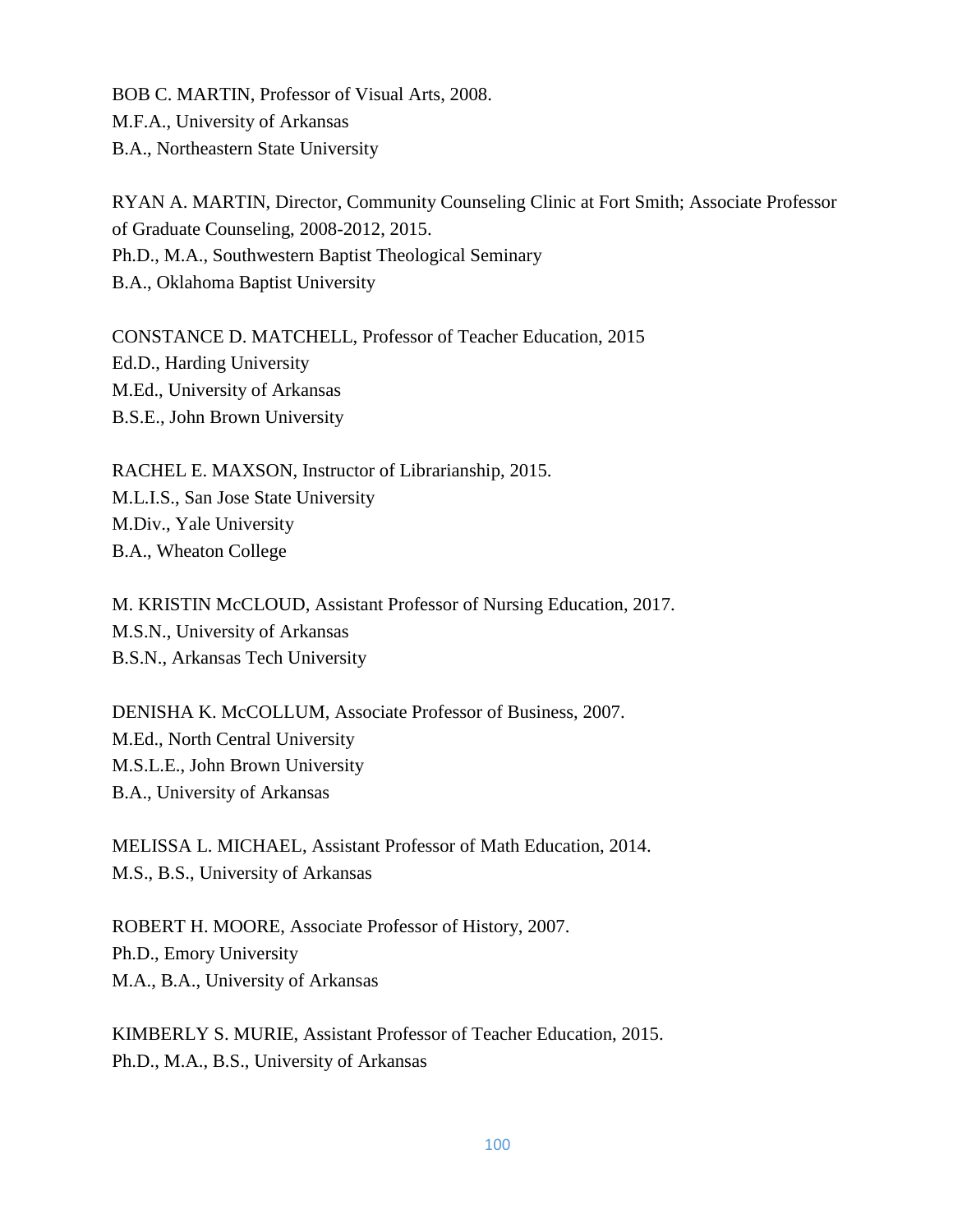SUSAN Q. NEWTON, Associate Professor of Chemistry, 2005. Ph.D., University of Arkansas B.S., John Brown University

ROBERT B. NORWOOD, Associate Vice President for Academic Administration; Dean of Undergraduate Studies; Director of Assessment; Professor of Electrical Engineering, 1998. Ph.D., M.S., B.S., Stanford University

ELLEN M. ODELL, Director of the Nursing Program; Associate Professor of Nursing Education, 2014. D.N.P., Case Western Reserve University M.S.N., George Mason University B.S.N., University of Missouri-St. Louis A.D.N., McLennan Community College

GARY J. OLIVER, Executive Director of The Center for Healthy Relationships; Professor of Psychology and Practical Theology, 1998. Ph.D., M.A., University of Nebraska Th.M., Fuller Theological Seminary M.Div., Talbot Theological Seminary; B.A., Biola University

CHARLES C. PASTOOR, Associate Professor of English, 2001. Ph.D., M.A., Baylor University B.A., Calvin College

KATHLEEN M. PAULSEN, Head Women's Soccer Coach; Instructor of Kinesiology, 2013. M.S., B.A., University of Arkansas

BONNIE R. PHILLIPS, Assistant Professor of Graduate Counseling, 2015. Ph.D., University of Louisiana M.S., B.A., Harding University

TRACI T. PIERCE, Assistant Professor of Marketing, 2018. D.B.A., George Fox University M.B.A., B.A., Campbell University

PETER F. POHLE, Associate Professor of Visual Arts, 2001-2005, 2006. M.F.A., Syracuse University B.A. Equivalent, Berlin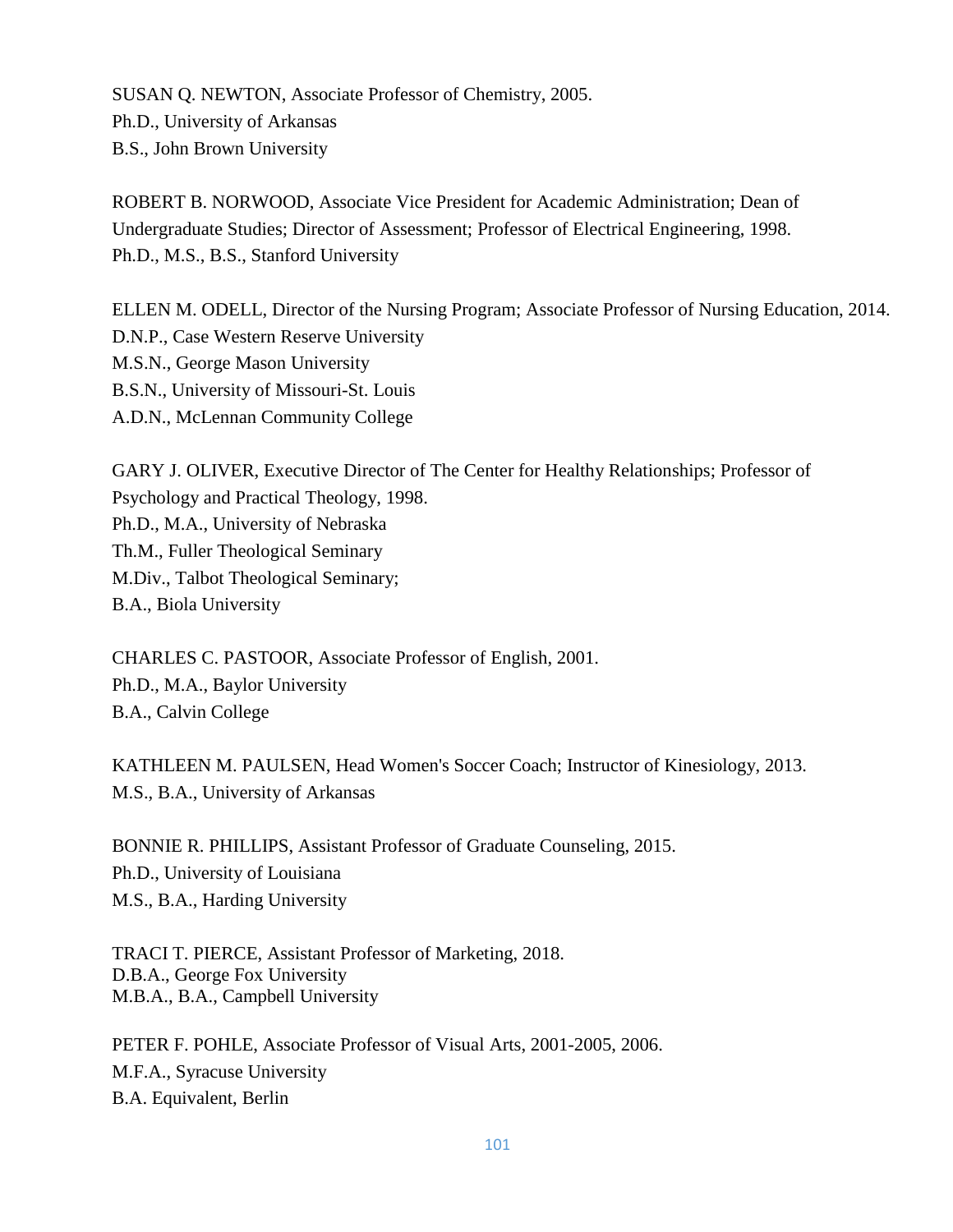CHARLES W. POLLARD, President; Associate Professor of English, 2004. Ph.D., University of Virginia M.A., Oxford University J.D., Harvard Law School B.A., Wheaton College

TRISHA D. POSEY, Director of the Honors Scholars Program; Associate Professor of History, 2007. Ph.D., University of Maryland M.Phil., University of Kent at Canterbury B.A., Grand Canyon University

GEOFFREY T. REDDICK, Assistant Professor of Family & Human Services, 2018. Ph.D Saint Louis University M.S., John Brown University B.A., University of Arkansas

RODNEY P. REED, University Chaplain; Associate Professor of Biblical Studies, 2008. Ph.D., University of Bristol, England M.Div., Bethel Theological Seminary B.A., Sioux Falls College

GERALD L. REIMER, Associate Professor of Accounting, 2017. M.B.A., Washburn University B.S., John Brown University

DENA L. REINHARDT, Assistant Professor of Nursing Education, 2018. M.S.N., B.S.N., Regis University A.S.N., Northwest Arkansas Community College

GREGORY S. ROBINSON, Associate Professor of Outdoor Leadership Ministries, 2014. Ph.D., The Union Institute & University M.S., B.A., John Brown University

JUAN CARLOS RODRIGUEZ, Instructor of Mechanical Engineering, 2016. M.S.L.E., B.S.E., John Brown University M.S.M.E., University of Tulsa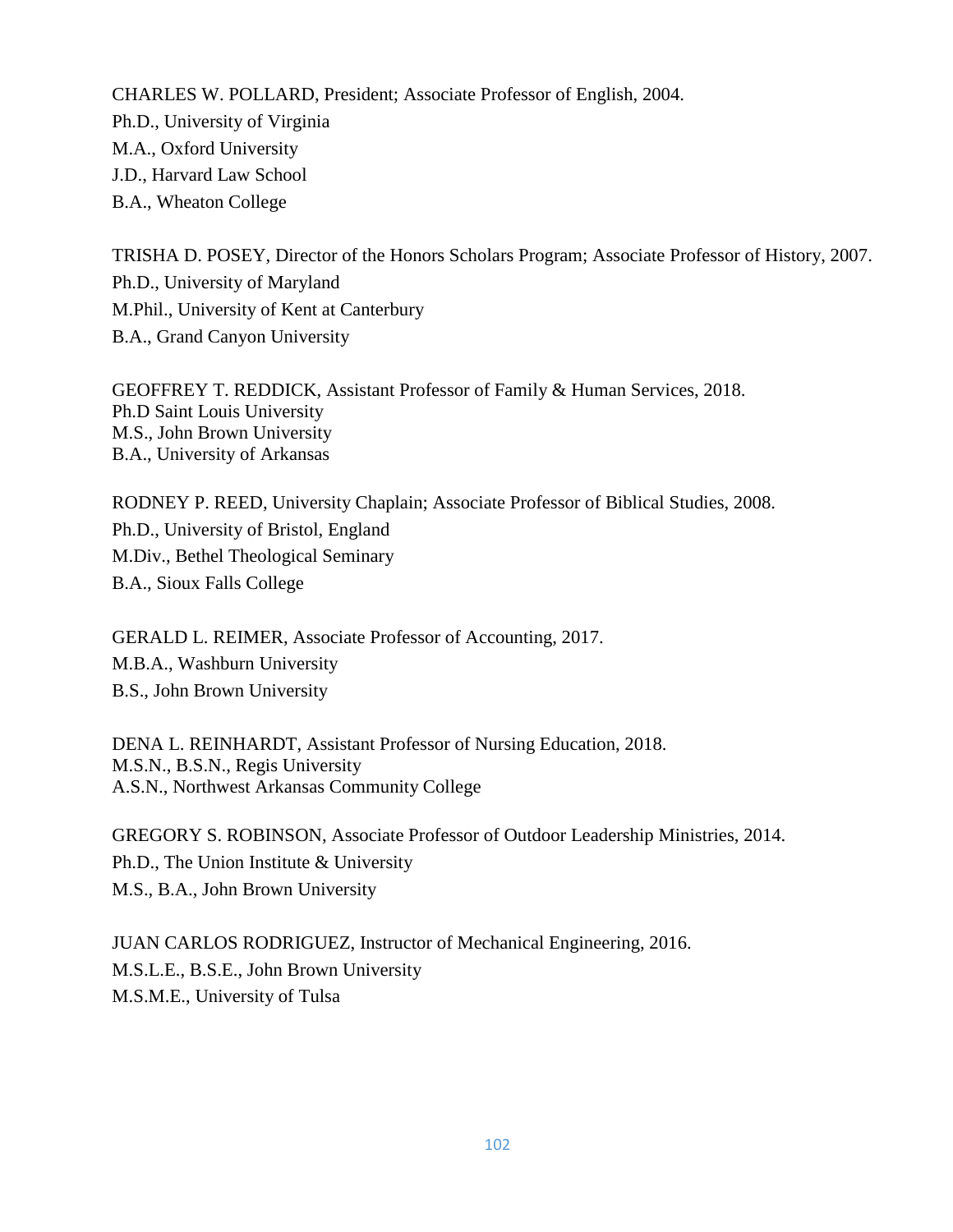CHARLES A. ROMIG, Professor of Marriage and Family Therapy, 2008. Ph.D., Purdue University M.A., Trinity Evangelical Divinity School B.S., University of Illinois

REBECCA J. ROTHFUSS, Director of the Leader Scholars Institute; Associate Professor of Business, 1994. Ph.D., Dallas Baptist University M.S., Oklahoma State University B.A., Bartlesville Wesleyan

D. MICHELLE SATTERLEE, Assistant Professor of Psychology, 2017. D. Psych., M.A., George Fox University M.A., B.A., MidAmerica Nazarene University

ANDREW A. SCHAUSS, Assistant Men's Basketball Coach; Instructor of Kinesiology, 2017. B.S., Bethel College

ERIN L. SHAW, Assistant Professor of Visual Arts, 2018. M.F.A., University of Oklahoma B.F.A., Baylor University

KEVIN E. SIMPSON, Professor of Psychology, 2012. Ph.D., University of Denver M.S., University of North Texas B.S., John Brown University

MARQUITA S. SMITH, Associate Professor of Journalism, 2010. Ed.D., University of Arkansas M.A., University of Maryland B.S., University of Tennessee

STEVEN P. SNEDIKER, Associate Professor of Visual Arts, Cinema, 2009. M.F.A., National University B.S., John Brown University

JEFFREY D. SODERQUIST, Head Women's Basketball Coach; Instructor of Kinesiology, 1998. B.S., John Brown University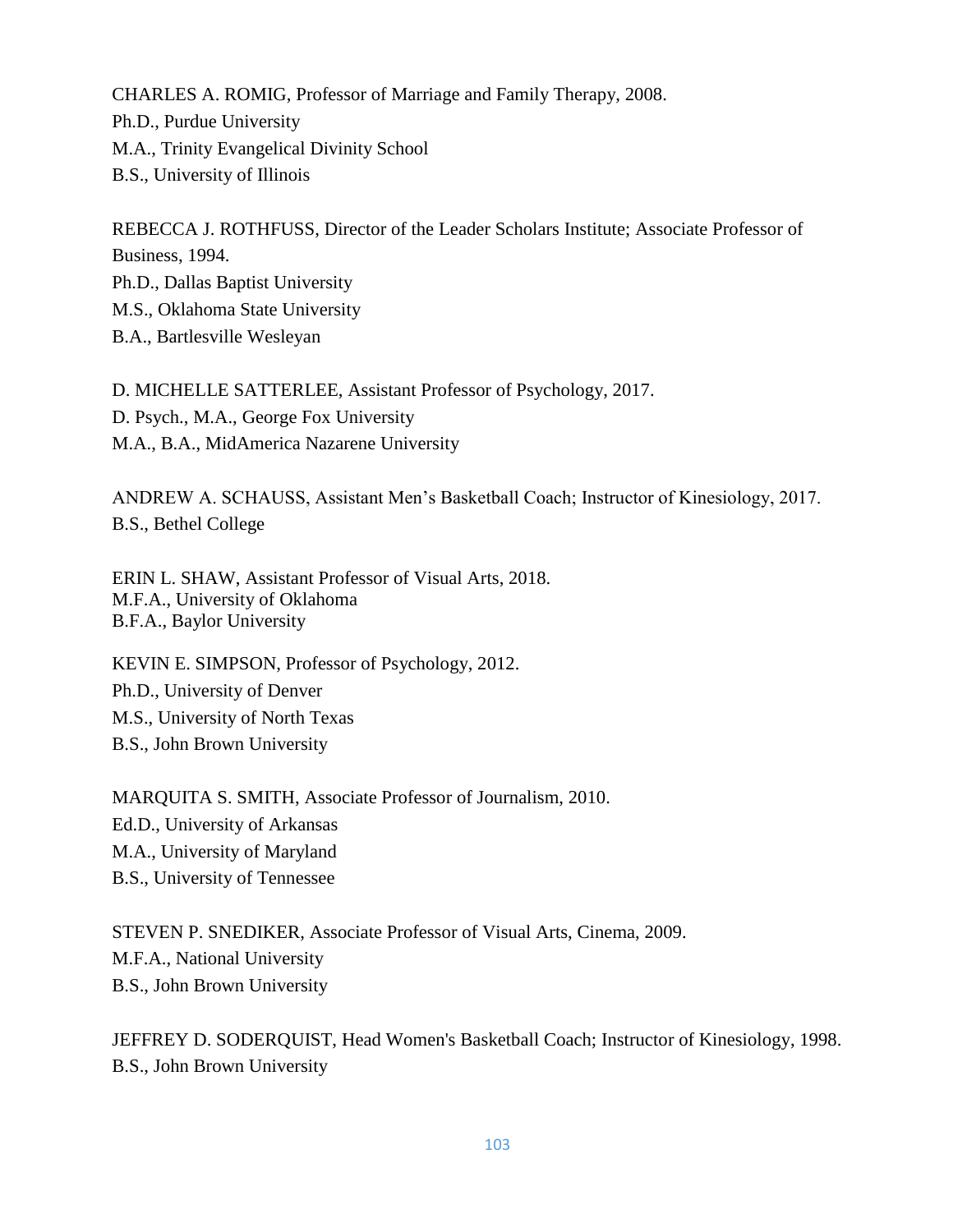TED JUNSEOK SONG, Associate Professor of Engineering, 2012. Ph.D., M.S., The University of Texas at Austin B.S., Hanyang University, Seoul, Korea

WILLIAM A. STEVENSON, III, Director of International Programs; Assistant Professor of Intercultural Studies, 1988. M.A., B.S., John Brown University

JACOB H. STRATMAN, Associate Professor of English, 2007. Ph.D., Marquette University M.A., Missouri State University B.A., William Jewell College

BRENT C. SWEARINGEN, Director of the Library and Associate Professor of Librarianship, 2006. M.S., University of Illinois M.Ed., DePaul University B.A., University of Arkansas

CARLA B. SWEARINGEN, Dean of Faculty Development; Professor of Chemistry, 2005. Ph.D., Loyola University B.A., Hendrix College

MARK A. TERRILL, Associate Professor of Construction Management, 2010. M.S., University of Texas M.A., M.Min, Tennessee Temple University B.S., New Mexico Institute of Mining & Technology

T. KAI TOGAMI, Professor of International Business, 2015. M.S., Illinois State University B.S., Wheaton College

GREGORY A. VARNER, Associate Professor of Mathematics, 2012. Ph.D., University of Missouri M.S., University of Arkansas B.A., Hendrix College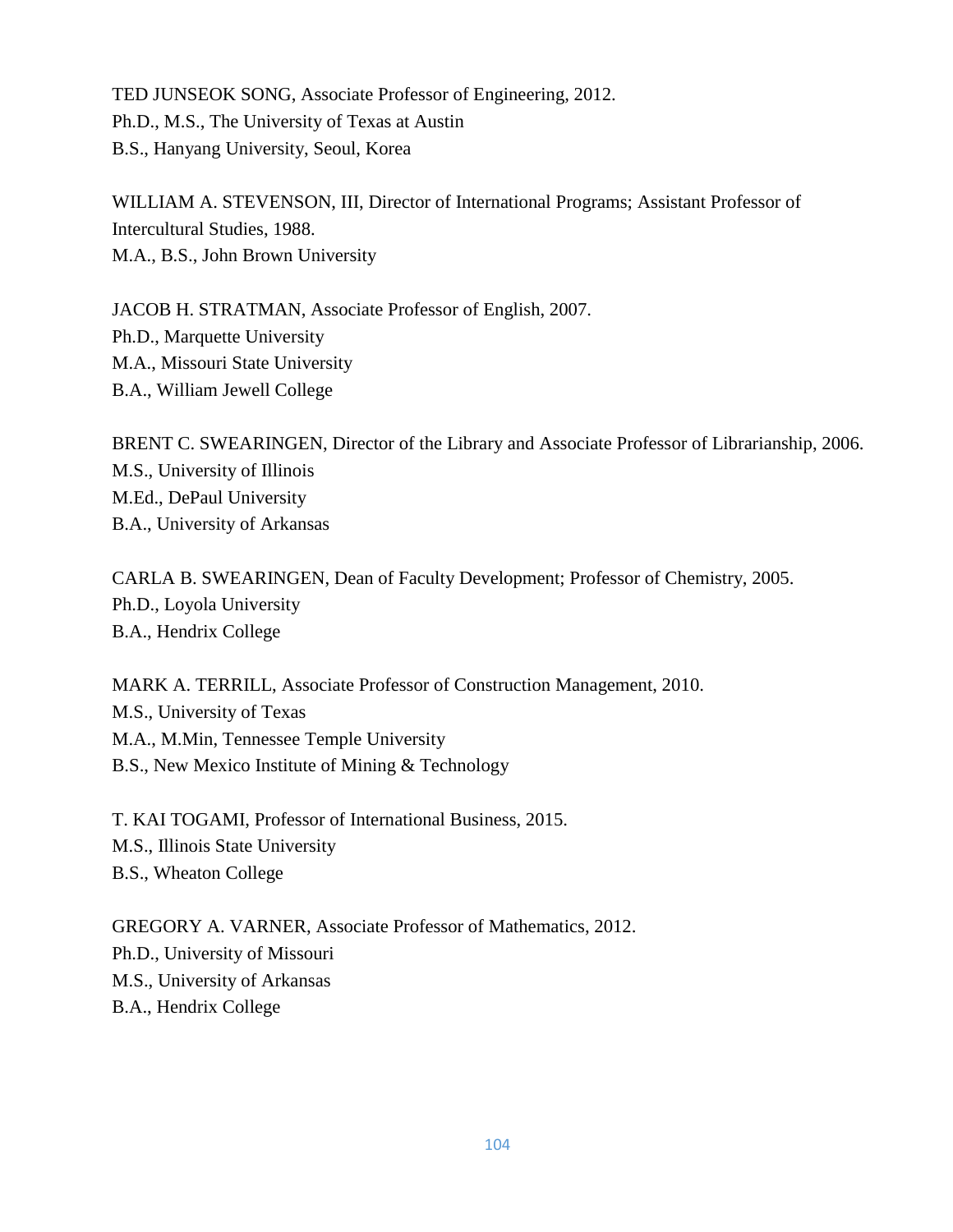DAVID H. VILA, Professor of Religion and Philosophy, 1999. Ph.D., St. Louis University M.Div., M.A., Covenant Theological Seminary B.A., Covenant College

SHANON L. VUGLAR, Assistant Professor of Engineering, 2018. Ph.D., M.S., B.E., B.T., University of New South Wales

TIMOTHY S. WAKEFIELD, Professor of Biology, 2000. Ph.D., Auburn University M.A., University of Missouri B.S., Union University

RANDALL E. WALDRON, Professor of Economics and International Business, 2012. Ph.D., Vanderbilt University B.A., Northwestern University

JOE F. WALENCIAK, Dean of the Soderquist College of Business; Distinguished Professor of Business, 1982. Ph.D., M.B.A., University of Arkansas B.S., John Brown University

JOSIAH S. WALLACE, Associate Professor of Speech and Theatre, 2018. M.F.A., Baylor University B.A., Seattle Pacific University

QIAN WANG, Assistant Professor of Biology, 2017. Ph.D., Texas A&M University M.S., B.E., Lanzhou University of Technology, China

ABBEY G. WHITE, Assistant Professor of Counseling Psychology, 2014 Ph.D., M.A., Louisiana Tech University B.S., Indiana University

PAUL H. WHITLEY, Associate Professor of Music, 2011. Mus., Northwestern University M.M., New England Conservatory B.M., Wheaton College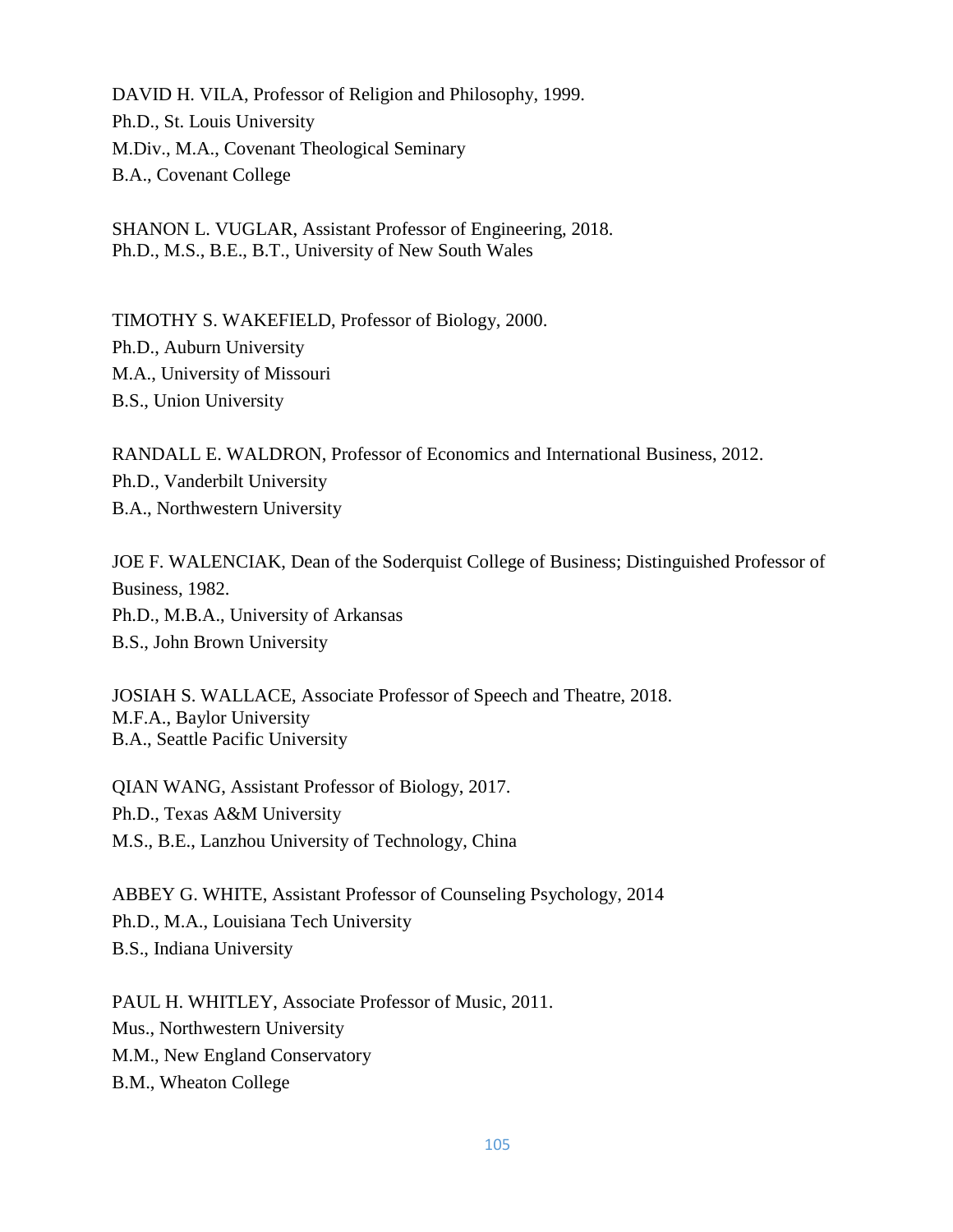JESSICA H. WILSON, Associate Professor of Creative Writing, 2013. Ph.D., Baylor University M.E., University of Dallas B.A., Pepperdine University

BARRY J. WINGFIELD, Director, Community Counseling Clinic at Little Rock; Associate Professor of Marriage and Family Therapy, 2014. Ph.D., University of Louisiana M.S., Texas A&M University B.A., Harding University

JUDY K. WINSLETT, Assistant Professor of School Counseling, 2016. Ed.D., Ed.S., Harding University M.S., John Brown University B.A., Northeastern State University

*Effective July 1, 2018*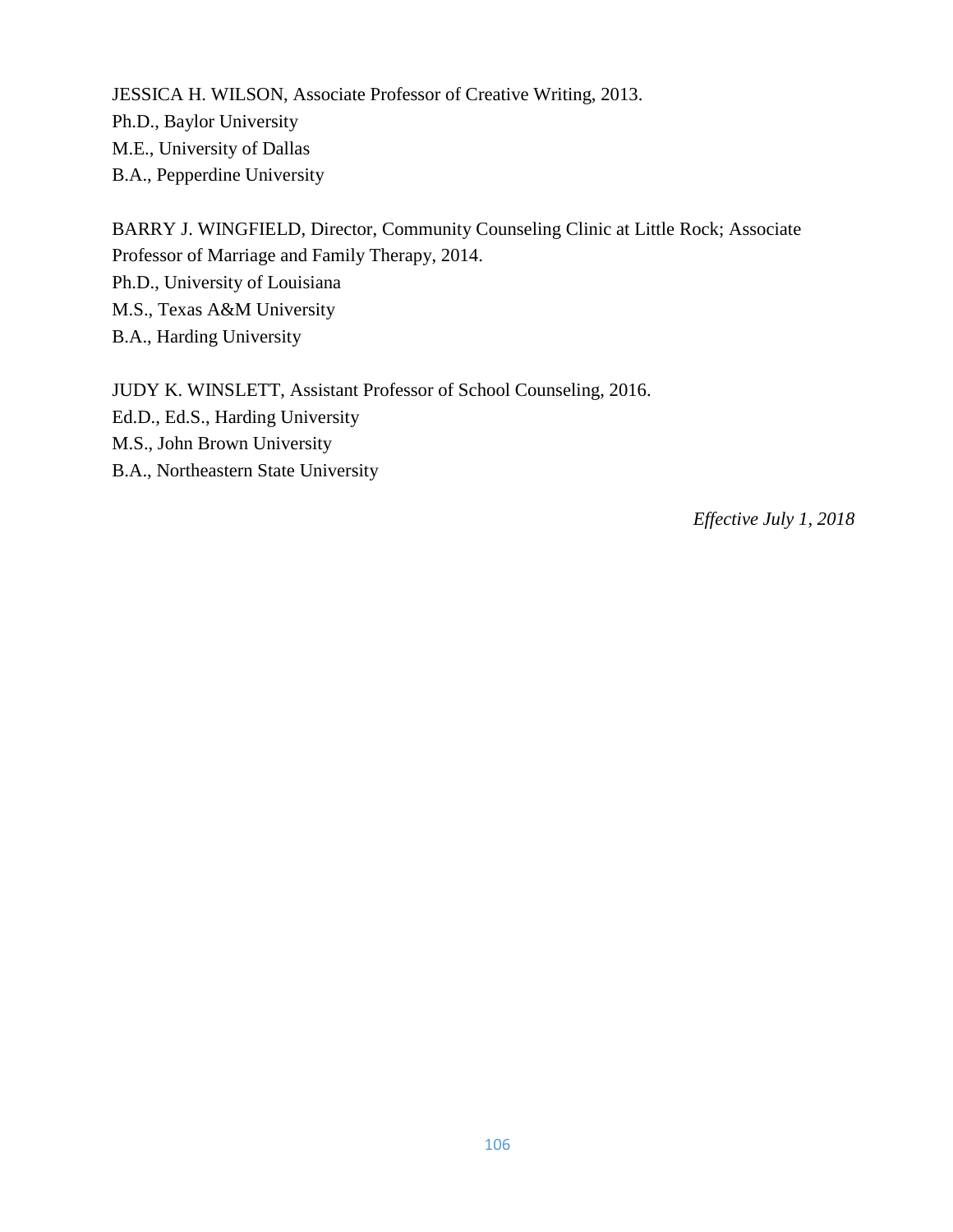# **FACULTY EMERITI**

IDA M. ADOLPHSON, Ed.D., Psychology, 1973 – 1993 JOEL R. ARMSTRONG, M.F.A., Visual Arts, 2003 - 2017 JACK AUGUSTINE, Ed.D., Health Promotion and Human Performance, 1985 - 1997 DONALD P. BALLA, M.S., J.D., Accounting, 1985 - 2014 A. LeVON BALZER, Ph.D., Administration, 1994 - 2004 LINDA L. BECKMAN, D.Mus.A., Music, 1996 – 2011 LARRY N. BLAND, Ph.D., Engineering, 2002 - 2018 ANDREW C. BOWLING, Ph.D., Biblical Studies, 1969 - 1999 M. LISA BRANDOM, Ed.D., English, 1984 - 2006 HARRIET J. BRICKER, M. Ed., Education, 2008 - 2013 WILLIAM H. BURNSIDE, Ph.D., History, 1969 - 1990 G. ROBERT BURNS, Ed.D., Health and Sport, 1975 - 2006 DOYLE M. BUTTS, Ph.D., Economics, 1971 - 2012 JOHN V. CARMACK, Ph.D., Marriage and Family Therapy, 1998 - 2017 ROBBIE F. CASTLEMAN, D.Min., Biblical Studies, 2001-2016 DAVID A.CATER, Ph.D., Psychology, 1993 - 2012 KENT DAVIS, Ph.D., Construction Management, 1969 - 1975, 1977 - 2004 MICHAEL T. FLYNN, M.A., Broadcasting, 1977 - 1999 MEL R. FRATZKE, P.E.D., Administration, 1997 - 2001 KENNETH W. FRENCH, Ph.D., Mechanical Engineering, 1971 - 2009 GARY M. GUINN, Ph.D., English, 1977 - 2012 ROBERT R. GUSTAVSON, Ph.D., Kinesiology, Head Soccer Coach, 1980 - 2009 MARY E. HABERMAS, M.L.S., Library, 1994 - 2015 JOHN C. HILL, M.A., Adult Education and Administration, 1978 - 2012 DAVID E. JOHNSON, Ph.D., Psychology, 1980 - 2017 MICHAEL D. KENNELLEY, Ph.D., Business, 2000 - 2015 PAUL G. KIMBALL, M.B.A., Business, 1981 - 1999 EDWARD C. KLOTZ III, D. Miss., Intercultural Studies, 1996 - 2014 THOMAS R. LAMBORN, Ed.D., Education, 2003 - 2015 FRED P. LOLLAR, M.A., Journalism, 1984 - 1992

CAROLE A. MAINES, Ph.D., Counselor Education, 1995 - 2012